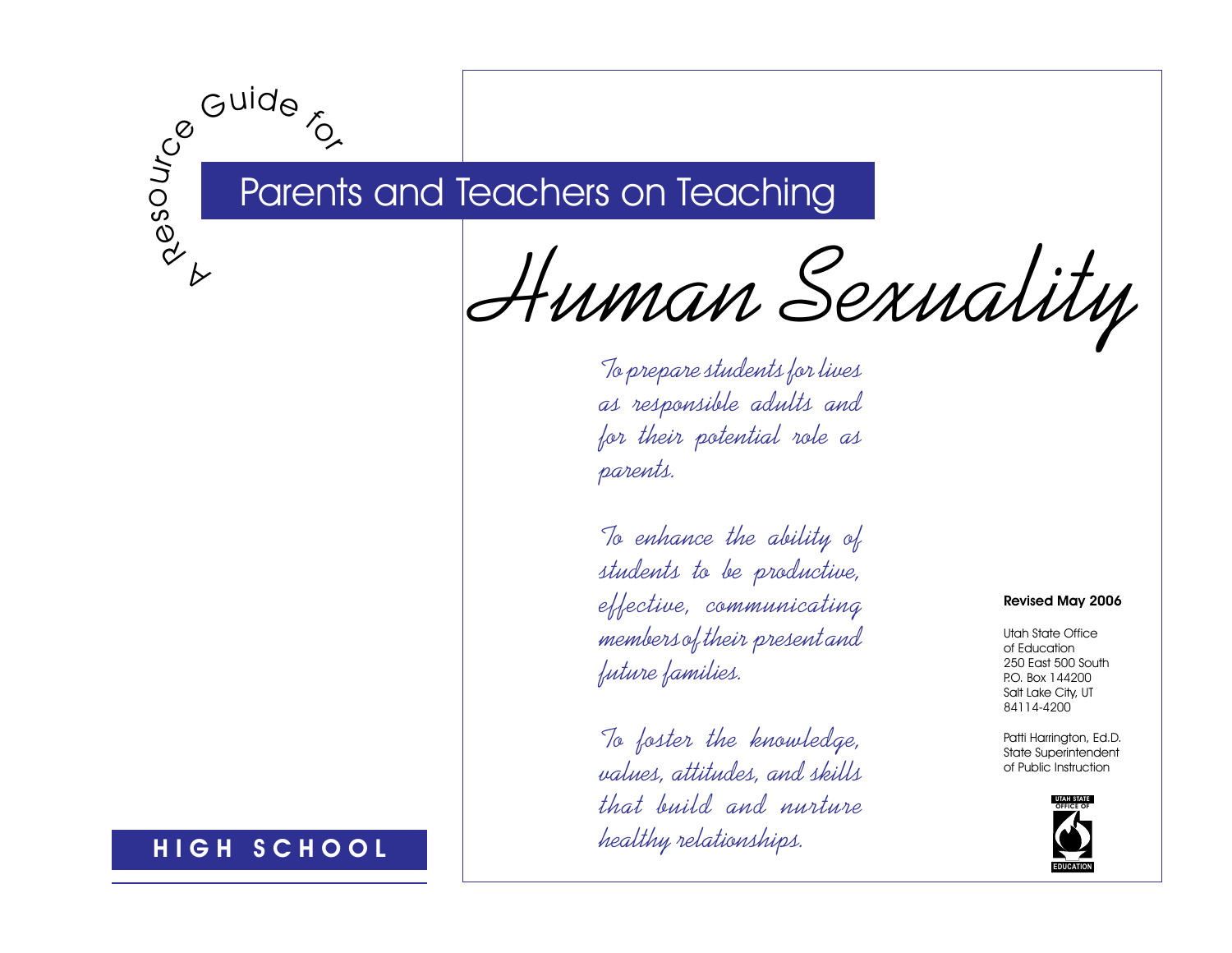#### Revised May 2006

Produced by the Utah State Office of Education

250 East 500 South P.O. Box 144200 Salt Lake City, Utah 84114-4200

Patti Harrington, Ed.D. State Superintendent of Public Instruction

Myron Cottam Associate Superintendent

Brett D. Moulding Director, Curriculum and Instruction

Frank Wojtech Specialist, Health and Physical Education

### A RESOURCE GUIDE FOR PARENTS

AND TEACHERS ON TEACHING

## HUMAN SEXUALITY

HIGH SCHOOL LEVEL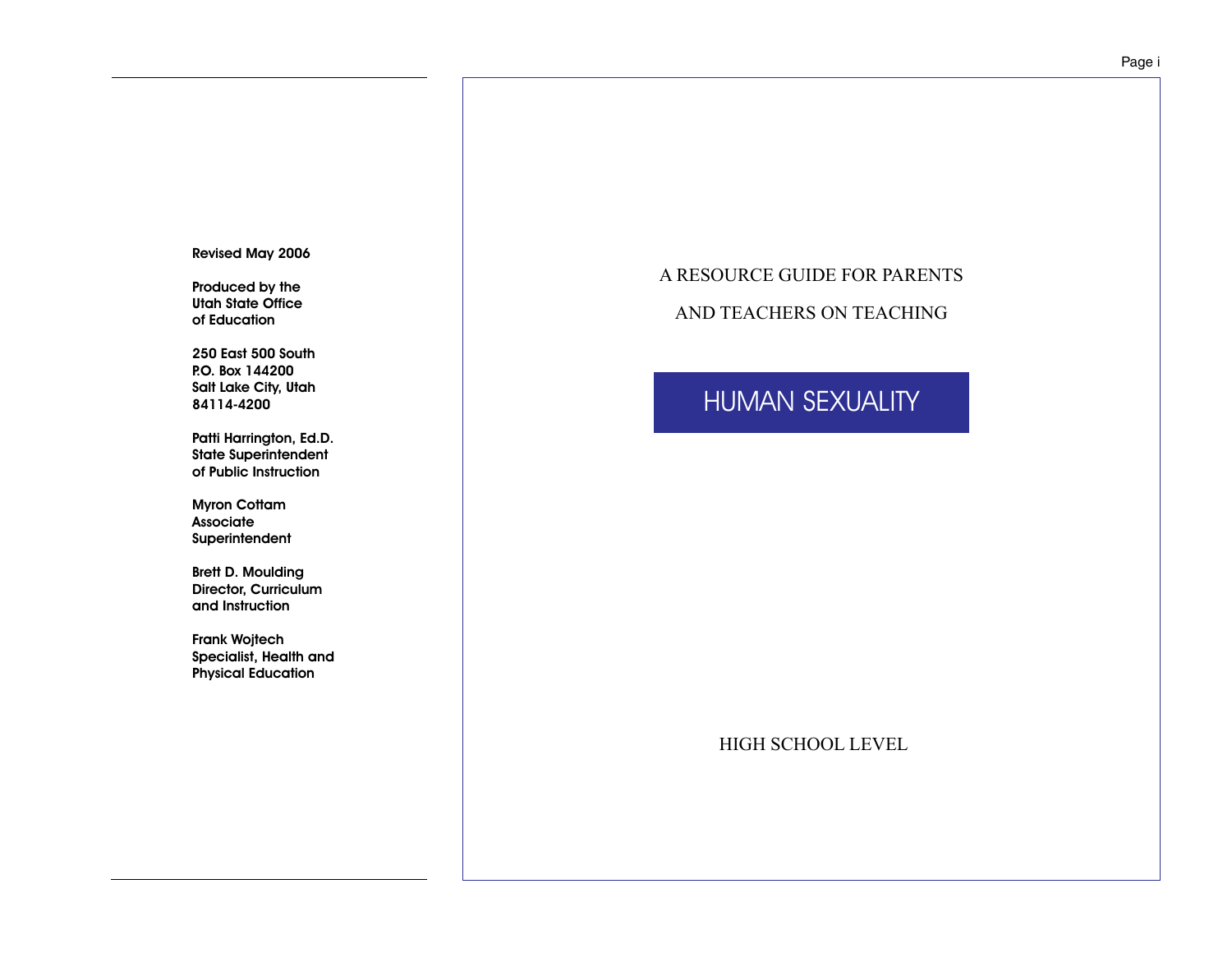# T A B L E O F C O N T E N T S

| Page                                                                                                                                                                                         | Page                                                                                                                                      |  |
|----------------------------------------------------------------------------------------------------------------------------------------------------------------------------------------------|-------------------------------------------------------------------------------------------------------------------------------------------|--|
|                                                                                                                                                                                              | <b>OBJECTIVE 6</b><br>. 39<br>Discuss the anatomy and physiol-                                                                            |  |
|                                                                                                                                                                                              | ogy of the male and female repro-<br>ductive systems.                                                                                     |  |
| Discuss responsible sexual behav-<br>ior, stressing the short- and long-<br>term benefits of strong families,<br>abstinence, and fidelity.                                                   | Discuss conception, fetal<br>development, birth defects, the risk<br>factors involved in pregnancy, and<br>the birth process.             |  |
| Recognize the impact of sexual<br>behavior on one's goals and self-<br>esteem.                                                                                                               | Recognize the impact teen<br>pregnancies have on quality of<br>life, incidence of child abuse, and                                        |  |
| Develop the mindset and skills                                                                                                                                                               | changes of lifestyle.                                                                                                                     |  |
| that promote responsible, prin-<br>ciple-centered decision making<br>when responding to peer, media,<br>societal, and negative family influ-<br>ences that encourage high-risk<br>behaviors. | Discuss the legal, social, and<br>emotional implications associated<br>with pornography, prostitution,<br>sexual abuse, incest, and rape. |  |
|                                                                                                                                                                                              | APPENDIX Appendix page                                                                                                                    |  |
| Discuss the physical and emotion-<br>al aspects of relationships and the<br>impact they have on friendship,<br>infatuation, dating, love, the family,<br>and marriage.                       | Male Reproductive System<br>Testicular Self-Examination 4                                                                                 |  |
|                                                                                                                                                                                              | Medical Care of the Male                                                                                                                  |  |
|                                                                                                                                                                                              |                                                                                                                                           |  |
| Discuss maturation and the stages<br>of sexual development throughout<br>the life cycle.                                                                                                     |                                                                                                                                           |  |
|                                                                                                                                                                                              | Medical Care of the<br>Female Reproductive System  7                                                                                      |  |
|                                                                                                                                                                                              | Female Reproductive System  8                                                                                                             |  |
|                                                                                                                                                                                              |                                                                                                                                           |  |

Page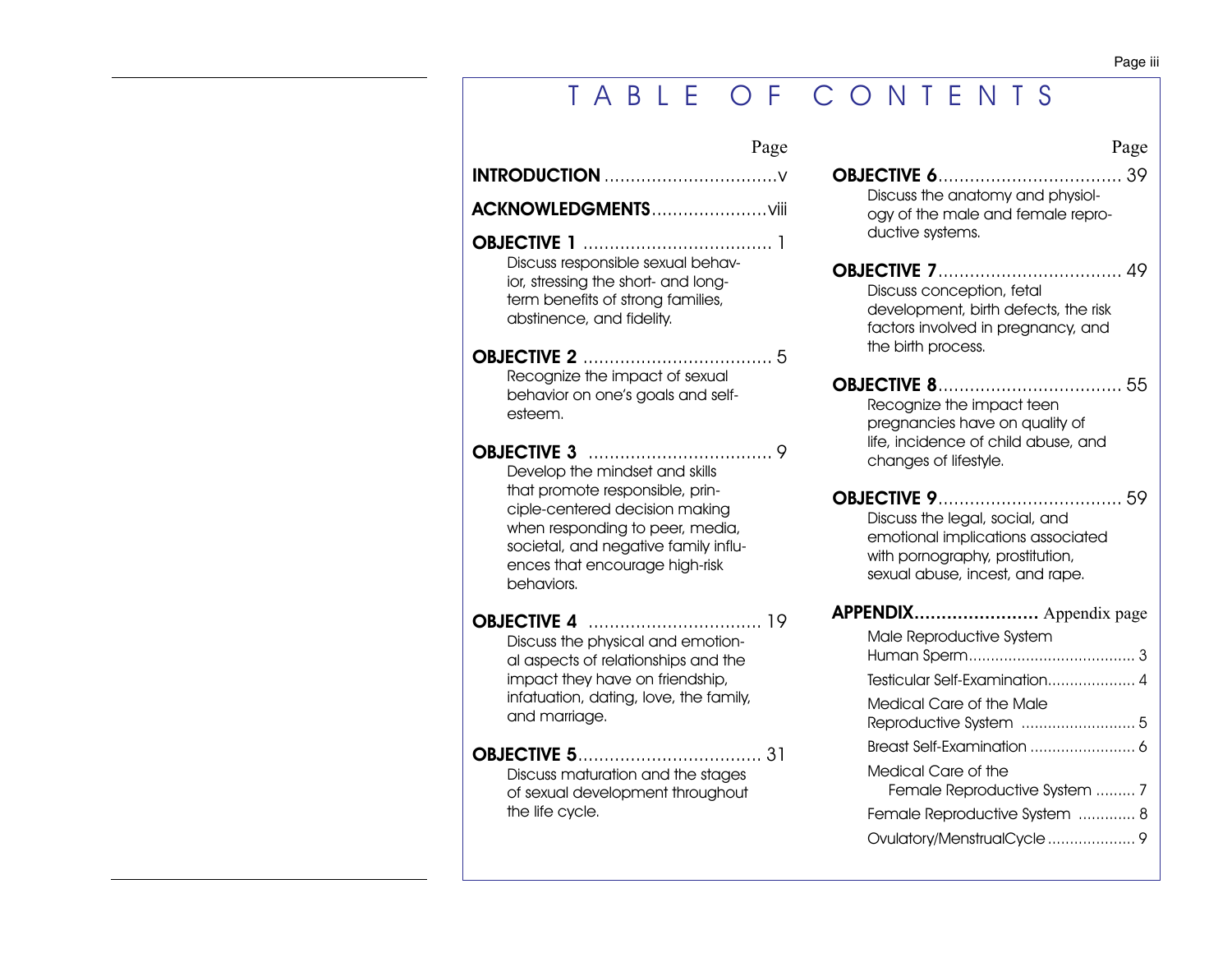# T A B L E O F C O N T E N T S

### Appendix page

| Who Does What? 10                                                                                 |
|---------------------------------------------------------------------------------------------------|
| Male and Female Roles 11                                                                          |
| Sexuality Includes  12                                                                            |
| Case Studies for Decision Making  13                                                              |
| Facts of Life for Teenagers 15                                                                    |
| Behavioral Contract  16                                                                           |
| Categorical/Continuous<br>Thinking Exercise: Self-Esteem 19                                       |
| Self-Efficacy Questionnaire 23                                                                    |
| Fetal Development  24                                                                             |
|                                                                                                   |
|                                                                                                   |
|                                                                                                   |
|                                                                                                   |
|                                                                                                   |
| Myths and Facts About Rape 34                                                                     |
|                                                                                                   |
| Utah Law and State Board of<br><b>Education Policy Regarding</b><br>Human Sexuality Education  37 |
|                                                                                                   |

### **[GLOSSARY](#page-111-0)**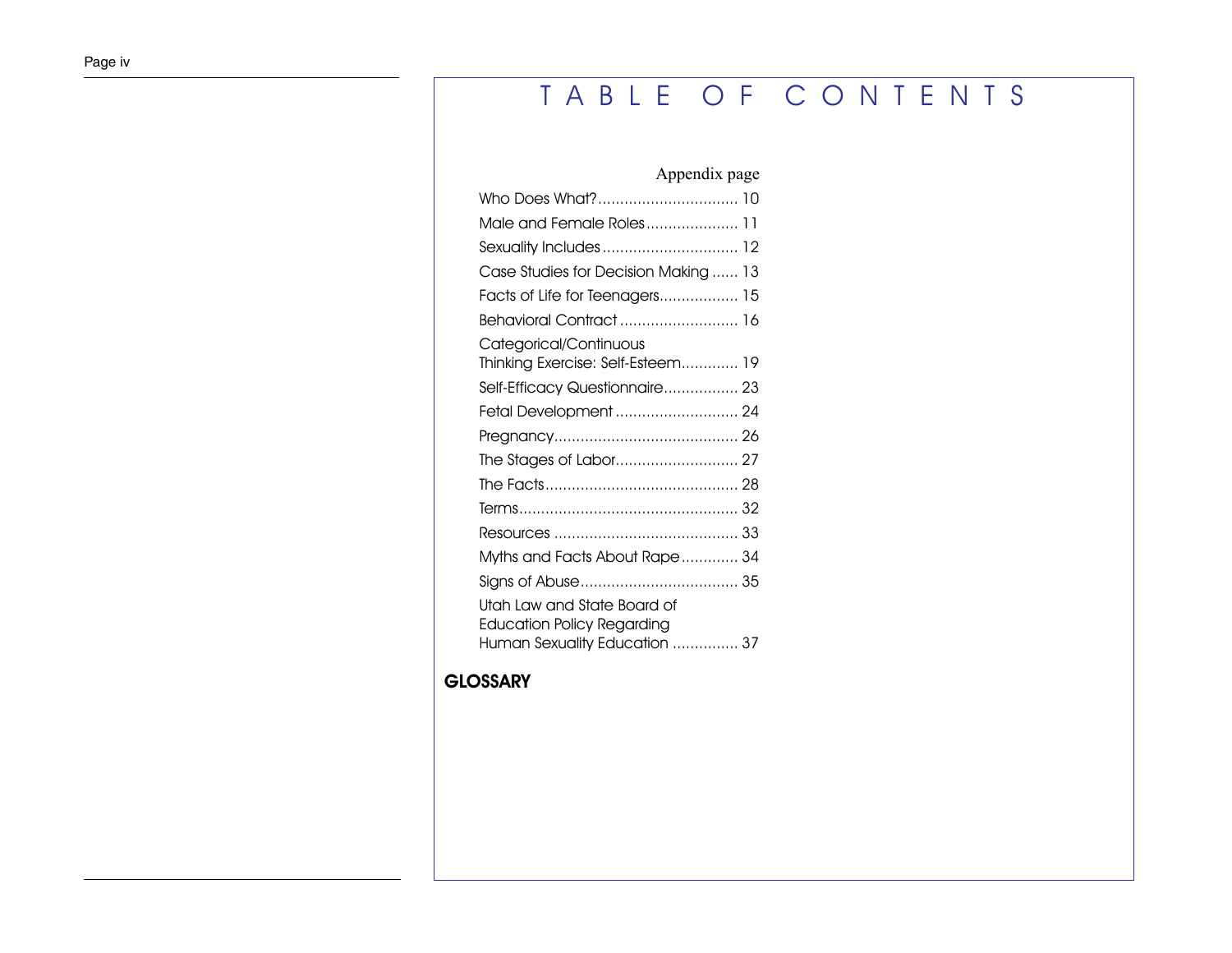### I N T R O D U C T I O N

<span id="page-4-0"></span>Framework and Rationale for Utah State Human Sexuality Education

**he mission** of public education **T** in Utah is "To empower each student to function effectively in society as a competent, productive, caring, and responsible citizen." This mission will best be accomplished if major emphasis is given to the individual's character development, ethical standards, and the universal principles that are the hallmark of productive, caring, and responsible individuals, families, communities, and societies. Empowering students to live principlecentered lives will increase the likelihood that they will practice healthy lifestyles, make wise choices, and otherwise take more responsibility for promoting their own well-being and the welfare of others.

**Character** in this context means the persistent disposition to act according to fundamental ethical/moral/spiritual principles in a variety of settings.

**Principle-centered living** refers to the process of consistently basing decisions and actions on the principles and standards of ethical conduct. The principles most universally accepted include: a belief in the inherent worth and potential of individuals, an appreciation of individual rights and their related responsibilities, respect for self and others, a belief in the qualities of fairness and justice, caring and compassion, personal and social responsibility, effort and excellence, personal integrity, and commitment. These endure as the basic norms and values of productive, peaceful, compassionate societies.

**Parents** are the primary agents in the definition and transmission of values and the building of character in our students; however, the public schools can support and enhance the efforts of parents in this significant endeavor. It is in the context of the stated mission of public education and the emphasis on character and values that this resource guide for parents and teachers has been developed for use in the presentation of the previously approved core curriculum.

### **The general purposes and goals of this program are:**

- A. To prepare students for life as responsible adults and for their potential role as parents.
- B. To enhance the ability of students to be productive, effective, communicating members of their present and future family.
- C. To foster the knowledge, values,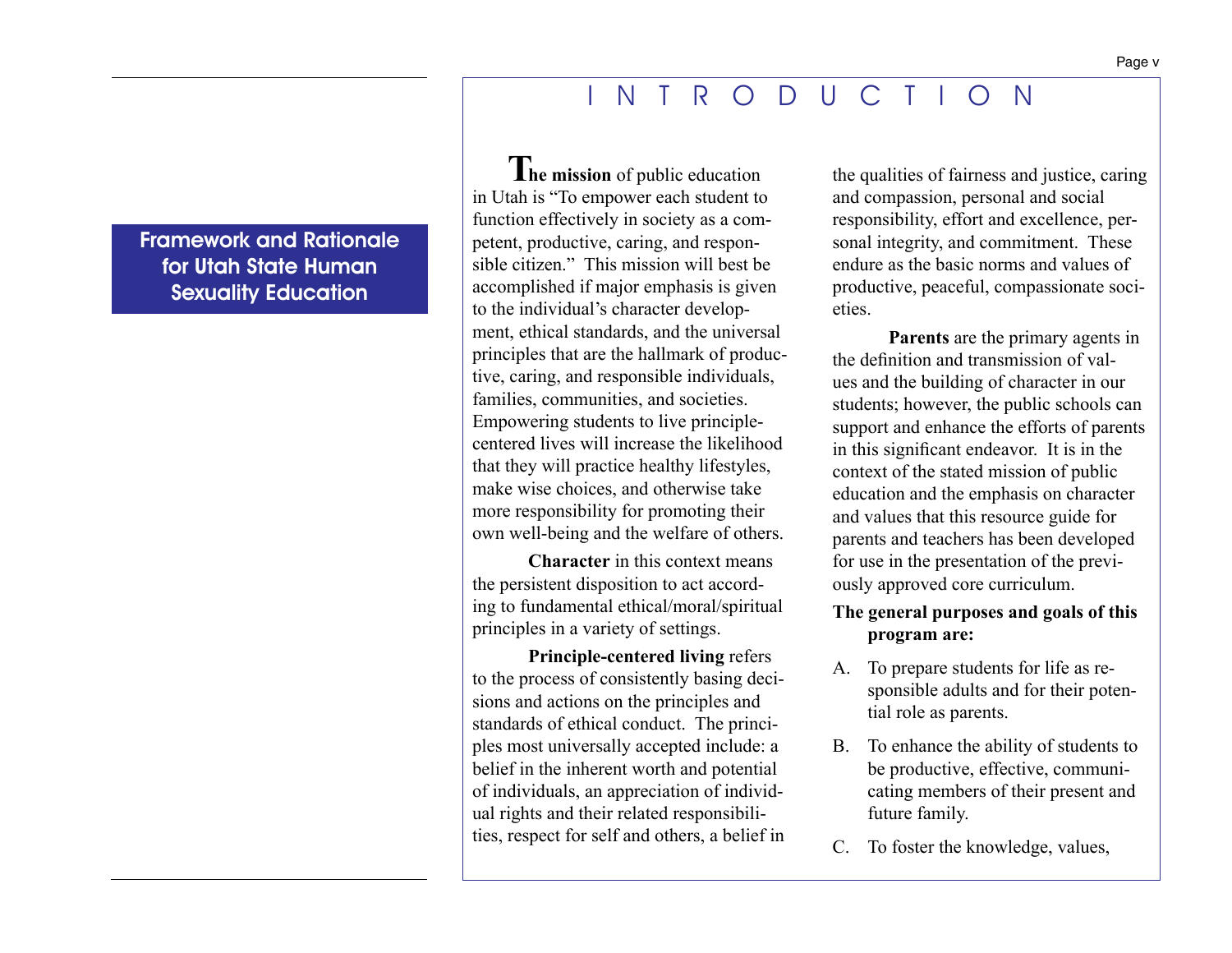### I N T R O D U C T I O N

Framework and Rationale for Utah State Human Sexuality Education (continued)

attitudes, and skills that build and nurture healthy relationships.

- D. To heighten awareness of the value of preparing for a future built on universal principles.
- E. To instill a desire for physical, mental, ethical/moral/spiritual, and emotional well-being, and to expand the knowledge of those principles that promote and safeguard health.
- F. To develop an understanding of physical, emotional, and moral development with an emphasis on the changes that occur during adolescence.
- G. To develop an understanding of and a respect for the power to create life.
- H. To increase appreciation and support for a premarital lifestyle committed to sexual abstinence.
- I. To understand healthy sexual relationships within marriage.
- J. To understand what sexual abuse is and why it is unacceptable.
- K. To encourage responsible decision making rooted in universal principles.
- L. To recognize the power and influence

of both negative and positive messages that come from such sources as peers and the media and be able to make well-informed, responsible judgments about the nature of the message.

- M. To know about the nature and availability of professional help and to understand when and how to access and use such help.
- **The assumptions and premises upon which these purposes and goals were based are:**
- A. The program is in strict compliance with established legal parameters.
- B. The program is an integral part of character education. Program content and strategy include the broad set of universal principles that healthy, productive people, families, and societies embrace. These universal principles include the inherent worth and potential of individuals, individual rights and their related responsibilities, fairness, justice, caring and compassion, social responsibility, effort and excellence, personal integrity, and commitment.
- C. Parents and teachers will work as closely as possible in presenting,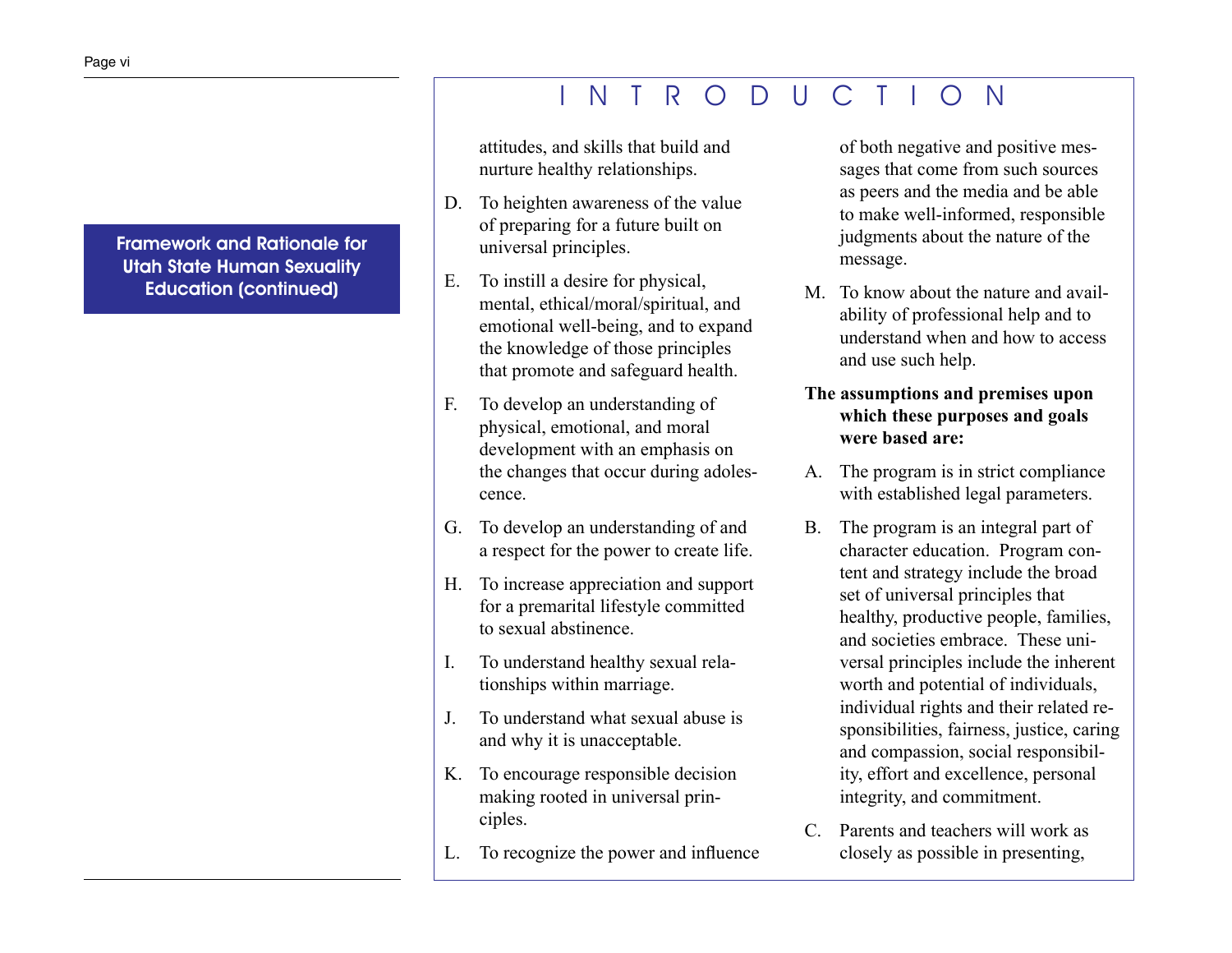### I N T R O D U C T I O N

promoting, and reinforcing the goals of this program.

- 1. Parents will be given information and resources that will facilitate their ability to help their children understand human sexuality within the context of home and family values and ideals. Parent rights and options for alternative education will be clearly and readily available.
- 2. Teachers will facilitate students' decision making process consistent with the universal principles this program embraces.
- D. Medical information about contraception will be available to parents. Information about contraception may only be provided to students who have the informed consent of their parent or guardian. To advocate the use of contraceptives is not permitted.
- E. All aspects of human development will be addressed, including intellectual, physical, emotional, ethical/ moral/spiritual, and social.
- F. Positive, responsible sexual behavior will be presented in the context of abstinence before marriage and fidelity after marriage.
- G. The program will be focused on the high standards of conduct consistent with the mission of the public schools.
- H. The significant factors and dynamics which most directly and strongly influence behavior will be given major emphasis. These include universal principles, values, peer influences, media, dating behavior, other social pressures, and risk behaviors.
- I. Decisions and choices that teens make about themselves will be guided by universal principles, values, and ethical standards.
- J. As with all other parts of the core curriculum, this program shall be subject to evaluation and study with revisions being made on the basis of the best available information.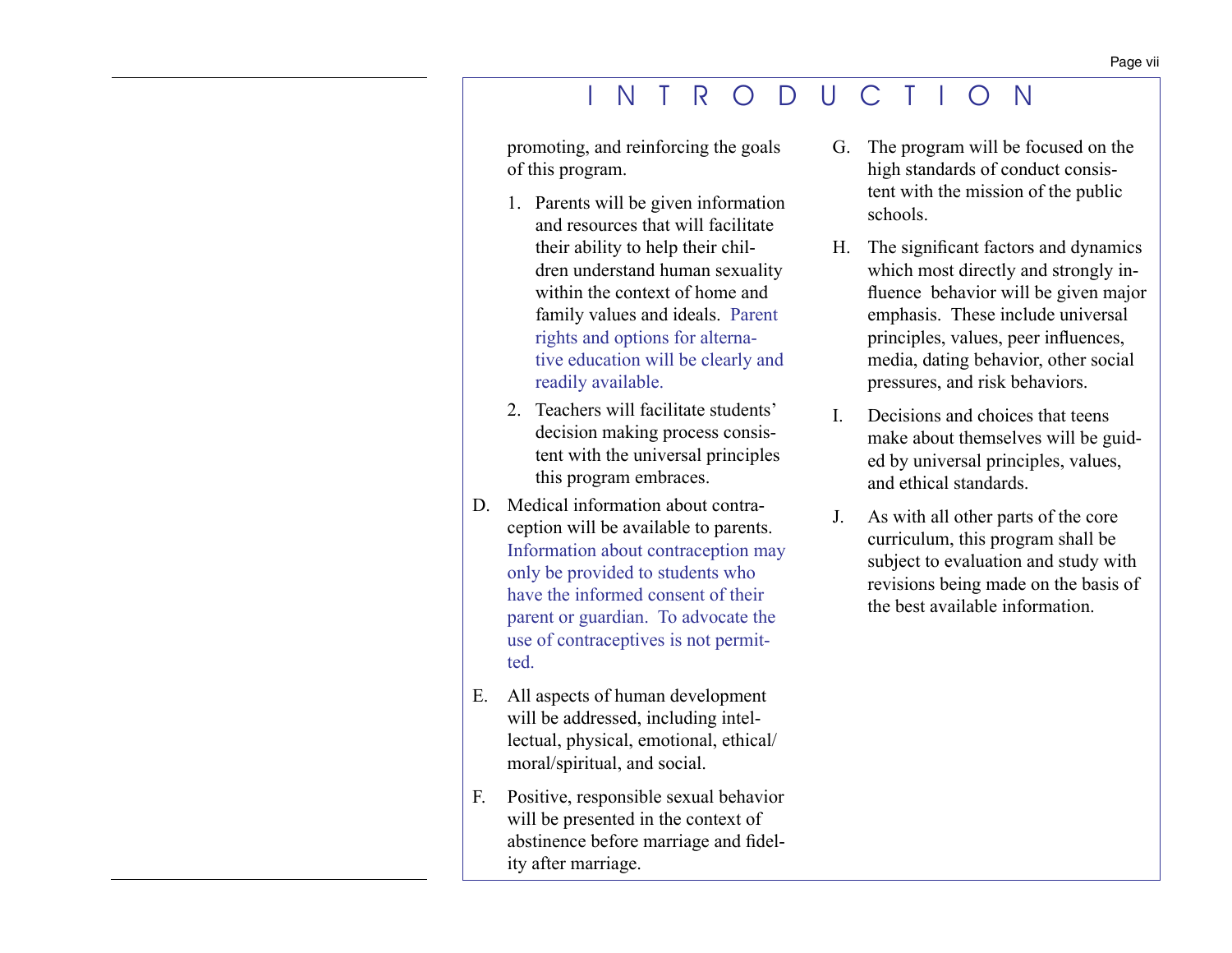### A C K N O W L E D G M E N T S

Valuable consulting and writing were provided by the following members of the K–12 Human Sexuality Curriculum Development Committee:

**Mary Ann Kirk**, State PTA

**Sandee Oliver**, Family Health Services/ Child Health, Department of Health

**John Nelson**, Utah Medical Association

**Leon Van Wagoner**, Department of Health

**Rich Kendell**, Superintendent, Davis School District

**Katie McElligott**, Department of Pediatrics, University of Utah

**Bob Leake**, former Healthy Lifestyles Specialist and Assistant Superintendent, State Office of Education

**Betsy Folland**, Social Worker

**Darlene Hutchison**, former member, State Board of Education

**Steve Laing**, Superintendent, Box Elder School District

**Kathy Froerer**, Utah Valley Hospital and Provo School District Teen Mothers Program

**Lynn Westberg**, Health Educator, Kearns High School

**Betty Yanowitz**, Assistant Principal, Skyline High School

**Stan Weed**, Institute for Research and Evaluation

**Kaye Dawn Falslev**, Family Life Educator, Sky View High School

**Evan Strassberg**, Student, Skyline High School

Curriculum writers:

**Don Dauggs**, Utah State University

**Mike Robison**, Alpine School District

**Barbara Richards**, University of Utah.

Vital direction, insight, and development were provided by the following additional committee members and State Office of Education personnel:

> **Steven R. Mecham,** Associate Superintendent, Instructional Services

**Bonnie Morgan**, Coordinator, Curriculum Section

**Laurie Lacy**, AIDS Education Specialist

**Scott Hess**, Healthy Lifestyles Education Specialist and

**Mary Monroe Shumway**, State Career and Technical Education Director

#### The Curriculum

<span id="page-7-0"></span>Section wishes to acknowledge the contributions of persons without whose assistance the original 1992 Resource File for Teaching Human Sexuality in High School would not have been possible.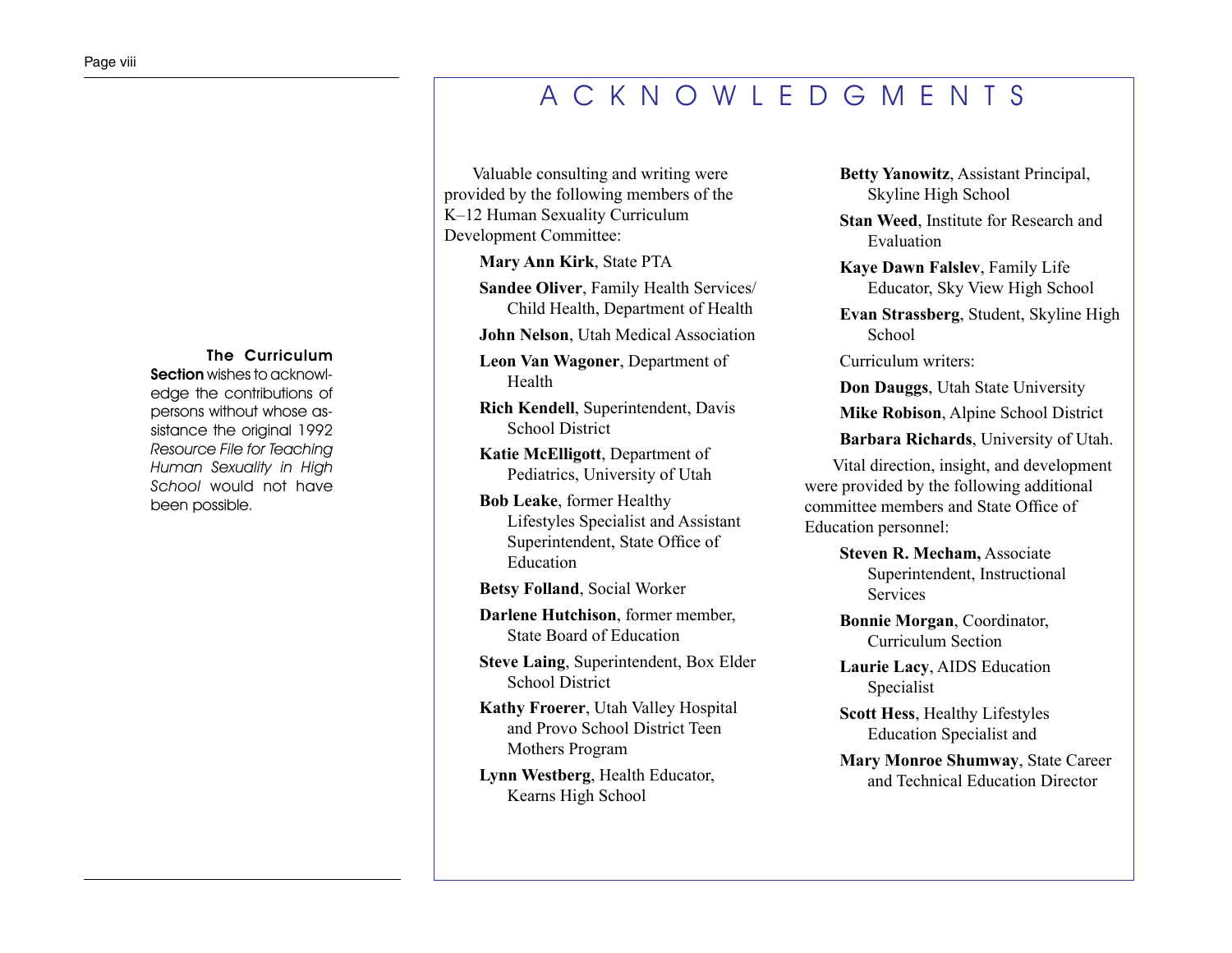### <span id="page-8-0"></span>P A R F N

### T E A C H E R R E S O U R C E

For adolescents, choosing to be sexually abstinent is a positive approach to the teenage years and alleviates many problems. Sexual abstinence means not having intimate sexual relations. It offers many positive benefits for the individual, for relationships, and for society.

As people mature and marry, sexual intimacies are appropriate and contribute to a healthy relationship.

Review the advantages of remaining sexually abstinent until marriage. These advantages include:

- a. Allowing time for growth and maturation—physical, emotional, ethical/moral/spiritual, and social.
- b. Developing the ability to express feelings in other ways.
- c. Enhancing self-esteem.
- d. Preventing STDs, including HIV infection and AIDS.
- e. Preventing pregnancy.
- f. Developing self-control and self-mastery.

OBJECTIVE: 7150–0201 

> Discuss responsible sexual behavior, stressing the shortand long-term benefits of strong families, abstinence, and fidelity.

### **TERMS**

abstinence consequence family fidelity peer responsibility strong

### **I. RESPONSIBLE DECISION**  MAKING

A. **Indicate** that making responsible decisions regarding one's sexuality is not always easy; but with clear thinking, a commitment to abstinence before marriage, an awareness of the pressures and pitfalls, and strong communication skills, responsible decisions can lead to responsible behavior. Indicate that responsible decisions about sexuality are based not only on goals, but take into account the feelings, needs, and values of others. For adolescents, choosing to be sexually abstinent is a positive approach to the teenage years and alleviates many problems. Sexual abstinence means not having intimate sexual relations. Postponing sexual intimacies until marriage benefits individuals, families, and societies.

### **II. ABSTINENCE**

A. **Indicate** that there are many reasons to postpone sexual intimacy. Many young people are abstinent because of personal, religious, health, and moral/ethical/spiritual beliefs. Pre-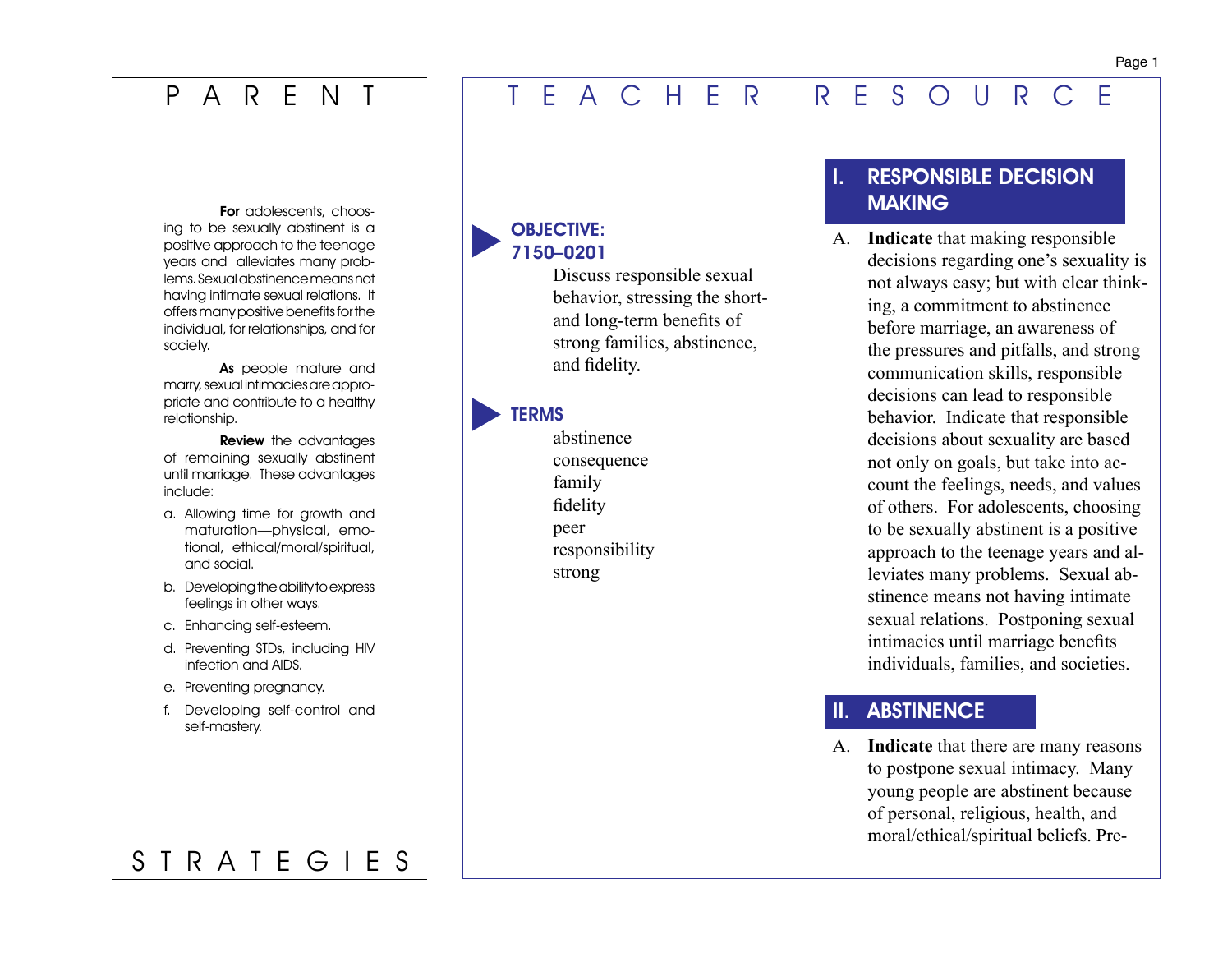# P A R E N T T E A C H E R R E S O U R C E

#### Discuss ways a person can express affection for another person.

- 1. Make the other person feel important and respected.
- 2. Trust one another.
- 3. Be trustworthy.
- 4. Spend time together.
- 5. Find out what's special for the other person and do it.
- 6. Talk openly about your feelings.
- 7. Give compliments.
- 8. Tell the other person that you care.
- 9. Meet each other's family and friends.
- 10. Exercise together.
- 11. Go for a walk together.
- 12. Go on a picnic.
- 13. Share dreams.
- 14. Share a candlelight dinner.
- 15. Give a special present.
- 16. Think about one another.
- 17. Hold hands.
- 18. Tell the other person that you love him/her.
- 19. Give each other a hug.

markers to each group. Each group should brainstorm and list reasons why premarital sexual abstinence is the wisest choice teens can make.

students into small groups of four or five. Distribute butcher paper and

marital abstinence is part of emotional maturity and personal integrity.

B. **Discuss** abstinence. Divide the

When the lists are complete, ask each group to discuss how they might incorporate one, two, or all of these ideas into a slogan promoting abstinence. Encourage them to sketch out a few of their ideas on paper.

- C. **Discuss** the advantages of postponing intimacy until marriage. These advantages include the following:
	- 1. Allows time for a young person to mature and develop physically, emotionally, and socially.
	- 2. Provides opportunities for youth to acquire social skills and practice interpersonal relationships based on more than physical attraction.
	- 3. Enhances self-esteem and respect through personal discipline and acceptance of responsibility for one's actions.
- 4. Allows time to acquire the attitudes, skills, and knowledge (education or training) that will contribute to career opportunities and economic stability.
- 5. Prevents sexually transmitted diseases, including HIV infection and AIDS.
- 6. Prevents pregnancy.
- 7. Prepares one to make and keep commitments in marriage.
- D. **Discuss** the consequences that may occur when adolescents are sexually intimate before marriage.
	- 1. Premature demands on the physical, emotional, ethical/moral/ spiritual, and social development of maturing adolescents.
	- 2. A loss of self-esteem and self-respect, including feelings of guilt.
	- 3. Social isolation; i.e., peer rejection.
	- 4. Interrupted or forfeited educational opportunities.
	- 5. Contraction of sexually transmitted diseases, including HIV infection and AIDS.
	- 6. Pregnancy.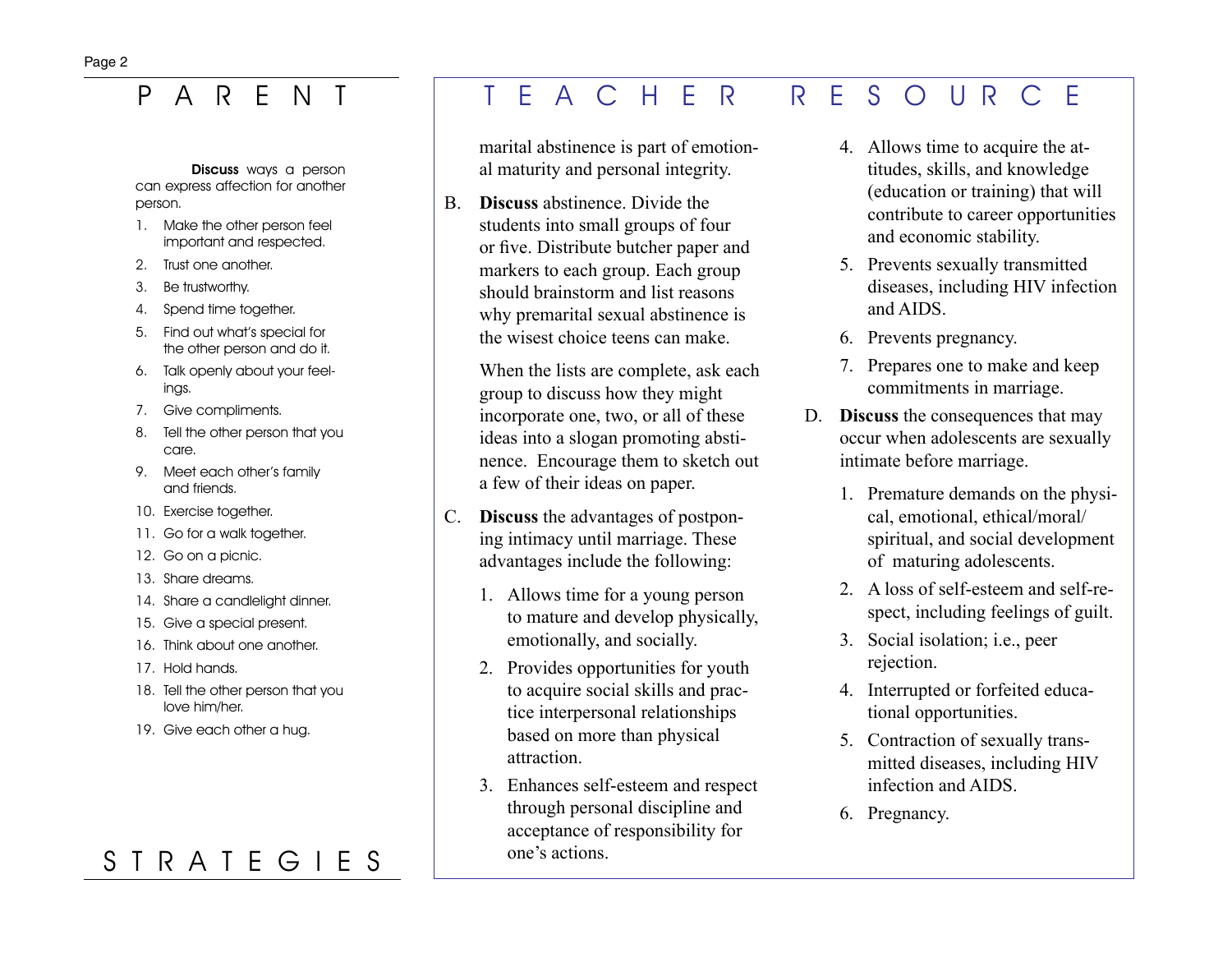### P A R E N

**Share** your views

on how fidelity after marriage contributes to mutual trust and maintaining a strong family.

# S T R A T E G I E S

### E A C H E R R E S O U R C E

- 7. Responsibility for financial support of a child and/or family.
- 8. Responsibility for emotional and physical support of a child and/or family.
- 9. Stress on extended families.
- E. **Discuss** the consequences of engaging in premarital sexual behavior. Indicate that when one makes decisions to abstain from sexual activity or to become sexually active, many outcomes must be considered. As part of the decision-making process, we should gather information about our own values, the values of the other person, and the values of our parents/guardians, peers, and religious and community leaders. Each of us should ask many questions, including:
	- 1. In what ways will this affect my relationship with others?
	- 2. In what ways will this affect me physically, emotionally, socially, and morally/ethically/spiritually?
	- 3. In what ways am I ready or not ready for this type of responsibility?
	- 4. What might be the consequences?
- 5. What choices do I have?
- 6. What are my legal, financial, moral, physical, and emotional responsibilities in the care and support of a child or family?
- F. **Discuss** with students positive ways to show affection without engaging in sexual intimacy. Have students fill out a worksheet with the following three questions. This can be followed up with class discussion and sharing ideas. Compare the kind of answers males give compared to females.
	- 1. If you were in love, how would you want the other person to express his/her love to you?
	- 2. What actions or behaviors would make you feel that this person really cared for you?
	- 3. How would you express your affection for the other person without being sexually intimate?
- G. **Define** fidelity as being faithful and loyal to one's marriage partner, including having no other intimate sexual relationships outside of marriage.
- H. **Discuss** how fidelity builds trust and strengthens families and the impact that fidelity has on a family.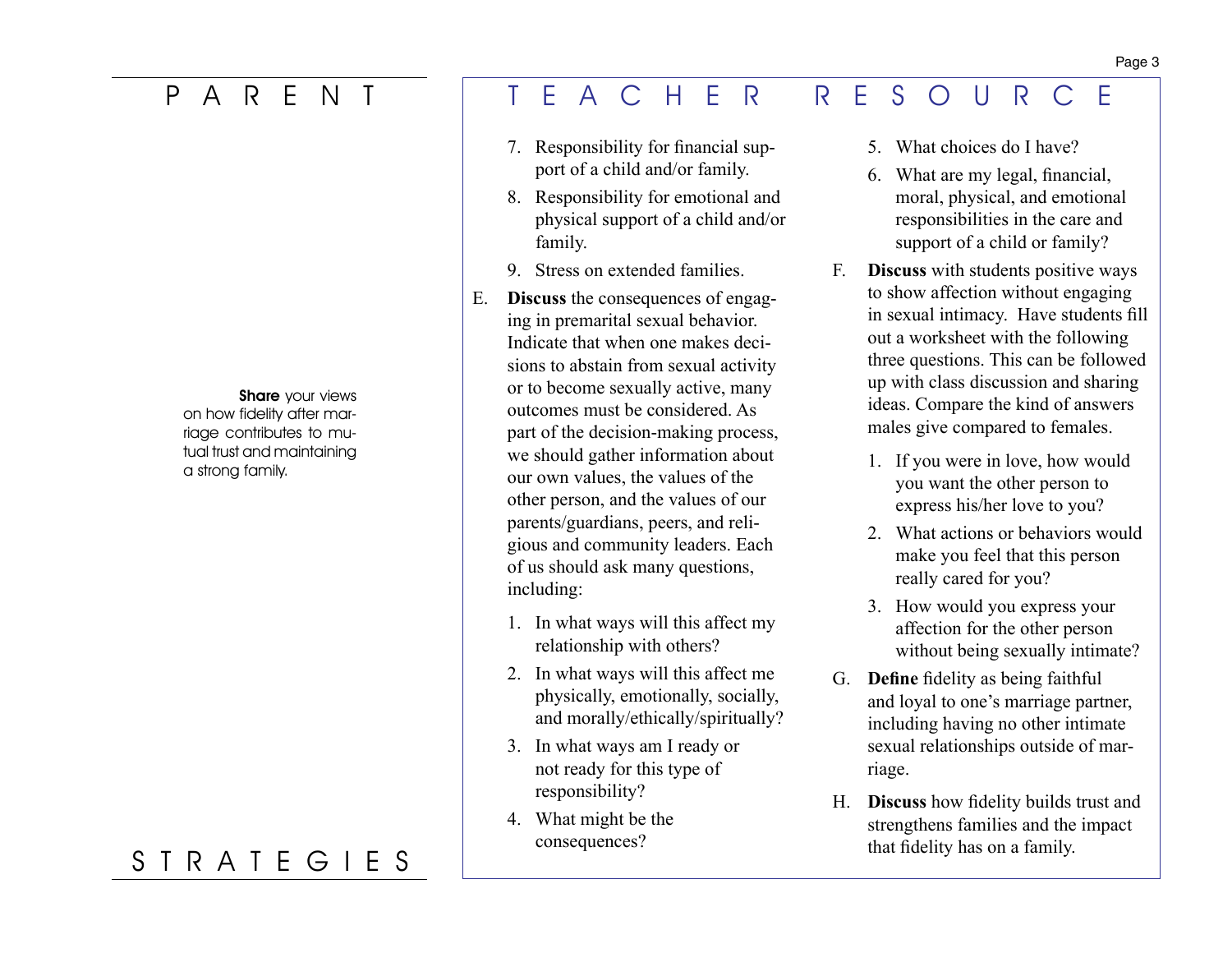The three discussion questions used in the classroom (see page 3) about how one can show affection, might provide for interesting communication in the family.

# P A R E N T T E A C H E R R E S O U R C E

I. **Ask** the students what characteristics they would like in their family. Emphasize that strong families have respectful, caring, and loving relationships.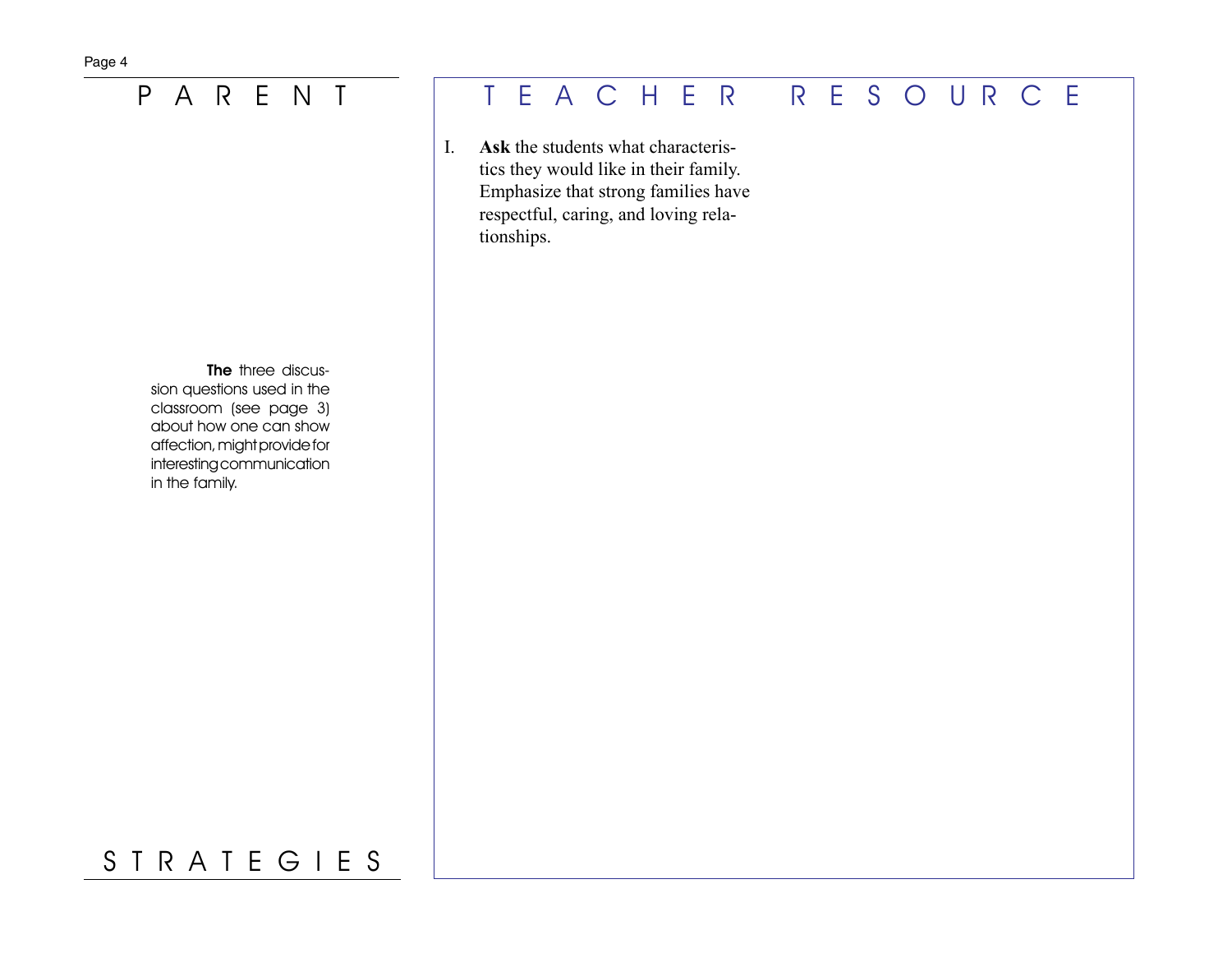### <span id="page-12-0"></span>P A R E N T

### E A C H E R R E S O U R C E

Decisions that young people make concerning their sexual activity can have a tremendous impact on their lives. Marriage, career options, social activity, and family life can be dramatically influenced by these choices. Being informed concerning sexuality and committed to abstinence before marriage helps people develop positive self-esteem and makes them more inclined to make wise choices. The choices people make directly impact their feelings of self-worth.

The following items may be used in helping set goals:

- Discuss some of your personal long- and short-term goals.
- Have your child establish realistic short- and long-term goals.
- Share how different decisions impact achieving these goals.
- Discuss your child's short- and long-term goals. How would these be impacted by sexual activity?
- Discuss the consequences of teen pregnancy.

# S T R A T E G I E S

### OBJECTIVE: 7150–0202

Recognize the impact of sexual behavior on one's goals and self-esteem.

#### **TERMS**

goals self-esteem

### **IMPACT OF SEXUAL**  BEHAVIOR ON LIFE GOALS

- A. **Define** goals as the things people hope to accomplish in the future. Goals help to put people in charge of their lives.
- B. **Discuss** some factors that might influence goals. Peers, family, principles, values, experiences, and environment are among these factors.
- C. **Discuss** some keys to effective goal setting. Items to be discussed may include:
	- 1. Set realistic goals. Young people may get discouraged because they set a goal that is impossible to reach or has an unreasonable time line.
	- 2. Accept responsibility. Young people need to be allowed to accept responsibility for their actions, to work through problems, and to seek solutions in order to build self-esteem and to realize goals.
	- 3. Recognize mistakes. Young people need to be willing to change goals. They need to know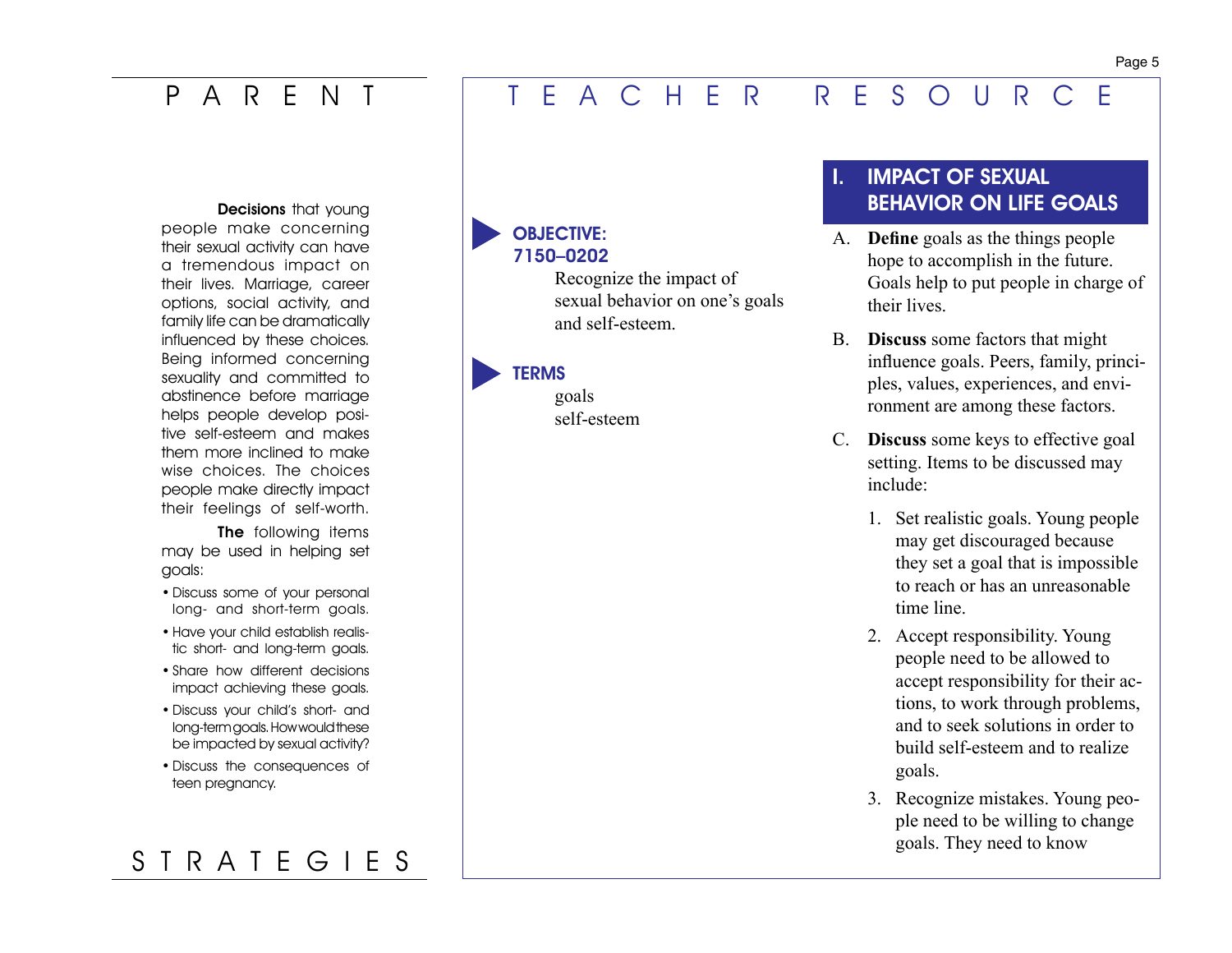#### **Emphasize with**

your child that people with high self-esteem:

- a. Do not need to prove themselves to anyone.
- b. Are motivated to try more things and, therefore, have more success.
- c. Turn mistakes, failures, and setbacks into new challenges.
- d. Enjoy more relaxed, satisfying relationships.
- e. Are less judgmental and more tolerant of others.
- f. Are more confident and enjoy life more.

# S T R A T E G I E S

### P A R E N T T E A C H E R R E S O U R C E

that it is okay to change goals if you change your mind.

- 4. Identify principles and values. Young people need to recognize their importance in setting and prioritizing goals.
- D. **Differentiate** between short-term and long-term goals.

Have the students list several personal short-term goals they have for this year. Also list long-term goals

#### Example:

### **Long-Term Goals:**

they have for the next five years. Have them write several things that must happen in order for the goals to be reached.

**Discuss** things that interrupt or curtail the reaching of our goals, and list on the board. Have students prioritize the list and write on their paper five things that would be most detrimental to them in trying to reach their personal goals.

### **Short-Term Goals: What Must Happen?**

Pass this semester's classes. Study, get help (tutoring), etc. Lose five pounds. Exercise, cut out goodies, etc. Have a date. Be friendly, attract a partner, be conscious of personal appearance, etc.

Graduate from high school. Pass classes, fulfill requirements. (tests, etc.).

Get a car. Earn money, shop around.

Graduate from college. Graduate from high school, pass classes, fulfill requirements.

Get married. Find the right person, have a job, fall in love, etc.

Go to Europe. Earn money, plan trip, etc.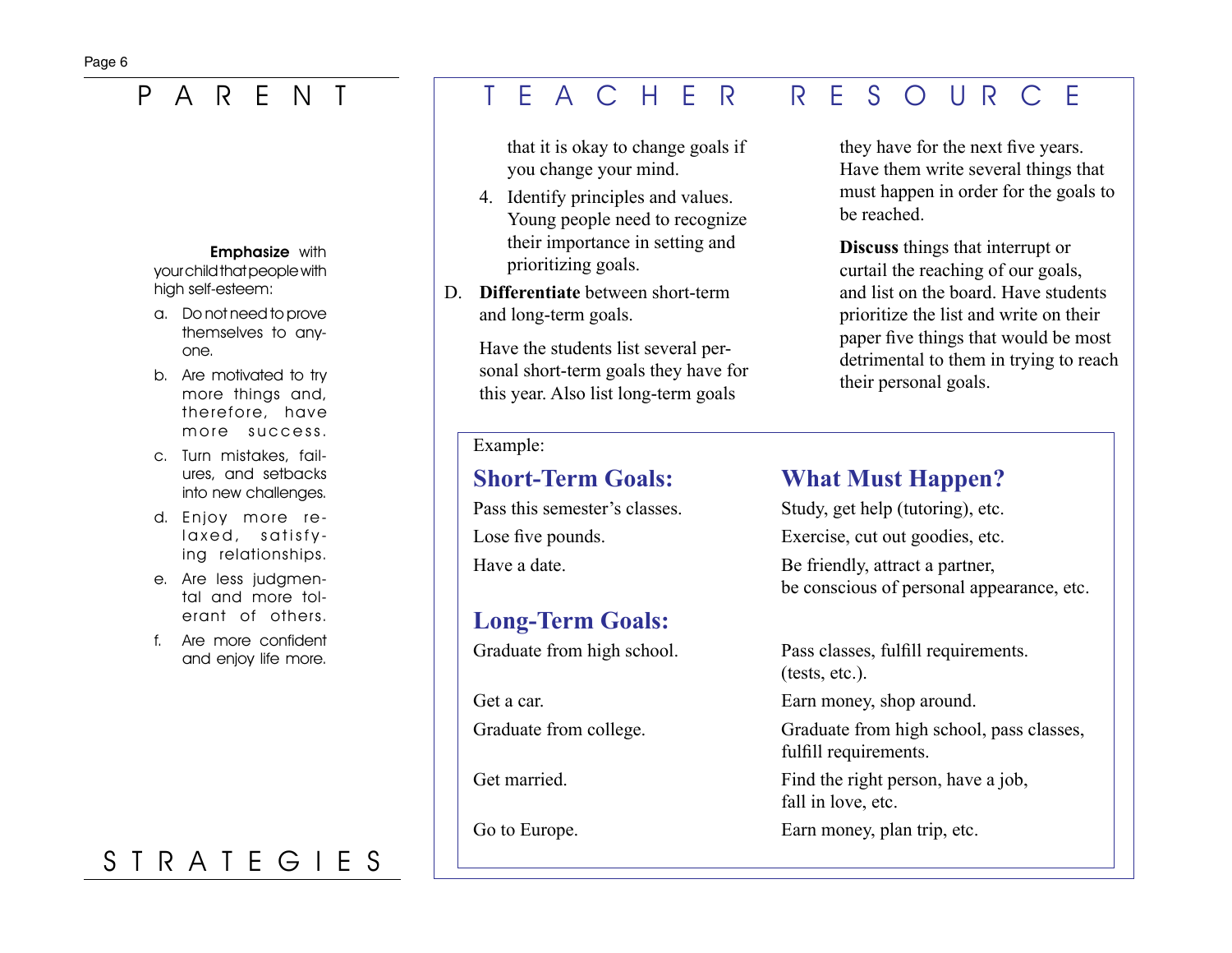### P A R E N T

#### Below are some

suggestions for family discussion that will help provide an opportunity for parents to share family values.

- Discuss the effect that premarital sex can have on self-esteem.
- Discuss that even though a person has been sexually intimate before marriage, he/she can decide to abstain from further sexual intimacies until marriage.
- Discuss fidelity and the positive effect it has on marriage.

# S T R A T E G I E S

### E A C H E R R E S O U R C E

- E. **Have** students identify personal short- and long-term goals. Emphasize that goals should be realistic. Instruct students to identify behaviors, values, skills, activities, etc., that will help them reach their personal goals. It may be helpful for some students to complete contracts to help them reach the goals they have set. (See Appendix pages 16–18.)
- F. **Discuss** the "Facts of Life for Teenagers" (Appendix page 15). Analyze the effect these facts may have on the achievement of life goals.

### **II. IMPACT OF SEXUAL**  BEHAVIOR ON SELF-ESTEEM

- A. **Define** and **discuss** the benefits of high self-esteem. The following points may be discussed:
	- 1. Self-esteem is the value or worth you place on yourself.
	- 2. When you value yourself, you can:
		- a. Accept and like yourself (even though you may sometimes have doubts).
		- b. Learn how to express your emotions in positive ways.
- c. Think more clearly and make wise decisions.
- d. Face the problems and stresses of daily living and learn to deal with them effectively.
- e. Develop self-control or self-mastery.
- 3. The way you see yourself has an influence on the decisions you make. Many people may not recognize different options when making decisions due to low self-esteem.
- 4. Goals, values, self-esteem, decisions, and behavior are all interrelated. A positive self-concept guides our decisions and behavior and encourages positive goal setting.
- B. **Discuss** the influence of categorical and continuous thinking on self-esteem. Have students participate in the exercises included on Appendix pages 19–22.
- C. **Self-efficacy questionnaire.** Have students complete the questionnaire. Follow up with class discussion on how a person can increase his/her confidence level in each area. (See Appendix page 23.)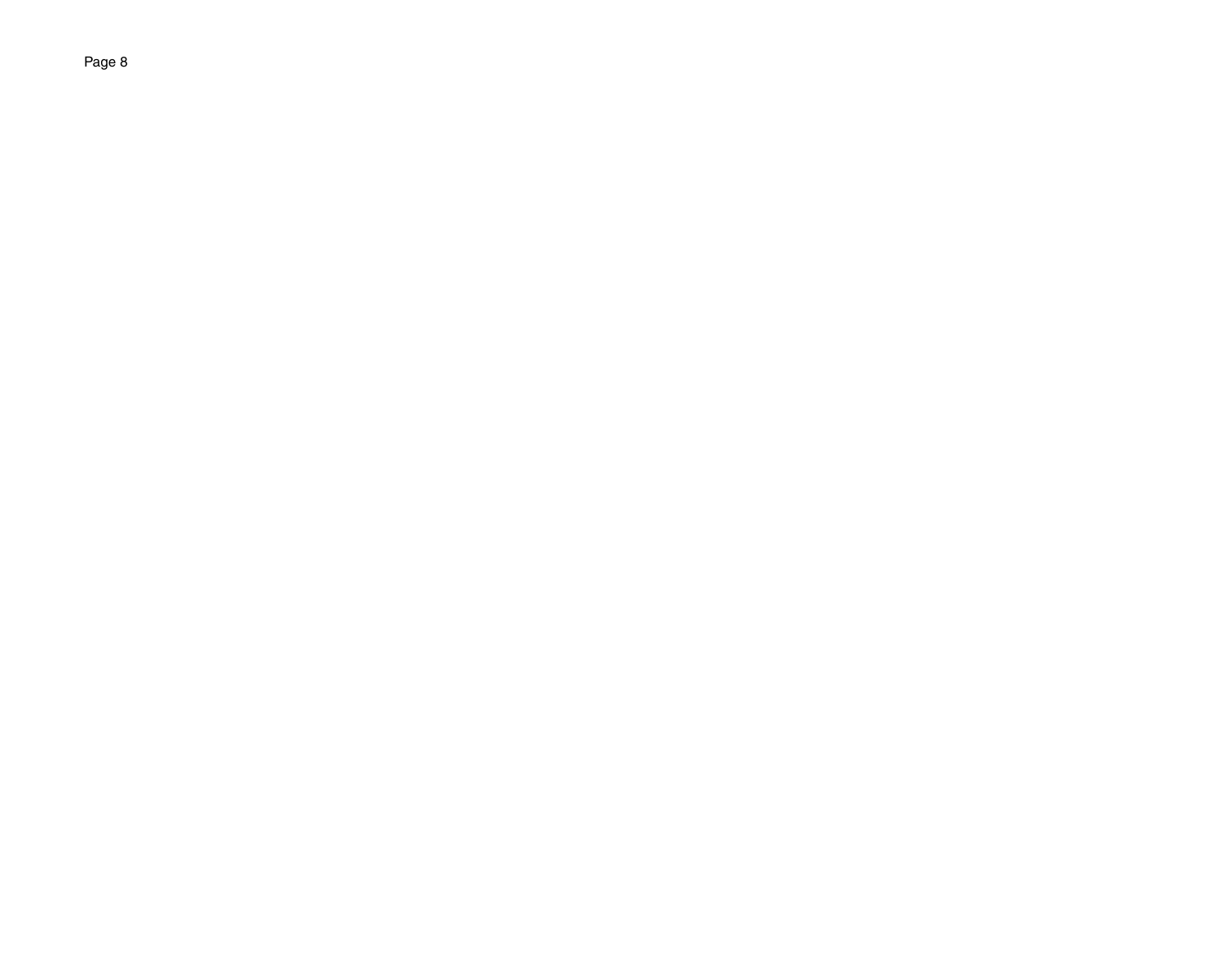### <span id="page-16-0"></span>P A R E N T T E A C H E R R E S O U R C E

#### Acting responsi-

bly is directly related to the ability to make good decisions. Throughout life, wise, principle-centered decisions are important. For adolescents, learning to recognize influences on making decisions and to set personal boundaries can set a positive foundation for young people to postpone premature sexual involvement.

### S T R A T E G I E S

### OBJECTIVE: 7150–0203

Develop the mindset and skills that promote responsible, principle-centered decision making when responding to peer, media, societal, and negative family influences that encourage high-risk behaviors.

### **TERMS**

alternatives consequences imitation influence media mind-set outcomes peers principles refusal rejection responsible thought values

### THE NEED FOR RESPON-SIBLE DECISION MAKING

- A. **Discuss** the importance of making responsible decisions.
- B. **Indicate** that the teen years are times when critical decisions are made.

Young adults make decisions every day. Some decisions are more important than others.

As young people grow and mature, they will be forced to make important decisions (whether to stay in school, go to college, get a job, etc.). The consequences of their decisions impact the rest of their lives. Responsible decision making is not something that just happens. It is a process by which judgment is gained and values and skills are learned, and allows or restricts future choices and freedoms. Responsible decision makers respect themselves and others, understand universal principles, and have clarified their goals in life.

C. **Invite** students to list decisions made in a typical week. Identify whether these decisions are habitual decisions (automatic decisions that require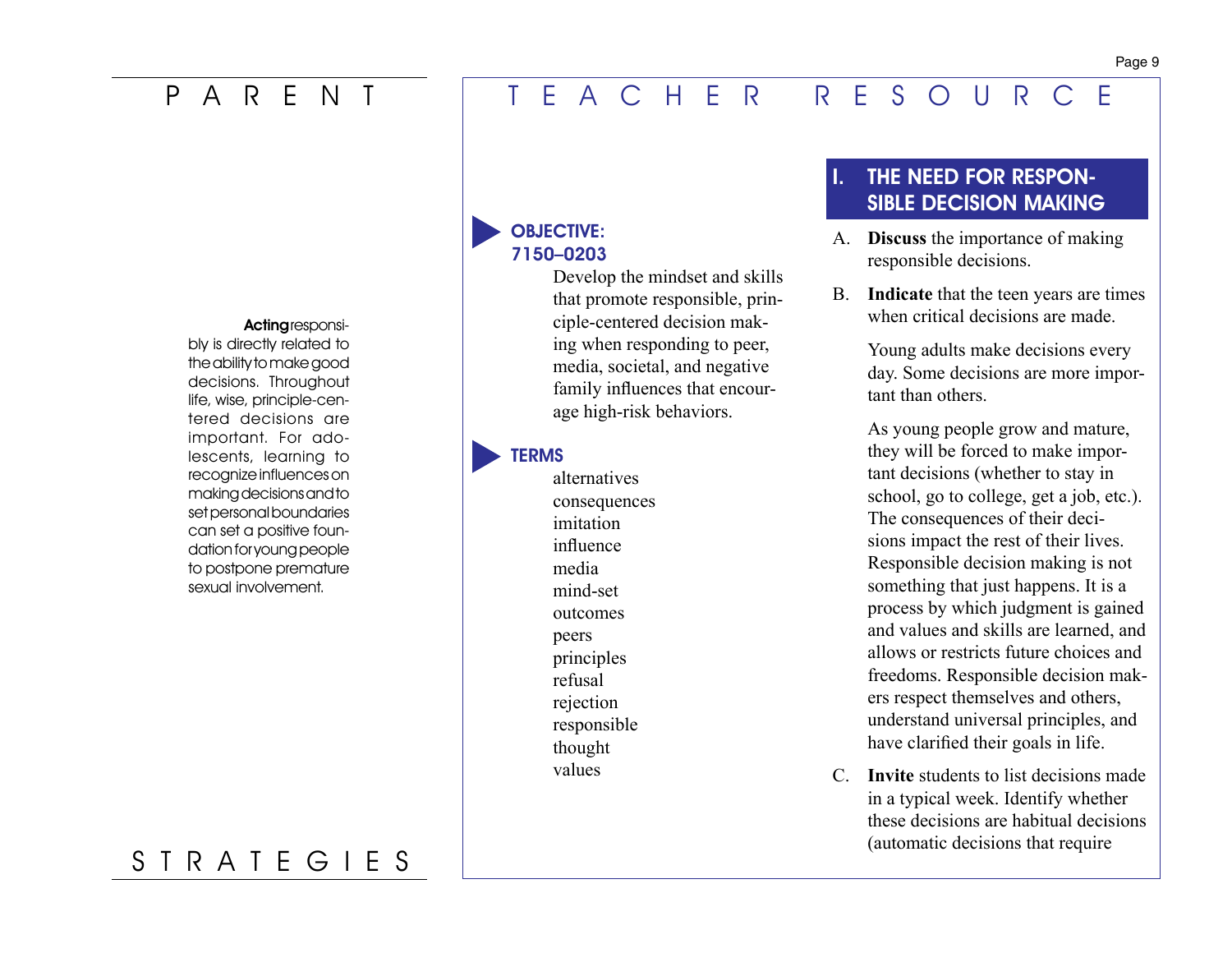#### Share with

your child the factors that influence your decision making. What is important to you personally that helps to guide your decisions?

# S T R A T E G I E S

### P A R E N T T E A C H E R R E S O U R C E

little thought, like getting out of bed in the morning, brushing your teeth etc.); daily decisions (what to wear); or long-term decisions (those that affect goals or future choices, such as staying in school). Identify a minimum of ten examples in each category. Have students evaluate the lists. Ask them what they can do if a poor decision has been made in any of the categories. Emphasize that poor decisions can be changed and need not continue to negatively impact their lives.

- D. Briefly **review** the benefits of premarital abstinence. Thinking and acting responsibly is directly related to the ability to make good decisions about sexuality.
- E. **Indicate** that thoughts and attitudes influence decision making. Sexual thoughts are a part of normal life. Society may provide sexually arousing input in the form of suggestive advertising, media, jokes, and pornographic materials. We have the freedom not to act or dwell on these thoughts and to use our energies in responsible and productive ways.

### II. FACTORS WHICH INFLUENCE DECISION MAKING

- A. **Explain** that decisions are influenced by many factors, including universal principles, personal values, thoughts, family, peers, media, society, and past experiences. These influences can be positive or negative. They tend to give young people ideas or suggestions on how to act and think. It is important for teenagers to learn to recognize the influence of different sources and to keep them in perspective when making decisions.
- B. **Discuss** the following influences and how they might influence decisions that could lead to engaging in or avoiding high-risk behaviors including sexual activity.
	- 1. **Universal principles** are timeproven laws that pertain to human relationships. Principle-centered decision making involves recognition of such basic principles as fairness, equity, respect, responsibility, honesty, integrity, and caring—ideas that are woven into the fabric of every successful society and have been proven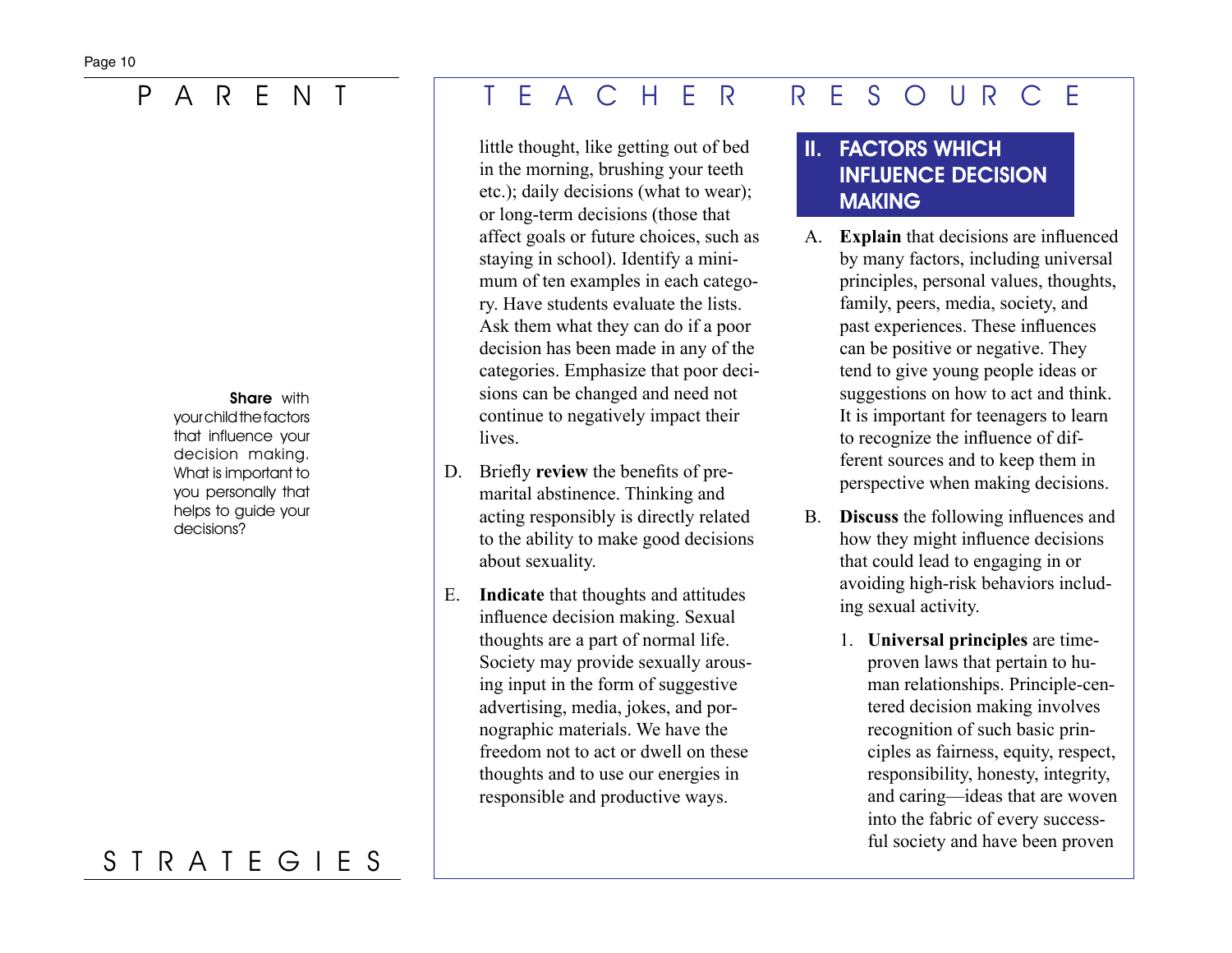Discuss principles and family values that should be considered when making decisions.

### S T R A T E G I E S

### P A R E N T T E A C H E R R E S O U R C E

to be effective throughout human history.

Principles provide an unchangeable core from which to act. They exist regardless of our recognition of them. They are timeless, universal, and self-validating. They do not change with differing conditions, cultures, or pressures.

Making decisions that are principle-centered empowers people to act in ways that will not be threatened by change or criticism; that will allow them to learn and to mature; that will help them to define their goals in life; and that will assist them in achieving their goals and being accountable to themselves, their society, and mankind. **As it relates to sexuality, principle-centered decision making reflects a future orientation versus immediate gratification.**

2. **Values** differ from principles in that they are subjective and internal. Values often reflect the beliefs or norms of our culture, family, and personal experiences. Young people are influenced

by the values of those around them. The most basic values and attitudes, particularly regarding sexuality, are learned from families. As teens, other influences including peers, religion, media, and society begin to impact values. Often the values from these different sources are contradictory.

The teen years are a time of establishing one's own values as each person begins to question, compare, and contrast friends to family, media, and self.

**Indicate** ways in which values affect decisions and consequently behaviors.

- a. People often behave in accordance with values they prize.
- b. People feel good about decisions that are consistent with their values. People usually feel uncomfortable or guilty about decisions that are inconsistent with their values.
- c. People tend to stand up for their values when their values are challenged by others. People usually do not risk things that are of real value to them.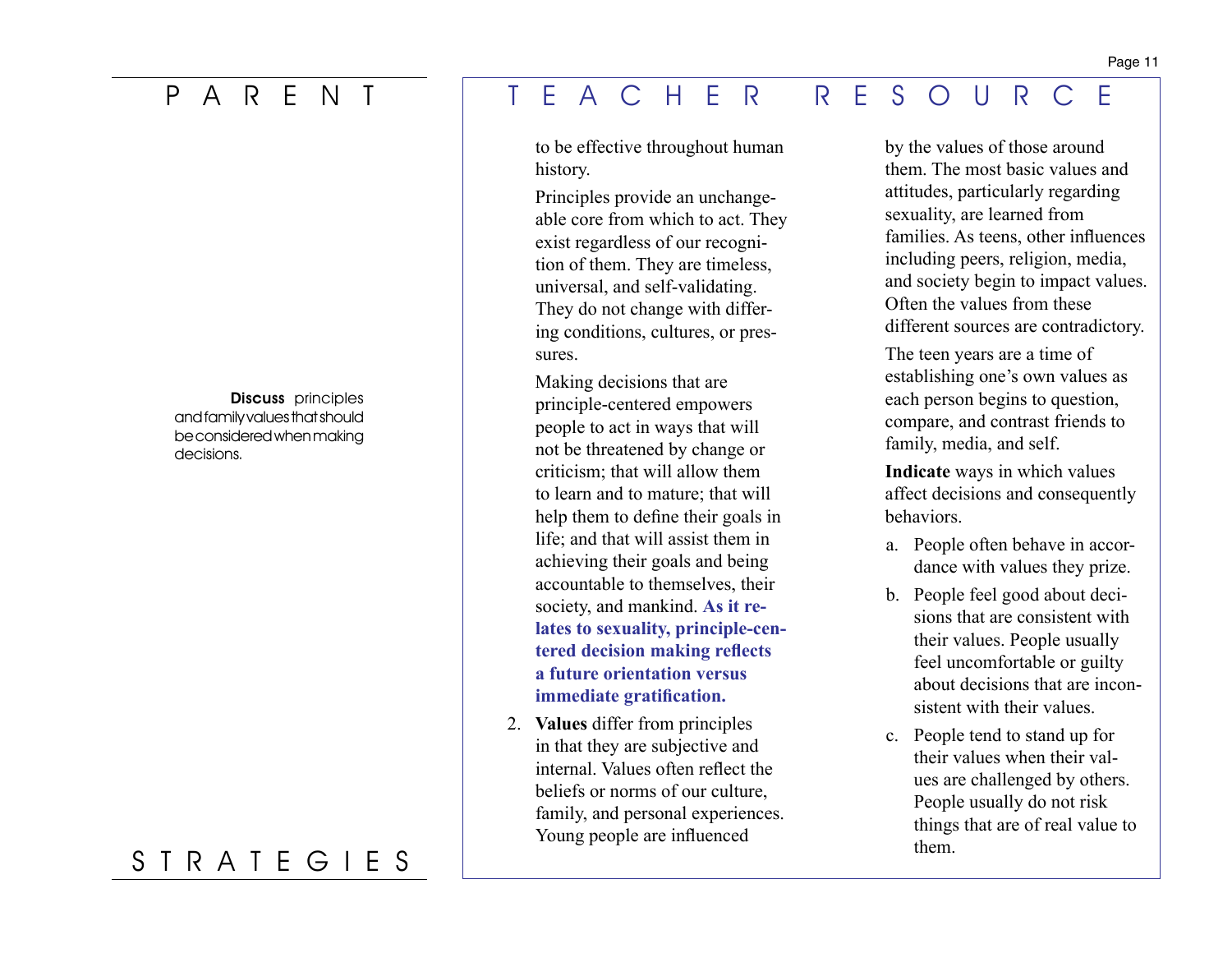The earliest and most basic information regarding sexuality comes from the family. Children and adolescents receive messages about sexuality from their families' actions and discussions throughout life. As young people begin to gain independence, parents and families can continue to provide valuable input by modeling appropriate behaviors and establishing an atmosphere that invites open communication about sexuality.

#### Encourage your

child to discuss peer influences regarding sexual activity. Share your views on both positive and negative peer influences.

### S T R A T E G I E S

### P A R E N T T E A C H E R R E S O U R C E

3. **The family** should provide the earliest and most basic information regarding sexuality.

#### **Discuss the following:**

- a. Responsible, principle-centered decision making usually takes into consideration family values and guidelines. Acceptance and approval of family members, particularly parents, are generally important considerations in the decision-making process.
- b. There may be negative family influences that place children at risk. These influences are most often a form of abuse, including neglect, physical abuse, incest, or rape. These influences are indicators of severe family problems and students living in such situations should seek help from appropriate agencies. (See Appendix page 33.)
- c. Adolescents from environments with negative family influences sometimes choose sexual activity to meet their needs for acceptance, companionship, love, warmth, or caring without considering long-term consequences;

or they may be imitating behaviors learned from abusive family members. These are signs of serious problems and should be referred to appropriate agencies for intervention and counseling.

4. **Peers** have a tremendous impact on adolescents. This influence can be extremely positive or very negative. As young adults mature, there is a tendency to move away from family influences or desires and to strive for independence and peer acceptance. Adolescent behavior is directly influenced by the peer group to which they belong and their perception of that group.

> Peers tend to influence each other in two ways. The first is through imitation. Adolescents learn behaviors by watching their peers and imitating their behavior. They want to be just like everyone else. The second way is through exclusion. If teenagers behave in certain ways (against the perceived norm), they may be rejected by the peer group.

With regard to sexual activity, peers may influence their friends. The influence can be to have sex (all my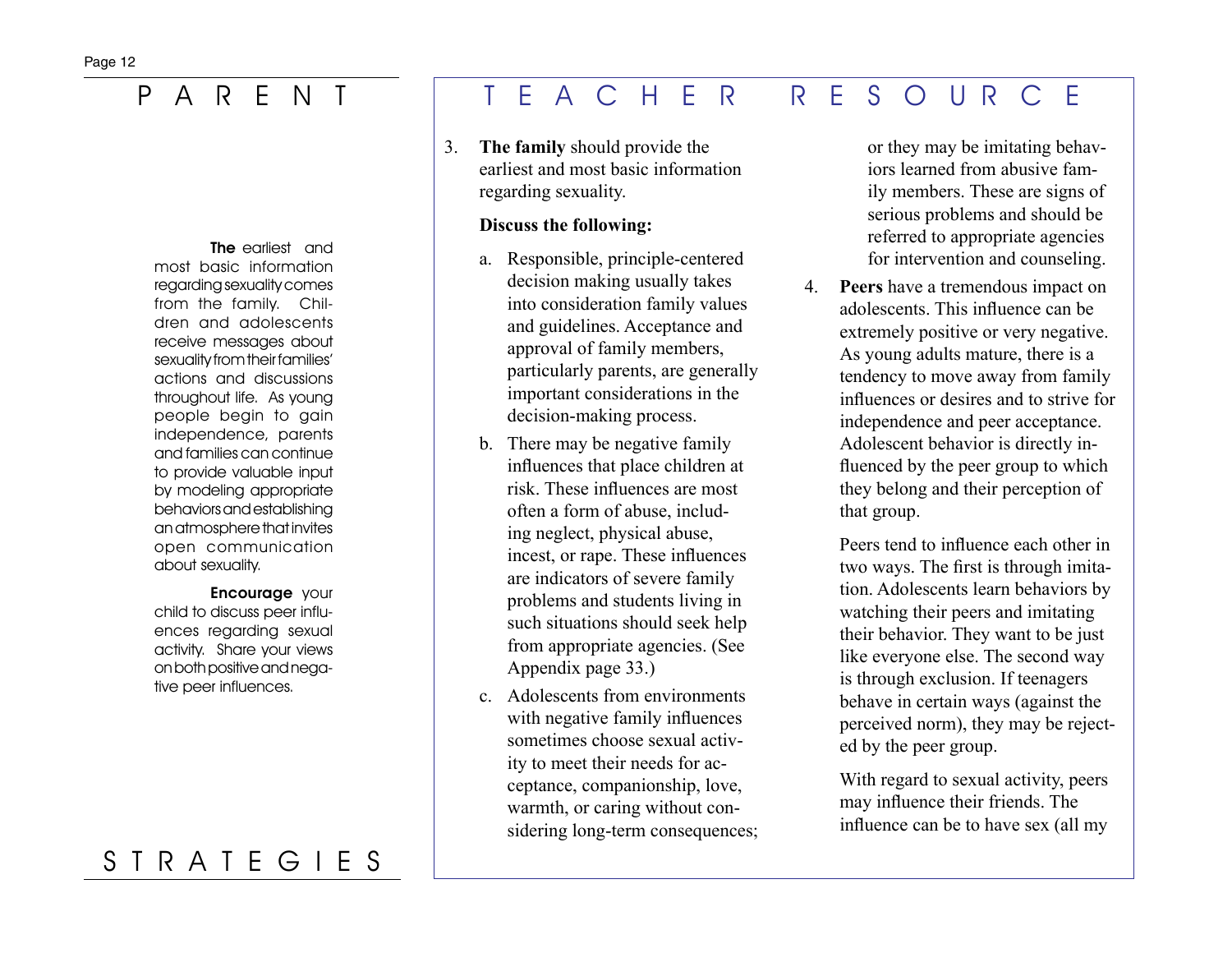Parents need to emphasize that most young people at this age are not having sex. If young people are led to believe that everyone is "doing it," it may be more difficult to make responsible choices about sexuality. While problems do exist, many young people are making responsible decisions.

While viewing television programs with your children, take the opportunity to discuss sexual messages given. Point out instances of responsible and/or irresponsible behaviors and decisions regarding sexual activity. Discuss possible consequences of these decisions and alternative choices.

As you view TV programs with your children, discuss sexual messages given. Point out instances of responsible and/or irresponsible decisions regarding sexual activity. Discuss alternative choices and possible consequences of these decisions.

### S T R A T E G I E S

### P A R E N T T E A C H E R R E S O U R C E

friends are) or not to have sex (none of my friends are). If teens believe that all of their friends are having sex, they may choose to imitate this behavior to be more like their friends and avoid rejection by their peer group.

**Students need to recognize that most young people at this age are not engaging in intimate sexual relations (having sex).** They should develop a sense of what behaviors are actually present versus what they or others "think" is happening. They should not be swayed by bragging or boasting.

**Discuss** the ways peer influence can help them make good decisions. Advise students to associate with peers who have values and goals similar to their own. Encourage students to develop refusal skills to avoid behaviors that are not desired.

5. **Media**, including television, radio, motion pictures, and printed advertisements can have a positive or negative influence on our behavior. Public service advertisements warn us of the dangers of early, frequent, and unprotected sexual practices.

These messages are presented in the public interest and can serve to positively influence responsible sexual behavior. However, much media programming treats sex and sexuality in a less responsible manner.

- a. **Discuss** the impact of the media on one's perception of what is normal and acceptable in terms of sexuality.
- b. **Discuss** the following points:
	- (1) Sex may be used to sell products. Many companies use sex to spark interest in a product that has little or nothing to do with sex.
	- (2) Sex is often used in television to enhance program ratings.
	- (3) Out-of-marriage sexual activity is often depicted as the accepted norm or as glamorous or exciting.
	- (4) Sexual relationships are often portrayed as being casual or trivial.
	- (5) Sexual activity is sometimes presented as recreational.
	- (6) Dress, body movements, and language are often suggestive. Displaying sexual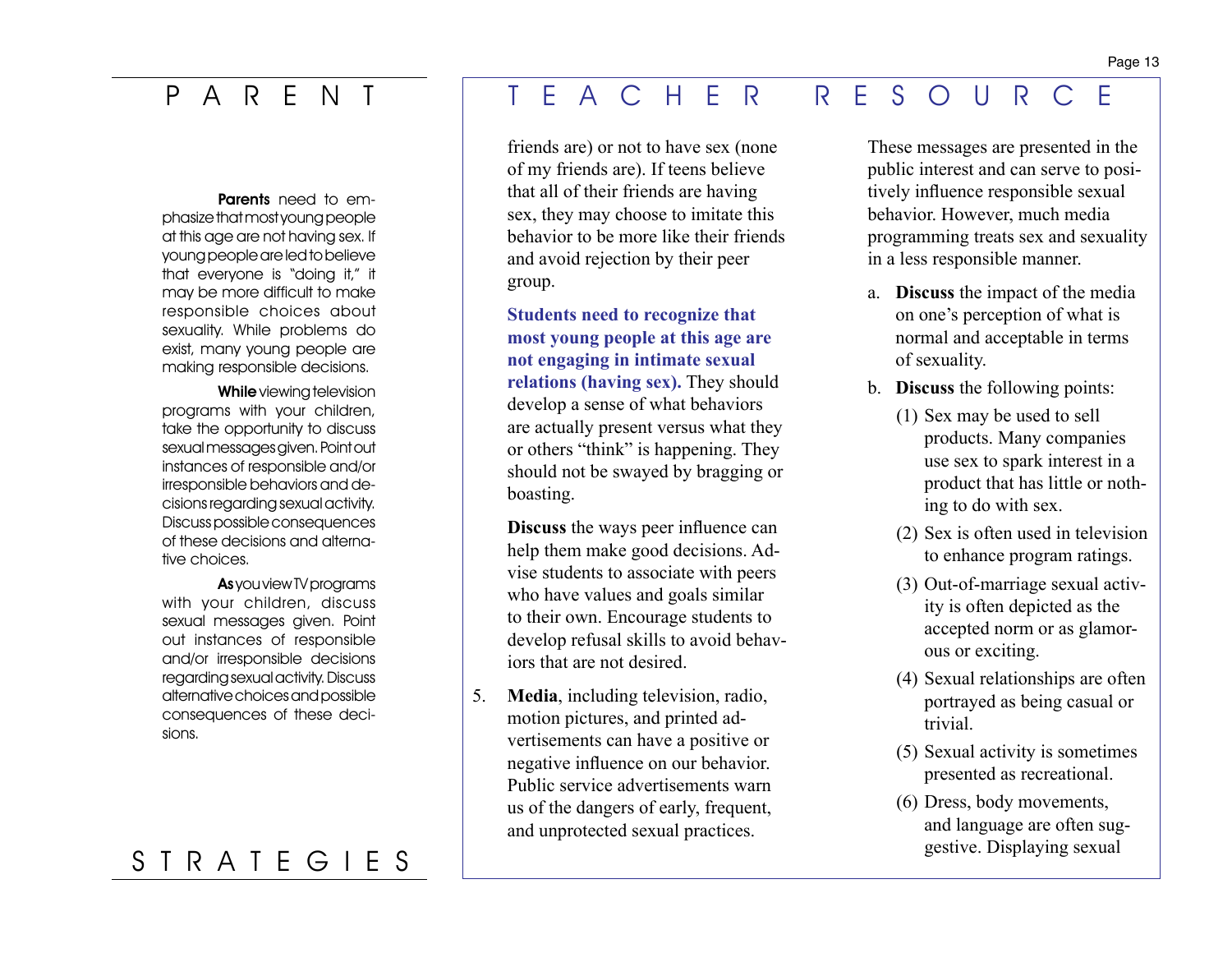#### Parents may find it helpful to review with their children the seven points regarding the influence of the media on decision making.

Parents should be aware of movies and television programs their children are viewing and set guidelines to avoid inappropriate content.

Parents are encouraged to discuss other influences on decision making, such as the role of religion, community or society.

#### Parents are encouraged to discuss with their children the role of substances (alcohol and other drugs) in decision making.

# S T R A T E G I E S

### P A R E N T T E A C H E R R E S O U R C E

interest is portrayed as being mature and sophisticated.

(7) Sex-related criminal acts (rape, pornography, incest, abuse) are made to appear common and/or almost expected and without consequence.

**Discuss** that these ideas do not represent the norm in society. Long-term consequences and commitments are often eliminated or absent. These media messages are not realistic, yet may have a direct impact on an individual's ability to make responsible decisions about sexuality.

**Have students analyze** three commercials or advertisements that use sex appeal to promote their product. Recognize unnecessary and unrealistic use of sex. Suggest alternatives.

- 6. **Substance use/abuse**, including alcohol and other drugs, impacts one's ability to make good decisions. Discuss the following points:
	- a. Substance use may give a false sense of confidence. People take

foolish risks, not recognizing the possible consequences.

- b. Some substances slow reaction time and make it impossible to escape dangerous situations.
- c. Some substances numb the portion of the brain that controls our behavior. Memory, judgment, and inhibitions are impaired.
- d. Interpersonal relationships are often disturbed or even destroyed by decisions made while using or abusing substances.
- 7. **Other influences:** Teachers may wish to discuss other influences on decision making, such as the role of religion, community, or society.

### III. MAKING RESPONSIBLE, PRINCIPLE-CENTERED **DECISIONS**

- A. **Discuss** ways decisions are made and explore the advantages or disadvantages of each.
	- 1. Acting impulsively, without thinking, letting emotions or feelings control or dictate decisions.
	- 2. Avoiding or failing to make a decision. Not deciding is a decision.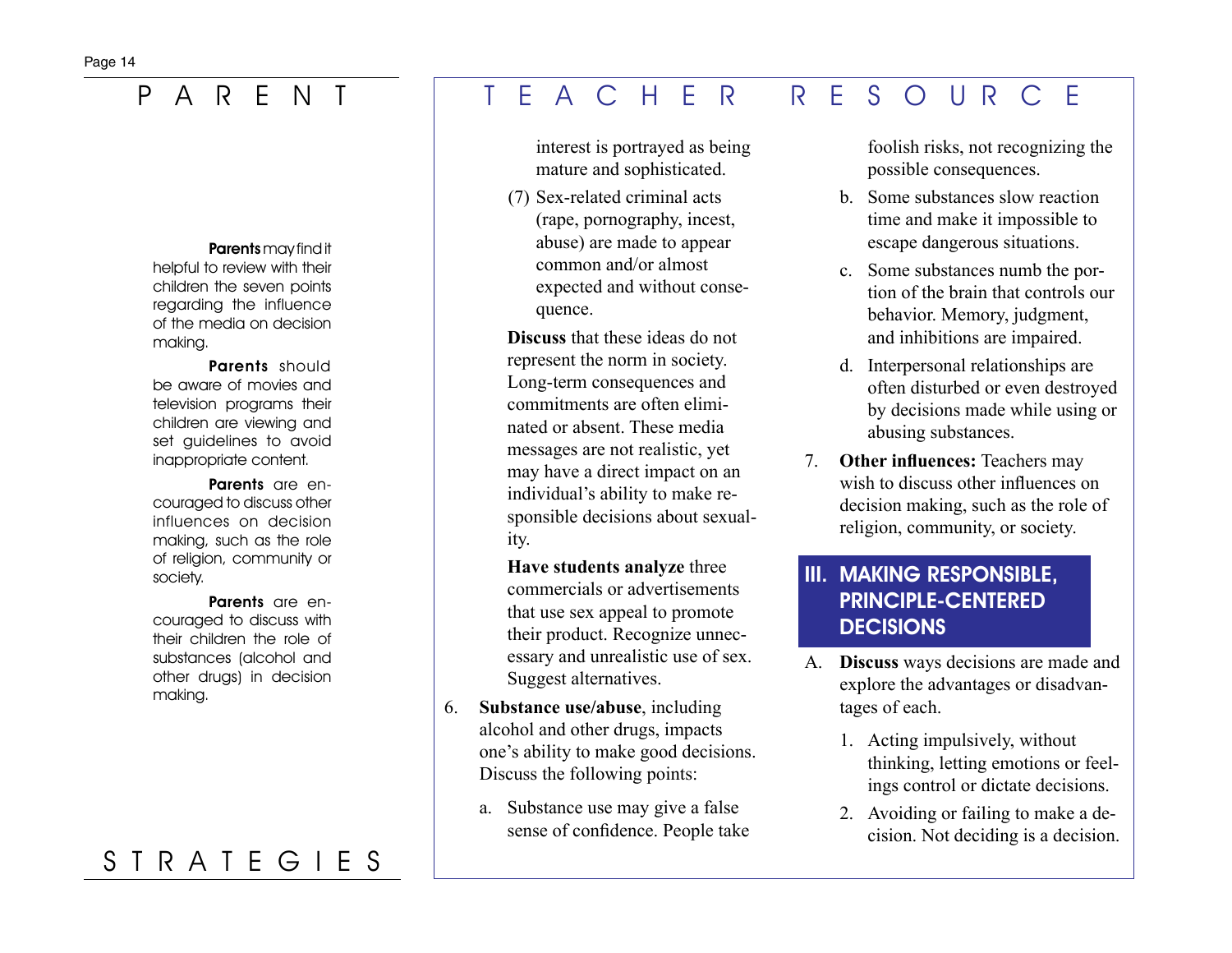By rehearsing the sequential process of decision making and refusal skills, young people can gain the ability to make responsible decisions that will positively impact their lives and the society in which they live.

Review the decision-making process. Encourage your child to apply these steps in making personal decisions.

# S T R A T E G I E S

### P A R E N T T E A C H E R R E S O U R C E

- 3. Procrastination, putting off making a decision.
- 4. Letting others make your decisions.
- 5. Making the same decisions as your friends, without thinking of what is best for you.
- 6. Seeking advice from a trusted peer or adult before making your own decision.
- 7. Gathering information, considering your options, and evaluating potential choices before deciding.
- 8. Considering the consequences of potential decisions (both longand short-term).
- B. **Discuss** the steps to responsible decision making.
	- 1. **Define the problem.** It is often helpful to define problems in personal terms such as:

What if  $I \tcdot 2$ 

What can I. . . ?

How should I . . . ?

How will  $1 \cdot 2$ 

2. **Gather information.** Find possible choices or solutions. Young people often lack information

they need to make informed decisions about sexuality. They may have a difficult time obtaining the information they need due to embarrassment or not knowing who they can go to for reliable information; or they may have requests for information from adults denied because they are "too young." Talking with other people or finding reliable written information may help teenagers to recognize alternatives they may not have considered on their own.

It is important to point out that there is usually more than one solution to a problem or decision. Students need to be encouraged to list several options, even though some may not seem appropriate at the time.

- 3. **Define** principles and values. List principles and personal, parental, and societal values which may affect a decision.
- 4. **Evaluate** the potential choices/ alternatives. For each alternative or choice, list the possible negative and positive consequences. Few choices are all good or all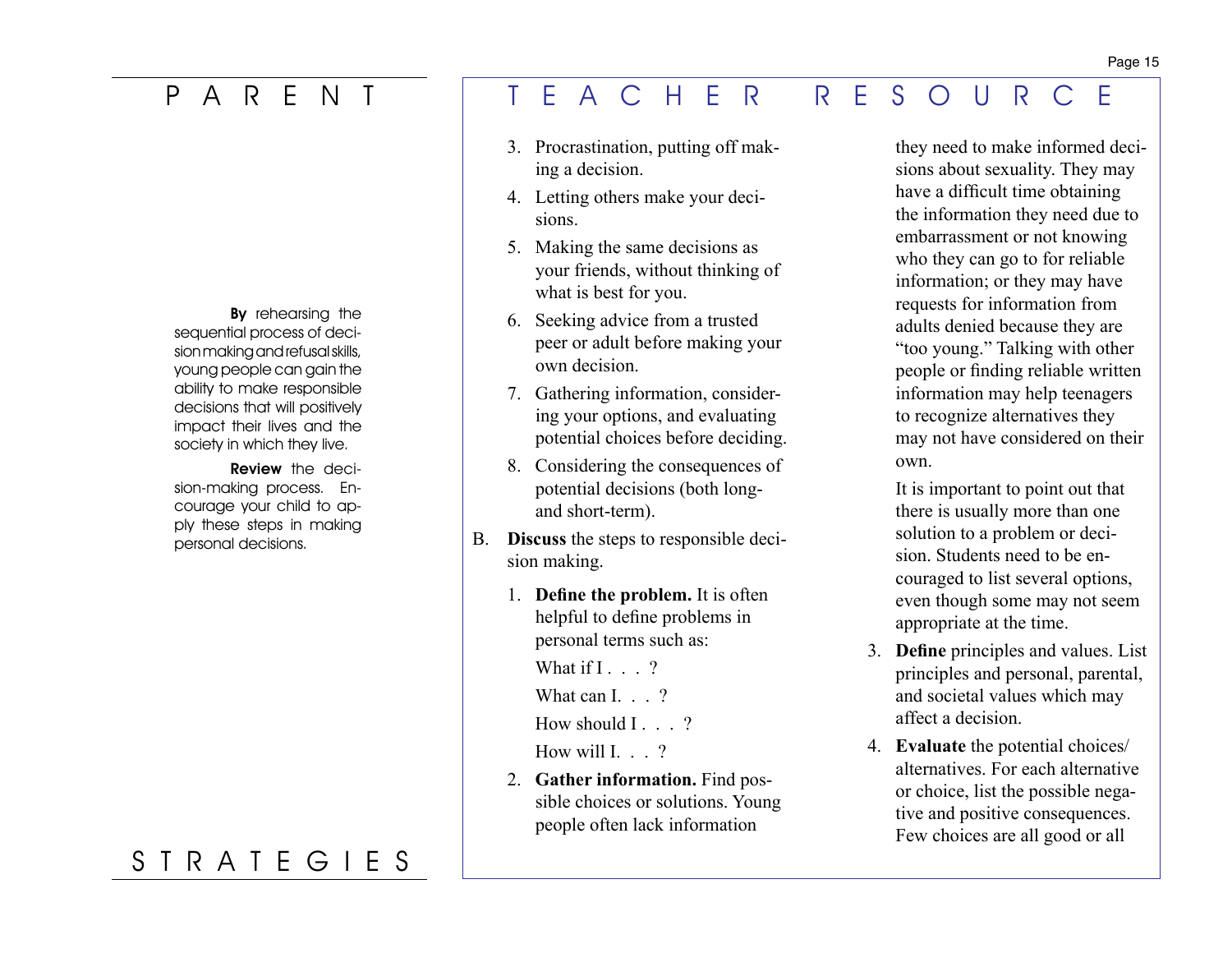Discuss some personal or family decisions that involve your child.

Practice applying these steps in making personal or family decisions.

Share your views on personal rights and responsibilities. Emphasize that recognizing and protecting these will assist young people in refusing inappropriate behaviors.

# S T R A T E G I E S

### P A R E N T T E A C H E R R E S O U R C E

bad. Be sure to consider the short- and long-term effects of each potential choice for yourself and for the people you care about.

- 5. **Make a decision.** Based on the information gathered and the consequences associated with each alternative, choose what you judge to be the best solution.
- 6. **Evaluate your decision.** Was your decision a good one? You can usually change your mind and make a new decision if necessary.

Indicate that proper evaluation of a decision is a critical part of the decision-making process. Recognizing when a poor decision has been made and taking steps to correct that mistake shows maturity and responsibility.

- C. **Discuss** personal commitment and refusal skills.
	- 1. **Discuss** that making decisions often means identifying your commitment and refusing certain offers or behaviors. Refusal skills help us avoid behaviors in which we may feel pressured to engage.
- 2. **Explain** that refusing to participate in certain behaviors expresses personal rights and responsibilities. Personal rights include:
	- a. Saying "no" without feeling guilty.
	- b. Making decisions based on one's values and what is best for the individual and others.
	- c. Expressing feelings honestly.
	- d. Being specific about what is important to the individual.
	- e. Seeking more information when it is needed.
	- f. Changing decisions when necessary.
- 3. **Personal responsibilities include:**
	- a. Treating people with respect.
	- b. Considering principles.
	- c. Considering values.
	- d. Accepting with courtesy another person's refusal.
	- e. Not manipulating or "using" others.
	- f. Not allowing others to manipulate or "use" you.
- 4. **Discuss** refusal skills: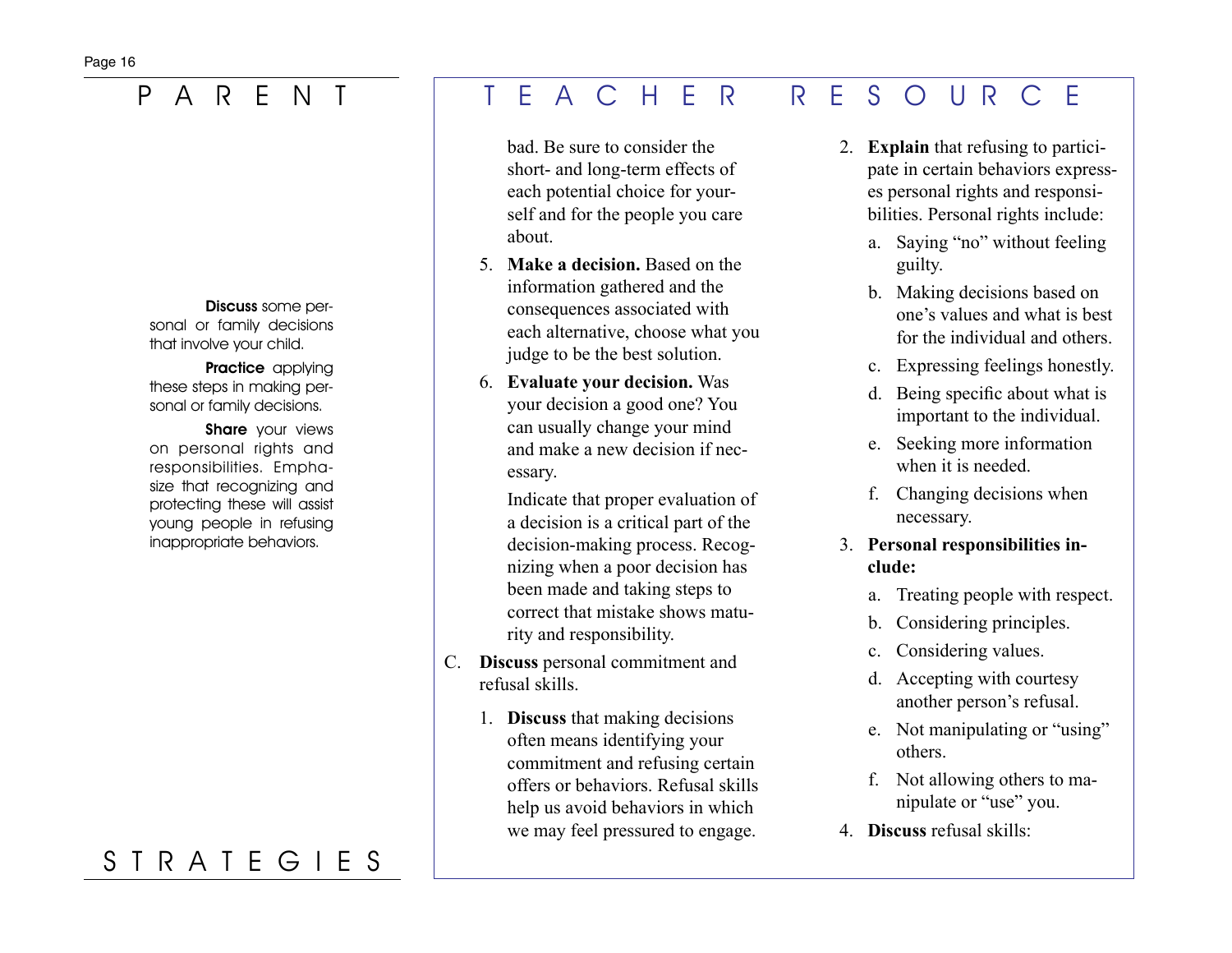Discuss assertiveness with your child. Assertive communication is an extremely valuable skill to have when refusing offers or behaviors. (See Objective #4.)

### P A R E N T T E A C H E R R E S O U R C E

- a. Ask questions such as "What are we going to do? Who will be there?"
- b. Name the trouble. "That is stealing." "That is vandalism." "That is irresponsible."
- c. Identify the consequences. "If I do that …"
- d. Suggest alternatives. "Instead, why don't we…"
- e. Move away. Give others the option to change their minds. "If you change your mind…"

*(Developed by Roberts, Fitzmahan & Associates CHEF)*

### V. PRACTICING RESPONSIBLE, PRINCIPLE-CENTERED DECISION MAKING

**Practice** the decision-making process by using the Case Studies for Decision Making Worksheet. (See Appendix pages 13–14.) It is suggested that you begin by using less threatening case studies to familiarize students with using the decisionmaking model. When students are comfortable with the process, have them begin to apply the skills to more difficult situations.

Responsible decision making is not something that just happens. Students need to develop the skills necessary to say "no."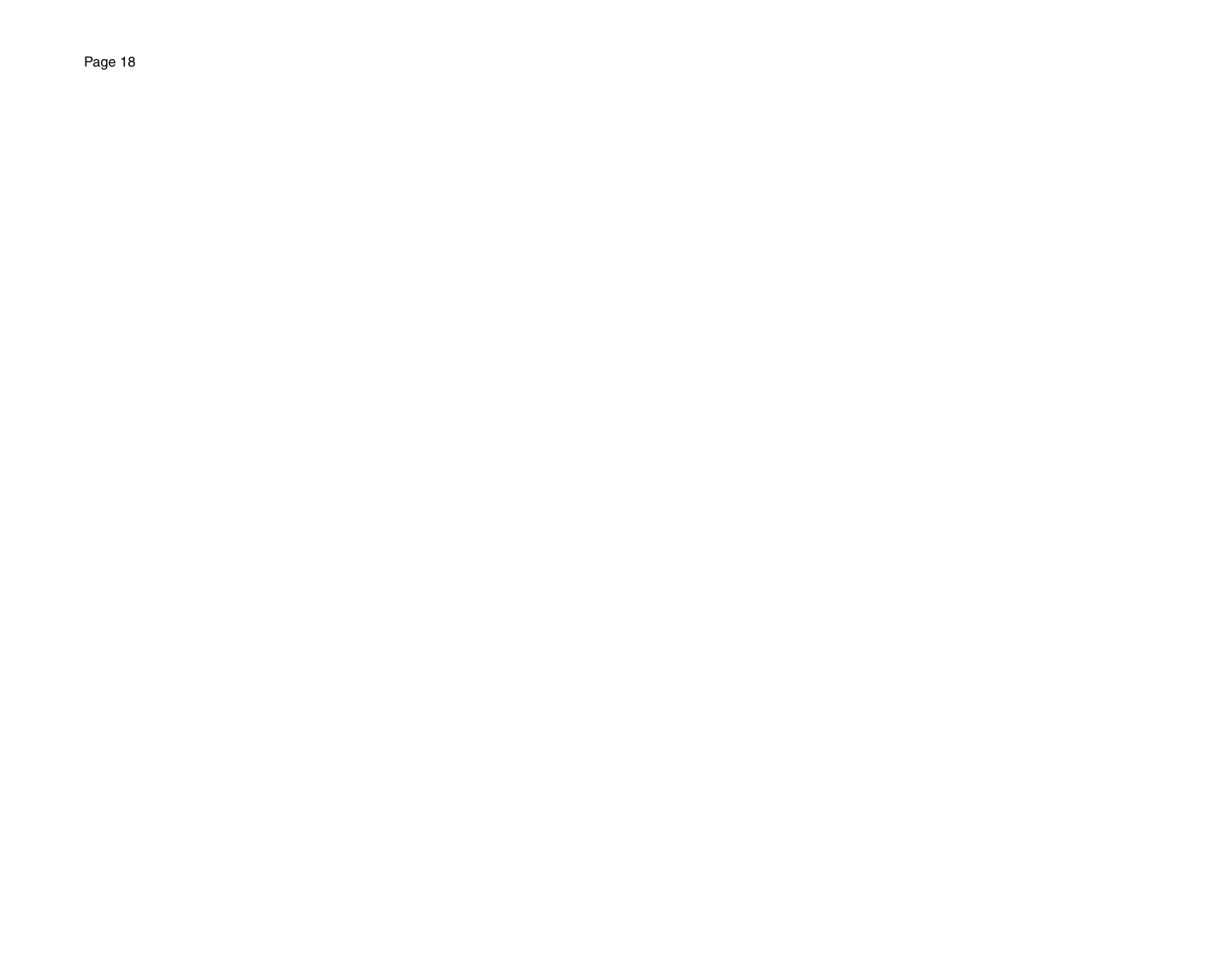### <span id="page-26-0"></span>P A R E N T T E A C H E R R E S O U R C E

The concepts discussed in the classroom about friendship are designed to help students understand the importance of true friends. Parents may choose to discuss these questions with their children.

### **OBJECTIVE** 7150–0204

Discuss the physical and emotional aspects of relationships and the impact they have on friendship, infatuation, dating, love, the family, and marriage.

### **TERMS**

aggressive assertive commitment dating friendship infatuation interpersonal skills love marriage nonassertive/passive relationships respect trust trustworthiness

### I. FRIENDSHIP

- A. **Discuss** the importance of having friends. Friendships are relationships which require consideration of both parties and their individual needs.
- B. **Brainstorm** responses to the statement: "True friends are " List the responses on the board and discuss the role friends play in our lives.
- C. **Identify** behaviors and attitudes that can damage friendships. Do the things that promote or damage friendships also influence other relationships such as dating, going steady, and marriage?
- D. **Explore** the dynamics of friendships. Give groups of 4 to 6 students the challenge of formulating a response to one of the situations listed below (a group leader should present the group's responses to the class).
	- 1. If my friend wanted me to skip school, I would…
	- 2. If I knew my friend had used drugs, and someone else asked about it, I would…

#### Page 19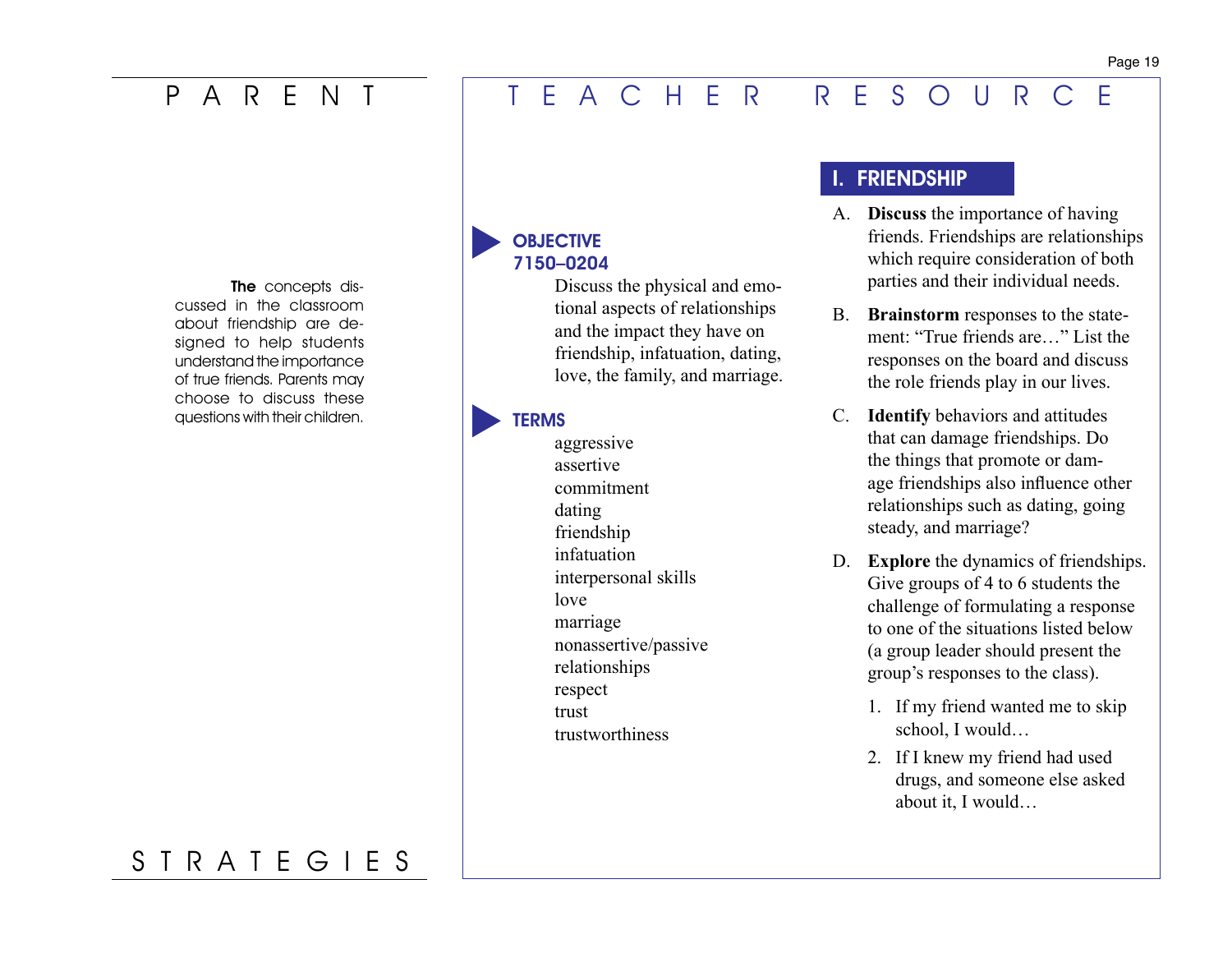#### Practice some simple

keys to effective communication and character development that will assist individuals in enhancing relationships. The following procedures may help facilitate effective communication.

#### EFFECTIVE DISCUSSION **TECHNIQUES**

- a. Choose a time when everyone is relaxed so all parties will be able to talk openly and honestly.
- b. Identify the topic of concern. Make sure all parties have an understanding of the topic. For the purpose of discussion, topics might include group dating, double dating, single dating, or going steady.
- c. Use plain language.
- d. Use a tone of voice and words that show acceptance. This demonstrates respect and caring.
- e. Come up with a variety of solutions to a problem.
- f. Evaluate the pros and cons of each proposed solution.
- g. Give solutions time to work.

# P A R E N T T E A C H E R R E S O U R C E

- 3. If a friend lied to me and I knew it, I would…
- 4. If one friend made fun of another friend, I would…
- 5. If my friends wanted me to stay out later than my parents wanted me to, I would…
- 6. If my friend promised to come over to my house and did not show up, I would…
- 7. If my friend was always late, I would…
- 8. If my friend got mad when I spent time with other people, I would…

### II. CHARACTER DEVELOPMENT

- A. **Discuss** what is meant by character and how a person's character provides a foundation for establishing healthy relationships.
- B. **Identify** character traits such as integrity, honesty, trustworthiness, etc., and how these influence relationships.

### III. COMMUNICATION

- A. **Discuss** the role communication plays in effective relationships. Describe the difference between passive, aggressive, and assertive communication.
	- 1. **Passive** communication occurs when people do not verbally express their own feelings, needs, and ideas. The passive communicator tends to allow others to make decisions.
	- 2. **Aggressive** communication happens when individuals express their feelings, needs, and opinions at the expense of others.
	- 3. **Assertive** communication occurs when a person expresses his/her opinion in a way that does not violate the feelings of others, but guarantees that their own needs will be met.
- B. **Discuss** communication as a key to good relationships. All parties need to talk openly and honestly. The following procedures may help facilitate effective communication:
	- 1. Choose a time when everyone is relaxed.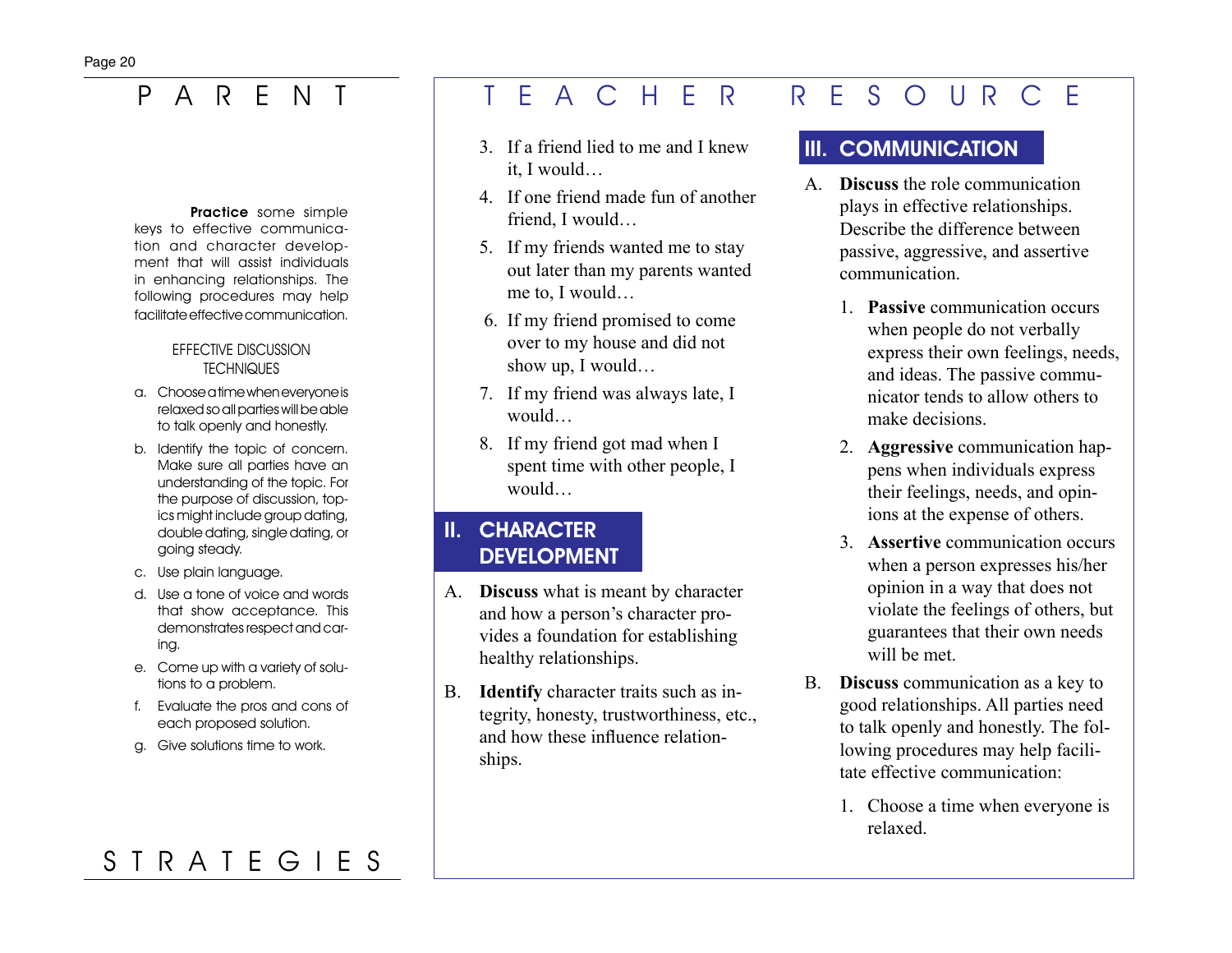#### EFFECTIVE LISTENING **SKILLS**

Sixty to seventy percent (60–70%) of communication is listening, not talking. Your role as a listener may be more important than your role as a speaker. Effective listening takes practice and will do a great deal to enhance your communication skills. Some keys to effective listening are listed below:

- a. Keep eye contact as you listen.
- b. Concentrate on what people are saying.
- c. Eliminate distractions.
- d. Carry on just one conversation at a time.
- e. Show interest.
- f. Listen for the main point.
- g. Listen for feelings as well as words.

(Continued page 22)

# S T R A T E G I E S

### P A R E N T T E A C H E R R E S O U R C E

- 2. Identify the topic of concern. Make sure all parties have an understanding of the topic. For the purpose of discussion, topics might include group dating, double dating, single dating, or going steady.
- 3. Use plain language.
- 4. Come up with a variety of solutions to a problem.
- 5. Evaluate the pros and cons of each proposed solution.
- 6. Give solutions time to work.
- C. **Challenge** students to listen to people's interactions for a day and write examples of passive, assertive, and aggressive communications on 3" x 5" cards. The next day, collect the cards and discuss the examples. Have students suggest ways that aggressive and passive examples could be modified to become assertive.
- D. **Discuss** or role-play the following situations. This activity is done as a test of assertive, passive, and aggressive behavior in different situations. These situations could also be used without the choices of behaviors listed. Students would then determine their own reaction to each situation.

Note to the teacher:

**The \* indicates the most appropriate answer/or the best of these three choices. If students do not pick the appropriate answer, bring the discussion to a close by discussing the appropriate choice or behavior.**

- 1. You have just returned from a school party. It is three o'clock in the morning and your parent(s) have been frantic and concerned because you were expected to be home by midnight.
	- a. You quietly listen to your parents' concerns but offer no explanation.
	- \*b. You listen to their concerns and try to understand their point of view. Then quietly, with control, explain the reason you are late.
	- c. You yell at them and tell them that they do not understand, and then you run to your room.
- 2. You have made a mistake on a project assigned by the teacher. Your teacher has discovered it and is letting you know rather harshly that you should not have been so careless.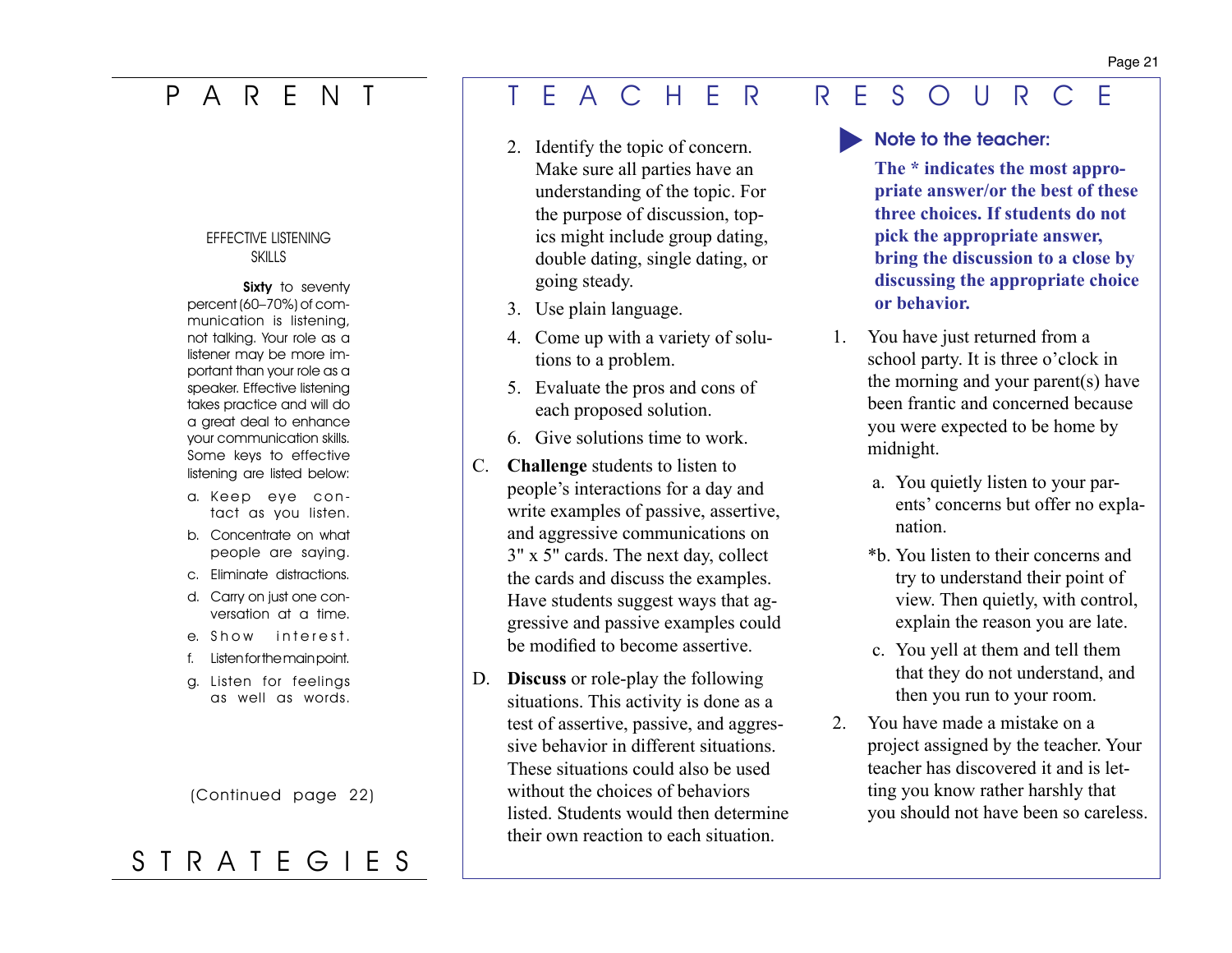- h. Be sensitive.
- "Hear" nonverbal expressions.
- Listen for silence and tone of voice.
- k. Wait until the person has finished talking before you respond.
- l. Ask questions.
- m. Avoid judgmental or closed responses.

**The teacher may** practice role-playing the scenarios on assertiveness in the classroom. Parents may wish to discuss these situations or develop some "real-life" situations applicable to their family life.

# S T R A T E G I E S

### P A R E N T T E A C H E R R E S O U R C E

- a. You get angry and say that the teacher has no business criticizing your work. You tell the teacher to leave you alone because you can handle your own work.
- b. You apologize meekly, say you are sorry, you were stupid, and you'll never let it happen again.
- \*c. You agree you made a mistake, say you are sorry and will be more careful next time. Acknowledge that the teacher is upset, but add that you feel he/she was rather harsh in critizing you.
- 3. At a party where you don't know anyone except the person giving the party, you want to circulate and get to know others. You walk up to three people talking and:
	- \*a. You wait for a pause in the conversation, then introduce yourself and ask if you may join in.
	- b. You stand close to them and smile but say nothing, waiting for them to notice you.
	- c. You listen to the subject they are talking about, then break in and state you disagree with someone's viewpoint.
- 4. The person you are dating invites you over for the evening. There are no adults at home and the two of you are alone. You are kissing and things start getting out of hand. You want to wait until marriage to have sexual relationships, but your partner suggests you have sex right now.
	- a. You get upset, raise your voice, and proceed to tell your partner what a "reject" he/she is for even suggesting such a thing.
	- \*b. You move away from your partner (to another chair) and explain how you feel about premarital sex and that you do not want to be involved sexually at this time.
	- c. You submit to his/her request and feel guilty during and after the experience.
- 5. The following situations can be role-played or used as a worksheet. Have students write their own ideas of the kinds of responses that could be considered passive, assertive, and aggressive behavior (similar to the previous four scenes). You can create other scenarios specifically related to relationships, dating, sexuality, and marriage.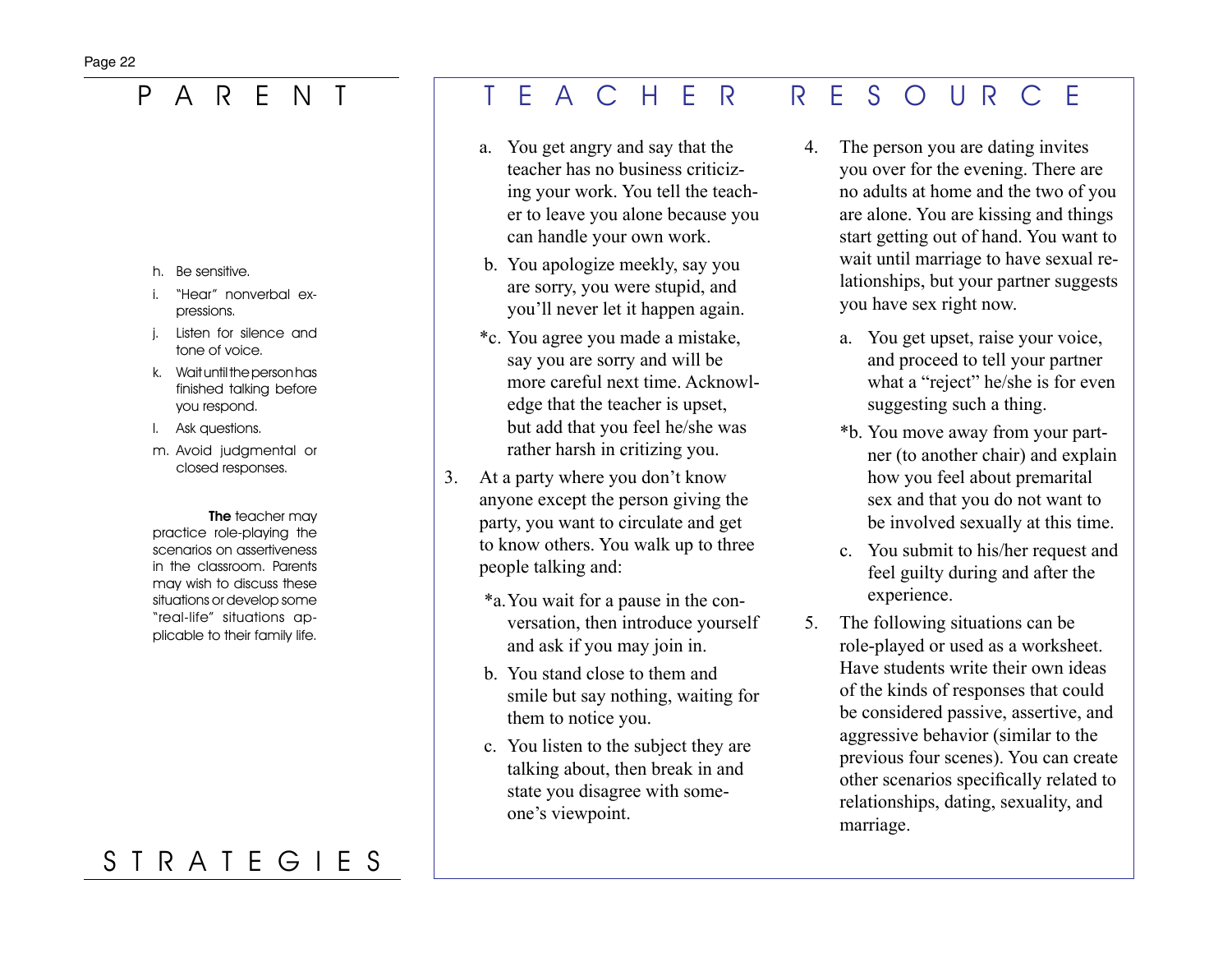#### ENHANCING DIALOGUE

It is also helpful to choose language that encourages the speaker and invites open dialogue. Some examples are:

| Good          | Really           |
|---------------|------------------|
| You don't say | l agree          |
| That's right  | You did          |
| l see         | You seem to like |
| Thanks for    | Exactly          |
| Good idea     | Please           |
| Wow           | Okay             |
| Great         | <b>Terrific</b>  |
| I like that   | Would you help   |
| Very clever   | Fxcellent        |
| Good work     | Lunderstand      |

#### Words to use as "door openers":

Tell me about it. I would like to hear about it. It sounds like you've got troubles. This seems pretty important to you. Tell me the whole story. Tell me more, please. Do you want to talk about it? Let's discuss it. Let's hear your side.

# S T R A T E G I E S

# P A R E N T T E A C H E R R E S O U R C E

- a. A person calls on the phone someone you are not especially fond of. You feel you don't have the time or the inclination to talk on the phone.
- b. A friend asks to borrow something that means a great deal to you. You would rather not lend it.
- c. You are with a group of your friends who are standing around gossiping about (badmouthing) a new student in your first period class. You have talked with the new student several times and find him/her to be a very nice person whom you believe would make a good friend.
- d. As you leave a store after purchasing some items, you discover that you have been shortchanged by 70 cents.
- e. At the hair salon, the stylist just finished cutting your hair and turns the chair toward the mirror so you can inspect the job. You feel that you would like the sides trimmed more.

### IV. DATING

- A. **Explore** the concept of dating by having students share their impressions of what a date is, what rules should govern dating, and the different types of dates (having friends over, groups, double dating, couples). Dating is an extension of friendship in which social activities and time with another person are the primary objectives. Dating enables people to understand themselves better and to learn social skills. Partners become conscious of traits in themselves that are pleasing to others and of qualities in others that are personally attractive.
- B. **Discuss** the hazards of early dating. Students who begin dating early are more likely to become sexually active at earlier ages.
- C. **Brainstorm** fun, legal, healthy, and safe dating ideas.
- D. **Identify** responsible dating choices. Activities should be fun and varied. Set standards related to:
	- 1. Whom to date and why.
	- 2. What time you should be home.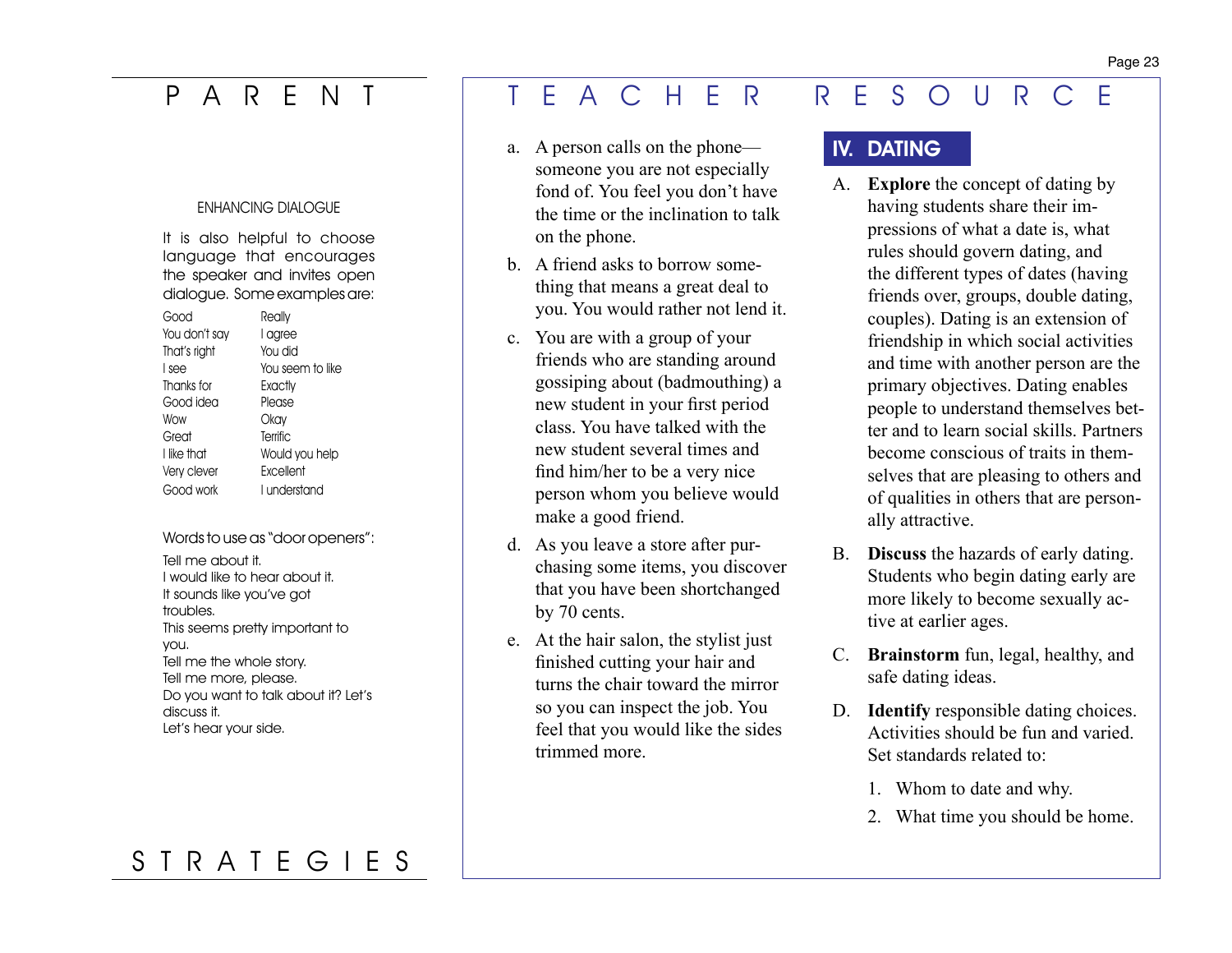Discuss your family dating guidelines. Set standards related to:

- Whom to date and why.
- Appropriate age to begin dating.
- Family curfew.
- Places that are acceptable for dates.
- Single or group dates.

**The seven qualities** discussed in the classroom have application in all types of relationships, not just dating. These qualities may provide quidelines for family relationships.

# S T R A T E G I E S

### P A R E N T T E A C H E R R E S O U R C E

- 3. What places are acceptable for dates.
- 4. Which dates should be single or group.
- E. **Discuss** the qualities you can bring to a relationship. What qualities are you looking for in a partner? Qualities that enhance a positive relationship include:
	- 1. **Respect**: Acknowledging the value and worth of another person's opinions and ideas. Self-respect is the beginning of respect for others.
	- 2. **Communication**: Rather than making assumptions about the thoughts and feelings of another person, there should be an open channel for questions and answers. Listening is as important as talking.
	- 3. **Adaptability**: Willingness to adapt and adjust in the spirit of compromise as long as the result is mutually positive and does not compromise personal standards.
	- 4. **Commitment**: An effective relationship with another person operates on the principle of working together. Commitment

is a conscious effort to ensure the success of a relationship. A mutually committed relationship can withstand stress, conflict, and life's ups and downs.

- 5. **Independence**: Responsible behavior includes the need to follow an independent and wise course. Saying no and making decisions for yourself is a behavior required to become an independent adult. The following skills are evidence of adult behavior:
	- a. Give reasons for saying no.
	- b. Use your actions to reinforce what you say.
	- c. Provide alternatives.
	- d. Take action that demonstrates commitment to standards.
- 6. **Trust**: The ability to depend on the integrity and character of another person.
- 7. **Fidelity**: Adherence to the contract of marriage. Being faithful and loyal to one's marriage partner.
- E. **Discuss** responsible ways to end a dating relationship.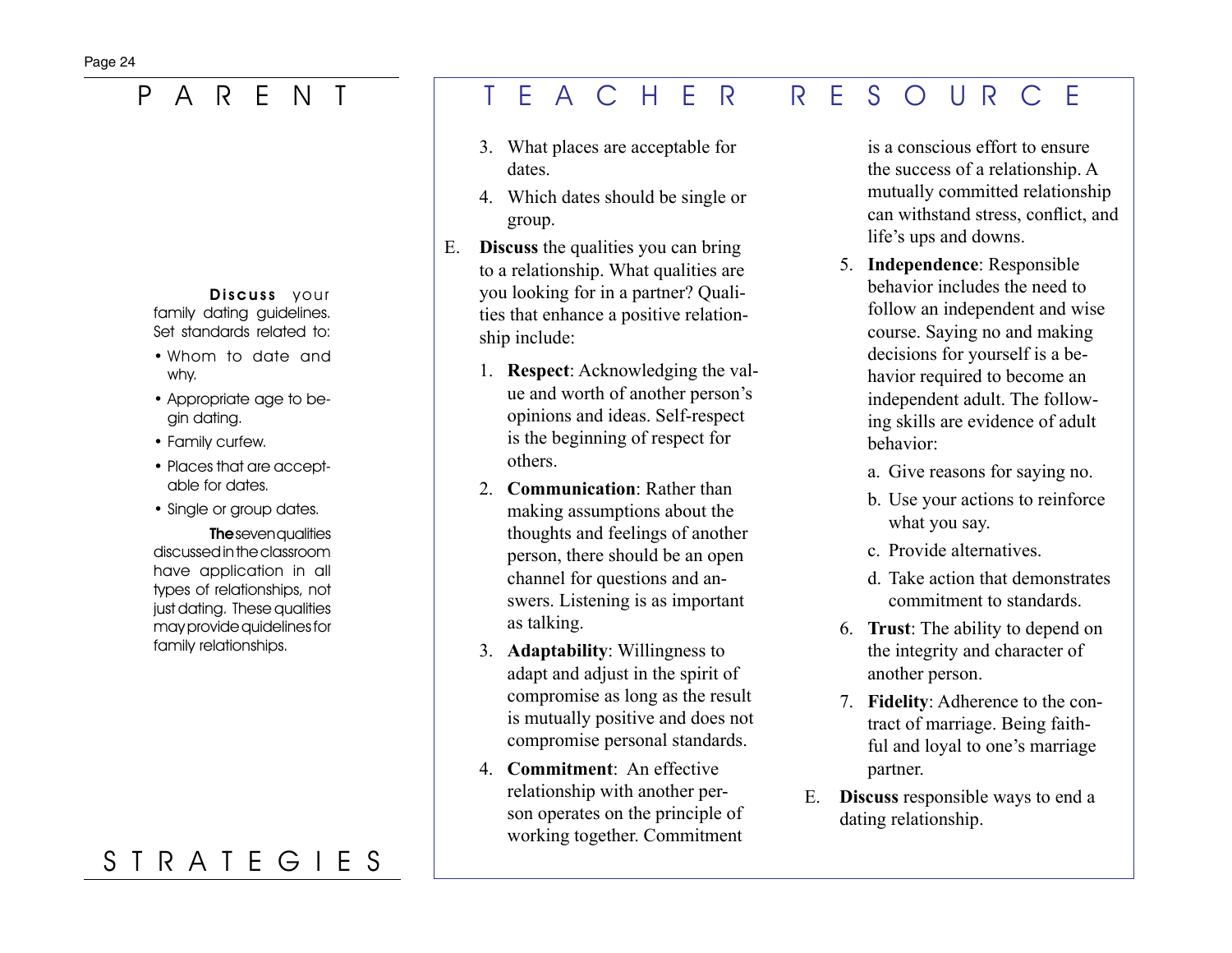#### Research indi-

cates that adolescents who begin dating at an early age, or who steadily date the same person, tend to be sexually active earlier as compared to adolescents who don't date or go steady at an early age.

### S T R A T E G I E S

### P A R E N T T E A C H E R R E S O U R C E

- 1. Be honest about the reason for ending a relationship.
- 2. Never gossip or make cruel remarks about former dating partners.
- 3. If you feel hurt or rejected, stay involved in your usual activities. Rely on friends and family for support.
- 4 Look for new friends.
- F. Use group discussion to explore students' feelings about "setting limits" in dating situations. List reasons for supporting or rejecting each statement. Compare and contrast group responses.
	- 1. Girls use boys to go to certain places and to get certain gifts.
	- 2. Sex is the only thing boys think about on dates.
	- 3. Kissing on a first date is a mistake.
	- 4. A boy's reputation is improved by setting limits on a date.
	- 5. There is something wrong with a girl who sets limits on a date.
	- 6. Males and females should have different standards of behavior.
- 7. The older you are, the less important it is to have limits.
- G. **Draw** a long line on the board. At one end of the line place the word "boys," and at the other end place the word "girls." Place the word "mutual" in the middle.

 Have volunteers stand at a point along this continuum representing whether they feel that a given issue is the responsibility of a boy or a girl.

Note to the teacher:

**Adapt the topics below to the sophistication of your class. Caution against sharing personal details and information.**

Whose responsibility is it to:

- 1. Ask for the first date?
- 2. Set time limits for dates?
- 3. Pay for a date?
- 4. Initiate holding hands?
- 5. Initiate the first kiss?
- 6. Set limits?
- 7. Say "no"?
- 8. Talk about values?
- 9. Talk about life goals?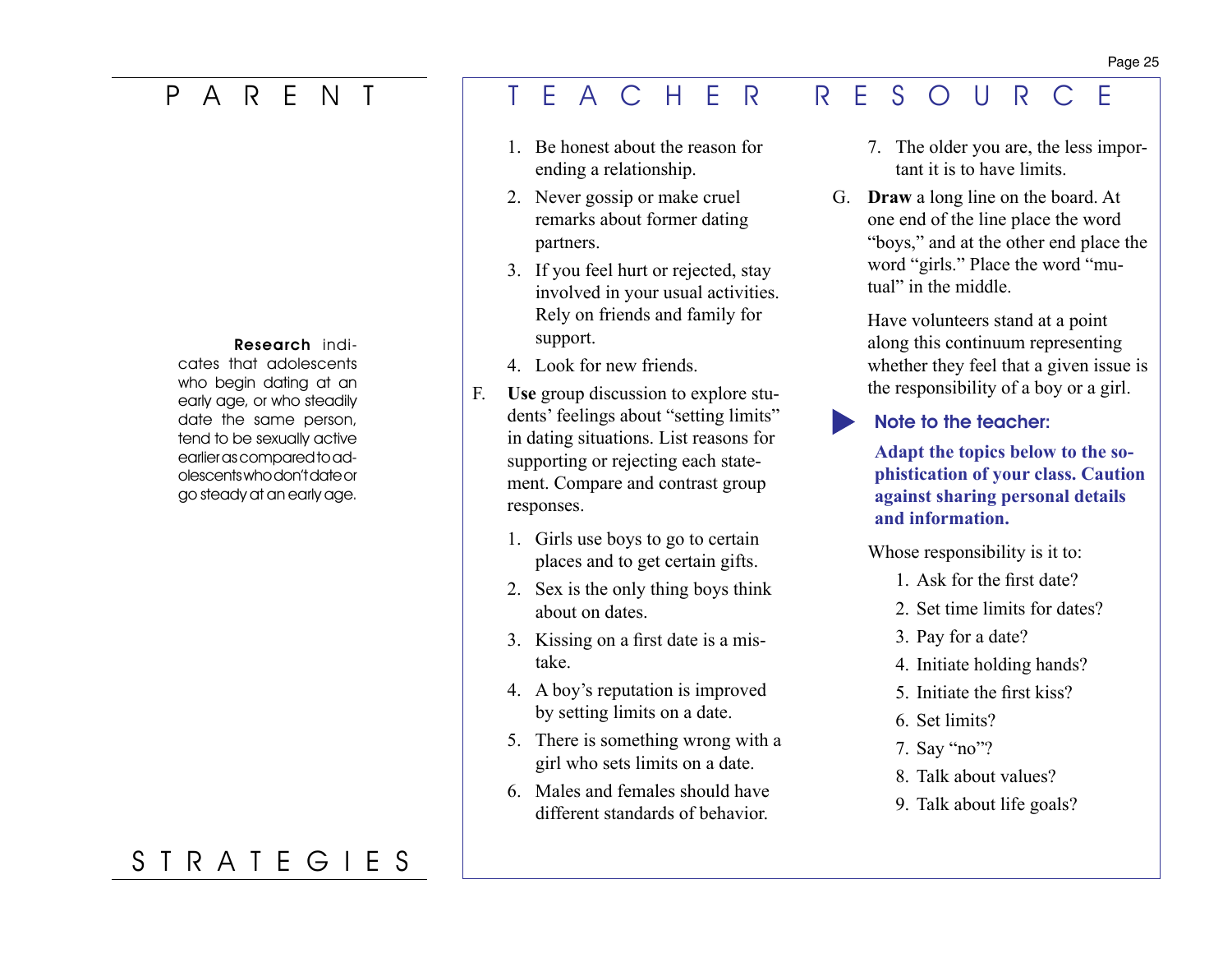### Page 26

The stages people go through, from a simple crush to mature love, are universal experiences. It may be very helpful to share some of your experiences with your children. This may help them better understand what they are going through.

# S T R A T E G I E S

### P A R E N T T E A C H E R R E S O U R C E

- H. **Discuss** the negative consequences of drug and alcohol use during dating.
- I. **Discuss** going steady.
	- 1. Define going steady as the desire of two persons to date each other exclusively. Indicate that going steady involves a higher level of commitment than dating.
	- 2. Discuss the dangers of early, steady dating.

### V. LOVE

- A. **Discuss** mature love as the basis on which sound marriages are built. Differentiate among the terms below.
	- 1. **Crush**: The first feeling of love that boys and girls have. When you have a crush on someone, you admire the person from a distance. The other person is often older and may be a movie star, singer, or athlete. You do not want to know anything negative about the person. First crushes usually occur around 9–11 years of age.
	- 2. **Infatuation**: An intense, shortlived emotional type of love

that is usually based on physical attraction. People from teens to adults can experience infatuation. The phrases "love at first sight" and "being wild about someone" describe the idealized situation in which the object of one's affection has no negative qualities. Infatuation may lead to a more realistic relationship over time.

- 3. **Jealousy**: A feeling of resentment based on the impression that someone else may have an appeal to the person you love. Jealousy may indicate a lack of trust that may or may not be based on fact. Jealousy may be related to personal feelings of inadequacy, selfishness, or conceit, or may indeed be justified.
- 4. **Mature love**: Acceptance and concern for another individual. It is characterized as putting someone else's happiness and well-being on the same or higher level than your own.
- B. **List** specific characteristics of infatuation.
	- 1. Possessiveness.
	- 2. Physical attraction.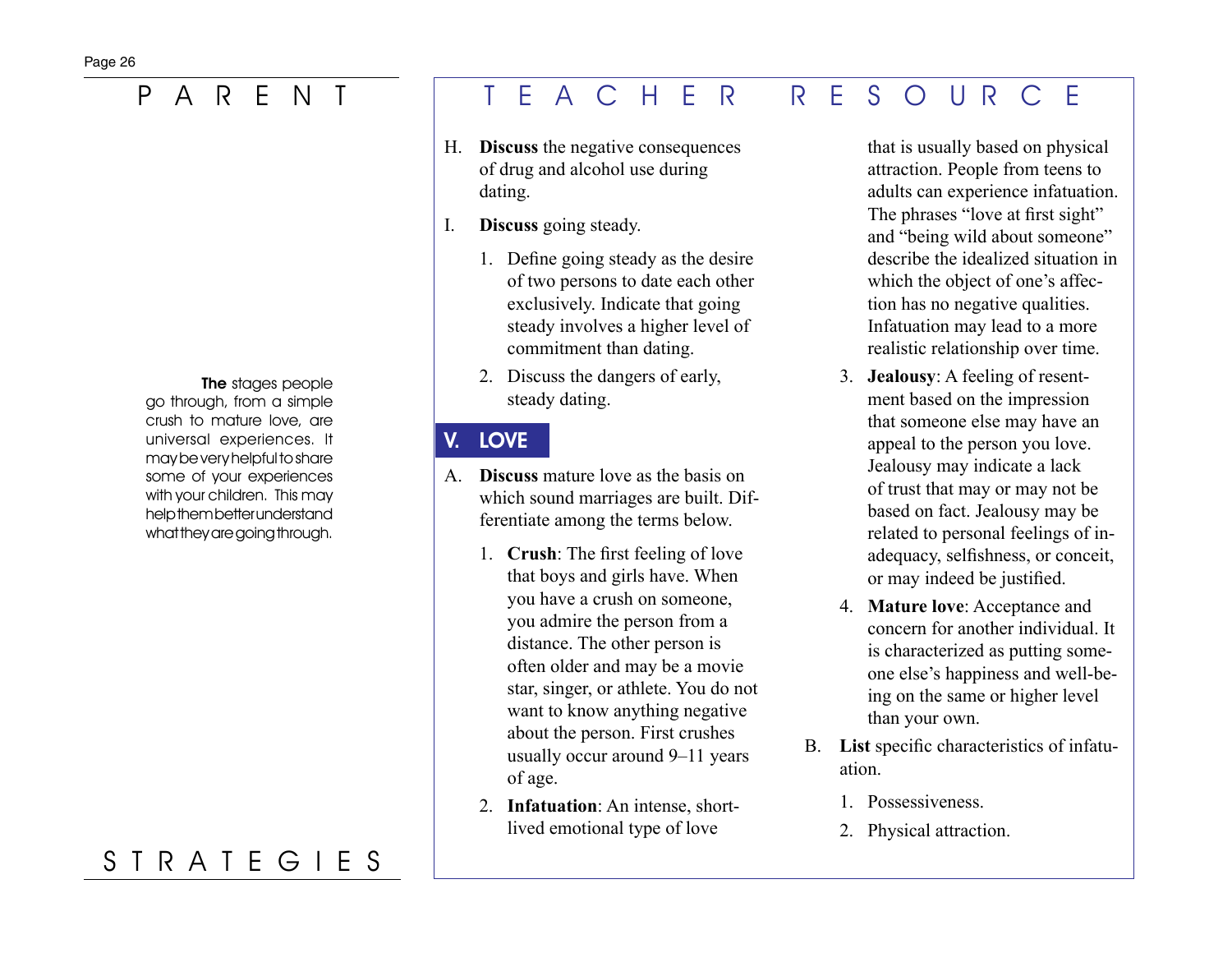The goals people have should play a critical role in their choice of a marriage partner. This is discussed in the classroom, but parents have a far more important impact on their children. It is suggested that parents take an opportunity to discuss choosing a partner.

An interesting activity parents may choose to do would be to have children help with the family budget. Having kids actually attempt to "make ends meet" may be a good eye opener.

### S T R A T E G I E S

### P A R E N T T E A C H E R R E S O U R C E

- 3. Inconsistent behavior.
- 4 Short duration.
- C. **List** specific characteristics of mature love.
	- 1. Friendship.
	- 2. Personality attraction.
	- 3. Shared interests.
	- 4. Encouragement to grow.
	- 5. Commitment.
	- 6. Shared values.

### VI. THE MATE SELECTION **PROCESS**

- A. **Emphasize** that prior to selecting a mate, students should accept each other's values and set goals. For example:
	- 1. Views on having children and parenting.
	- 2. Friends and family.
	- 3. Views on religion.
	- 4. Career plans.
	- 5. Financial planning.
	- 6. Leisure time.
	- 7. Housekeeping standards and expectations.

Suppose a couple's combined monthly

income (after taxes) is \$2,100. Listed below is a possible budget breakdown. How would you change it?

| Rent                        | \$630.00   |
|-----------------------------|------------|
| Light and heat              | 175.00     |
| Garbage and water           | 38.00      |
| Food (including eating out) | 420.00     |
| Entertainment               | 98.00      |
| Gasoline                    | 140.00     |
| Car payment                 | 200.00     |
| Car insurance               | 77.00      |
| Life insurance              | 21.00      |
| Health insurance            | 81.00      |
| Savings                     | 182.00     |
| Telephone                   | 42.00      |
| Clothing                    | 56.00      |
| Charity                     | 140.00     |
| Miscellaneous               | 10.00      |
| Total                       | \$2,310.00 |

Discuss how this budget would need to be changed if there were only one income (single parent, loss of job, etc.). What would have to be altered/eliminated?

B. **Define** engagement as the time period between a couple's decision to marry and the wedding. This is the culmination of the formal dating process. The purpose of an engagement period is to get better acquainted with one another's families and friends.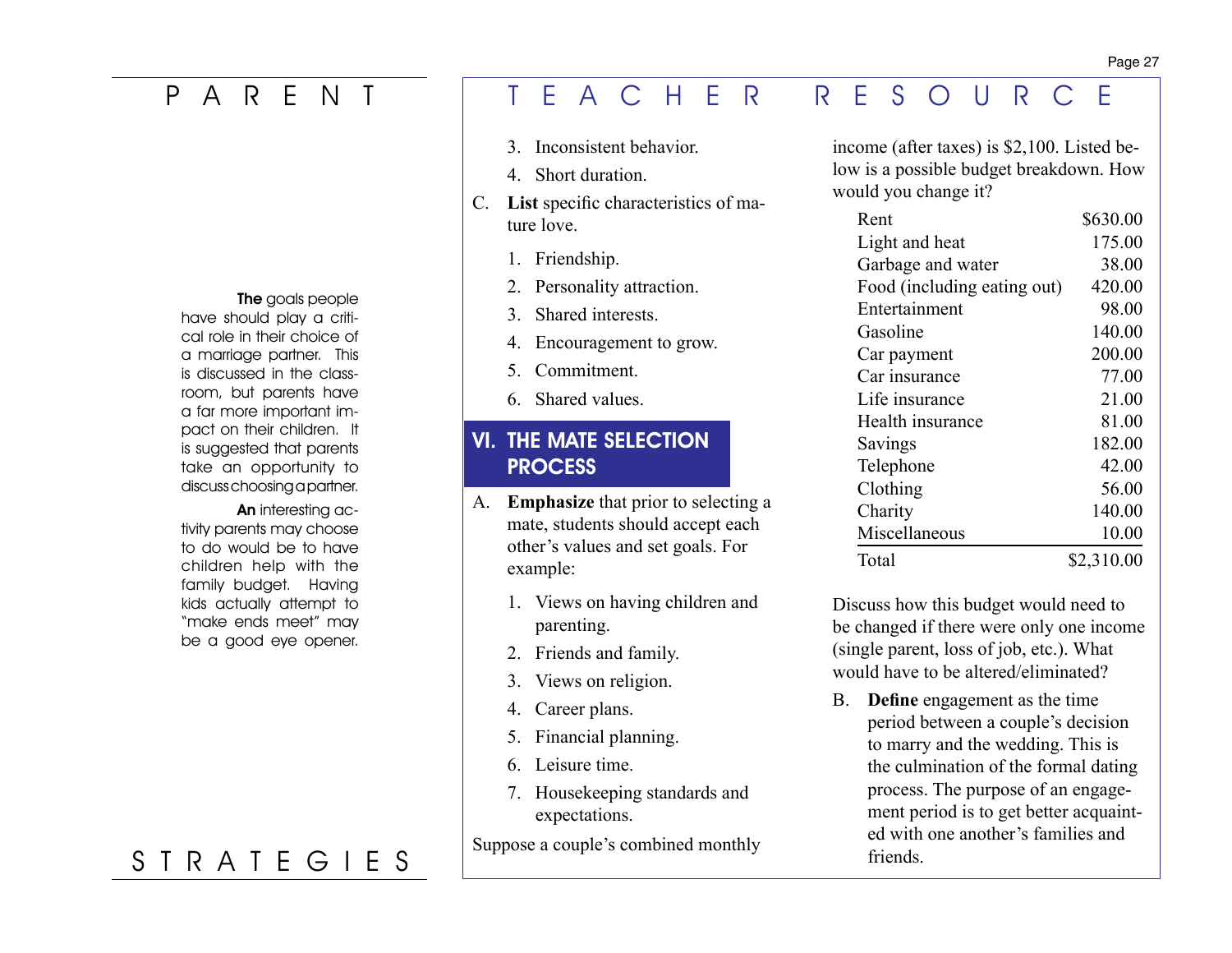Take an opportunity to discuss some of the reasons for marriage.

Personal experiences or examples may provide for an interesting and rewarding dialogue.

Discuss the attractions of marriage. Factors may include:

- Companionship.
- Emotional security.
- Sexual satisfaction.
- Improved self-esteem.
- Financial security.
- Starting a family.

# S T R A T E G I E S

### P A R E N T T E A C H E R R E S O U R C E

C. **Brainstorm** personality characteristics which should be scrutinized before and during the engagement. List these on the chalkboard. Emphasize the things that an individual can offer to a relationship. Have students select those characteristics that best describe the characteristics they would like a date to have. Then, based on this list, have each student decide which of these qualities he/she wants a marriage partner to have. Culminate the activity by drawing up a marriage contract for a future spouse. Include details right down to washing dishes and changing diapers.

### VII. MARRIAGE

- A. **Define** marriage as the most committed male-female relationship. It is also a legal contract held together by bonds of intimacy and sharing.
- B. **Discuss** the following reasons for marriage:
	- 1. **Mature love**: Leads to acceptance and concern for a partner that can lead to a life-long relationship based on mutual commitment.
	- 2. **Companionship**: The marriage partner can be a constant, close

friend.

- 3. **Security**: The presence and support of a loved one can be an emotionally reassuring factor in a marriage. No matter what happens at work or elsewhere, one can count on a marriage partner.
- 4. **Getting away from home**: It may be dangerous to think of getting married to escape problems at home. Think about this reason seriously.
- 5. **Conforming**: "Everybody does it." This is not a motive that logically contributes to a happy marriage.
- 6. **Getting even**: A breakup in a marriage can lead to a rebound marriage. Such marriages have little chance of succeeding.
- 7. **Pregnancy**: An unplanned pregnancy can lead to marriage. This situation may be a loveless union that promotes hostility and resentment.
- 8. **Sexual intimacy**: Marriage is a recognized institution for closeness and sharing of self.
- 9. **Family**: Healthy environment for creating a family unit.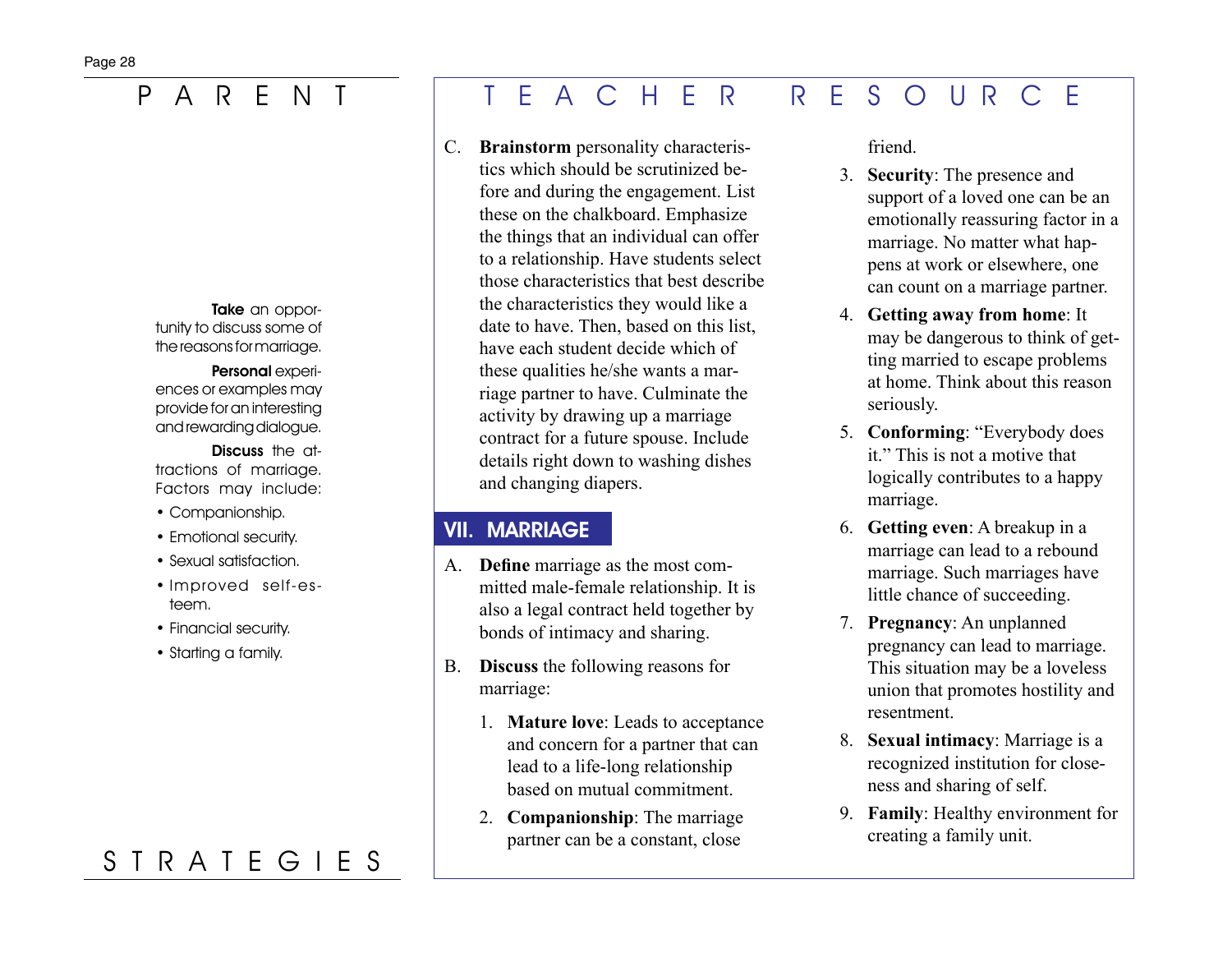Have students review and evaluate the elements on pages 23–24 (respect, communication, adaptability, commitment, independence, and trust) and discuss the importance of these elements in a marriage. The more education and work experience each partner has, the more likely the marriage will succeed.

### Page 29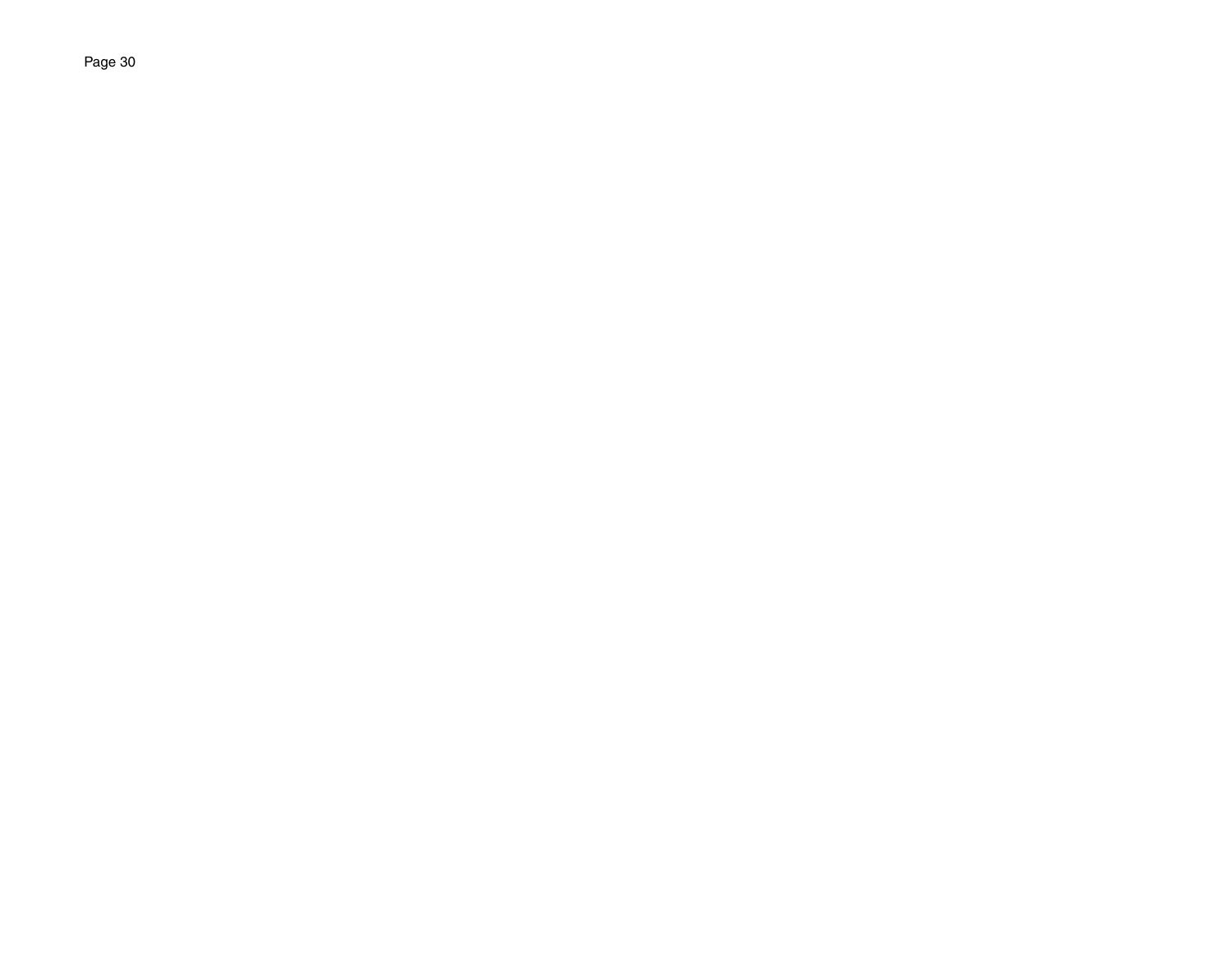The maturation process and the accompanying emotional or social changes experienced can be very dramatic. Information about what is happening to adolescents and what they might expect during this stage of development will help them through this trying time.

Discuss with your child the physical changes that occur during adolescence. It is important to stress that everyone grows and matures at a different rate. There is no specific age at which any physical change takes place. Students are often uncomfortable with or unsure of their own development. Reassuring your children that they are unique and will develop according to their own time table will assist them in maintaining a healthy attitude and respect for their own body.

### **OBJECTIVE** 7150–0205

Discuss maturation and the stages of sexual development throughout the life cycle.

### **TERMS**

adolescence bisexual heterosexual homosexual maturation puberty 

## **PUBERTY**

- A. **Define** puberty as a time when the body reaches reproductive maturity. This process usually begins between the ages of 8 and 14 but may last several years.
- B. **Indicate** that puberty generally occurs sooner in girls than boys. Puberty in girls is triggered by the hormones estrogen and progesterone. Puberty in boys is triggered by the hormone testosterone.
	- 1. Puberty events in females are as follows:
		- a. **Growth spurt.** Growth starts and ends earlier in girls than in boys. This growth spurt signals that a girl's menstrual cycle will begin in six months to one year. The growth of the trunk is delayed by one year in comparison to the arms and legs, so limbs appear awkward. Girls who experience their growth spurt earlier or later than others may need reassurance.
		- b. **Development of breasts.**  Breast development continues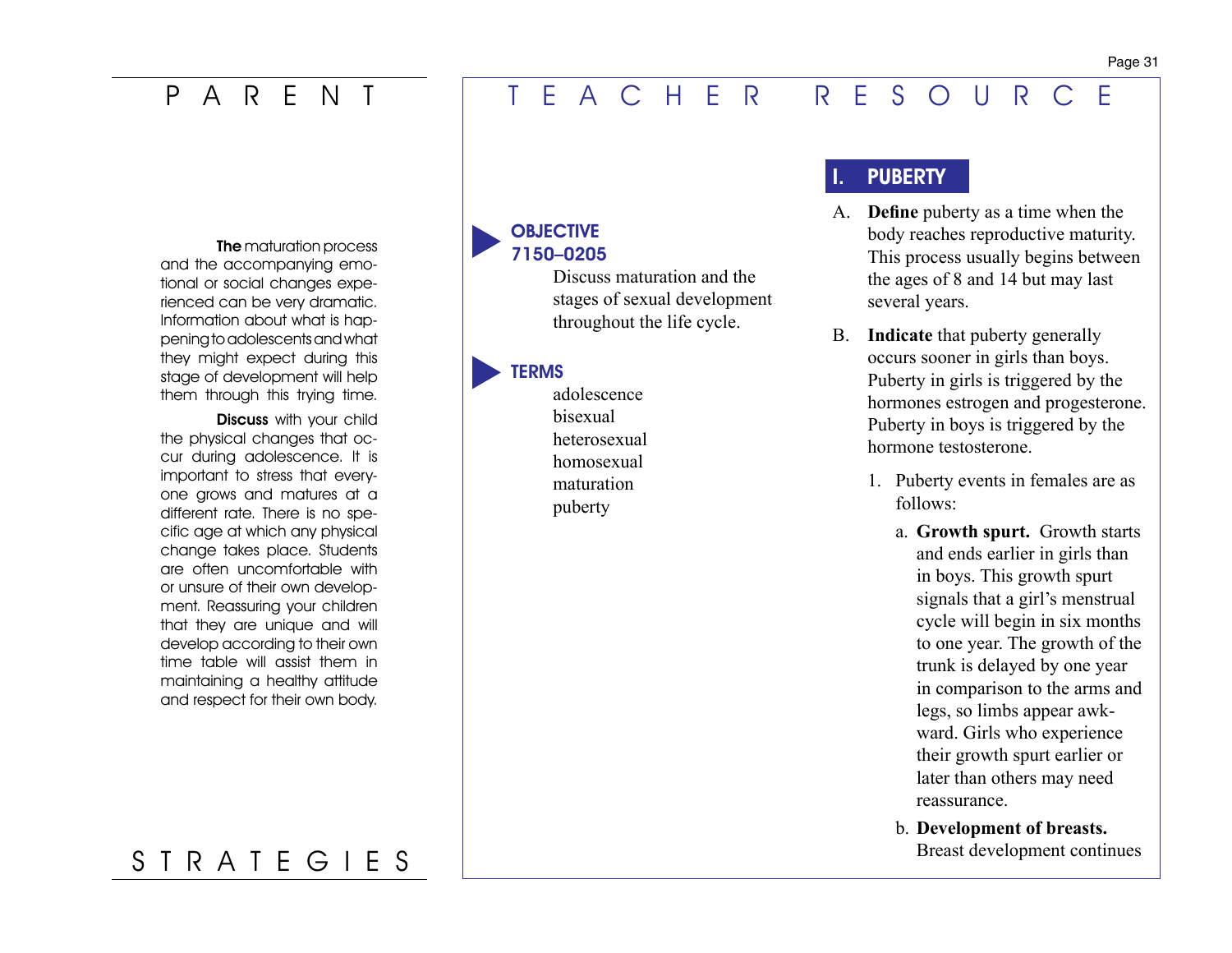### PUBERTY EVENTS IN FEMALES

Ages 8-11 Hormones signal reproductive organs to begin growing.

Ages 9-15 Breast size increases. Body fat increases and the body becomes rounder in shape. Normal vaginal discharge begins. Activity of sweat glands increases. Skin oils increase; acne may occur. Vagina, labia, and clitoris become larger.

Ages 10–16 Nipples grow. Pubic and axillary (underarm) hair grows. Ovaries may begin to release mature eggs that can be fertilized. Menarche (first menstrual period) occurs. Enlargement of uterus occurs.

Ages 12-19 Breast development is completed. Voice may deepen. Menstrual periods become more regular.

## P A R E N T T E A C H E R R E S O U R C E

for several years. Girls are often self-conscious and embarrassed, especially if (as commonly happens) one breast develops faster than the other.

- c. **Pubic hair.** Pubic hair begins to grow at about the same time the growth spurt occurs.
- d. **Underarm and coarser body hair.** This generally appears two years after pubic hair.
- e. **Menstruation.** The beginning of menstruation is called menarche. The first menstrual period usually occurs two years after breast development begins. Many people think this occurs at the beginning of puberty, but it is actually one of the later events. First cycles may be irregular, but girls may become pregnant any time after (and just prior to) the first menstrual period. Girls need to practice good hygiene by bathing each day of their cycle and changing pads or tampons frequently.

## NOTE:

**The order of puberty events may vary. The different steps or stages of development may not be as distinct or easily recognized as this list would indicate. Some changes may be so slight that they are unnoticed.**

- 1. Puberty events in males are as follows:
	- a. **Growth of reproductive organs.**  Enlargement of the penis, testes (testicles), and scrotum occurs. Sperm production will begin at this time and will generally continue throughout life.
	- b. **Growth spurt.** Arms, legs, and penis grow. A boy typically experiences three to five inches of growth in height within a year's time. The growth of the trunk is delayed by approximately one year in comparison to the arms and legs, so limbs appear lanky and awkward. The voice begins to deepen as a result of internal growth of the larynx (voice box). Boys who experience their growth spurt later than others may need reassurance that their bodies will develop.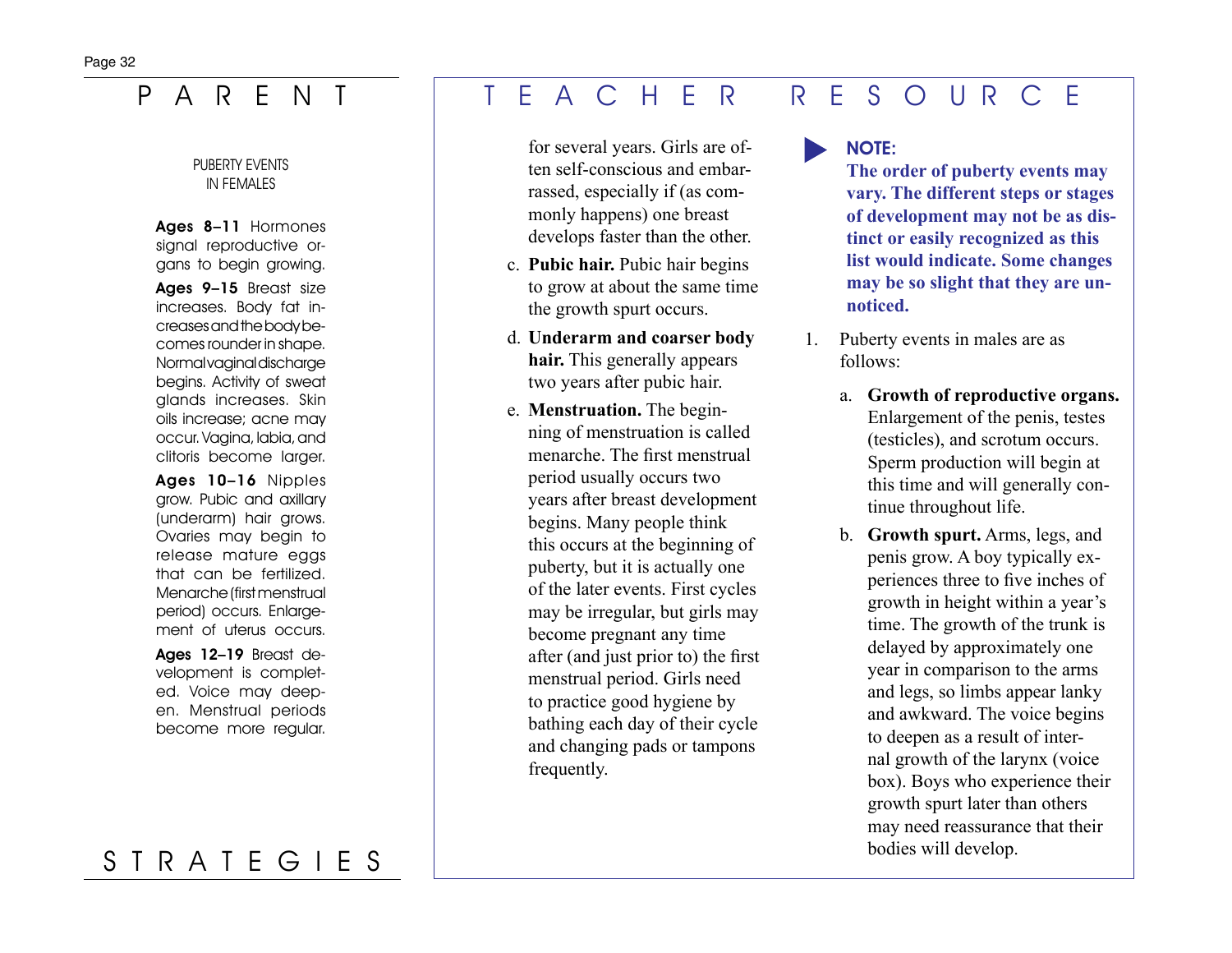### PUBERTY EVENTS IN MALES

Ages 9–15 Testicles begin to grow. Scrotum skin becomes red and coarse. Height increases. Muscle mass increases. Straight pubic hairs appear.

Ages 11–16 Penis grows longer. Pubic hair spreads and becomes coarser. Height increases. Shoulders broaden; hips narrow. Larynx enlarges; voice begins to deepen.

Ages 11–17 Penis circumference increases. Growth of underarm and facial hair occurs. (Shaving may become necessary.) Prostate gland and seminal vesicles become functional. First ejaculation occurs. 50% of boys have breast enlargement which decreases in 1 or 2 years. Skin oils increase; acne may occur.

Ages 14–18 Adult height is reached. Genitals achieve adult shape and size. Pubic hair spreads on thighs and stomach; chest hair is present. Facial hair reaches full growth.

# S T R A T E G I E S

## P A R E N T T E A C H E R R E S O U R C E

- c. **Pubic hair.** Long strands of straight pubic hair appear at the base of the penis, then spread over the scrotum and up the abdomen. In time, this hair becomes more coarse.
- d. **First ejaculation.** This occurs about one year after puberty begins. This indicates that a boy is producing sperm and he is capable of reproduction.
- e. **Underarm and coarser body hair.** This generally appears two years after pubic hair.
- f. **Facial hair and voice.** The beard develops and the voice deepens. These indicators of sexual maturity are usually the last changes to appear.

## NOTE:

**This order of puberty may vary. The different steps or stages of development may not be as distinct or easily recognized as this list would indicate. Some changes may be so slight that they are unnoticed.**

- C. **Discuss** the following emotional and social implications of puberty:
	- 1. Young people may feel clumsy or awkward as their bodies grow and change rapidly.
	- 2. Young people may feel embarrassed about development of genitals and breasts, acne, or body odor.
	- 3. Young people may want to try out more adult roles and behaviors since they are becoming more mature physically.
	- 4. Parents and other adults may expect youth to act more like adults and may treat them as if they were adults. However, youth may feel unprepared for adult responsibilities.
- D. **Define** adolescence as the time between the start of puberty and adulthood. Explain the following points: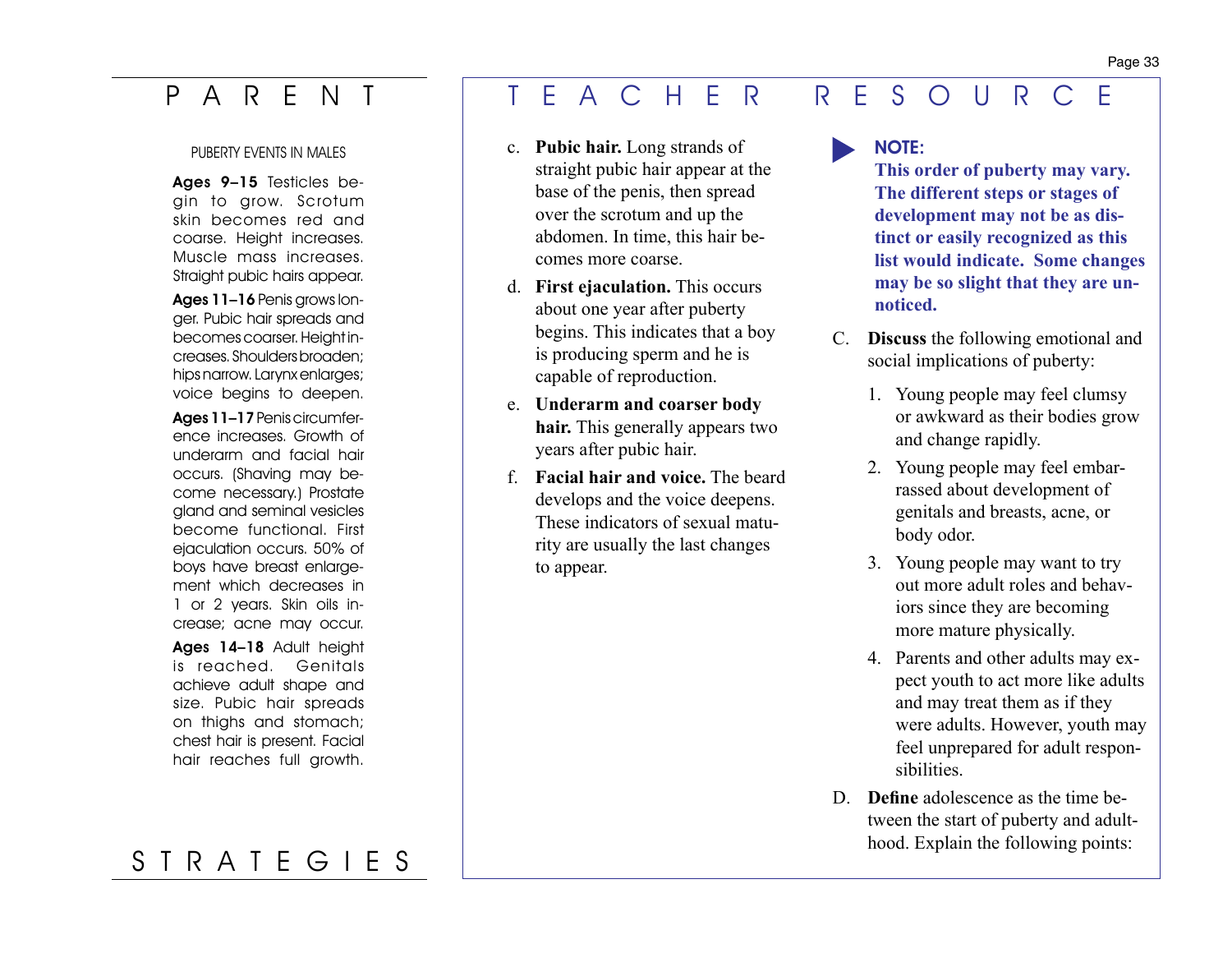Discuss with your children the difference between being physically mature and capable of reproduction and being emotionally mature and able to care for a child.

# S T R A T E G I E S

## P A R E N T T E A C H E R R E S O U R C E

- 1. Puberty ends when an adolescent is sexually mature. Girls are sexually mature when they start menstruating. Boys are sexually mature when the testes produce sperm.
- 2. Sexually mature people can reproduce. Sexually mature girls can have babies and become mothers. Sexually mature boys can impregnate females and become fathers.
- 3. While adolescents are sexually mature when puberty ends, they are rarely, if ever, emotionally or socially mature as long as they are adolescents.
- 4. Adolescents need time to grow and understand their feelings. They need to learn that they are responsible for themselves and their relationships with others.
- 5. Physical growth and development continue during adolescence.
- 6. Adolescence is an important time for social and emotional development. Hormones play a major role in influencing emotions.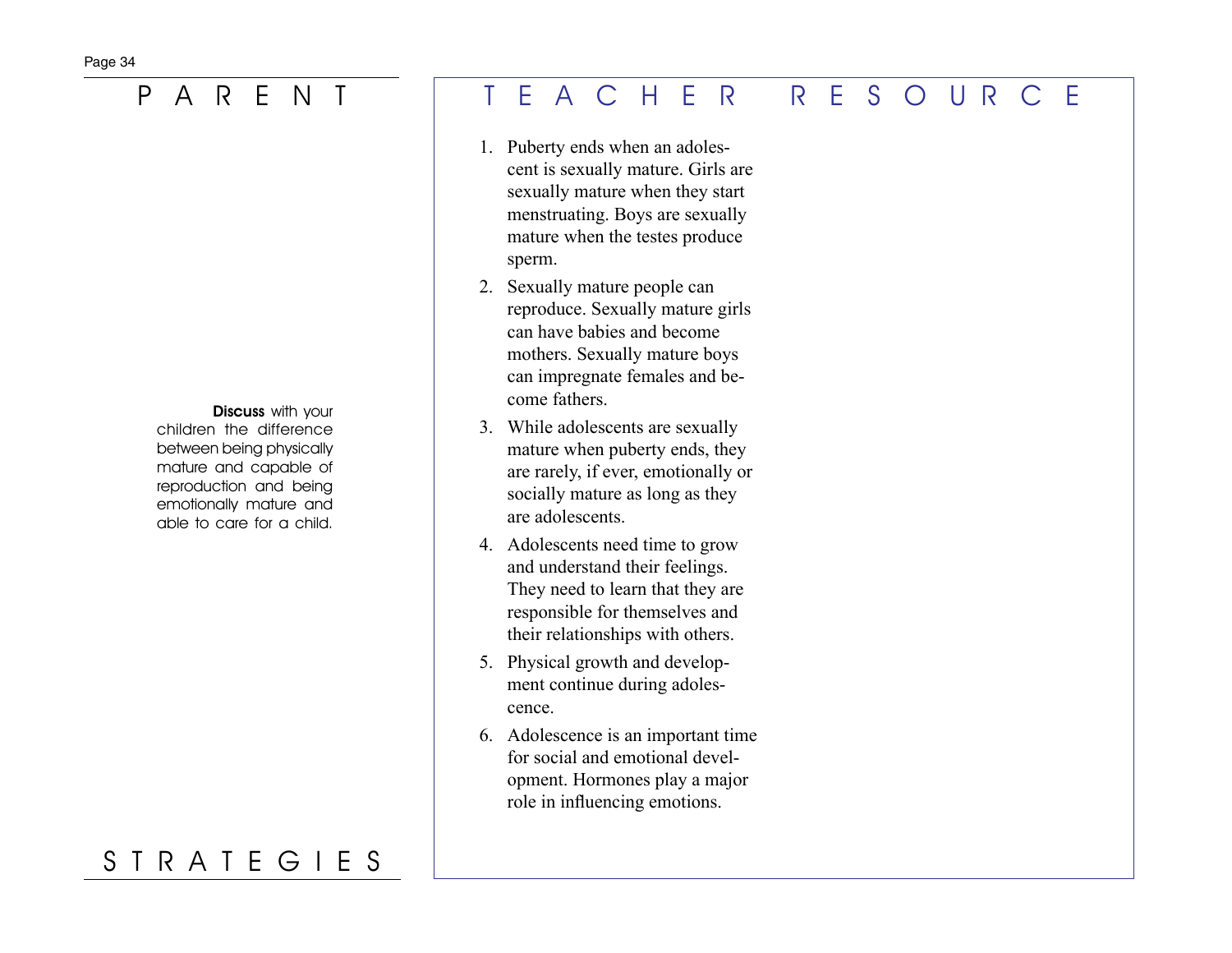### Discuss men-

struation with your child. Special concerns may include hygiene, choice of personal products, selection of clothing, physical discomfort, etc.

Puberty is governed by hormones and is an ongoing process rather than a particular point in time. Maturation depends upon many factors, consequently the onset of puberty varies from individual to individual.

### Share your memories of puberty, including changes you experienced and the emotions involved with those changes.

# S T R A T E G I E S

# P A R E N T T E A C H E R R E S O U R C E

### II. ROLE PERCEPTIONS

A. **Discuss** that teens are in the process of learning to become adults. Their attitudes and beliefs change rapidly as they develop. A large part of the learning of the teen years has to do with gender roles (what it means to be male or female).

> The rapid changes in recent years in the roles of males and females can create confusion. There are many new choices open to both females and males.

> Traditionally, males have been expected to show their "masculinity" by being aggressive, active, brave, and not crying; females were expected to show their "femininity" by being passive, pleasing to others, dainty, and emotional.

 Expectations based on gender are changing in many segments of society. However, different convictions and beliefs that people may hold still influence their behavior.

B. **Define** gender roles. A role is a pattern of behavior. Gender role stereotypes are a set of rigid ideas about how males and females should behave. Discuss how gender role stereotyping may help or hinder personality development and influence professional goals.

- C. **Discuss** in small groups the advantages and disadvantages of gender role stereotyping, which gender roles are justified in today's society and which are not, and why. Use the list above and other situations suggested by the class. Have students make a list of gender role stereotypes that they would like or dislike in a dating or marriage relationship. The following questions will elicit responses:
	- 1. What are the gender role stereotypes for your gender that you would choose to keep and exhibit? Which ones would you like to avoid? Why?
	- 2. What gender role stereotypes would you like or not like an individual of the opposite sex to have? Why?
	- 3. What are two or three gender role stereotype behaviors of your own gender that you could most accept in an individual of the opposite sex? Why?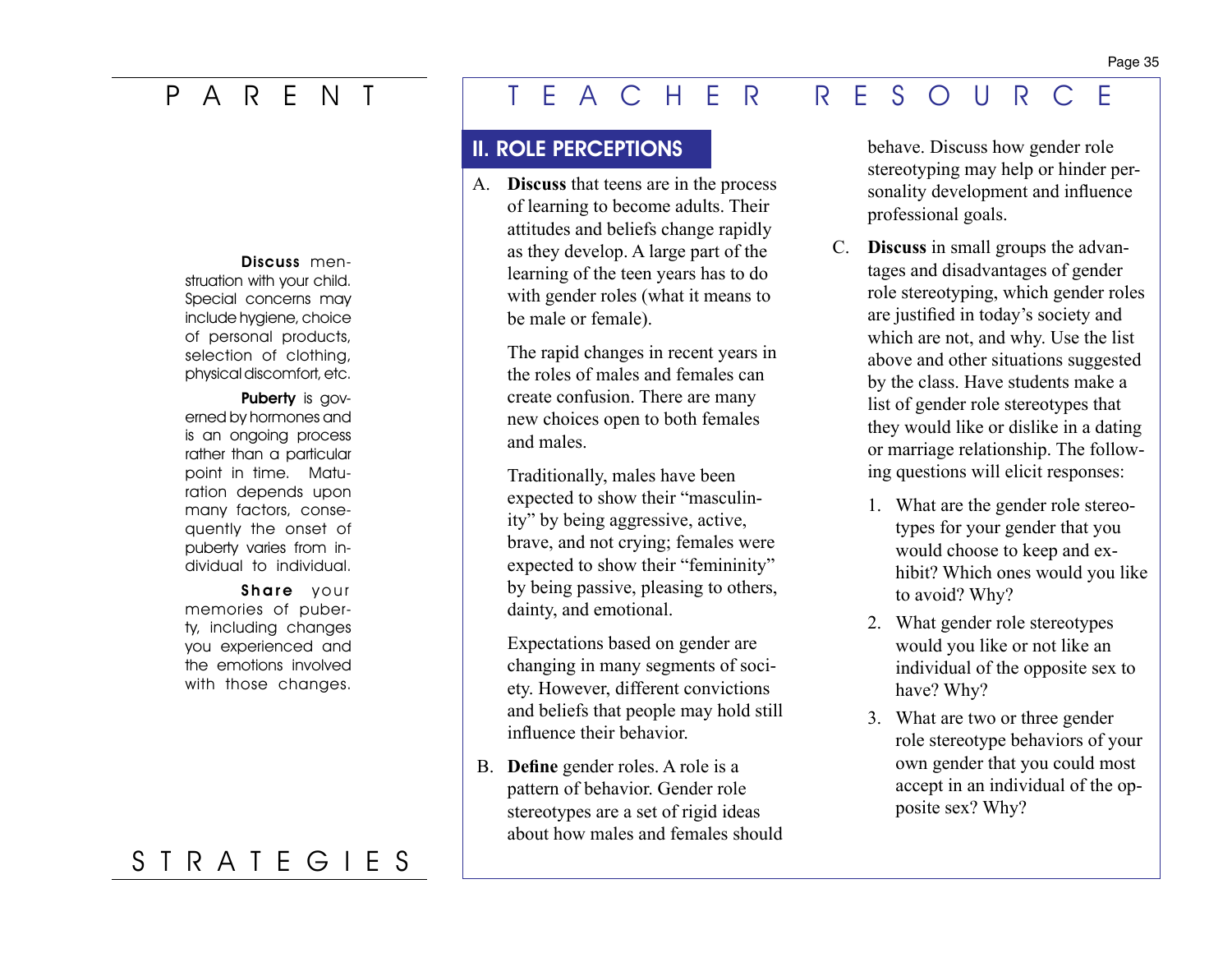The attitudes of many men and women are changing. Both genders are now beginning to do things that have traditionally been thought of as "male" or "female."

Discuss your views about gender roles. What do you see as advantages and disadvantages of being male or female?

Some discussion ideas might include career choice, education, housework, parent roles, and sports participation.

## S T R A T E G I E S

## P A R E N T T E A C H E R R E S O U R C E

- D. **Utilize** the following incomplete sentences for class discussion:
	- 1. Being a woman/man makes me feel…
	- 2. If I were the opposite gender, my life would be different because…
	- 3. In ten years, I will probably spend most of my time…
	- 4. In this society, males are responsible for
	- 5. In this society, females are responsible for…
	- 6. Having to support a family is  $\dots$
	- 7. The one thing that I would like to change about being a male/female is
	- 8. Boys who wear earrings are...
	- 9. Girls who ask boys out are...
	- 10. Boys who cry are…
	- 11. Girls with tattoos are
	- 12. Boys with piercings are…
- E. **Have** the students complete the worksheets on role perceptions, "Who Does What?" (Appendix page 10) and "Male and Female Roles" (Appendix page 11).

F. **During** the teenage years, most people naturally develop an attraction to members of the opposite sex. The majority of people are heterosexual and prefer to love and have sexual relationships with a person of the opposite sex. Some people become sexually attracted to people of their own sex, which is known as homosexuality. Men who are sexually attracted to other men are often referred to as "gay." Women who are sexually attracted to other women are often called "gay" or "lesbian." Some people may be sexually attracted to both men and women. These people are referred to as "bisexual."

> Since different religious and family teachings offer various views of sexuality, it is important that young people discuss this issue with parent(s) or clergy.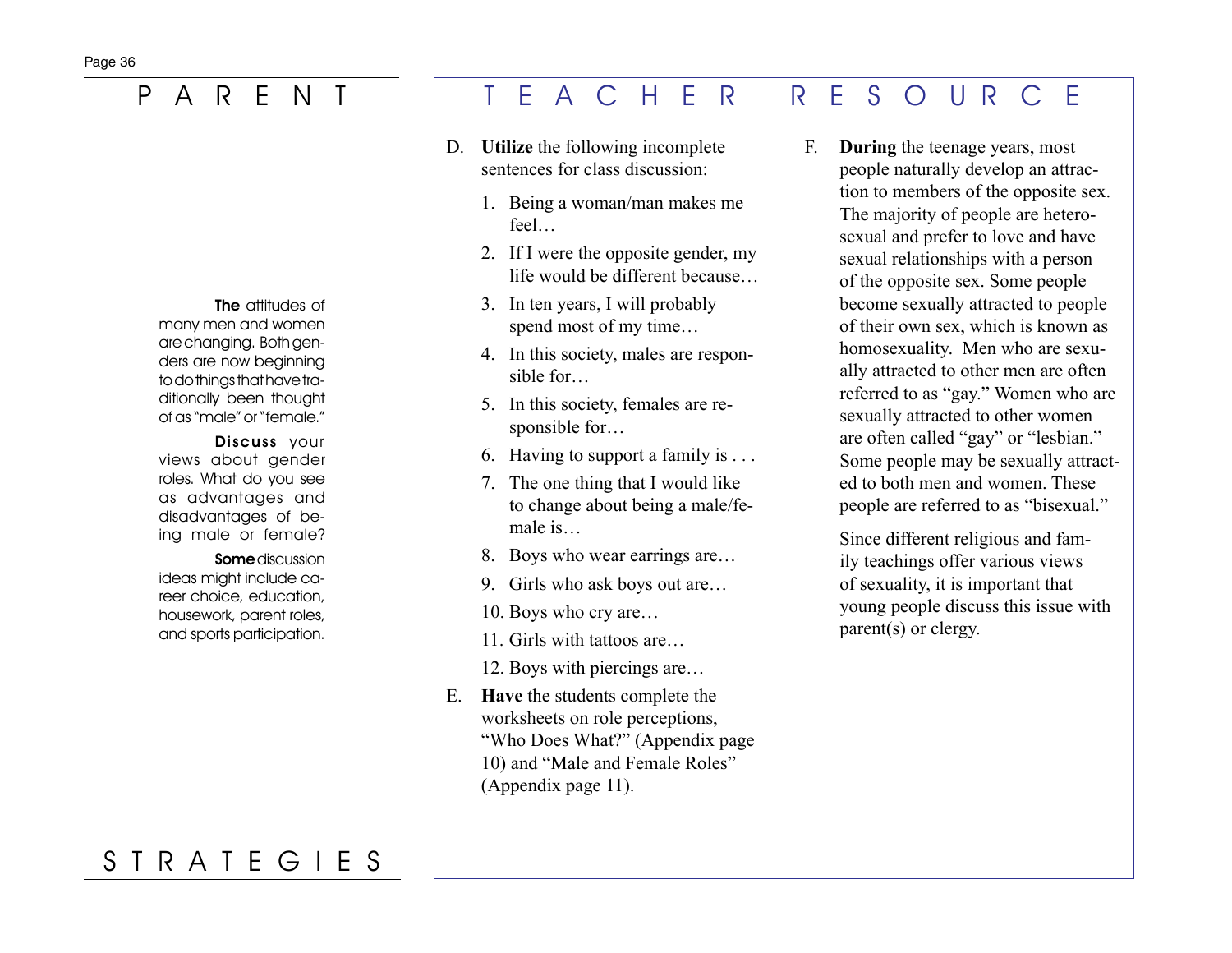A very careful definition of homosexuality has been prepared for teachers to use. According to policy, teachers do not promote homosexuality as a desirable lifestyle. Teachers also do not try to create biases against people who are homosexual.

The teacher resource section does not discuss the morality of homosexuality. Parents may choose to talk to their children about this sensitive issue and put it in the perspective of their family values.

# P A R E N T T E A C H E R R E S O U R C E

 Some teenagers who have close, caring relationships with members of their own sex may wonder if they are homosexual. Close, warm friendships are normal and do not indicate a sexual lifestyle. In addition, homosexuality is not determined or indicated by one's physical appearance, style of dress, hobbies, or interests. Each of us may come in contact with homosexual individuals without ever being aware of it.

**People with multiple partners, whether they are homosexual, heterosexual, or bisexual, are at high risk for HIV infection and AIDS and other sexually transmitted diseases.**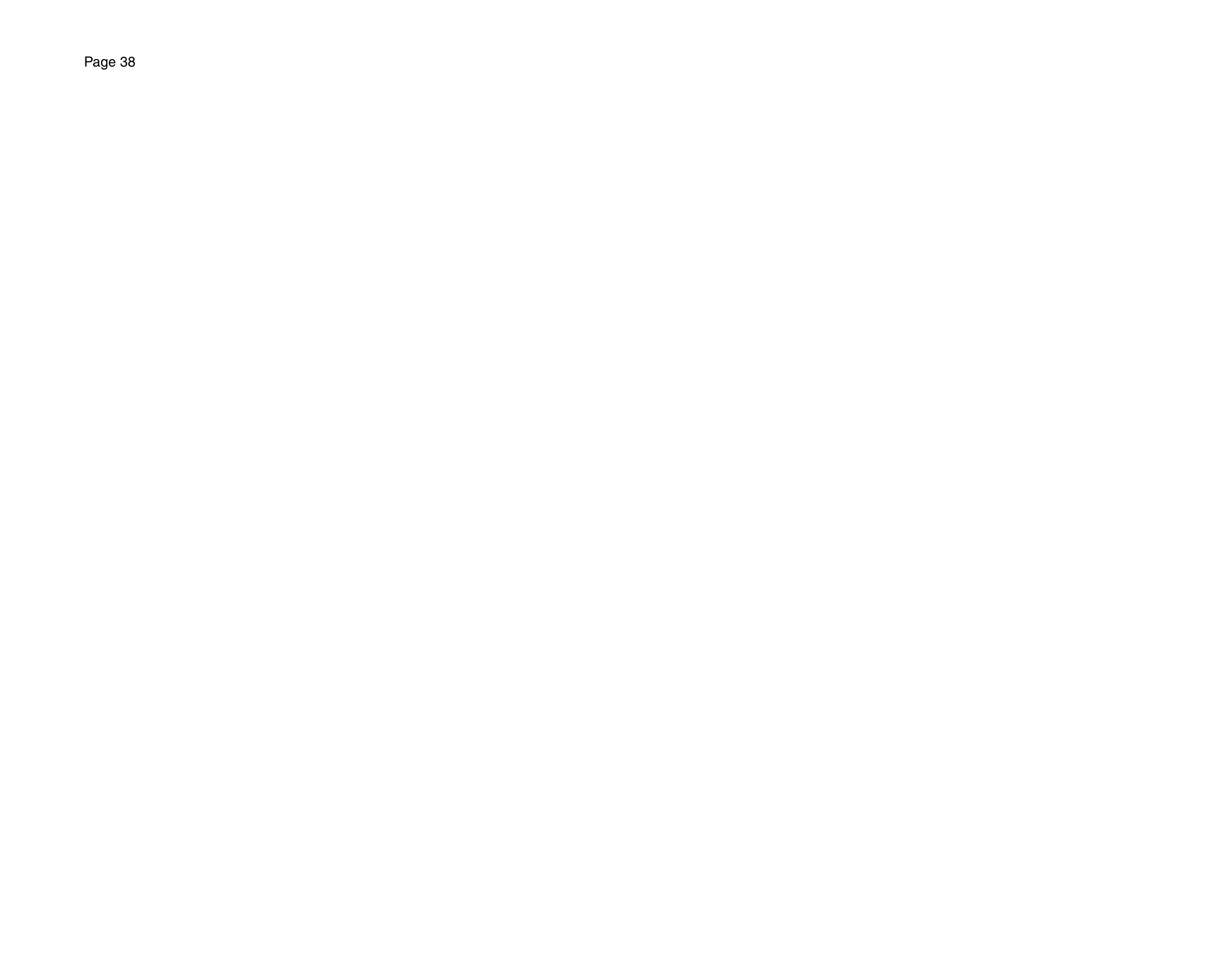Although a factual understanding of the human reproductive systems cannot be the only ingredient in the teaching of human sexuality, a healthy respect for human sexuality is dependent in part upon a factual understanding of anatomy, physiology, and the growth and development of the reproductive systems.

Review the physiology and anatomy of the male and female reproductive systems. Use appropriate terms when discussing reproductive anatomy. A glossary of terminology is provided at the back of this resource file.

# S T R A T E G I E S

### **OBJECTIVE** 7150–0206

Discuss the anatomy and physiology of the male and female reproductive systems.

### **TERMS**

adolescence anatomy ejaculation erection fertilization (conception) genitals gonads hormones menstruation nocturnal emissions ovum (ova) puberty sexual intercourse sperm

## **INTRODUCTION**

A. **Introduce** this topic in the context of having accurate information about the parts and functions of the male and female reproductive systems.

> In addition to the anatomic and physiological background which this section discusses, the interaction of the whole person should be emphasized.

- 1. Define anatomy (parts).
- 2. Define physiology (functions).
- 3. Explain why correct biological terminology is important.
- B. **Discuss** the interaction of the reproductive system and the brain. Both are:
	- 1. Involved in the reproductive process.
	- 2. Integrally involved with sexuality.
	- 3. Influences on sex drive (libido) and behavior.

The hypothalamus or midbrain regulates the pituitary gland by a complex feedback system. The pituitary gland (master gland of the body)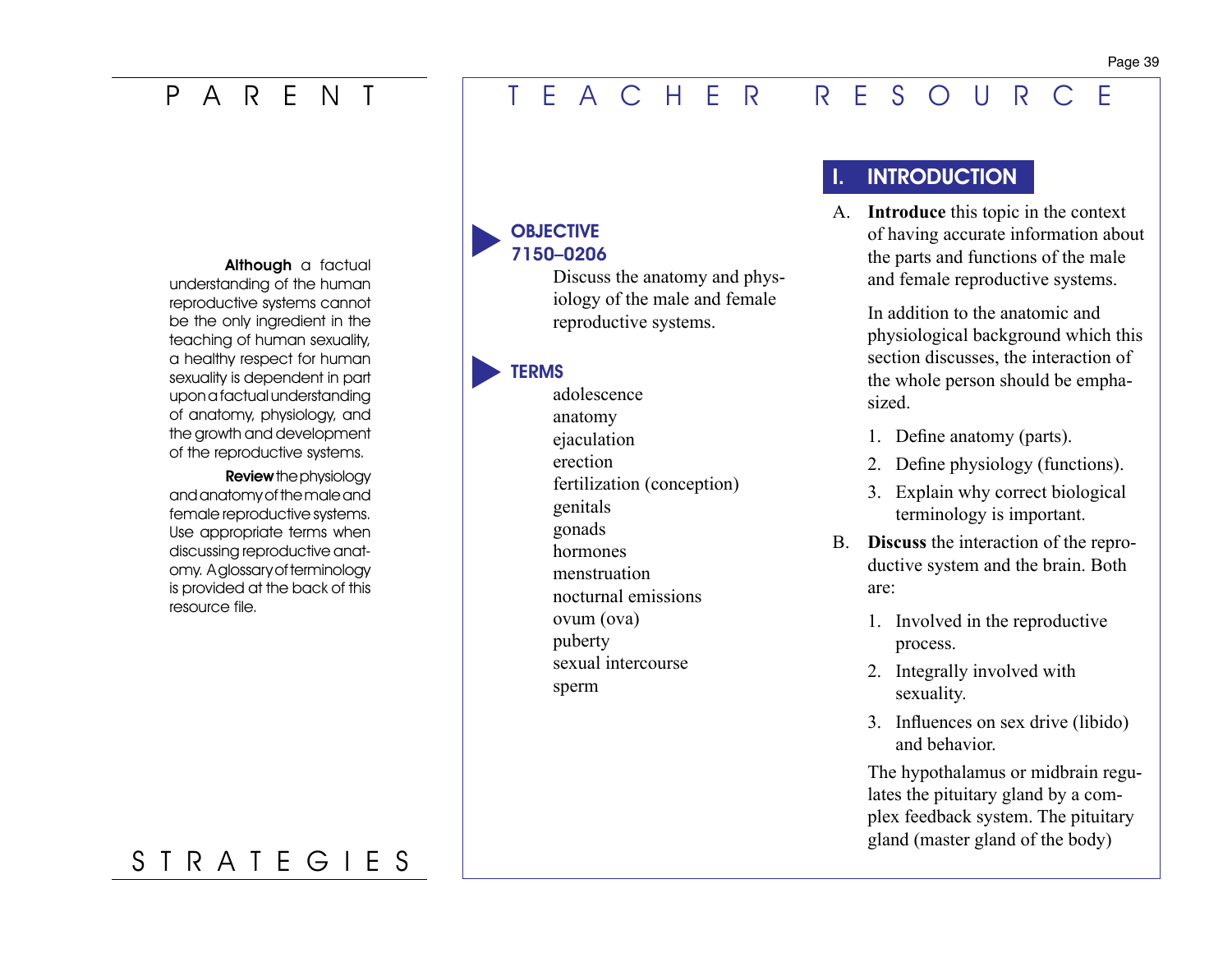P ARFN

### **DIAGRAM OF MALE** REPRODUCTIVE ORGANS



**Discuss** proper hygiene and health care for the male and female reproductive systems. Include information about types of physicians, appropriate timing of medical examinations, and proper self-examination. (See Appendix pages 4 through 7.)

# STRATEGIES

### $\overline{S}$ F A C H F R R E OUR F  $\bigcap$

secretes hormones which regulate the gonads (testicles and ovaries) and their production of sex hormones.

## **II. MALE REPRODUCTIVE SYSTEM**

- A. **Identify** the parts or anatomy of the male reproductive system and discuss their function (physiology). Use Appendix page 3 to assist you in explaining the following:
	- 1. Male Genitalia. Portions of the male reproductive system are external and are visible, such as the penis and the scrotum. Other portions of the system are internal and therefore not visible. such as the testicles or the vas deferens
	- 2. Scrotum The sac below the penis that contains the gonads or testicles. Muscles attached to the scrotum can raise or lower the testicals to maintain ideal temperature for sperm production.
	- 3. Testicle. The male gonad. It has two primary purposes:
		- a. Production of sperm cells (the exocrine function).
- **b** Production of testosterone (the endocrine function). The production of sperm cannot occur at normal body temperature. Therefore, the testicle is outside of the body.
- 4. Sperm cell. The reproductive cells are collectively called gametes. The male cell is the sperm. The parts of the sperm are:
	- a. Head. The foremost portion of the sperm cell which contains the genetic information.
	- b. Midpiece. The portion of the cell that contains the energy source.
	- c. Tail or flagellum. The apparatus for locomotion.
- 5. Testosterone. The male sex hormone. Produced by the testicle, this hormone regulates the development of the male secondary sex characteristics. The libido (sex drive) is regulated by this hormone in both males and females
	- a. Secondary sex characteristics (male). The maturation of the individual, making him biologically capable of repro-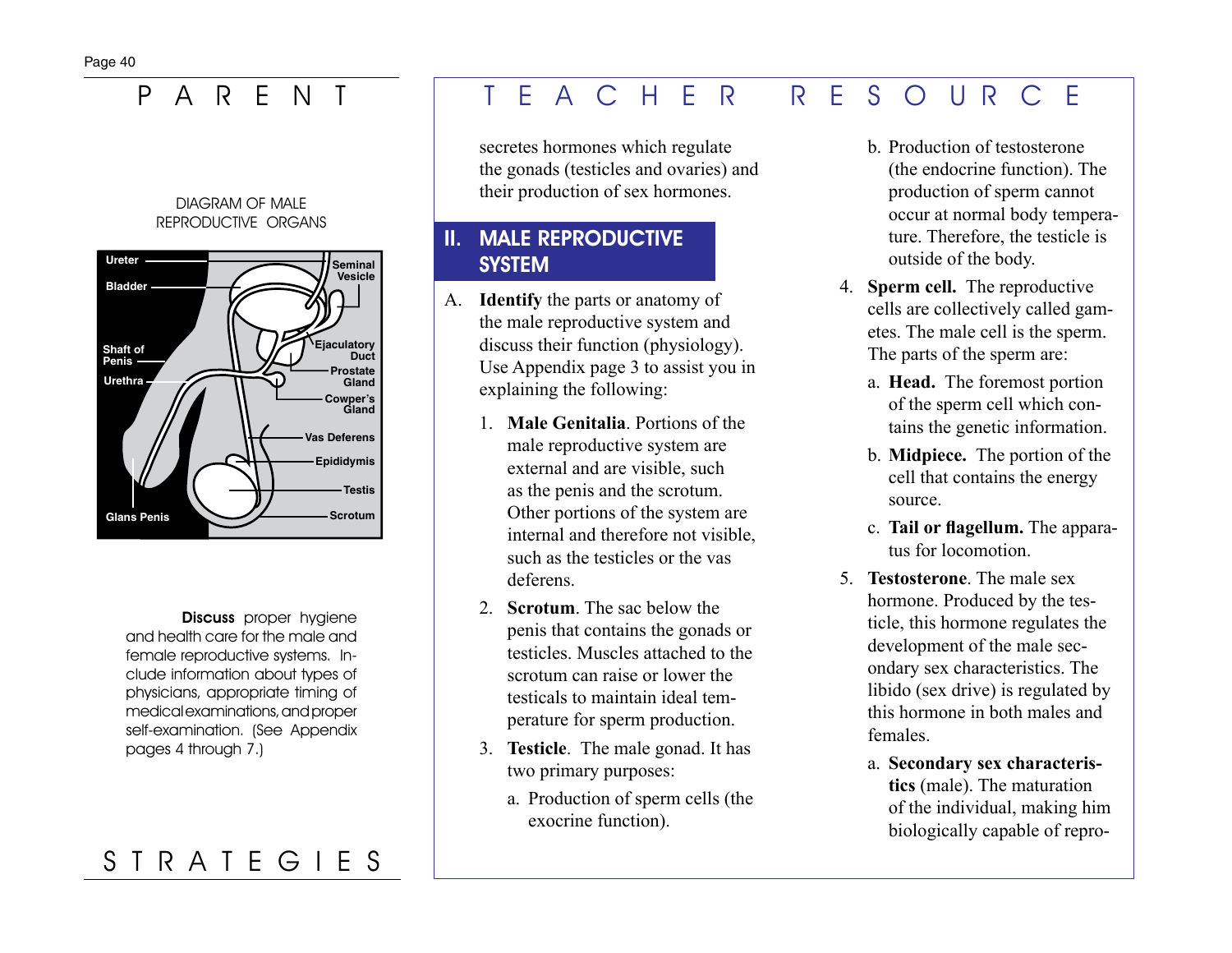The development of secondary sex characteristics varies greatly from person to person. If parents are concerned about the sexual development of their children, they should contact their family physician.

As children begin going through puberty, the hormonal changes they experience may also cause an oversecretion of sebaceous or oil glands. That is the reason why many people experience complexion problems at this time. Keeping the face clean of this excess oil may diminish complexion problems. Sometimes, if the problem is severe, a dermatologist may be consulted.

### waist.

(3) Larynx (voice box) elongates, making the male voice deeper.

duction. Some of these charac-

(1) Body hair in the male covers the face, chest, abdomen, and pubic area. (2) Deposition of body fat in the male allows for the chest to be larger than the

teristics are:

- (4) Sweat glands become increasingly active.
- b. **Spermatogenesis.** The process by which immature sperm cells become capable of fertilization. This process cannot occur at body temperature; hence, the scrotum and testicles are on the outside of the body.
- 7. **Penis**. The male reproductive organ. It is composed of highly vascular tissue (containing many blood vessels) which may fill with blood to cause an erection. The glans (the tip of the penis) is very sensitive and analogous to the clitoris of the female system.
- 8. **Urethra**. The tube that runs through the penis, through which urine or semen may flow.
- 9. **Prepuce** (foreskin). The skin which covers the glans of the penis.
- 10. **Circumcision**. Surgical removal of the foreskin which is sometimes done at birth. There is no known medical reason to have this done.
- B. **Explain** the following aspects of sperm production and transport.
	- 1. **Seminiferous tubules**. Small tubules within the testicle within which sperm cells are produced.
	- 2. **Epididymis**. Network of coiled tubes located behind each testicle. Storage area where sperm mature.
	- 3. **Vas deferens.** Long passageway from the epididymis to the seminal vesicle.
	- 4. **Seminal vesicle**. Produces the fluid portion of semen.
	- 5. **Prostate gland**. Produces the largest amount of the fluid part of the semen.

### Page 41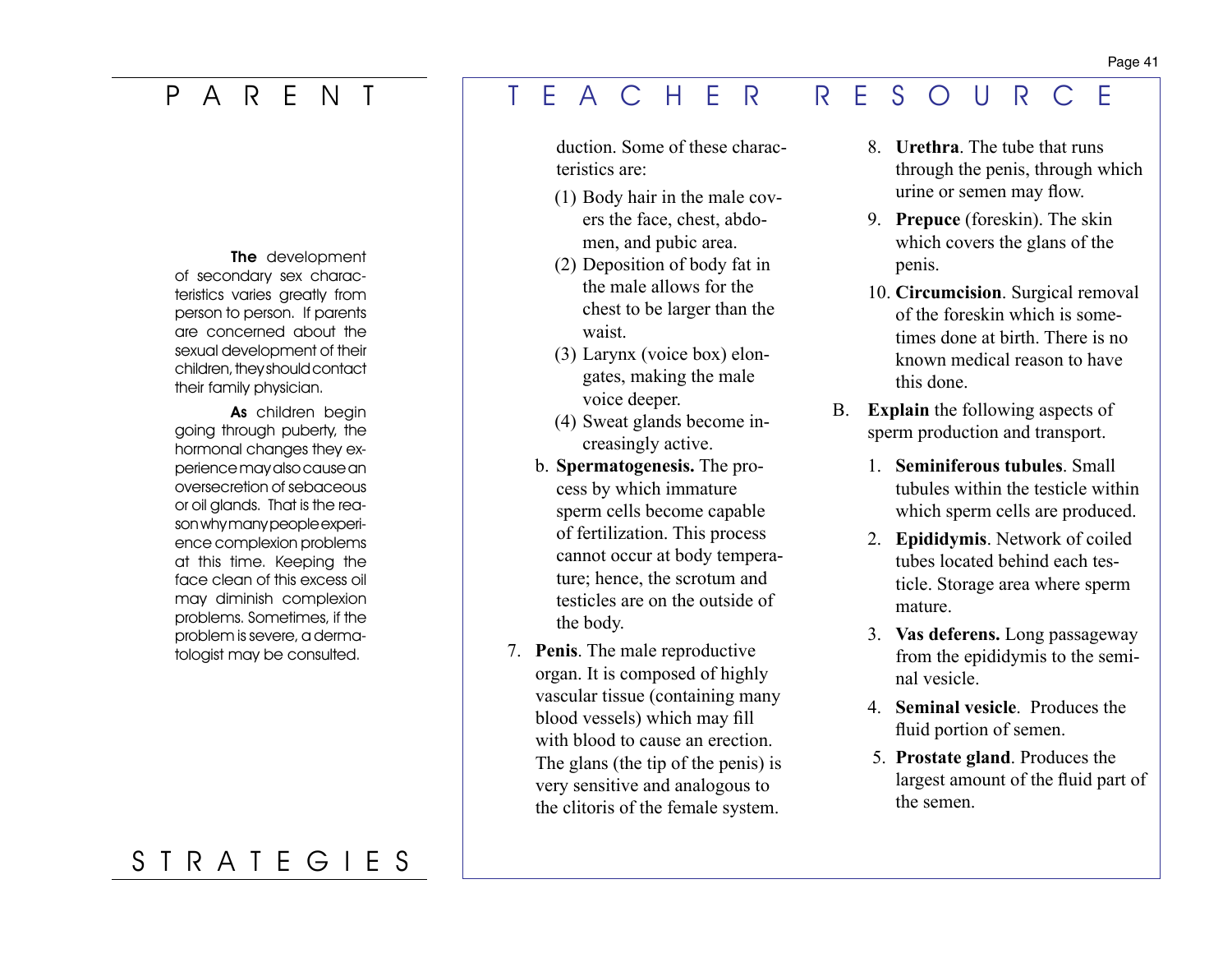A major purpose of this guide is to help provide the most accurate information to students. Sexual response is often a difficult topic for parents to discuss with their children. A sensitive definition about intercourse is provided. Parents should discuss this topic with their children prior to their classroom discussion.

Indicate that the physiological and emotional parts of the reproductive system are integral components in a satisfying sexual relationship.

# S T R A T E G I E S

## P A R E N T T E A C H E R R E S O U R C E

- 6. **Cowpers gland.** Produces part of the fluid portion of the semen.
- 7. **Semen.** Combination of sperm cells and fluids from the prostate and cowpers glands.
- 8. **Ejaculation.** Involuntary muscular contractions which discharge the semen to the outside of the male body.
- 9. **Nocturnal emission.** The production of sperm and seminal fluid is a continuous one. When the system can no longer accommodate the volume of these substances, a discharge of the contents occurs. This is accomplished by an involuntary orgasm and ejaculation. Typically, this occurs at night. Females may have a similar experience without the discharge of semen. Vaginal lubrication does, however, occur. This process is called nocturnal orgasm and is very normal.
- E. **The biological** purpose for the complex anatomy and physiology of the male reproductive system is to produce and deliver sperm cells for reproduction. In order for this to occur, a process called sexual intercourse must take place. The vascular

compartments of the penis fill with blood by reflex action and an erection occurs. (The size of an erect penis is basically the same in all men.) At this time, the penis is inserted into the female vagina. During this act, the glans of the penis is stimulated which causes the discharge of semen at the time of ejaculation. This is known as orgasm in the male. Insertion and/or ejaculation are not necessary for fertilization to occur. Droplets of seminal fluid contain large amounts of sperm and may cause a pregnancy without ejaculation. Emphasize that intercourse is not just a physical act. It must include the emotional and psychological aspects if it is to be a positive and rewarding experience.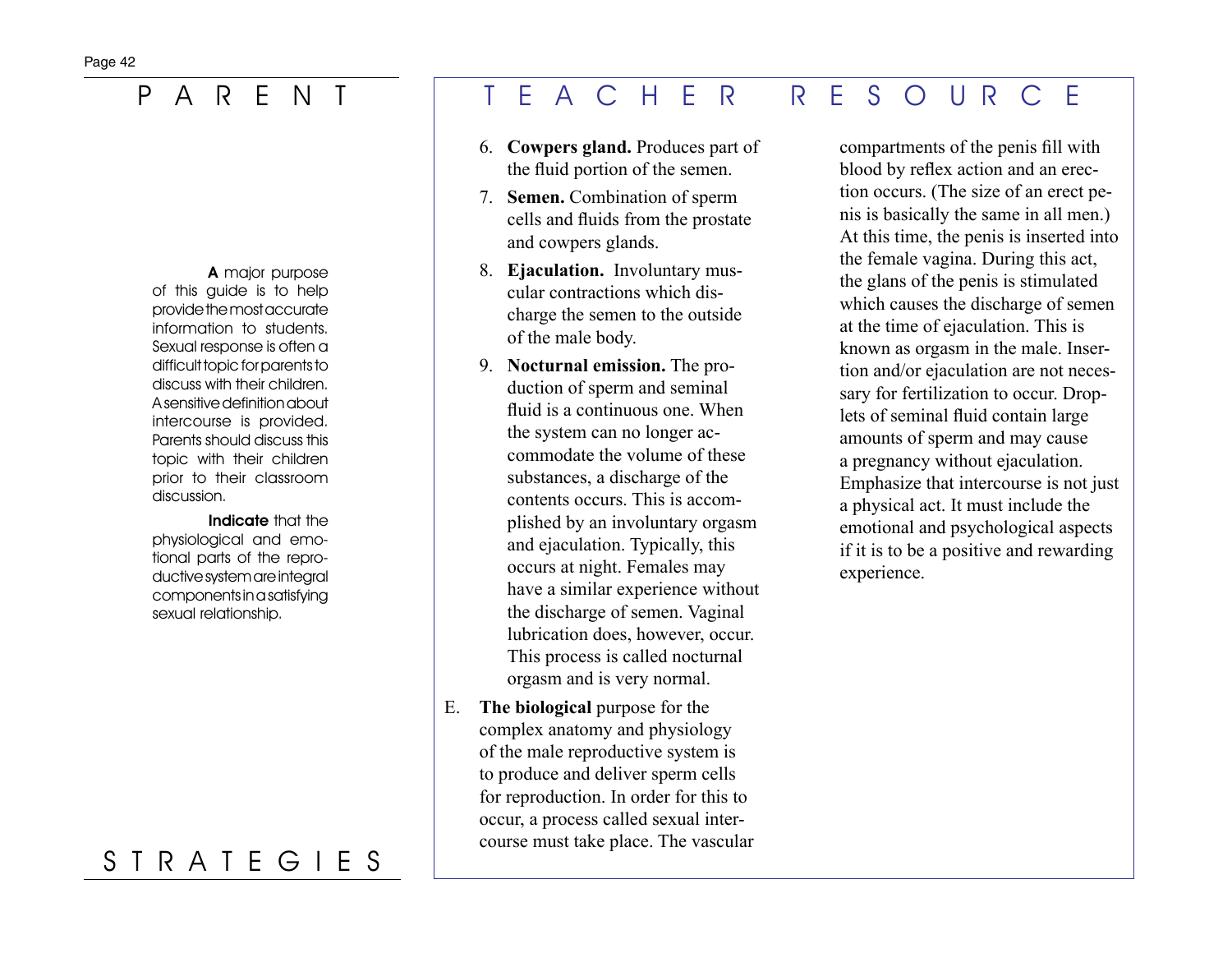### Discuss how sexu-

ality is a part of the total personality and has at least four dimensions: biological, psychological, ethical, and cultural. Each involves a number of factors. The interrelationship of all four dimensions is shown below.

### **FTHICAL**

Values Moral opinions Religious beliefs

### **CULTURAL**

Family Peers Custom Dating and marriage Religious affiliation School Media Law

### **BIOLOGICAL**

Growth and development **Maturation** Physical appearance **Reproduction** Fertility control Sexual response

### **PSYCHOLOGICAL**

Emotions Self-concept/self-esteem **Motivation** Learned attitudes Learned behaviors

# S T R A T E G I E S

# P A R E N T T E A C H E R R E S O U R C E

## III. THE FEMALE REPRODUCTIVE SYSTEM

- A. **Identify** the parts (anatomy) and functions of the female reproductive system and discuss their functions (physiology). Use Appendix page 8 and explain the following:
	- 1. **Female genitalia**. Portions of the female genitalia are external and visible, such as the labia majora. Other portions of the reproductive system are internal and therefore not visible, such as the uterus or fallopian tubes.
	- 2. **Vulva**. Two outer folds of tissue that provide protection for the other organs and the opening to the urethra.
	- 3. **Labia majora**. The outer folds of tissue covering the vaginal opening. These folds contain many nerve endings.
	- 4. **Labia minora.** Two thinner folds of tissue under the labia majora. These folds contain many nerve endings.
	- 5. **Clitoris**. A structure located just beneath the labia minora that is very sensitive and is analogous to the glans of the male system.
- 6. **Ovary.** The female gonad. They have two primary purposes.
	- a. Production of ova (eggs), the exocrine function.
	- b. Production of estrogen and progesterone, the endocrine function.
- 7. **Estrogen**. The female sex hormone that regulates the development of the female secondary sex characteristics.
- 8. **Uterus or womb**. A muscular organ where a fertilized ovum develops.
- 9. **Fallopian tubes.** Tubes that extend from the side of the uterus to the nearby ovaries. The end is made up of fingerlike projections that partly surround the ovaries. These extensions are called fimbriae.
- 10. **Cervix.** The junction between the end of the uterus and the beginning of the vagina.
- 11. **Vagina.** The outer portion of the birth canal, which serves as a passageway for menstrual flow and the organ where intercourse takes place.
- 12. **The breasts.** Milk-producing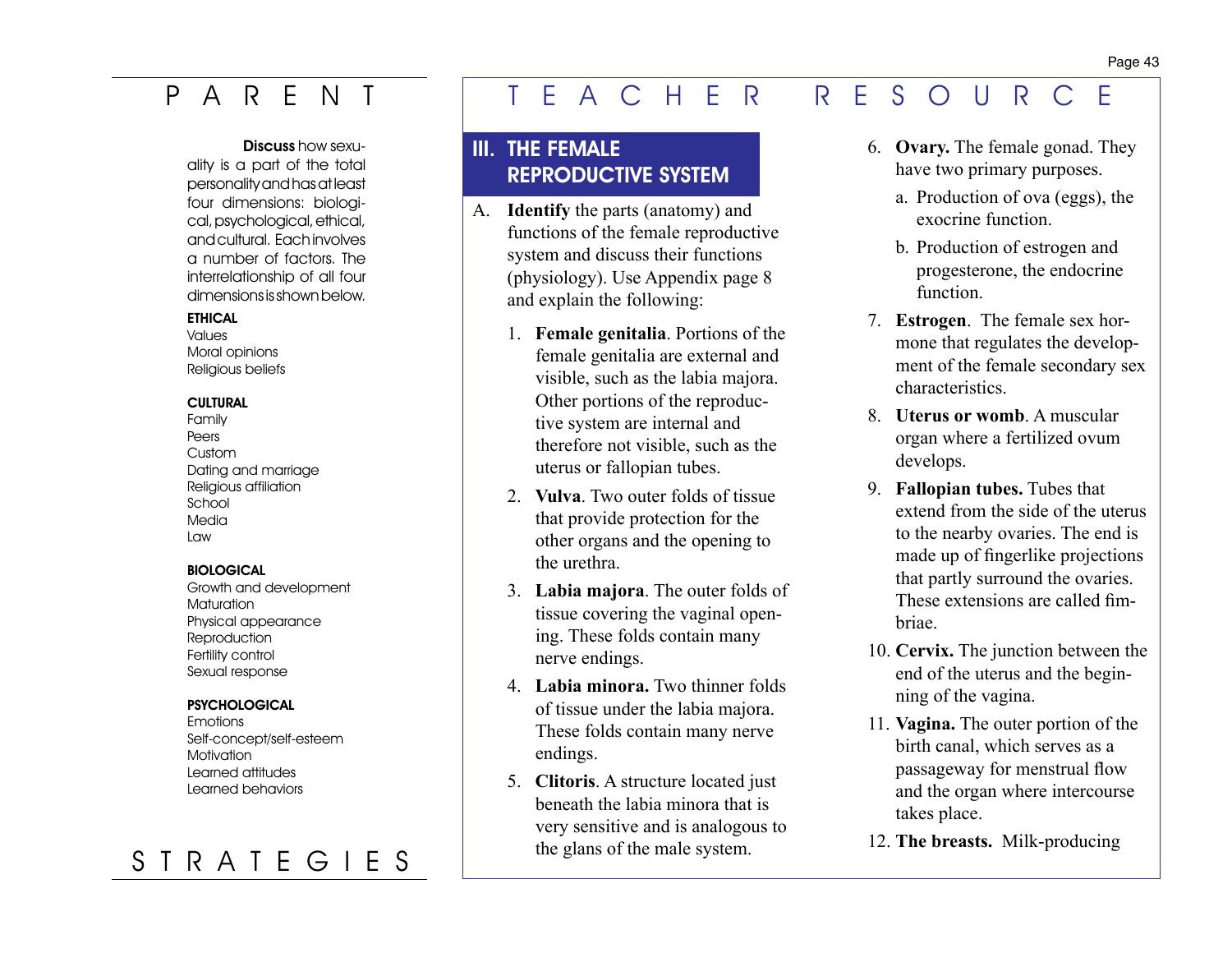### $\mathsf{P}$ R E N  $\mathsf{A}$





# STRATEGIES

### F A C H F  $\overline{R}$ E. F  $\mathsf{R}$  $S$  $\bigcirc$ UR  $\bigcap$

organs of the female reproductive system. At the time a woman gives birth to a child, hormones influence the mammary glands in the breasts to produce milk. Prolonged milk production in the breasts is tied to the length of time a mother nurses her baby. Breast size varies greatly from person to person. However, the milk producing glands are all the same size. Adipose, or fatty tissue, is what determines breast size.

- B. **Describe** the function of the female reproductive organs associated with the menstrual cycle (See Appendix page 9). Explain the following facts:
	- 1. The menstrual cycle is a normal succession of events associated with release of an ovum.
	- 2. The ovary contains a fixed number of immature ova (eggs) at birth. Starting at puberty one ovum (egg) matures each cycle. Of the hundreds of thousands of immature ova present, only about 400 will mature over a female's fertile years.
	- 3. A pituitary hormone facilitates release of the ovum from the

ovary. This process is called ovulation.

- 4. After ovulation, another hormone (progesterone) causes the inner lining of the uterus to thicken and fill with blood. The lining is called the endometrium. The blood enriched endometrium functions as the implantation site for a fertilized ovum.
- 6. Usually the released ovum is not fertilized. Decreased progesterone levels trigger a breakdown of the endometrium and the ovum The remains of the deteriorated endometrium and its supply of blood are discharged through the vagina. This process is called menstruation. The discharge of disintegrating tissue lasts for an average of five days. A new ovum also begins to develop during menstruation. The length of a complete menstrual cycle varies widely from person to person.
- 7 First menstruation is called menarche and usually occurs between 11 and 12 years of age, approximately 2 years after the peak rate of growth. Cycles are sometimes irregular at first and then usually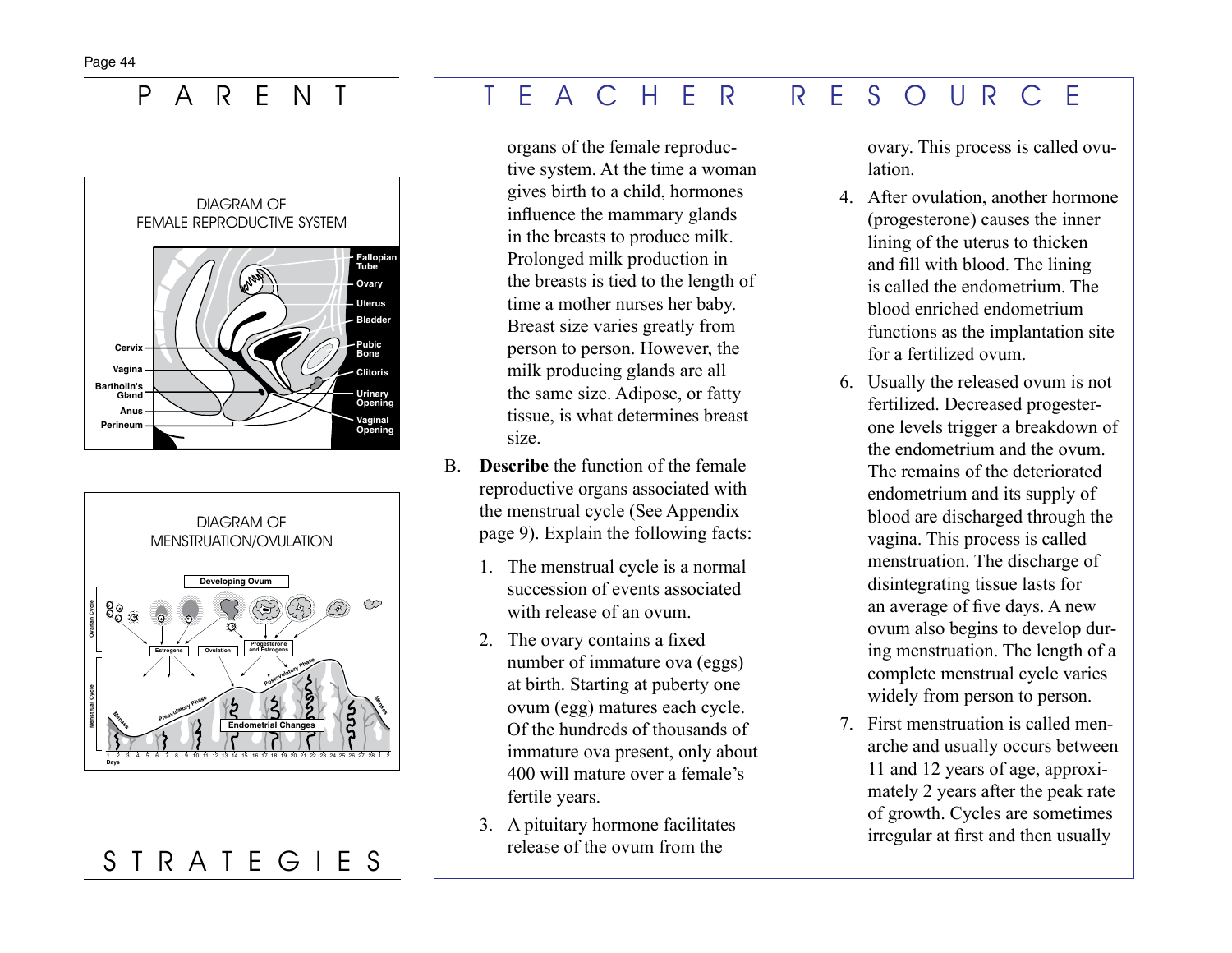It has been recommended that super-absorbent tampons not be used because they pack the vagina tightly, prevent air circulation, and allow bacteria to grow. It is also suggested that women using other types of tampons leave them in place for no longer than two hours and not use them at all during the night while sleeping.

The information provided about sexual response is physiologically and anatomically accurate. The psychological, ethical/moral/spiritual, and emotional aspects of sexuality are even more important and should be included when discussing this information with your children.

## indefinitely.

8. The pattern of the menstrual cycle may be upset by such things as emotional stress and acute or chronic illness.

develop a pattern. With some women, irregularity continues

Menstruation is not "being sick." There may be slight discomfort in the lower back, legs, and pelvis, particularly on the first day, and a slight tendency to fatigue. Breast changes may occur either preceding or at various times throughout the monthly cycle. Sometimes tenderness and enlargement of the breasts occur.

Mood swings may also occur in the normal menstrual cycle. This is called premenstrual syndrome (PMS). Manifestations of this hormonal effect on women may include depression or irritability.

9. Toxic shock syndrome (TSS) is a disease believed to be caused by toxin-producing strains of the bacterium staphylococcus aureus. It is thought that these toxins may grow in the vagina and are absorbed by the body. The exact mechanism of transmission is

unknown but appears to be linked to the improper use of tampons. It is thought that a prolonged presence of the tampon (six hours) may provide an environment conducive to the toxin producing bacteria.

TSS does not affect women only; it has been seen in both sexes in post-surgical patients, burn victims, and patients with boils and abscesses.

C. **Inform** students that a major purpose of the female genitalia is for reproduction. The vagina is the organ where intercourse takes place. The size of the vagina is basically the same in all adult women. Glands in the female genitalia secrete a substance that helps lubricate the vagina to reduce friction during intercourse. This is a natural way to make sure that during intercourse damage to internal organs does not occur.

> As in the male, stimulation of the female genitalia during intercourse creates a pleasurable sensation that results in muscular contractions or orgasm that some experts feel may help move the ova further down the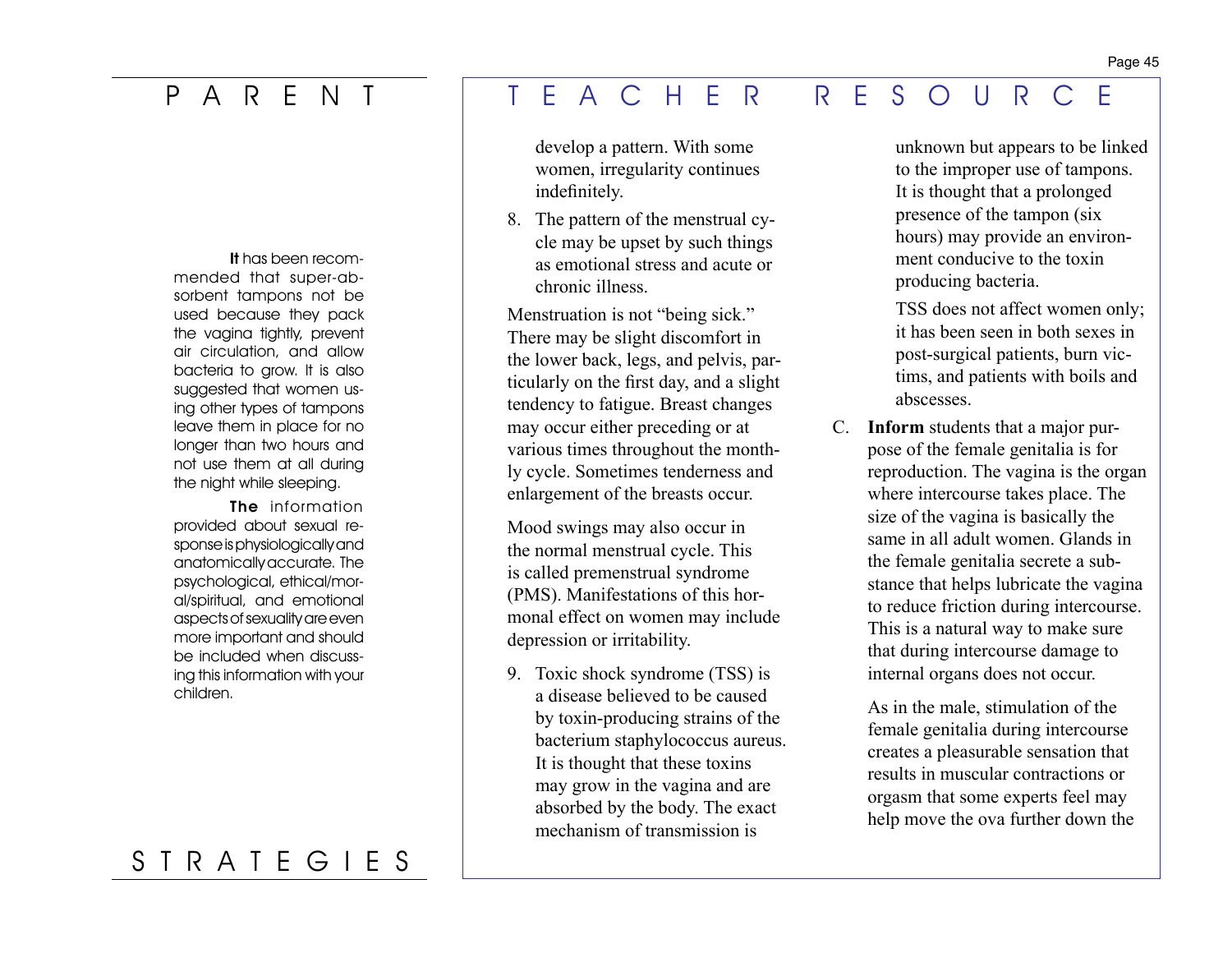During the third month after conception, the fetus can be seen as male or female. The tissues that form the reproductive structures in the fetus are identical. Because of this, there are some remarkable similarities in purpose and function between the male and female systems.

# S T R A T E G I E S

# P A R E N T T E A C H E R R E S O U R C E

fallopian tube to enhance the possibility of conception.

D. **Compare** the anatomical and physiological similarities of the male and female reproductive systems. Have students identify the similar function of the following parts:

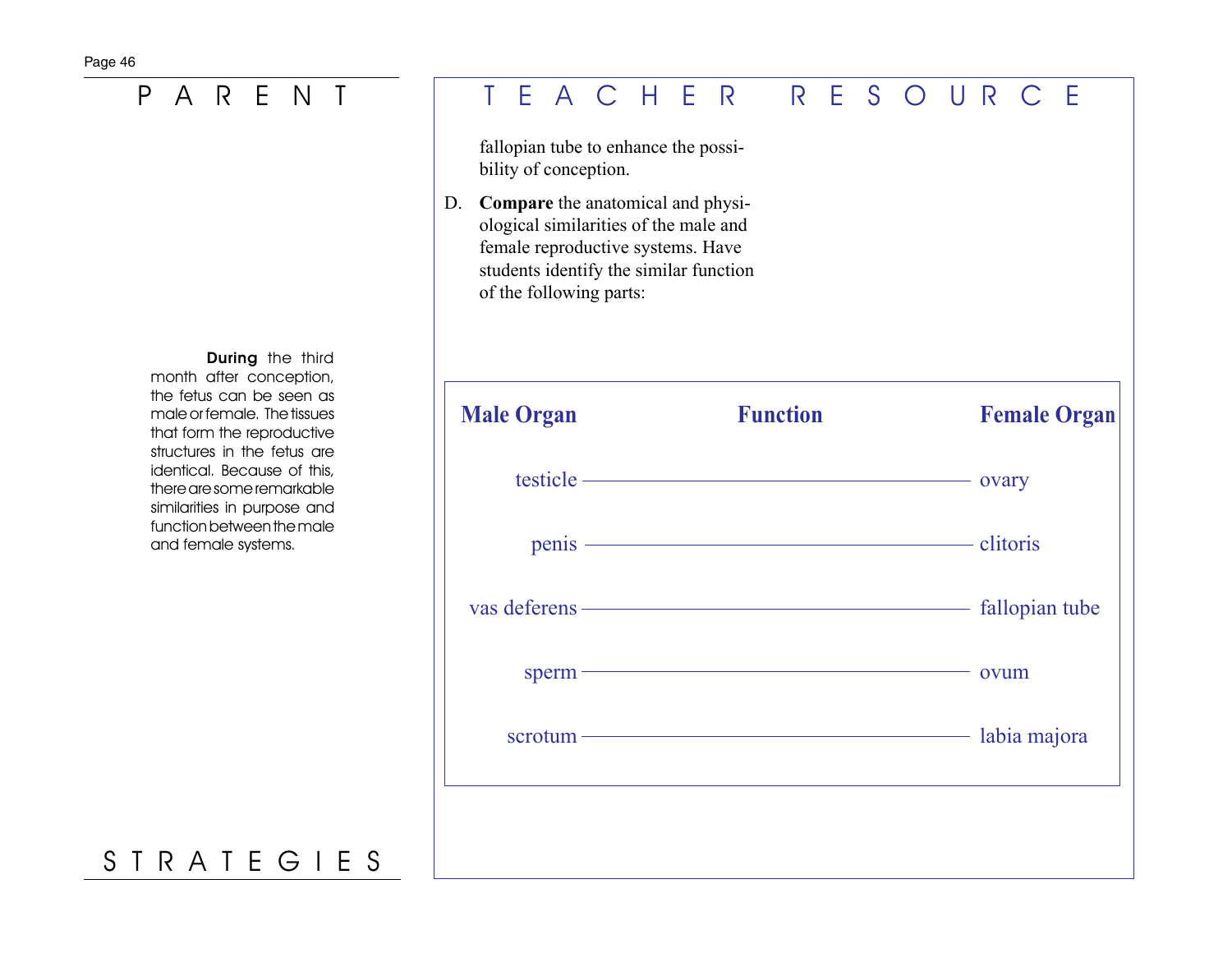concerning sexuality is a lifetime process, not just something to be discussed once children enter into adolescence. Share your family values often.

# P A R E N T T E A C H E R R E S O U R C E

## IV. RESPECT FOR THE REPRODUCTIVE SYSTEM

- A. **Discuss** the need for informed, responsible behavior with respect to reproduction. It is important for people to understand how their bodies function. Missing information or lack of respect for self and others can contribute to irresponsible behavior that can have a devastating effect. **Developing** values **Example 2. Pap smear.** Critician Contract 2. Pap smear. 2. Pap smear.
	- B. **Invite** a health care professional to discuss the basics of reproductive health care for both males and females. Topics might include the importance of regular checkups, the procedures used in examinations, and anatomy and physiology concerns throughout the life cycle. Also include a discussion of male- and female-related diseases.
- C. **Discuss** proper care of the reproductive system. Proper medical care and self-exams can help to eliminate serious health problems. (See Appendix pages 4 through 7.) You may also choose to discuss the following:
	- 1. Toxic shock syndrome.
	- 2. Proper timing of physician exams.
	- 3. Cancer screening.
	-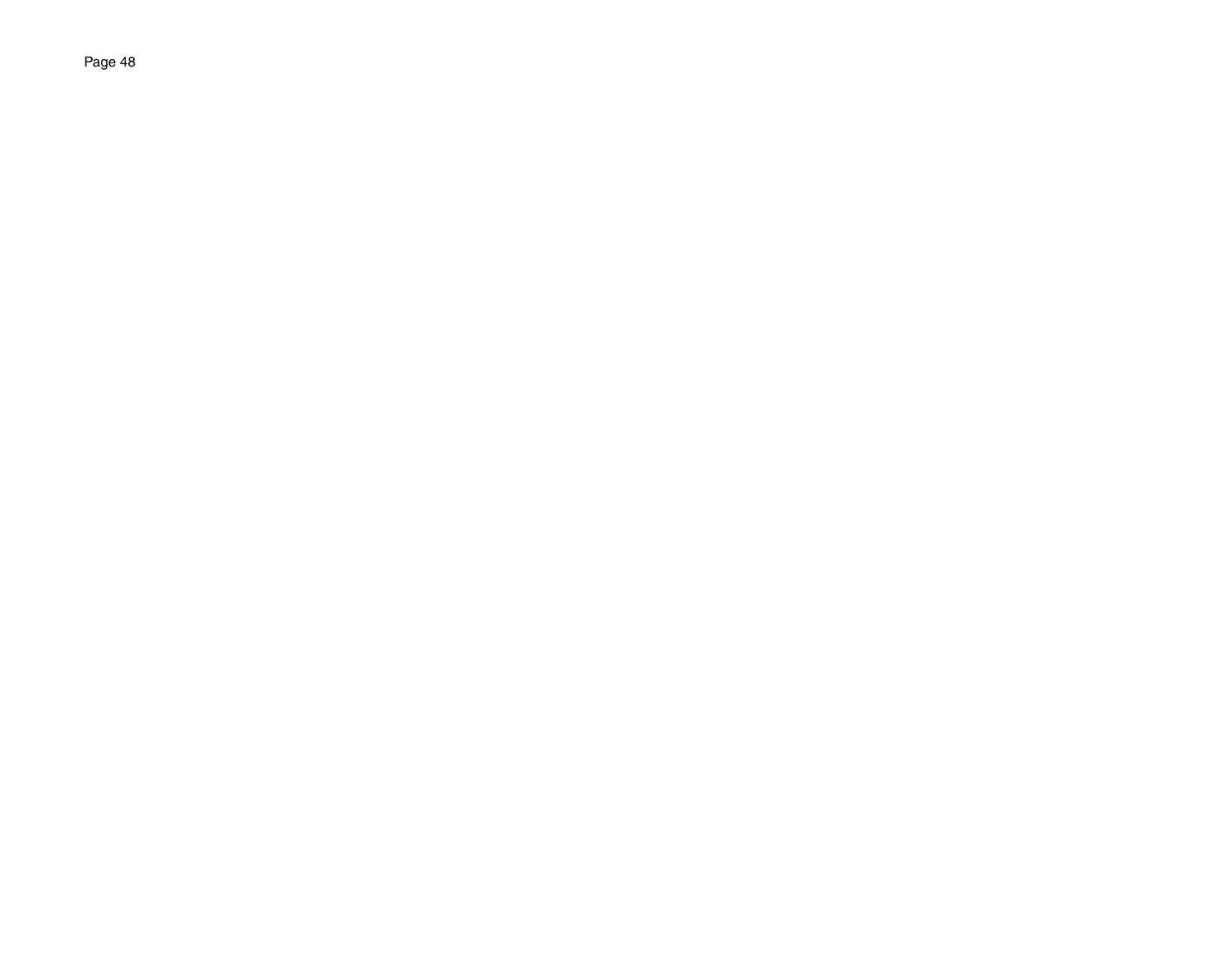### Responsible par-

enthood actually begins before conception. It involves living a responsible lifestyle prior to starting a family. The complex process of fetal development can be enhanced or impaired depending on what the future mother does to her body.

Review the stages of the ovulatory cycle. Appendix page 9 will assist this discussion.

### OBJECTIVE: 7150–0207

Discuss conception, fetal development, birth defects, the risk factors involved in pregnancy, and the birth process.

### **TERMS**

conception contraception embryo fetus gestation hormone menstruation ovum sexual intercourse sperm spontaneous abortion

## I. CONCEPTION

- A. **Define** conception as the union of an ovum (egg) and a sperm. Explain that a primary purpose of the reproductive system is conception. Conception and fertilization are synonymous.
- B. **Review** the physiology and anatomy of both the male and female reproductive systems and discuss how each part needs to work correctly in order for conception to occur.
- C. **Define** sexual intercourse as the process used to unite the sperm from the male with the ovum of the female.
- D. **Explain** that a knowledge of the ovulatory cycle is important information.

**Explain** that the ovulatory cycle may vary in duration from one person to another or even from one cycle to another. However, most cycles are from 26 to 36 days in length. A cycle starts on the day menstruation begins and lasts until the day before a new cycle begins. The cycle can be divided into three stages: preovulatory, ovulatory, and post-ovulatory. The preovulatory phase varies in length and unless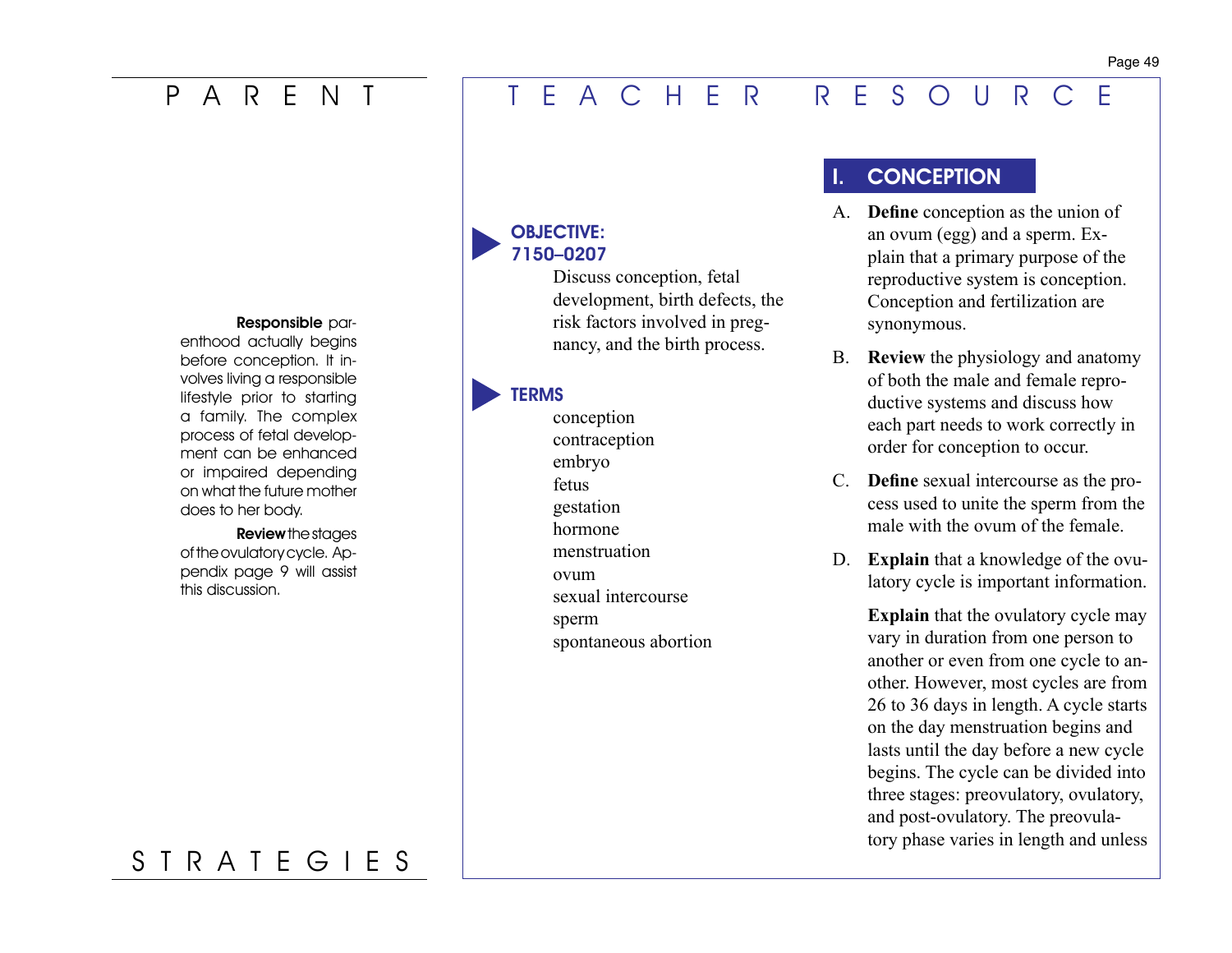Share your views on the appropriate time to begin a family and on family size. Items to be discussed may include:

- a. Factors to consider prior to pregnancy (financial, physical, emotional, ethical/ moral/spiritual, and social issues).
- b. The importance of proper health care before a possible pregnancy.
- c. Use of contraceptives. (The issue of contraception is very personal. According to state policy, teachers cannot encourage the use of contraceptives by unmarried minors. Some parents may feel that this is important information for students to know. For those parents who feel it is appropriate, contraception information is available as a supplement to this guide.)

Parents should encourage their children to seek medical advice or care prior to marriage and the onset of sexual intercourse.

## P A R E N T T E A C H E R R E S O U R C E

cycles are regular, it is difficult to predict ovulation. The ovulatory phase is the day that ovulation actually happens. This almost always occurs 14 days before menstruation begins. The post-ovulatory phase is fairly constant—usually 14 days after ovulation occurs. Conception is most likely to happen several days before or after ovulation.

The way to predict an ovulation date is to count back 14 days from the beginning of menstruation. If the length of the cycles is constant, this time is easy to predict. If a cycle is 34 days in length, ovulation will occur on day 20 and fertilization is most likely between days 15 and 25. Even though the most likely time for fertilization to occur is several days before or after ovulation, there is no safe time during the cycle to have intercourse and avoid fertilization. Fertilization may occur at any time. (See Appendix page 9.)

Have students determine the day ovulation occurs in a 28-, 32-, and 36-day cycle.

E. **Explain** that some married couples may choose to postpone pregnancy for a variety of reasons; e.g., to complete their education, to limit the number of children, to space their children, or to protect the health of the mother. Contraception is used to prevent pregnancy, regulate a woman's menstrual cycle, or for disease prevention. Possible side effects to contraception may include nausea, spotting, increased menstrual cramps, bladder infections, or genital irritation.

> Contraceptives can be divided into two groups:

- (1) Those that require a physician's prescription.
- (2) Those methods that do not.

All couples should seek medical advice prior to marriage and the onset of sexual intercourse to determine individual choices and physical needs.

Any discussion of contraceptive devices or methods in the classroom requires prior written parental consent.

# Page 50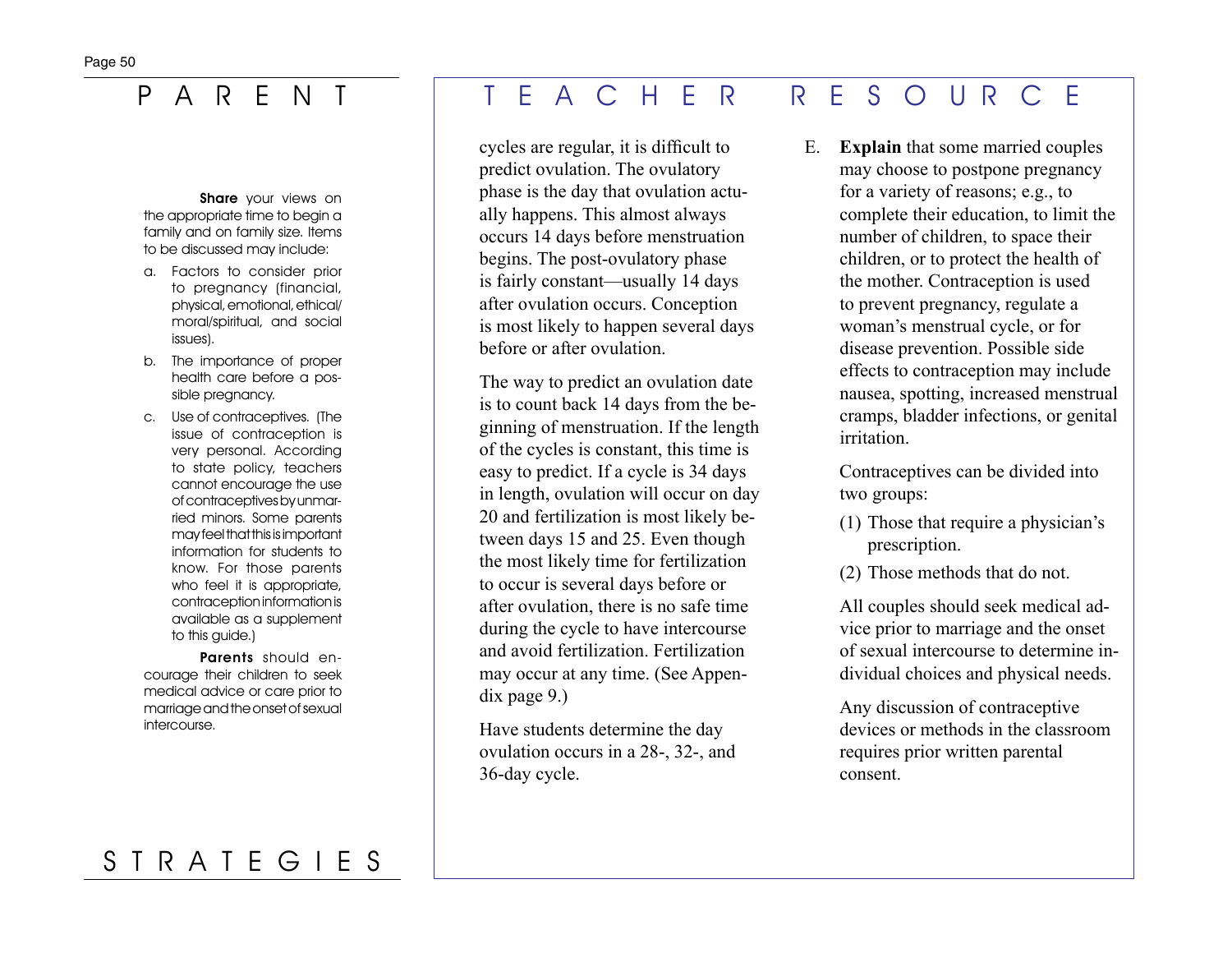### Discuss the

process of fetal development or view a video of fetal development and birth. Information regarding the stages of fetal development and growth can be found on Appendix page 24.

## S T R A T E G I E S

# P A R E N T T E A C H E R R E S O U R C E

### II. FETAL DEVELOPMENT

- A. **Explain** that after conception occurs, growth of the fetus begins. The gestation period is the time from fertilization to birth—280 days or nine months. The nine months can be divided into three parts. Each part is called a trimester. During the first trimester, the baby is very small and called an embryo. During the second and third trimesters, the baby is called a fetus.
	- 1. **Review** the following information about each trimester (see Appendix page 24):

**The first trimester** is made up of the first, second, and third months. It is an important time, because all of the embryo's body organs are being developed.

It takes three or four days for the fertilized egg to move through the fallopian tube into the uterus. During this time, the egg divides into two cells, then four, then eight, etc.

As the cells continue to divide, they get food from the fallopian tube on the way to the uterus.

The multiplying cells are now called an embryo.

When the developing embryo reaches the uterus, it attaches itself to the uterine lining. This happens eight days after fertilization. The embryo can now get food from the mother's body.

The cells divide many times to form the body of the embryo. By four weeks, the embryo has a backbone and a heart that is beating.

The cells also form a system to protect the embryo and feed it while it develops. This system includes the amniotic sac (which contains the amniotic fluid), the placenta, and the umbilical cord.

**The second trimester** is made up of the fourth, fifth, and sixth months. The embryo continues to develop and is now called a fetus. The fetus moves in the uterus. The mother can feel it move, and the doctor can listen to its heartbeat.

During the second trimester the fetus grows to about 14 inches (35 centimeters) long. At six months, the fetus weighs about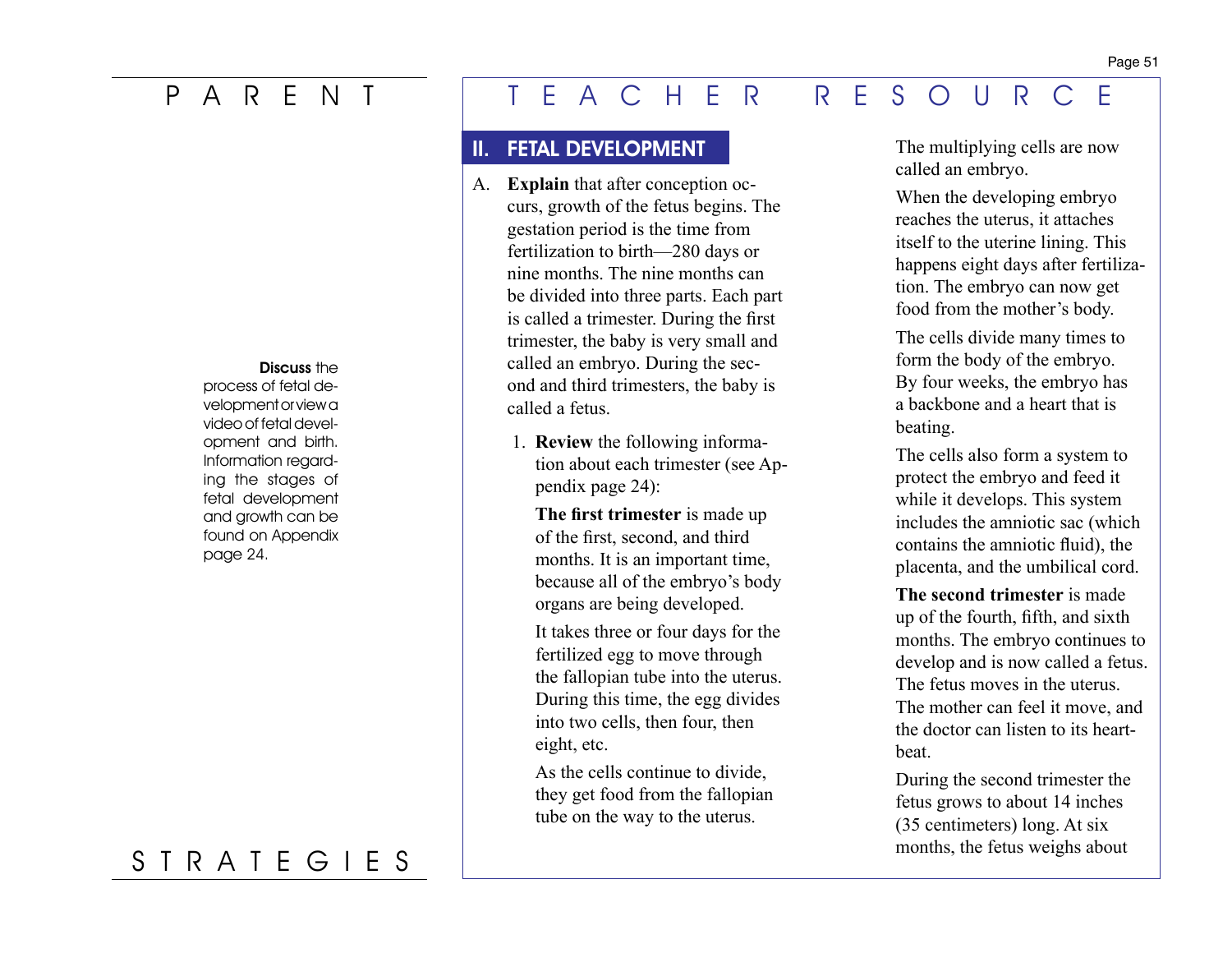two pounds (907 grams).

**The third trimester** is made up of the seventh, eighth, and ninth months. The fetus is growing longer and heavier. It moves its arms and legs and turns in the uterus.

Usually, during the ninth month, the body of the fetus turns. The head moves toward the cervix. Now the fetus is ready to be born. (See Appendix page 26.)

 2. **Discuss** with the students the complexity of fetal development. Emphasize that whatever the mother does to her body also affects the developing baby.

Have students make a list of healthy and unhealthy things that affect the developing fetus. How many things would they need to change if they were pregnant? Examples may include:

good or bad nutrition

over-the-counter drug use

prescription drug use

tobacco use

illegal drug use

alcohol use

diseases

B. **Explain** that sometimes a baby is born with a birth defect. A birth defect can be physical or mental. Some birth defects are inherited, others are caused from our environment. For example, if a baby is born with a hearing impairment because the mother had german measles while she was pregnant, the baby's hearing loss is an environmental defect. The blood diseases hemophilia and sickle-cell anemia are passed on genetically. These birth defects are

hereditary.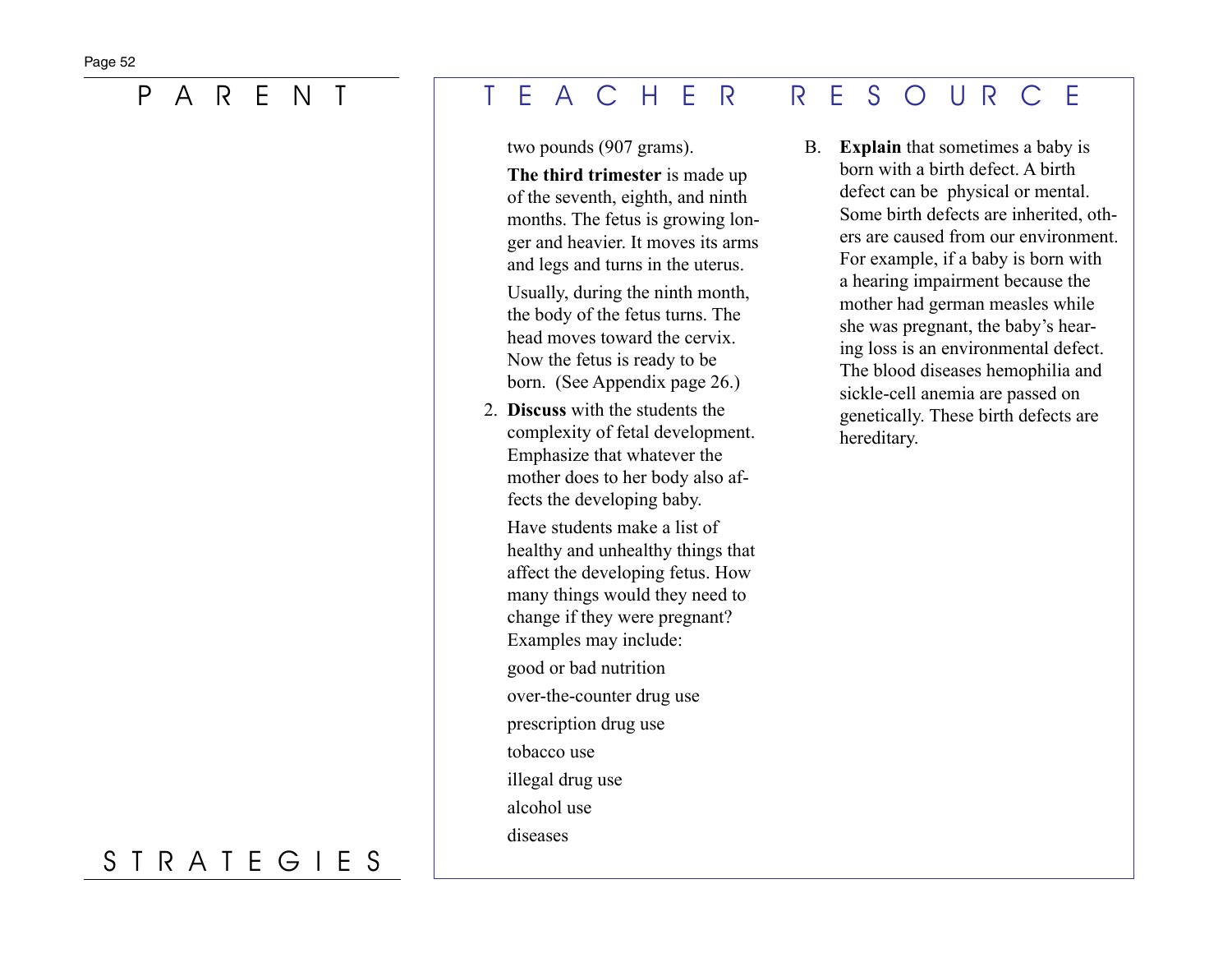periences in becoming a parent. What emotions did you experience? What plans did you make? What were the most special parts of pregnancy and/or early life with your child?

## S T R A T E G I E S

## P A R E N T T E A C H E R R E S O U R C E

## III. BIRTH

- A. **Explain** that a woman's body begins to prepare for childbirth during puberty. At this time, the hips begin to widen and the breasts become capable of milk production.
- B. **Explain** the three stages of labor. (See Appendix page 27.)

**Stage 1: Contractions, dilation** of cervix. Contractions, which are strong muscle movements in the uterus, begin to push the baby toward the cervix. The cervix dilates to allow the baby to pass through the opening of the uterus. Share your ex-<br>of cervix. Contractions, which during the first trimester.

> **Stage 2:** Birth of the baby. The cervix has dilated to ten centimeters. Uterine contractions continue to move the baby through the birth canal (or vagina). The vagina expands to allow passage of the baby.

**Stage 3:** Delivery of the placenta. After the baby is born, the placenta must also come out of the uterus. This happens a few minutes after the delivery.

 C. **Explain** that sometimes complications may prevent full-term development of the fetus. Occasionally, genetic or physical defects in the fetus will cause a spontaneous abortion or miscarriage to occur, thus terminating a pregnancy. Although the frequency of spontaneous abortion is unknown, it is estimated that 10–40% of pregnancies end in miscarriage. The majority of these occur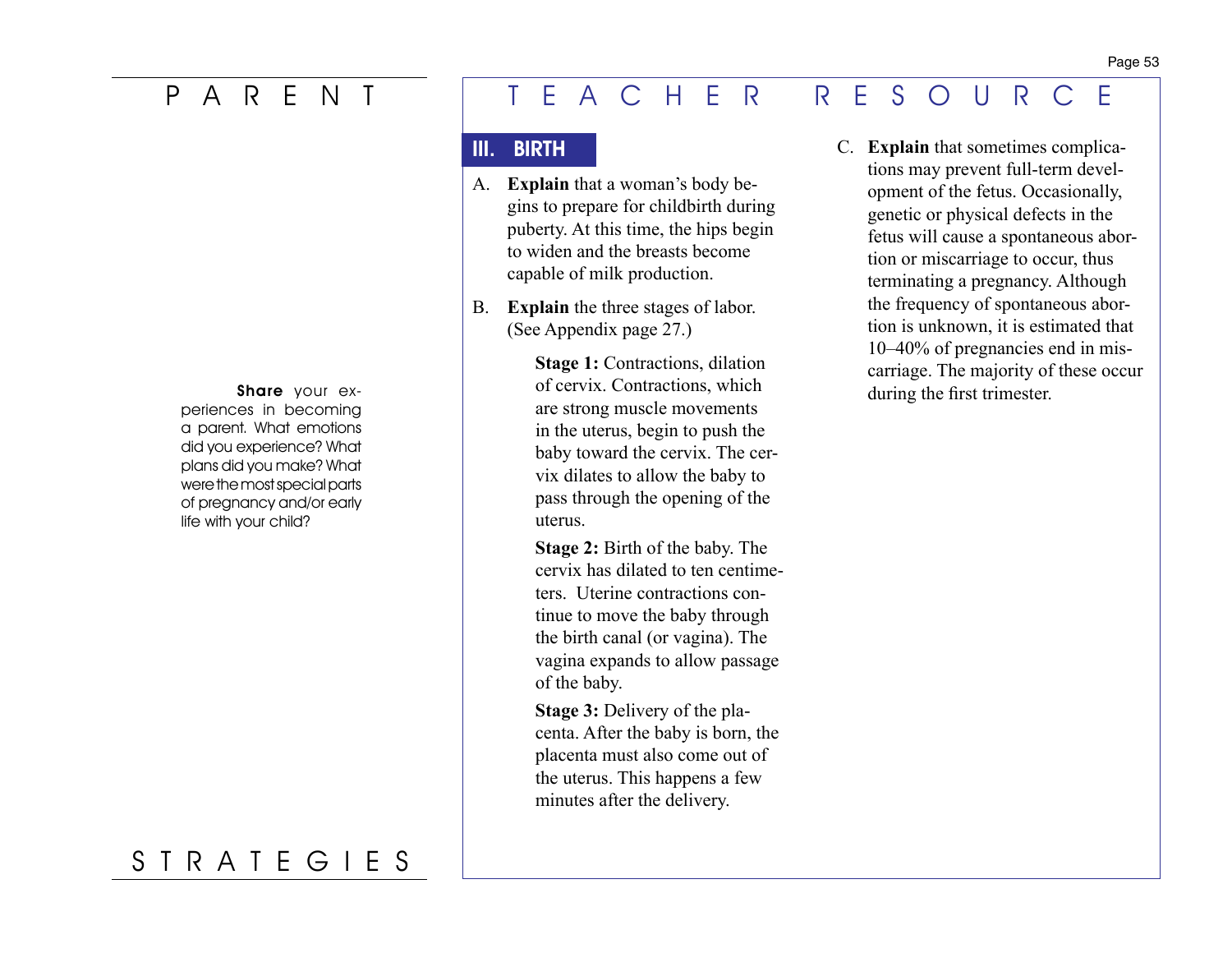Abortion is not a planned part of classroom discussion. Often, questions are asked. Included in the teacher resource is a simple definition of abortion to be used in response to questions. Abortion is a very sensitive issue. Your views should be shared with your children.

# S T R A T E G I E S

# P A R E N T T E A C H E R R E S O U R C E

## IV. A NOTE ABOUT ABORTION:

If a question concerning abortion arises, the following is a suggested way to explain this sensitive issue to students.

- A. **Define** the term abortion as the termination of a pregnancy. An abortion may be spontaneous or therapeutic (induced).
	- Spontaneous abortion (or miscarriage) is a natural cessation of the unborn fetus' growth and development. This most often occurs as a result of a genetic defect.
	- Therapeutic abortion (induced abortion) is the result of medical or surgical intervention to terminate a pregnancy. This may be necessary because of certain medical conditions of either the mother or the fetus. It also may occur as a result of the choice of the mother.
	- Self-induced abortion occurs when the mother causes herself to miscarry. This is a very dangerous procedure and can cause serious infection, sterility, or even death of the mother.

Beliefs regarding the beginning of life, the reproductive choice of women, the quality of life, and religious values influence the stand one takes regarding elective termination of pregnancy.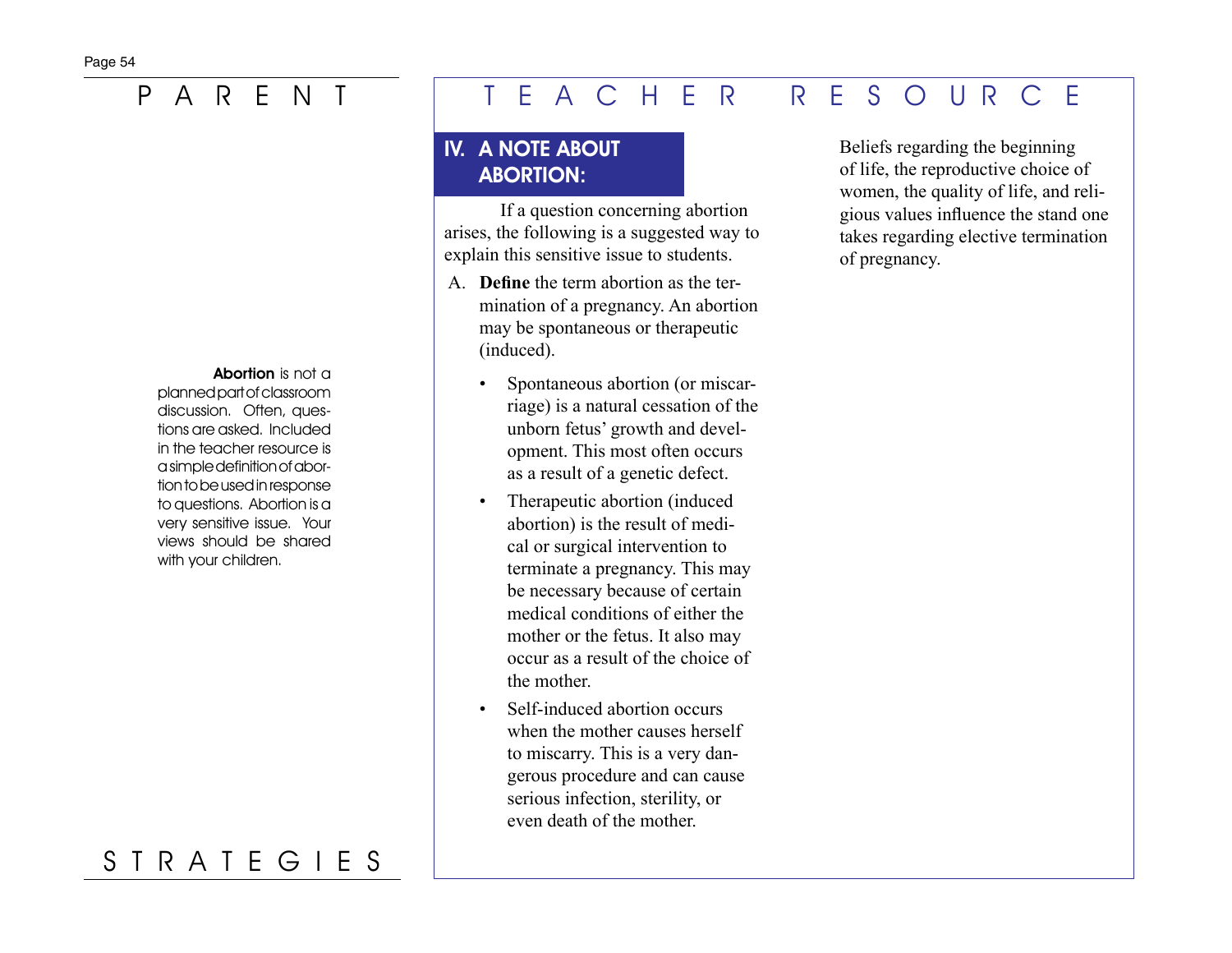### A do les cents

need to understand the responsibilities associated with parenthood and the emotional, psychological, ethical/ moral/spiritual,and physical demands it requires.

Discuss with your child the potential difficulties of being a teen parent.

### OBJECTIVE: 7150–0208

Recognize the impact teen pregnancies have on quality of life, incidence of child abuse, and changes of lifestyle.

### NOTE:

Information concerning teen pregnancy, parenthood, and teen sexuality is found on Appendix pages 28–30. This appendix is provided for parent and teacher use only.

### **TERMS**

child abuse emotional abuse physical abuse quality of life

## BEING A TEEN PARENT

- A. **Define** and discuss the concept of quality of life. Have students list the things they think contribute to a quality lifestyle. Compare and contrast this list with the lifestyle of a teen parent. The conflict between a typical teen lifestyle and the potential lifestyle of a teen parent should be self-evident. Teens tend to be unrealistic about the demands of parenting.
- B. **Affirm** the following points:
	- 1. Most teens are not psychologically prepared for pregnancy or parenthood.
	- 2. Most teen diets are not the best diets for unborn children. This may contribute to malformation, retarded development, or anemia in a fetus.
	- 3. Teen deliveries tend to be prolonged, resulting in a higher than usual percentage of complications during delivery.
	- 4. Teen parents, particularly females, are less likely to complete their education.
	- 5. Statistically, the younger the par-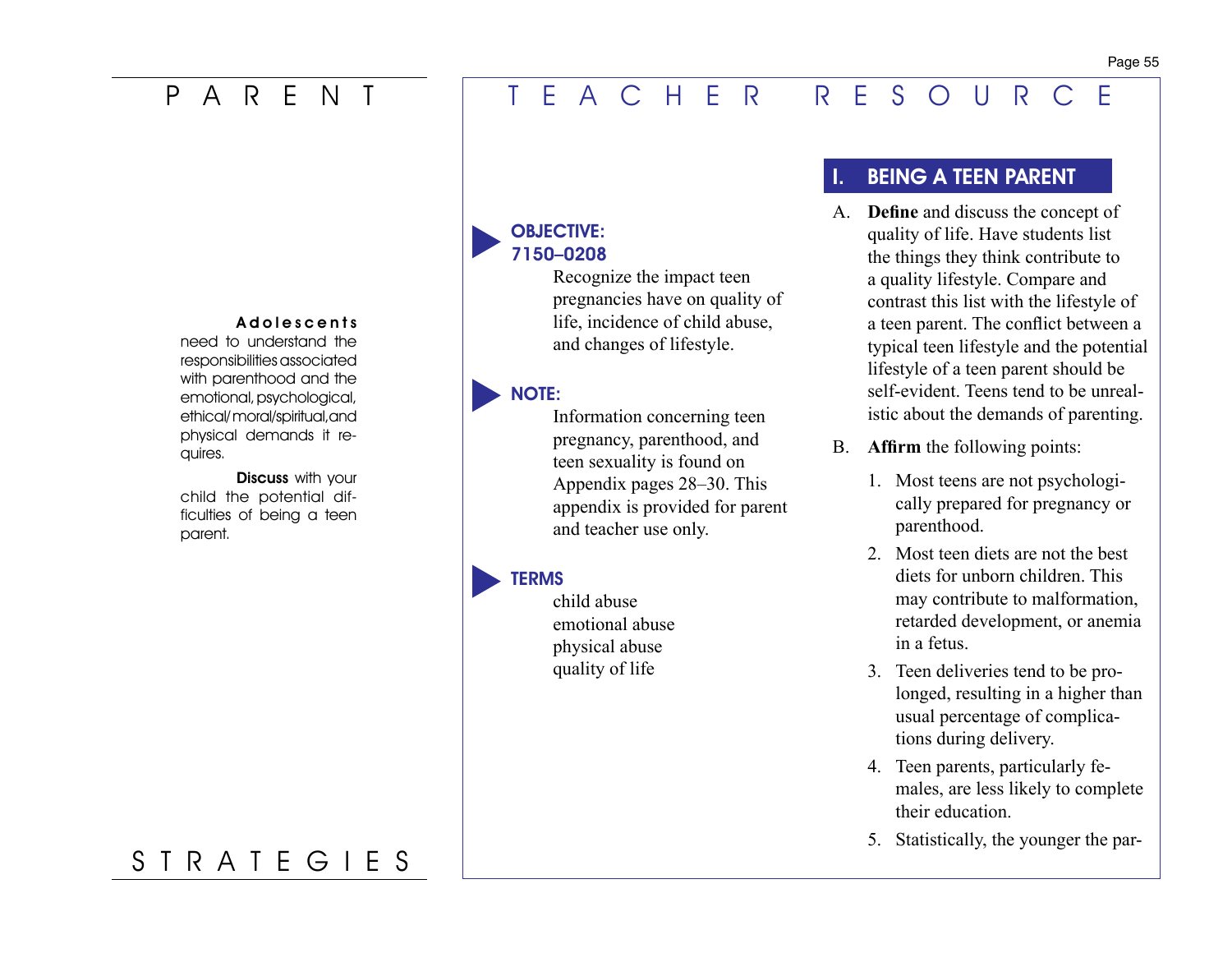Discuss qualities/attributes that are necessary for parenthood.

### Discuss the ways

in which society romanticizes both sexual relationships and parenthood.

**Talk** with your children about the time commitment, financial responsibility, and emotional involvement required of parents.

# S T R A T E G I E S

## P A R E N T T E A C H E R R E S O U R C E

ents, the lower the family income is likely to be.

- 6. Teen parents are usually in no position to support a family.
- 7. Single-parent families tend to live below the poverty level.
- 8. Teen parents may resign themselves to repeated pregnancies.
- 9. Teen marriages are generally not stable and frequently end in divorce.
- 10. School-age children of adolescents have more behavioral problems and score lower on academic tests than school-age children of adult parents.
- 11. The extended family is burdened by untimely pregnancies.
- 12. Teenage women have a high probability of raising their children alone—they often don't marry at all.
- C. **Ask** students to write a one-page paper on how they imagine their lives would be affected if they were to become parents at this time.

Instruct them to include how it would affect the lives of their parents, other family members, and friends.

D. **Instruct** the students to complete the following sentences on paper:

Parents should be…

Parents need to give a child…

Next, ask students to brainstorm the qualities/attributes that are important for parents to have, and the things parents should provide for a child. List their responses on the board. Qualities may include a stable marriage, a home, financial security, guidance, love, attention, time, patience, caring, discipline, maturity, food, medical attention, education, etc. Discuss each quality as it is mentioned. Encourage the students to clarify and refine their ideas.

E. **Discuss** the following questionnaire, prefacing each statement with, "Most of the time…" Address each quality and its relationship to parenthood.

> The questionnaire asks each student to agree or disagree with the following statements:

- 1. I don't care much about my free time.
- 2. I get frustrated easily if things don't go my way.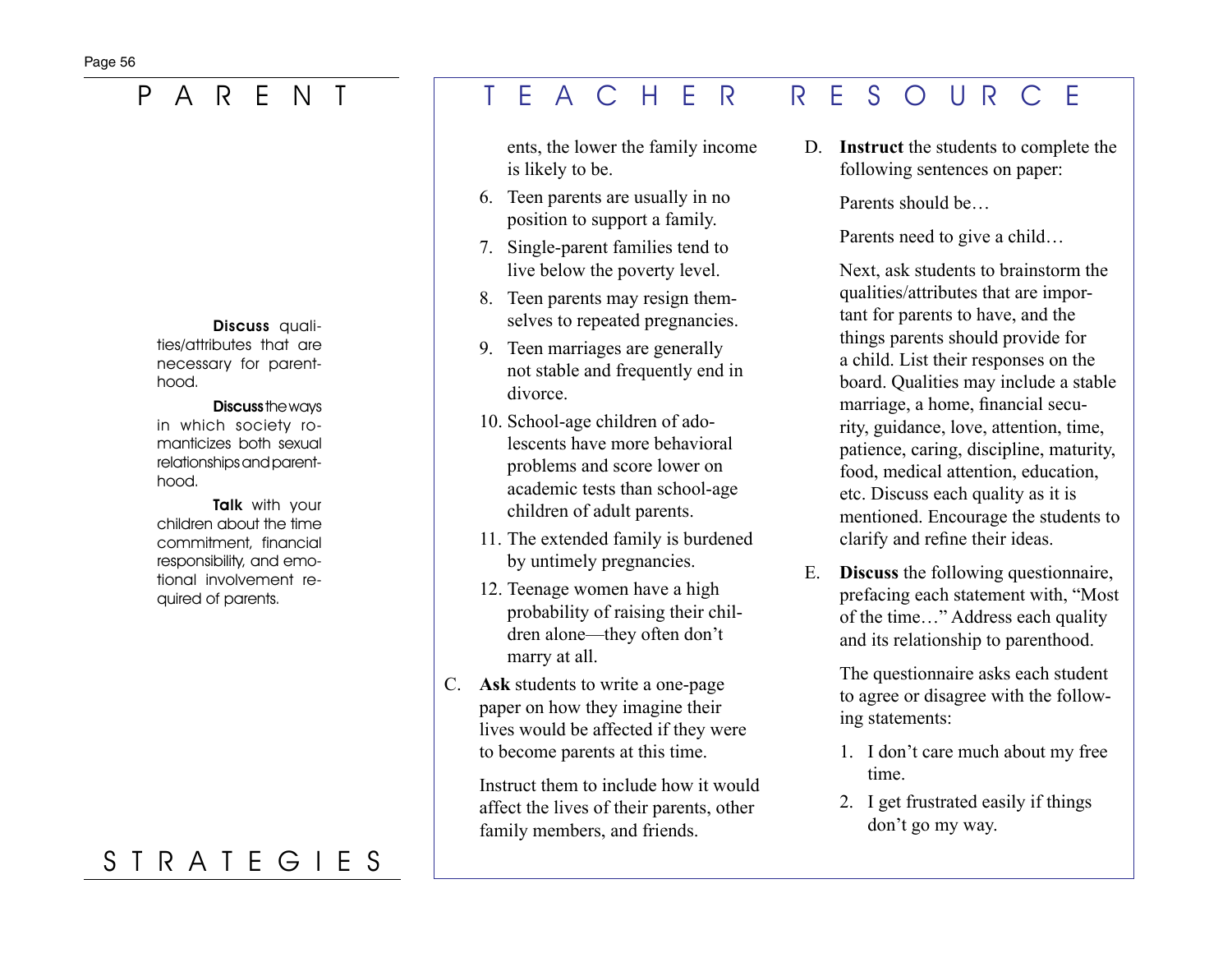You may wish to discuss the facts in Appendix pages 28–30 relating to teenage parenting and teenage sexuality.

# S T R A T E G I E S

## P A R E N T T E A C H E R R E S O U R C E

- 3. Sleeping late is not very important to me.
- 4. Routines are boring.
- 5. I have a lot of confidence in myself.
- 6. I wouldn't mind spending \$350 or more a month on someone else for the next 18 years.
- 7. I would want my child to be just like me.
- 8. I have years to go before I am fully mature.
- 9. I enjoy sharing my possessions with others.
- 10. I like going out and doing things when I feel like it.
- 11. I sometimes have trouble controlling my temper.
- 12. Children get on my nerves a lot.
- 13. I feel unprepared to take care of a newborn baby.
- 14. I feel unprepared to take care of a six-year-old.
- 15. I feel unprepared to take care of a twelve-year-old.
- 16. I need someone to love me before I can love myself.
- 17. I find it easy to be flexible and compromise.
- 18. I am a good communicator, listener, and problem solver.
- 19. Household chores are a drag.

## II. CHILD ABUSE

- A. **Indicate** that child abuse and neglect are potential dangers associated with teen pregnancies. Cover the following points:
	- 1. Teen parents may be at greater risk to neglect their children because of:
		- a. Developmental immaturity.
		- b. Inability to anticipate the child's needs.
		- c. Preoccupation with their own problems.
		- d. Lack of adequate financial security.
		- e. Lack of job skills.
		- f. Conflict in relationships.
	- 2. Environmental stress is a major factor in child abuse. Sickness, divorce, separation, job loss, and crying babies are all challenges, even to adults. Teens may run the risk of harming children in situations of great stress.

Encourage students to seek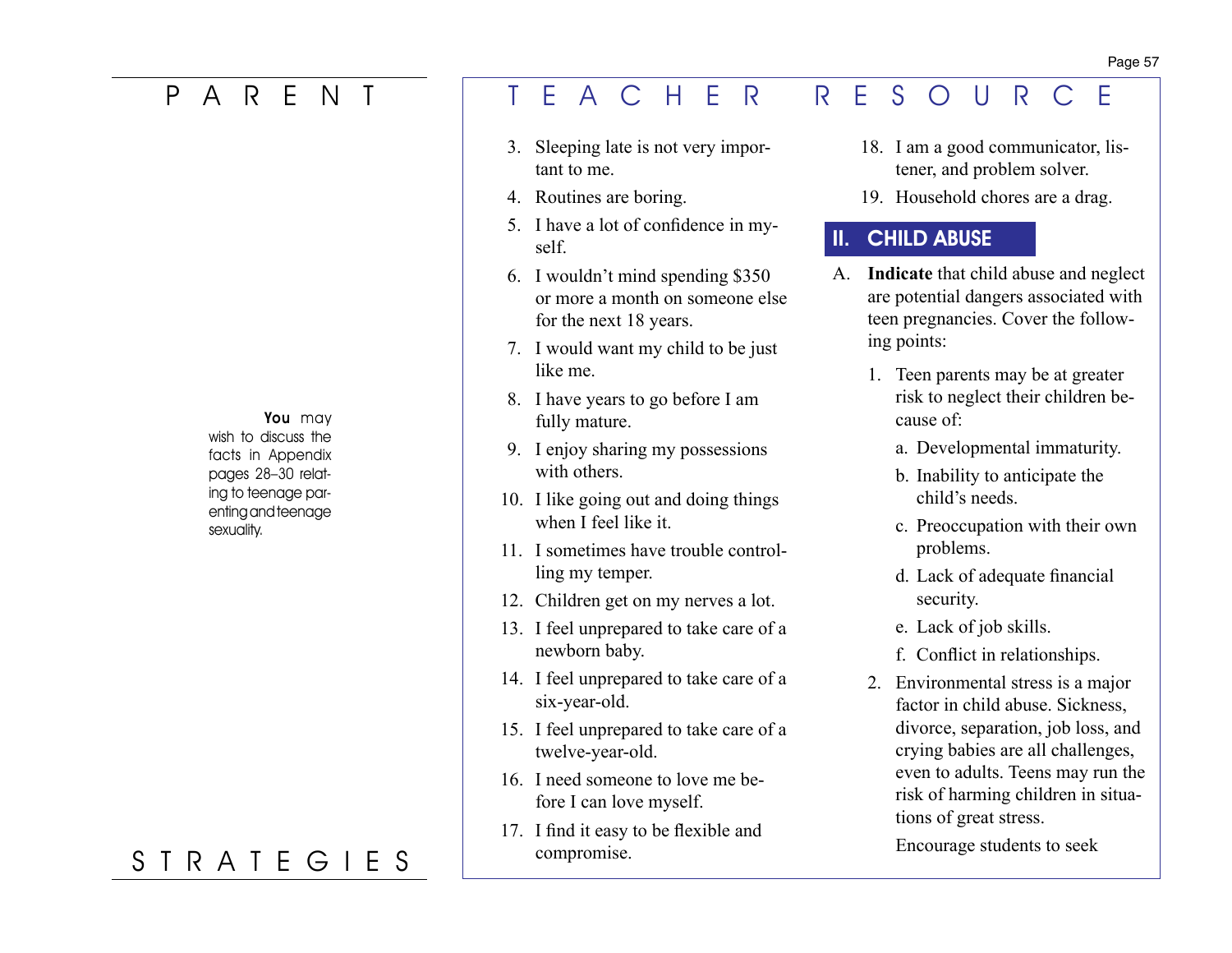### Explain

to your child that raising children is a challenging process. Share some of your experiences with them.

# P A R E N T T E A C H E R R E S O U R C E

professional guidance if child abuse or neglect develops within their own family setting, or if they have ever been abused or neglected and have not discussed this with a professional.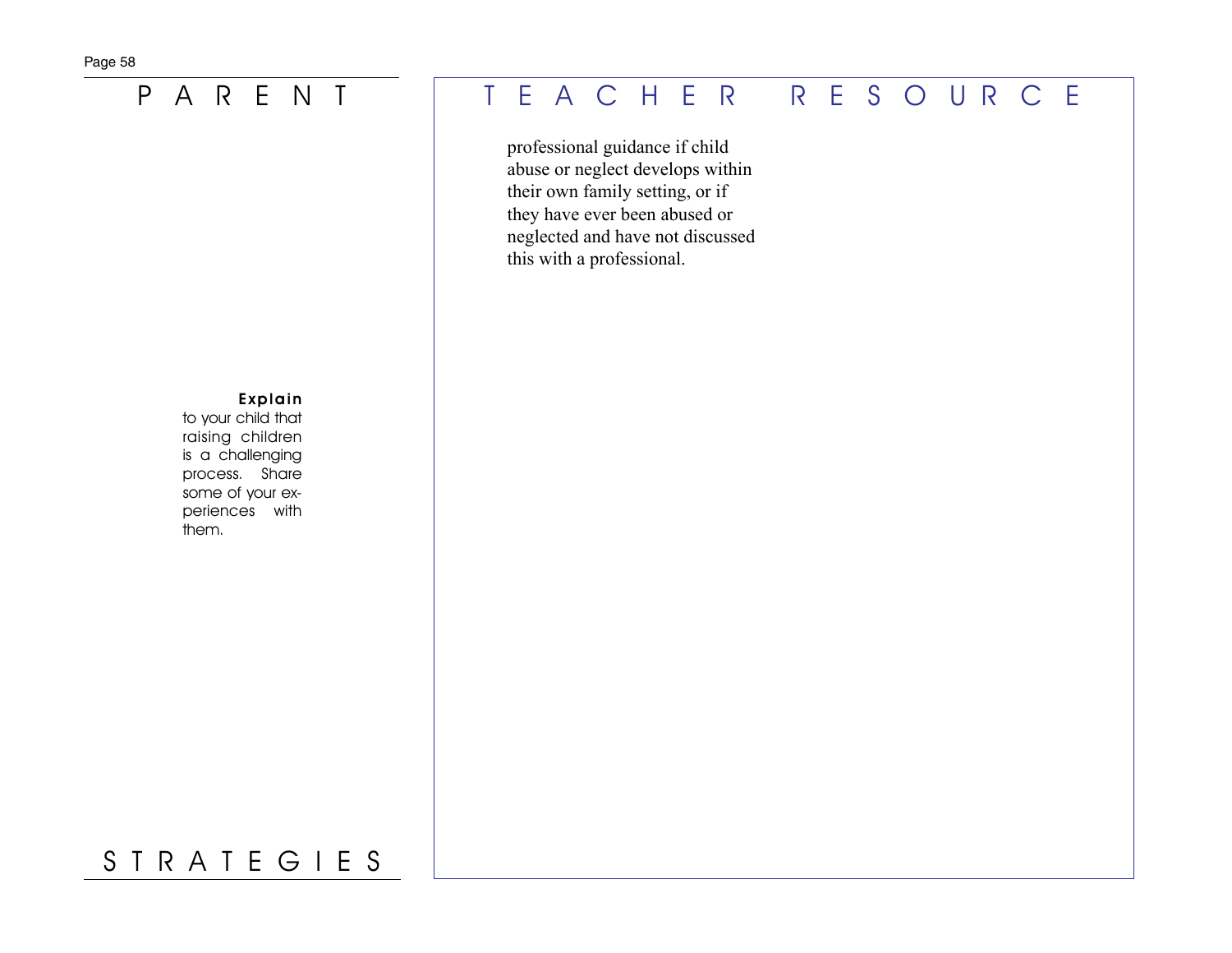## P A R E N T

## T E A C H E R R E S O U R C E

Discuss with your child that taking responsibility for oneself means recognizing that others may not take responsibility for their actions. Unfortunately, this means that it is sometimes necessary to take extra measures against sexual exploitation.

Create an atmosphere of trust and open communication so feelings can be shared and possible problems discussed.

### **Encourage your** child to discuss any con-

fusing events or feelings with someone she/he can trust.

### OBJECTIVE: 7150–0209

Discuss the legal, social, and emotional implications associated with pornography, prostitution, sexual abuse, incest, and rape.

### **TERMS**

(See Appendix page 32.) acquaintance or date rape child pornography incest pornography prostitution rape sexual abuse statutory rape

## **SEXUAL ABUSE**

A. **Explain** the different types of sexual abuse. Sexual abuse can be both nontouching offenses (exhibitionism, peeping tom, obscene phone calls, sexually suggestive talk, etc.) or touch offenses (rape, incest, fondling, prostitution, and intercourse [vaginal, anal, oral]).

> A strict definition of sexual abuse is difficult, if not impossible. Students should understand that **any** sexual activity or experience that makes them feel confused, threatened, scared, or uncomfortable should be discussed with or reported to someone they can trust to help.

B. **Explain** that sexual abuse is a difficult subject to talk about. Most people who are sexually abused do not tell anyone. They may feel like they have done something wrong, or are guilty of something dirty or bad. They may also fear that they will be blamed or punished if they tell anyone.

> Most often the abuser is someone they know; it could be a family member, friend, or neighbor. This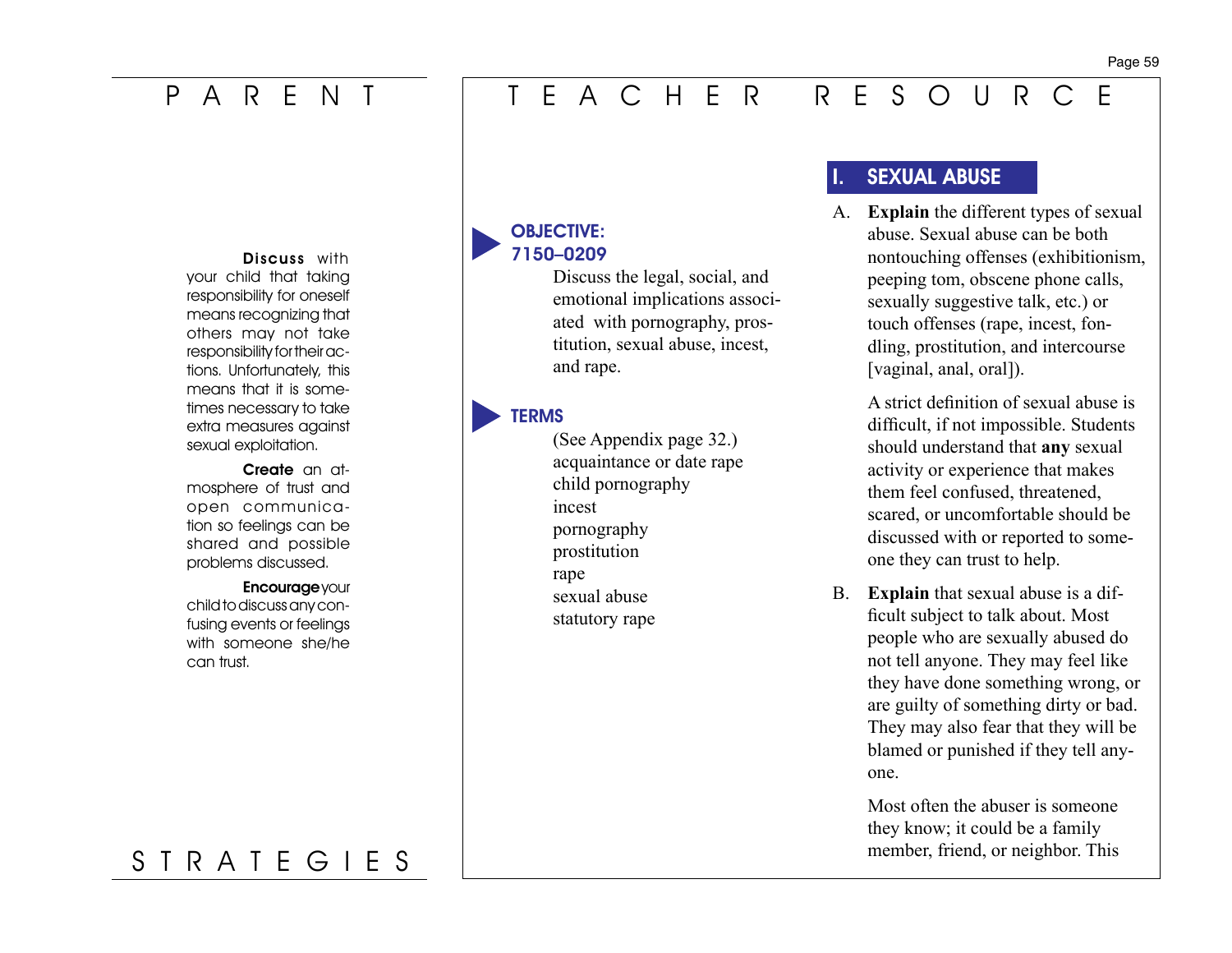Help your child understand that rape or sexual abuse is never the fault of the victim. Review and discuss the myths and facts about rape found on Appendix page 34.

### Become familiar with the signs and symptoms of sexual abuse (see Appendix page 35) and the Utah Code for reporting suspected abuse (see Appendix page 33). Early reporting and appropriate intervention are critical in providing the necessary care for both the victim and the assailant. State agencies for reporting suspected child abuse are included on Appendix page 33.

# S T R A T E G I E S

# P A R E N T T E A C H E R R E S O U R C E

may make it particularly difficult to report the abuse. However, ignoring sexual abuse never works. Both the person who is abused and the abuser need help. Students need to be assured that if they are abused, **it is not their fault.**

 It is impossible to accurately assess the incidence of sexual abuse because it is often difficult to identify victims of sexual abuse. Encouraging victims and their families or friends to report abuse or suspected abuse is a critical step in providing victims with the help they need.

- C. **Explain** that sexual abusers are people with psychological problems and may have been abused themselves. Persons who have been sexually abused or have sexually abused others (or who feel like they might become an abuser) should seek professional help.
- D. **List** resources available for victims of sexual abuse. (See Appendix page 33.)

 Have students identify one or several people they could go to for help. (This should be done confidentially.)

Emphasize to students that they need to tell someone they trust if they have been abused.

E. **Discuss** the possible social and/or emotional effects of sexual abuse.

### **Short-term**

- 1. Feelings of fear, shame, anger, guilt, anxiety, or confusion.
- 2. Nightmares or difficulty sleeping.
- 3. Low self-esteem.
- 4. Antisocial behavior, including rebelliousness or running away.
- 5. Increased hostility or aggression. See also signs of abuse (Appendix pages 35-36).

### **Long-term**

- 1. Anxiety.
- 2. Low self-esteem.
- 3. Depression.
- 4. Thoughts of suicide.
- 5. Difficulty in relationships because of poor social skills and inability to trust others. Many people who have been abused remain in the "victim" role, selecting "abusers" as partners. It is also possible that they will fail to establish relationships at all.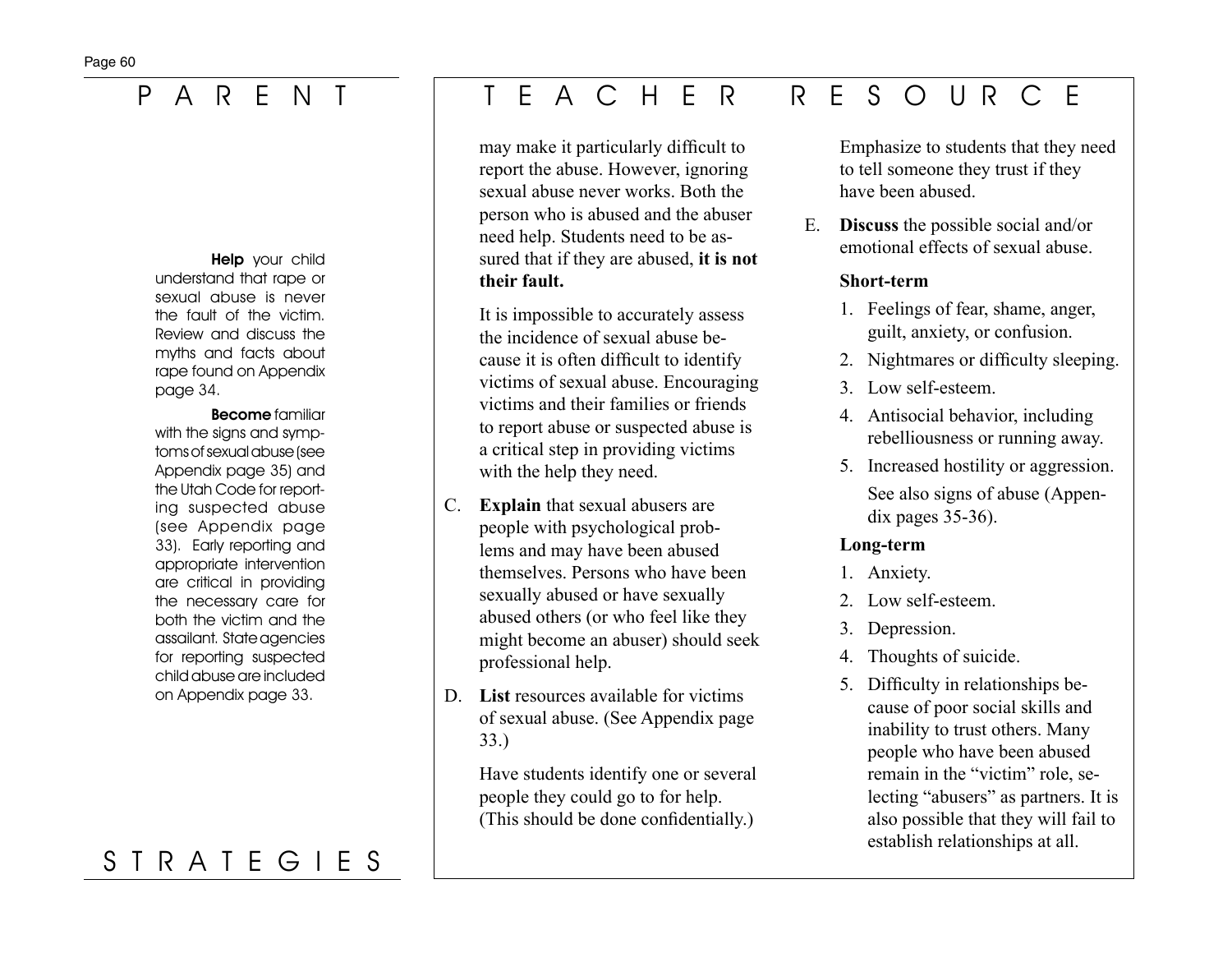# P A R E N T

Ask questions and be aware of your child's plans. Review ways children can protect themselves. Be sure they understand that taking the necessary precautions and avoiding certain situations or settings may help them avoid possibly disastrous consequences.

# S T R A T E G I E S

# T E A C H E R R E S O U R C E

- 6. Distorted attitudes about sex resulting in inappropriate sexual adjustments. Some victims may become active sexually as a result of confusion or a need to "feel loved." Others may have extreme difficulties in establishing a sexual relationship in marriage.
- 7. Difficulty providing proper parenting to their own children. It is not uncommon for children who were abused to become abusers themselves as a result of early role modeling. Intervention into this cycle is needed and important.
- F. **Discuss** the effects of falsely accusing another person of sexual abuse.

## NOTE TO TEACHER:

**Review Appendix pages 35–36. Determine which are applicable to a classroom setting and which are valuable as you assist individual students.**

## II. RAPE

- A. **Explain** that rape is an act of violence and generally has little to do with sexual desire. People who rape are lashing out at someone else. Anyone who forces another person to have sexual intercourse is raping that person. Discuss the myths of rape. (See Appendix page 34.)
- B. **Explain** that rape (including date rape) is never the victim's fault.
- C. **Date rape** is forced, tricked, or manipulated sexual intercourse by someone the victim has dated, or a boy/girlfriend. Date rape is a violation of another person. A date rape can leave the victim feeling ashamed, confused, guilty, or unclean. Discuss the following:
	- 1. What is date rape? Is it really rape?
	- 2. What factors contribute to date rape?
	- 3. If a female wears a provocative outfit, is she responsible for a date rape?
	- 4. How do society's attitudes toward male and female roles contribute to the problem of date rape?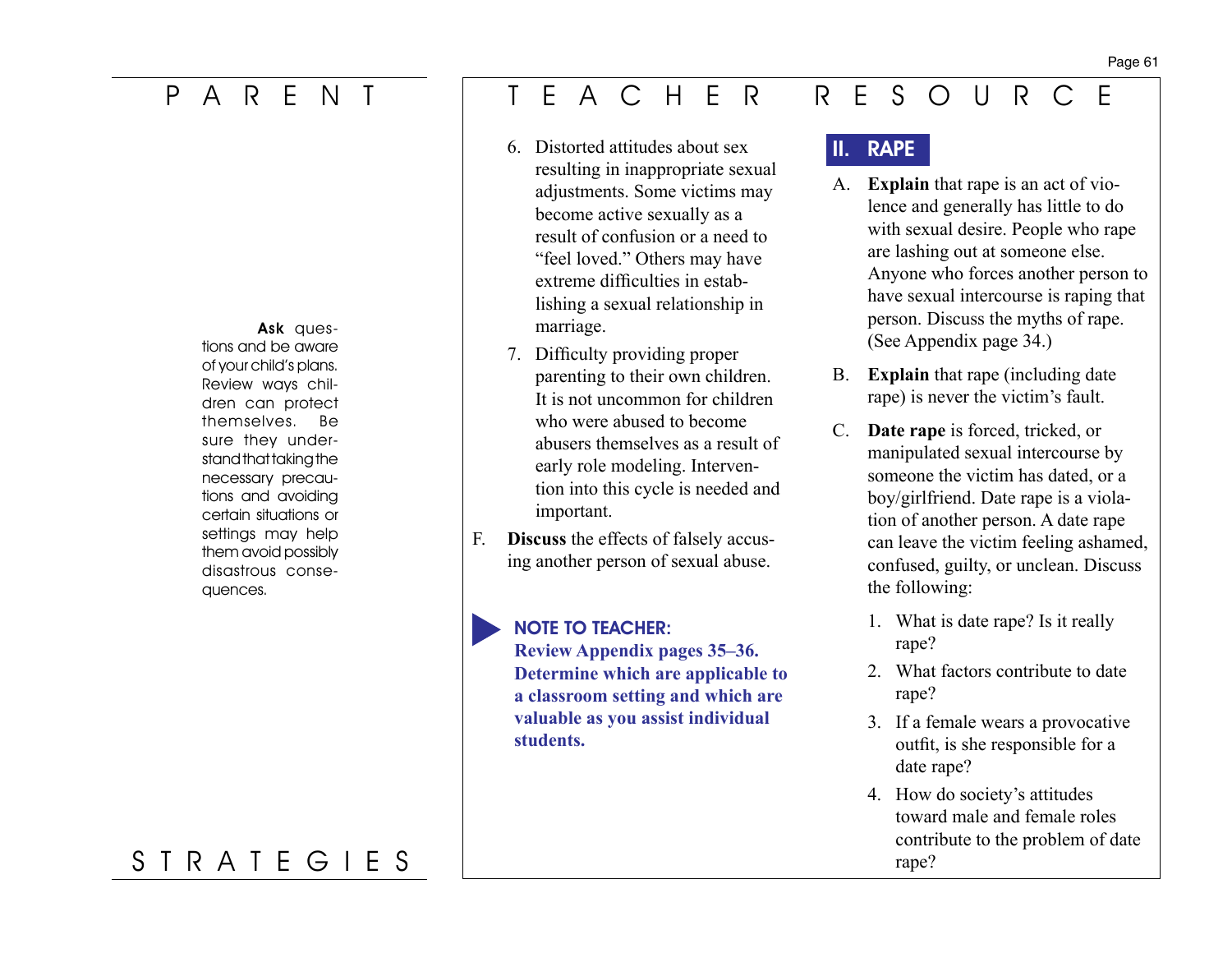Review the steps to follow if a rape occurs. Emphasize the importance of reporting if a rape occurs and the need for proper, professional follow-up.

# S T R A T E G I E S

# P A R E N T T E A C H E R R E S O U R C E

- 5. Although the term date rape usually refers to a male forcing a female to have sexual intercourse, are there ways that females exploit males?
- D. **Discuss** ways to protect yourself against rape.
	- 1. Try to go places in a group or where there are several other people.
	- 2. If you go somewhere alone, let someone know your plans.
	- 3. Stay in well-lighted, public places.
	- 4. Don't be alone with someone who makes you feel uneasy.
	- 5. If you are followed or feel threatened, run away and make as much noise as you can (yell, scream, etc.).
	- 6. Don't open the door to strangers. Lock your doors and windows.
	- 7. Have your keys ready when you are going to your car or home.
	- 8. Know who you are dating. If you don't know him/her, go with friends.
	- 9. Don't spend a lot of time with your date in isolated places.
- 10. Don't let your date control the evening. Help with the plans.
- E. **Discuss** what should be done if you or someone you know is raped.
	- 1. Get medical help immediately.
	- 2. Don't bathe or shower before reporting to authorities.
	- 3. Report the rape to legal authorities.
	- 4. Call a rape crisis center for counselling.
	- 5. Provide support and comfort for the victim.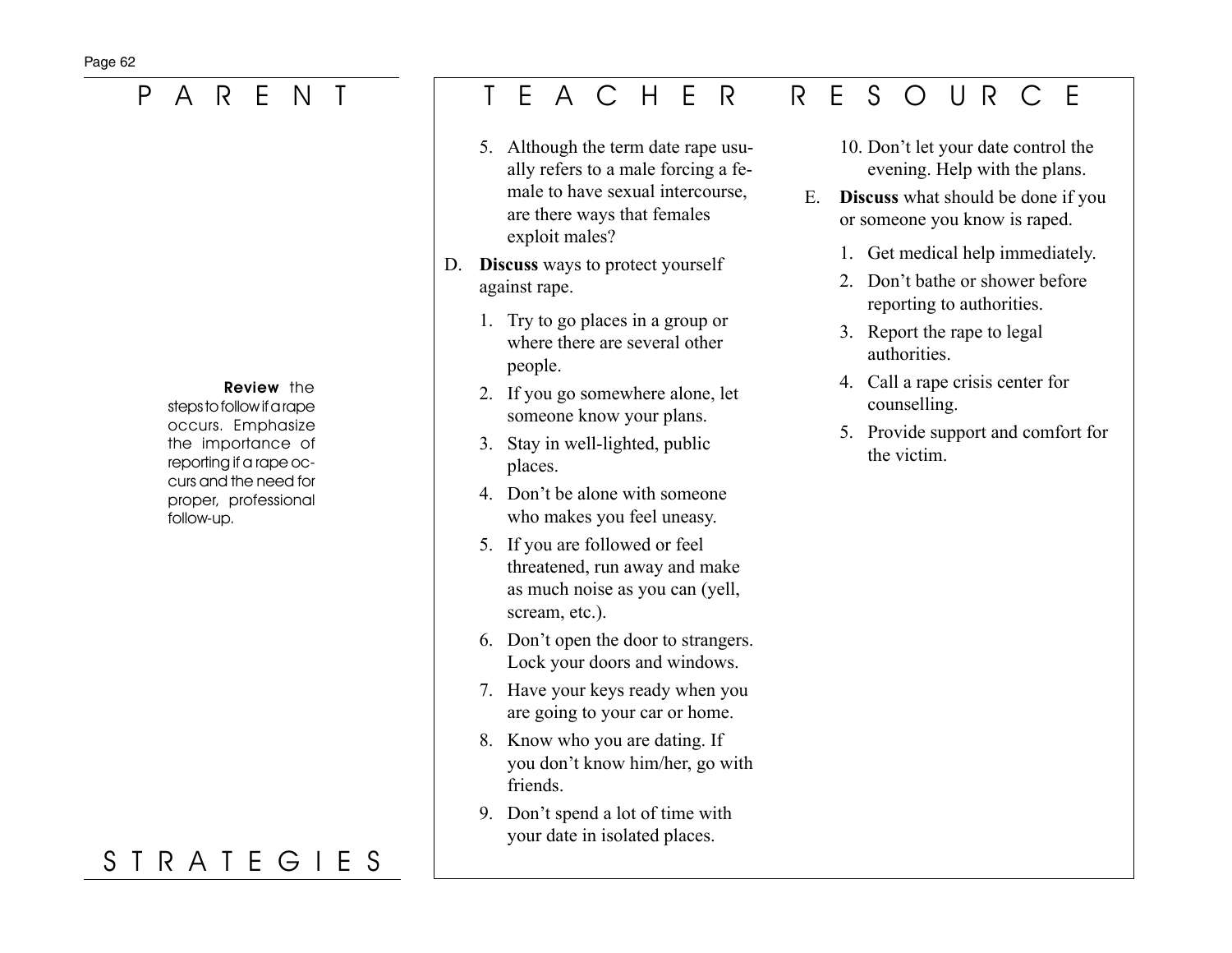# P A R E N T

Discuss the

negative influences that are associated with pornography.

### Discuss "im-

mediate gratification" at the expense of basic values, commitment, and a future orientation to life.

# T E A C H E R R E S O U R C E

## **III. PORNOGRAPHY**

- A. **Discuss** the following list of negative influences that are associated with pornography.
	- 1. Promotes misleading information about human sexuality and healthy relationships.
	- 2. Can disassociate sex from love.
	- 3. Is often very degrading to women and men.
	- 4. May be linked to sex crimes, sexual abuse, and anti-social behavior.
	- 5. May cause you to be diverted from your hopes, commitments, and goals for the future if you act on the visual images and fantasies that are created by pornography.
- B. **Review** how sex-related material is being used in the media including the Internet, television, movies, music, and advertising. What type of societal impact might this have?
- C. **Share** the following list of Internet pornography facts with students.
	- 1. Teens use the Internet for an average of 8.5 hours per week compared to 1.8 hours spent on homework.
	- 2. In 2005, there were 4.2 million pornographic Web sites (12 percent of all Web sites).
	- 3. Twenty-five percent of all Internet search engine results are for pornography.
	- 4. There are 2.5 billion daily pornographic e-mails.
	- 5. One in five teens using online chat rooms will receive sexual solicitations.
	- 6. Ninety percent of students age 7–17 have viewed Internet pornography online, usually accidentally while doing homework.
	- 7. Eleven is the average age for first Internet pornography exposure.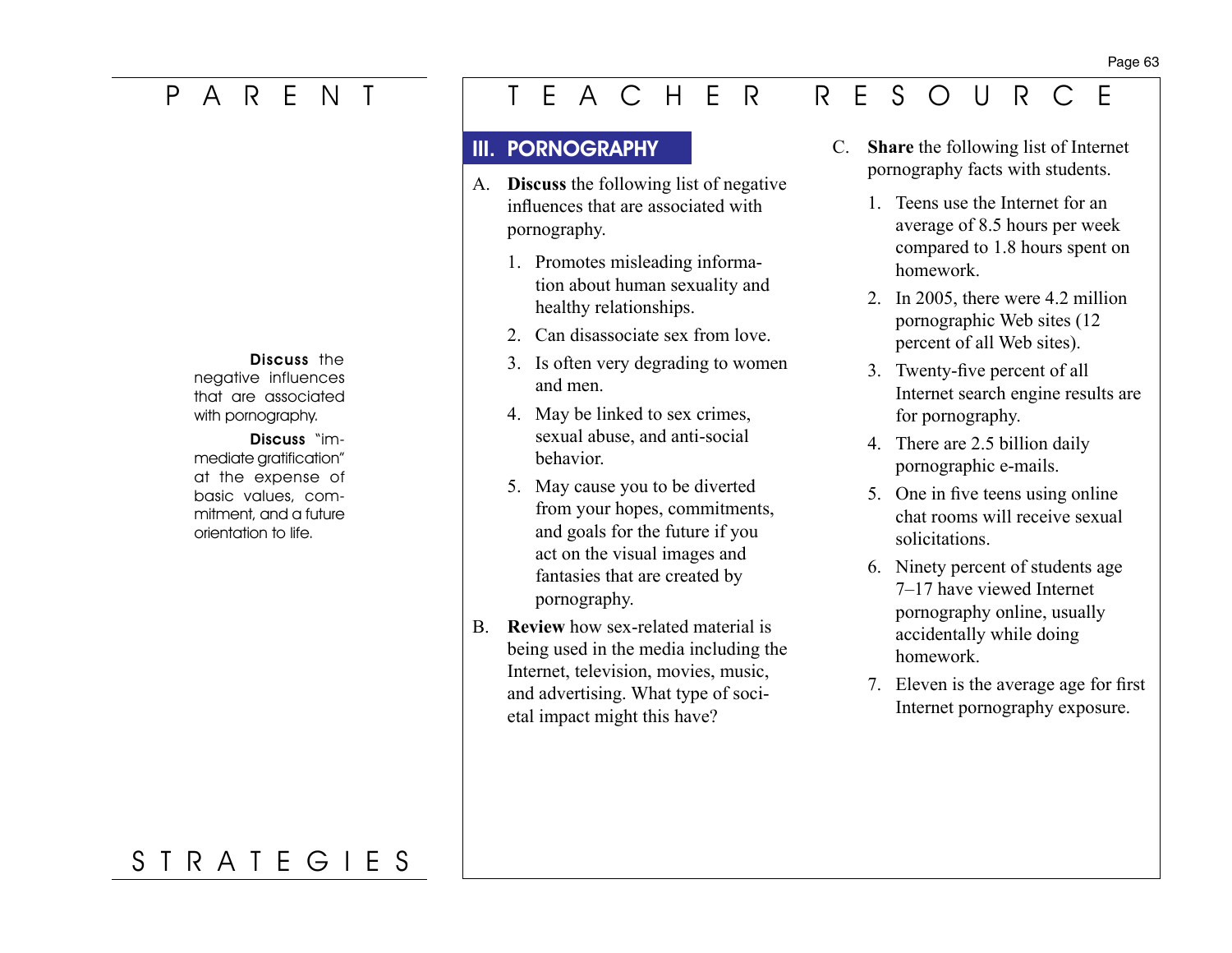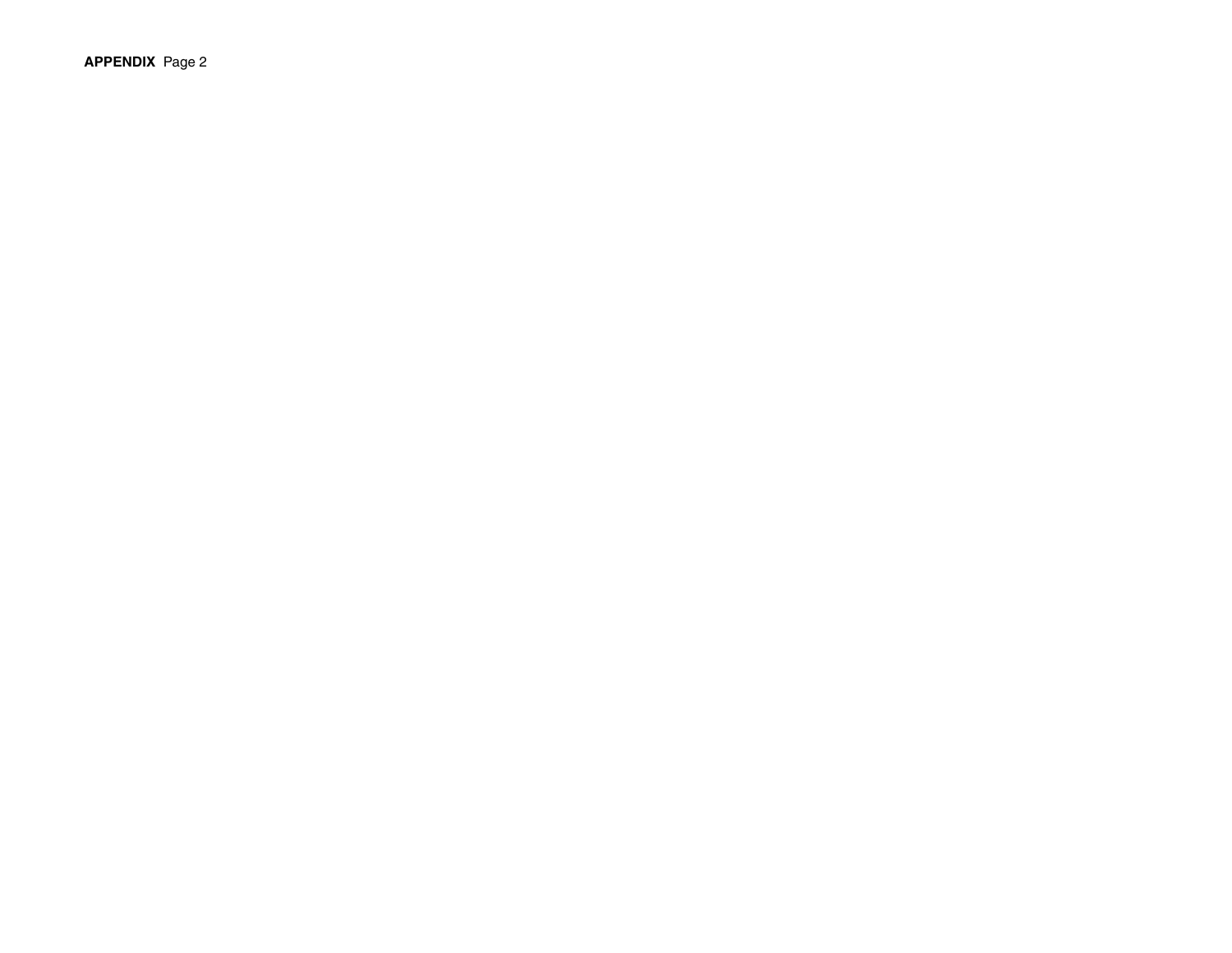

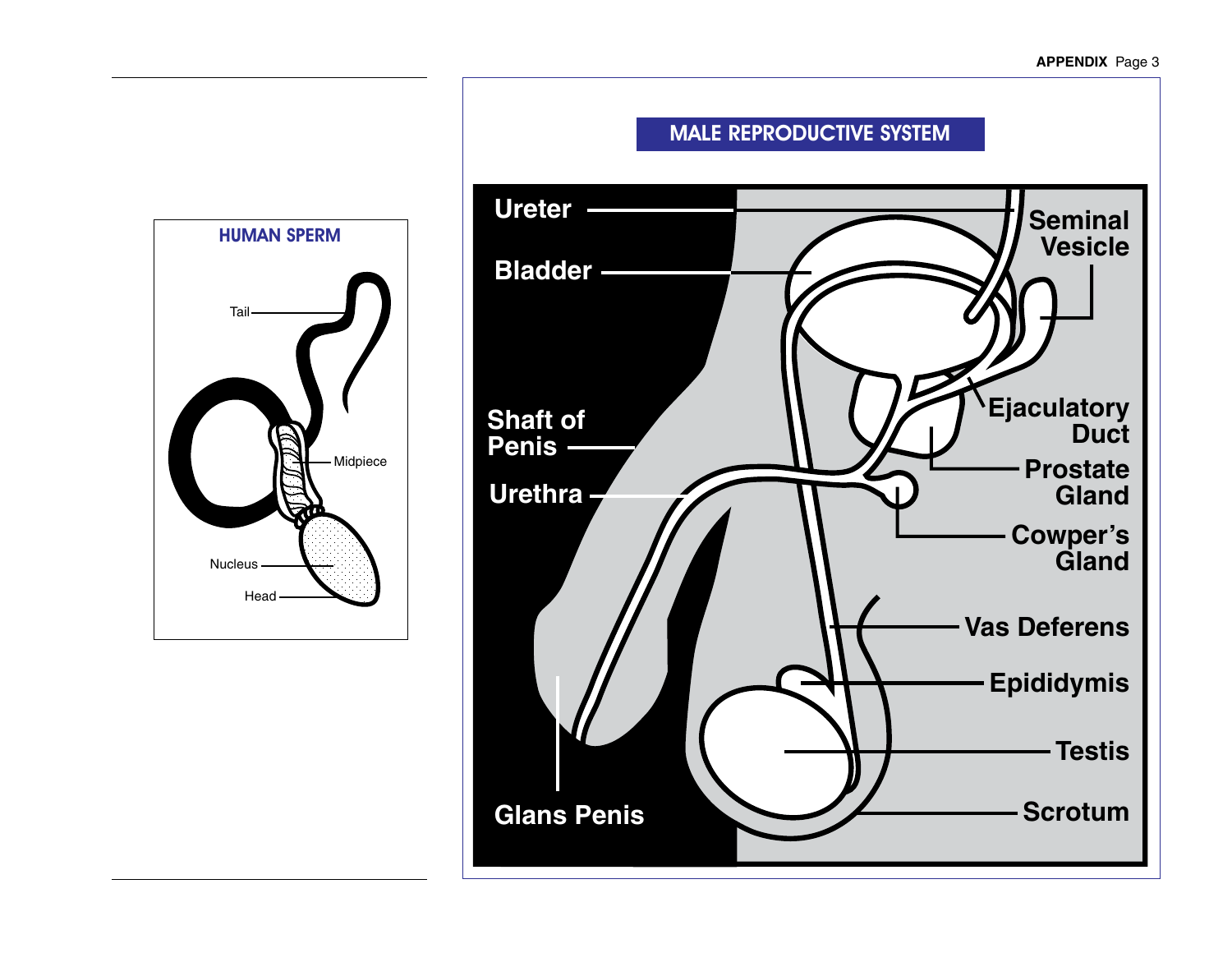## **TESTICULAR** SELF-EXAMINATION

### To examine your

testicles, first take a hot shower or bath so that the testicles hang farther outside the body than usual. Check each testicle in turn, rolling it gently between the thumb and the index and middle fingers to search for any small, hard lumps or swelling (testicular lumps are usually painless). The scrotal skin should feel firm but not too hard (somewhat like an ear lobe). Bring any lumps, swelling, hardness, or other unusual features to a physician's attention.

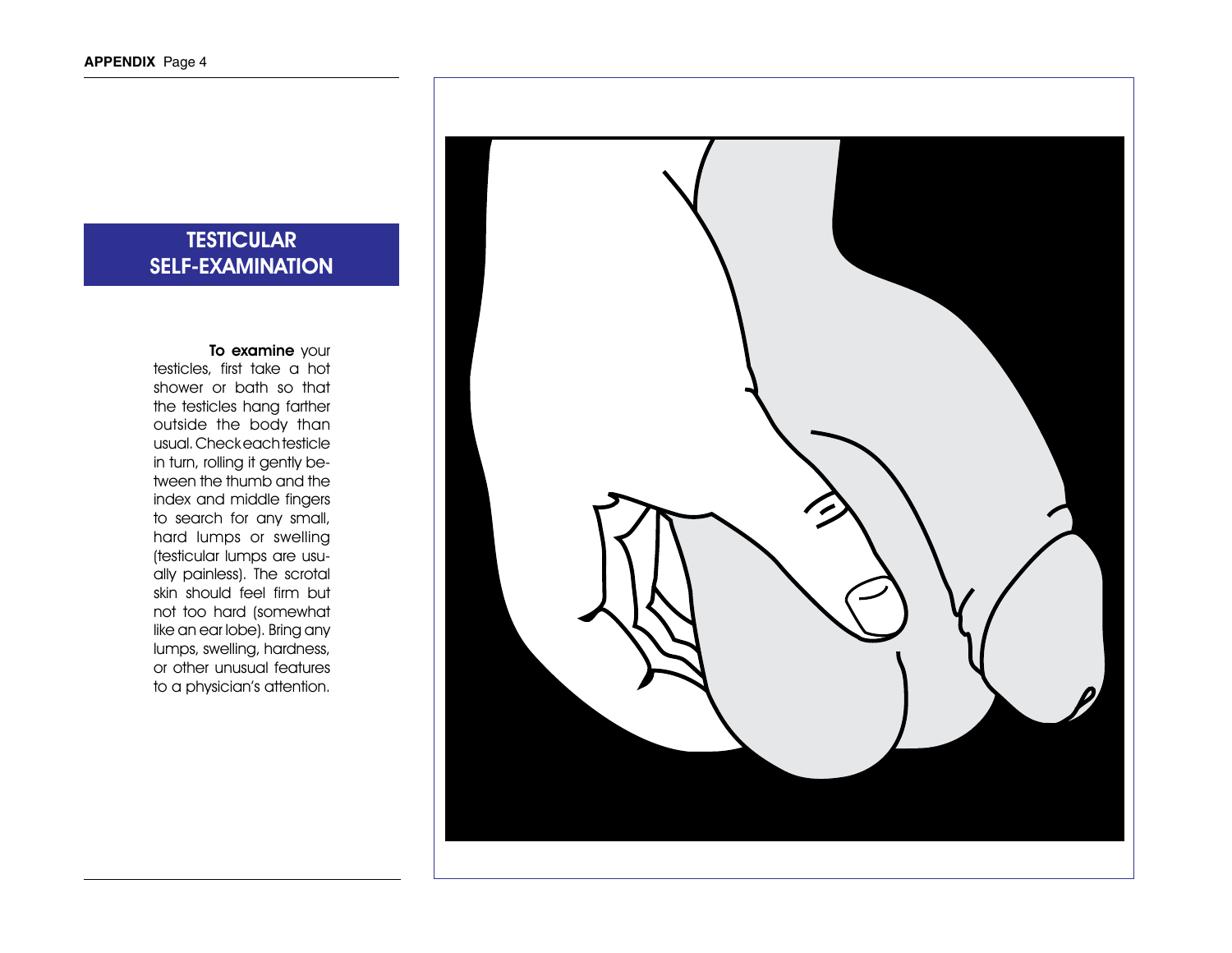## MEDICAL CARE OF THE MALE REPRODUCTIVE **SYSTEM**

### MALE

 Men are often unaware of the need for regular self-examinations and annual physician's examinations. Beginning at puberty, with the enlargement of the testicles, every boy and man should examine his testicles once a month. Any changes in the size or shape of the scrotum or testicles requires immediate medical attention. Beginning at about age 40, men should have an examination by a urologist that includesamanualcheckoftheprostate.

 Men are subject to many of the same diseases of the breasts (including breast cancer) as women. Men should perform regular breast self-examinations and should consult a physician if there are any changes (lumps in breast or armpit, discharge from nipple, etc.) in the breasts.

### **Urologist**

 Specialistinthegenital andurinarysystemandmalesexuality.Canbelocatedin adepartmentofurology. Canbereferred by another physician or self-referral.

### **Pediatrician**

 Treats diseases and disorders of children and adolescents to age 21.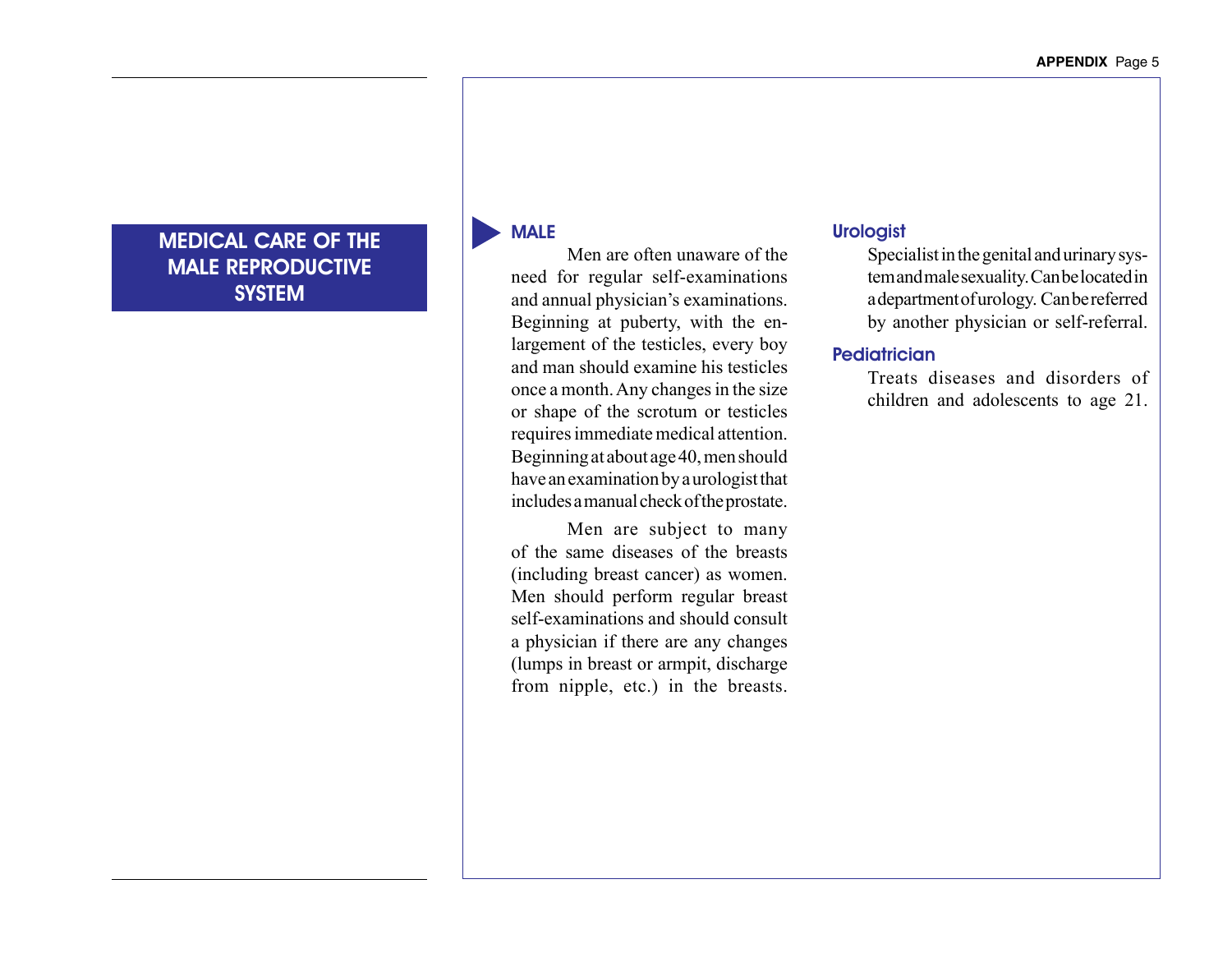## BREAST SELF-EXAMINATION

### **In the shower:**

Examine your breasts during bath or shower; hands glide easier over wet skin. Fingers flat, move gently over every



part of each breast. Use right hand to examine left breast, left hand to examine right breast.

Check for any lump, hard knot or thickening.

### **Before a mirror:**

Inspect your breasts with arms at your sides. Next, raise your arms high overhead. Look for any changes in the contour of each breast–a swelling, dimpling of the skin, or changes in the nipple.

Rest the palms on hips and press down firmly to flex your chest muscles. Left and right breasts will not exactly match – few women's breasts do.

Regular inspection shows what is normal for you and will give you confidence in your examination.

### **Lying down:**

To examine your right breast, put a pillow or folded towel un-



der your right shoulder. Place your right hand behind your head – this distributes breast tissue more evenly on the chest. With left

hand, fingers flat, press gently in small circular motions around an imaginary clock face. Begin at the outermost top of your right breast for 12 o'clock, then move to 1 o'clock, and so on around the circle back to 12. A ridge of firm tissue in the



lower curve of each breast is normal. Move in an inch toward the nipple, keep circling to examine every part of your breast, including the nipple. This requires at least three more circles. Slowly repeat procedure on your left



breast with a pillow under your left shoulder and your left hand behind head. Notice how your breast structure feels.

Finally, squeeze the

nipple of each breast gently between thumb and index finger. Any discharge should be reported to your doctor immediately.



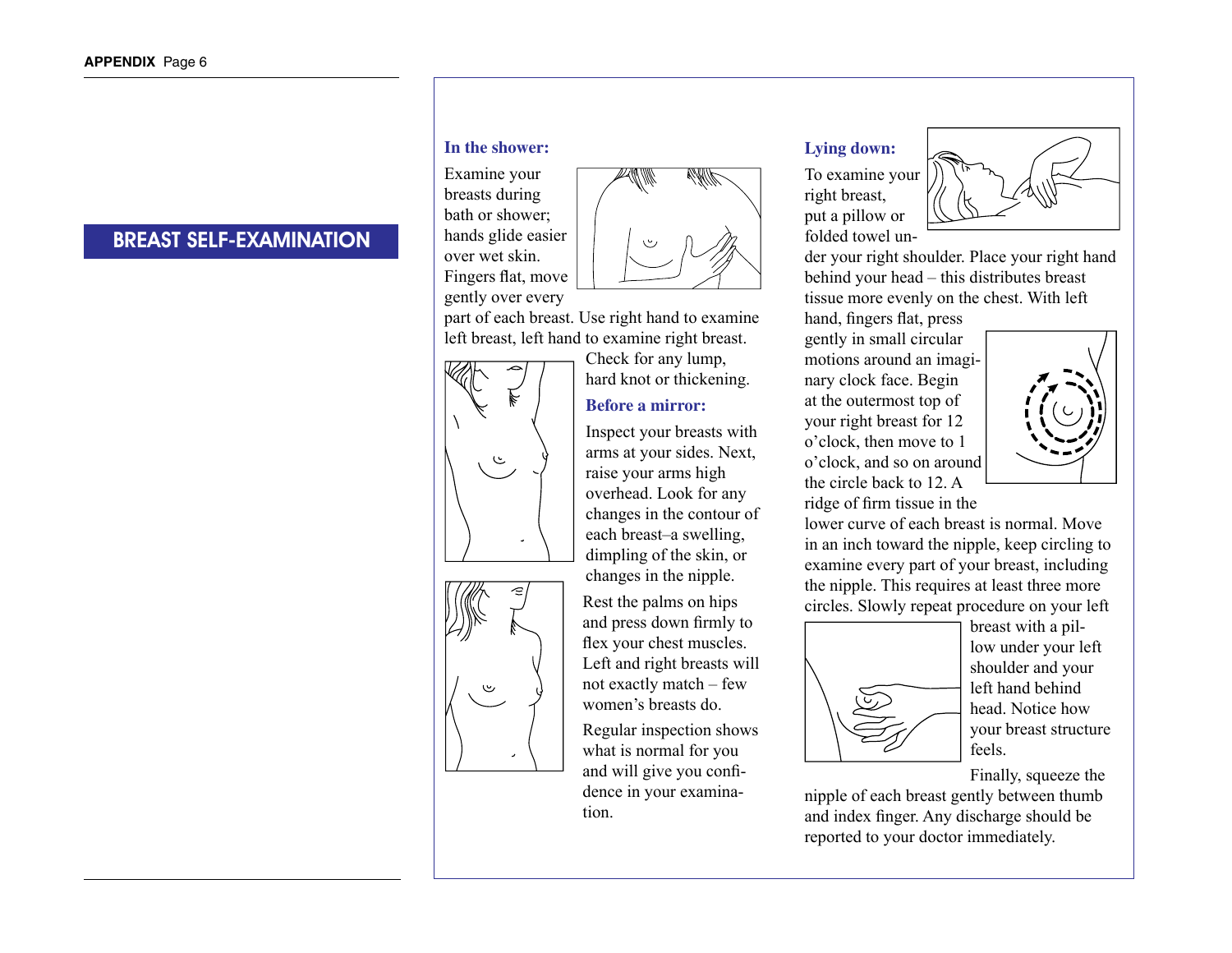## MEDICAL CARE OF THE FEMALE REPRODUCTIVE **SYSTEM**

### FEMALE

Whether or not they are having sex, all women should have annual gynecologicalexaminationsbeginning at about age 18 (or before if they are sexually active). These yearly examinations should continue throughout their lives, even after menopause. Regular examinations are thebestway to spot problems with internal and external organs. Problems which may be detected during a gynecological exam include vaginal infections, changes in the cells of the cervix (cervical cancer), or the enlargement of an ovary.

 Vaginal infections can occur in females who have never been sexually active. Vaginal infections can be caused by taking antibiotics, stress, wearing underwear made from synthetic material, hormonal changes, or a sexually transmitted disease. These infections are usually easily treated with the proper medical care.

 In addition to regular gynecological examinations, self-examination is recommended for the external genitalia and breasts. Knowing what is "normal" for your body and discovering any changes (lumps in breasts, discharge from nipples, changesincolor,texture,orsmellofvaginal secretions, etc.), and promptly seeking the appropriate medical attention can reduce the likelihood of serious complications.

### **Gynecologist**

 Specialist in the female reproductive organs and female sexuality. Performs regular checkups for the female reproductive system. Can be located in a department of gynecology or obstetrics. Does not require a physician's referral.

### **Obstetrician**

 Treats mothers before, during, and immediately after childbirth. Located in department of obstetrics or gynecology. Obstetricians are most often also gynecologists. Self-referral as indicated by pregnancy.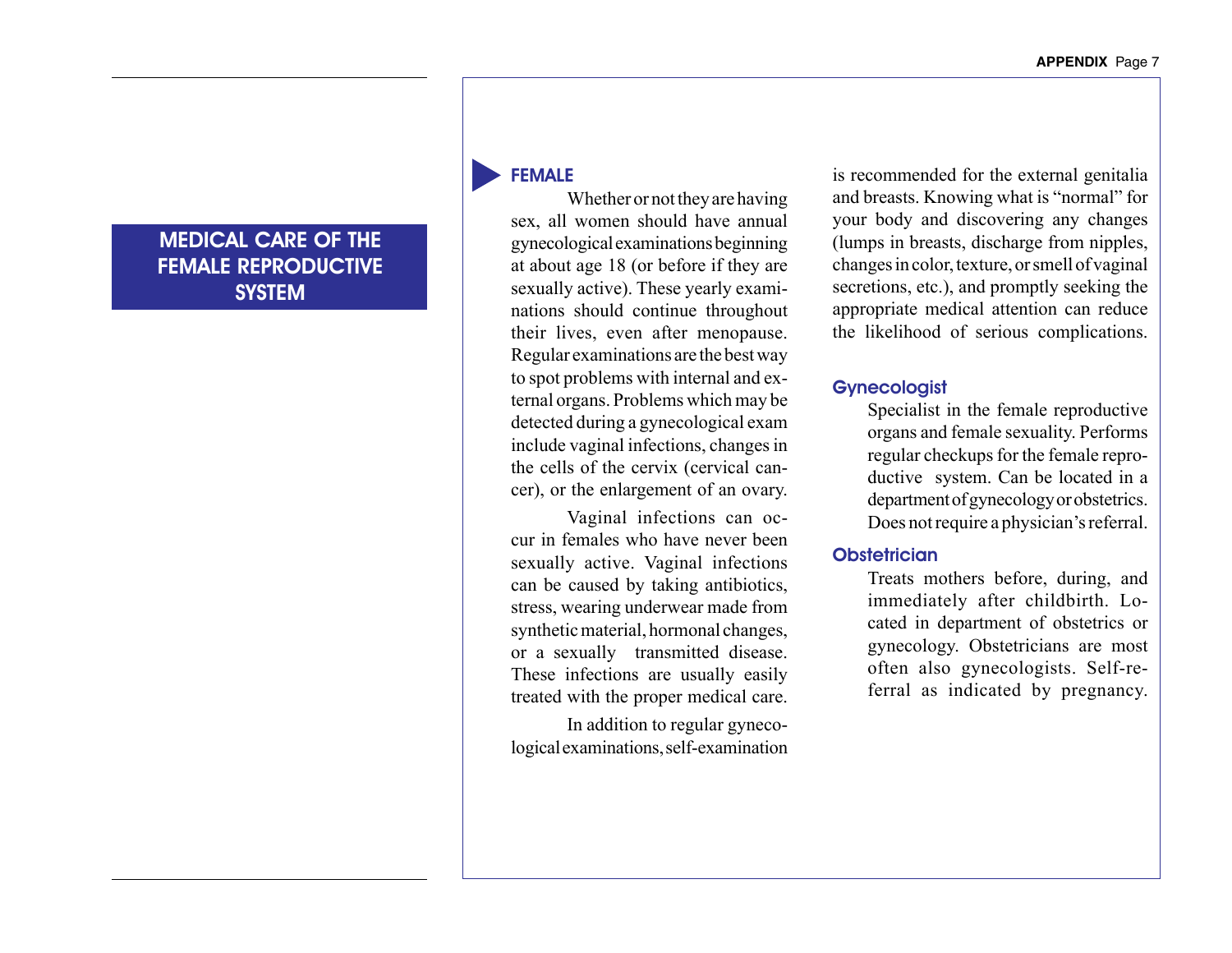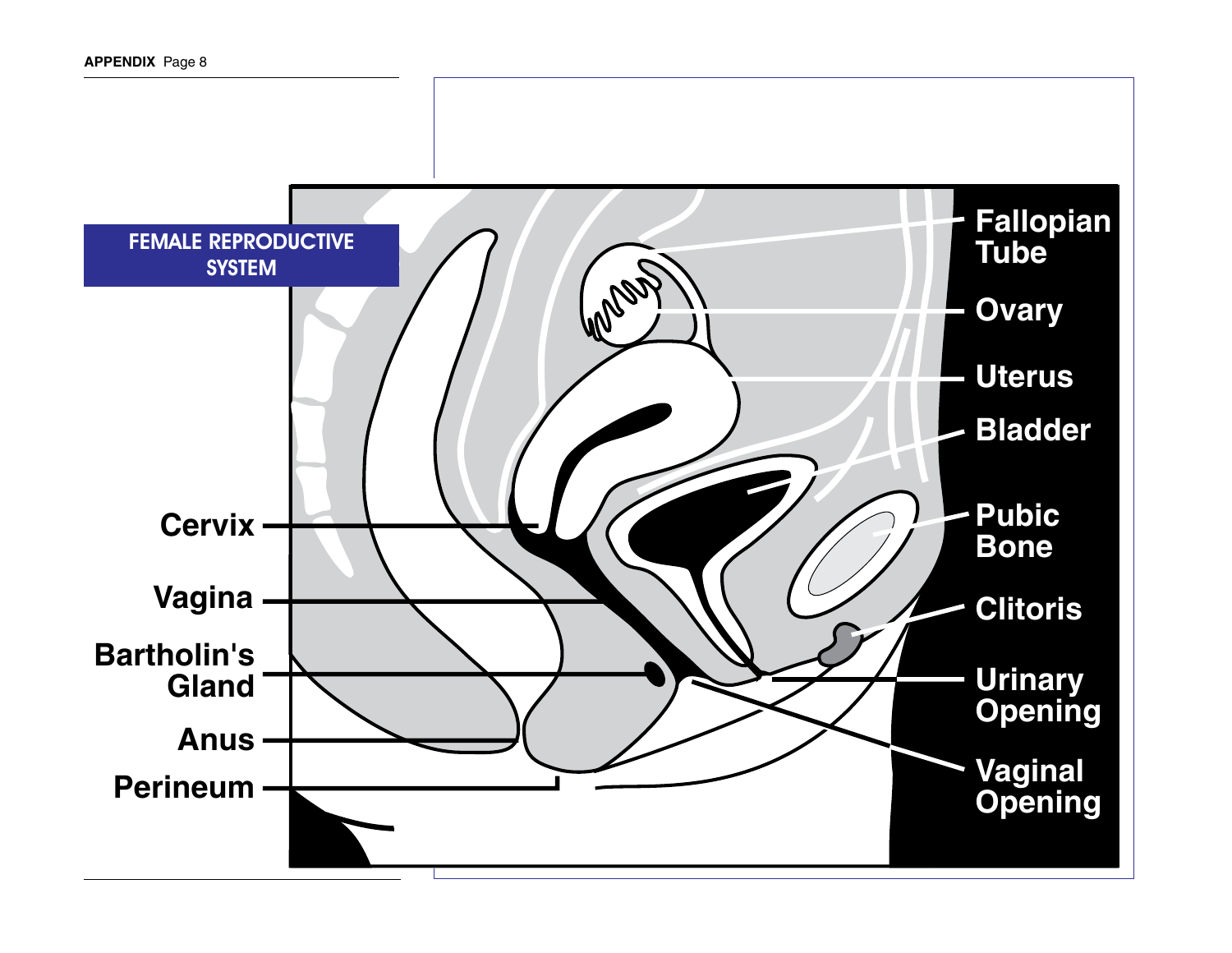**OVULATORY/MENSTRUAL CYCLE** 

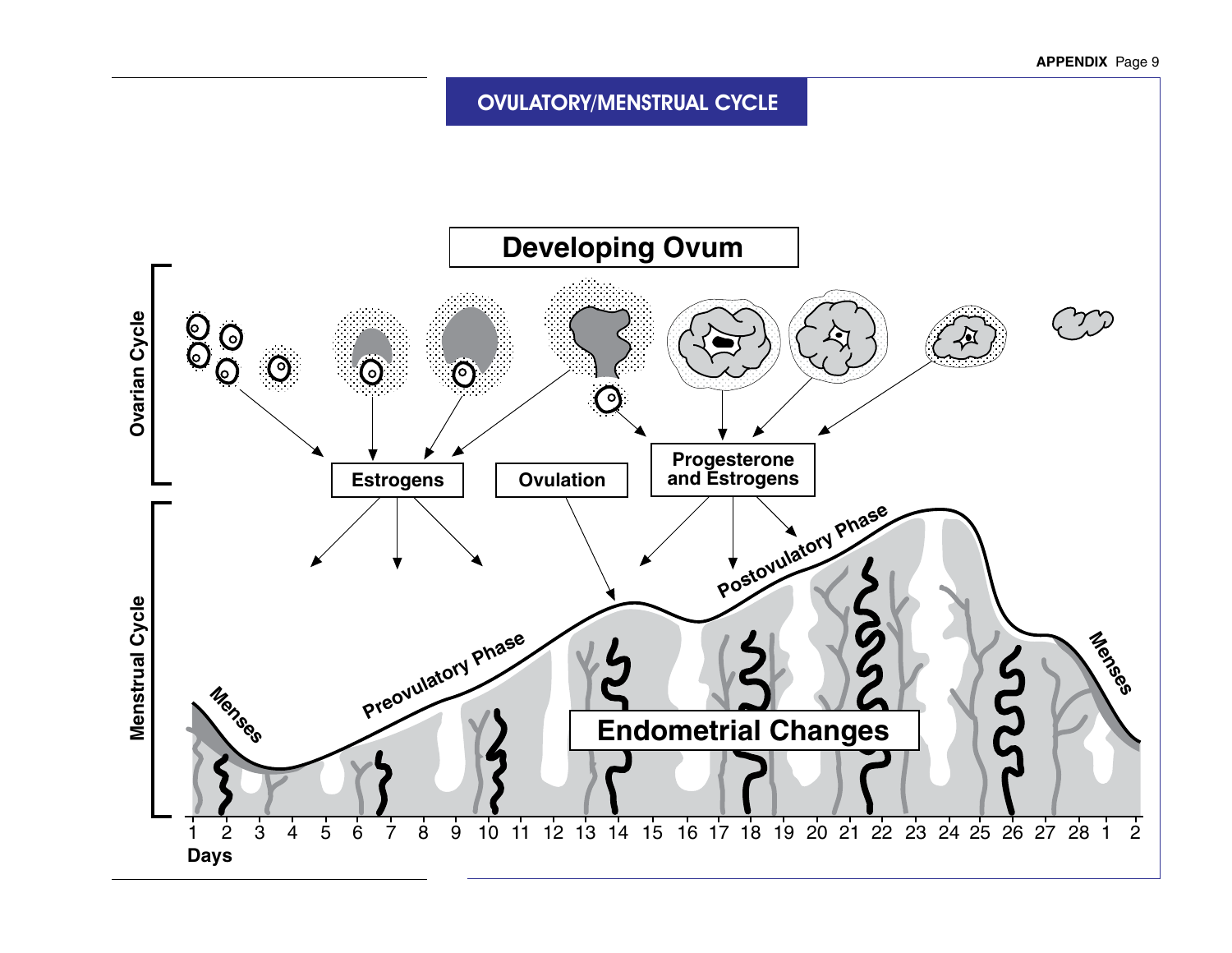### WHO DOES WHAT?

### D i s c u s s

how jobs and responsibilities should be divided in relationships. Have students complete this questionnaire alone or with a friend. For each statement, circle M (male), F (female) or B (both), based on who you feel should be responsible.

| M | F                | B |    | 1. Pays the bills.                                              |
|---|------------------|---|----|-----------------------------------------------------------------|
| M | F                | B | 2. | Decides whether or not husband should take a new job.           |
| M | F                | B | 3. | Earns family income.                                            |
| M | F                | B | 4. | Decides what letters to friends need to be written or answered. |
| M | F                | B | 5. | Decides about insurance, savings, and investments.              |
| M | F                | B | 6. | Does minor car repairs.                                         |
| M | $\mathbf{F}$     | B | 7. | Selects household furnishings.                                  |
| M | $\boldsymbol{F}$ | B | 8. | Takes children to doctor.                                       |
| M | F                | B | 9. | Moves heavy furniture.                                          |
| M | $\boldsymbol{F}$ | B |    | 10. Does canning and freezing.                                  |
| M | F                | B |    | 11. Goes to PTA meetings.                                       |
| M | F                | B |    | 12. Gives spending money to children.                           |
| M | F                | B |    | 13. Decides on children's gifts.                                |
| M | F                | B |    | 14. Plants garden.                                              |
| M | $\mathbf F$      | B |    | 15. Does mending and selects clothing.                          |
| M | F                | B |    | 16. Decides whether family can afford vacation.                 |
| M | F                | B |    | 17. Keeps track of family's social engagements.                 |
| M | F                | B |    | 18. Decides when to have something special for dinner.          |
| M | F                | B |    | 19. Locks up the house at night.                                |
| M | F                | B |    | 20. Makes or builds things as a hobby.                          |

Was this exercise easy for you, or did you have difficulty making your choices? How did you decide on the answers? How would you resolve a difference of opinion if it arose in your relationship?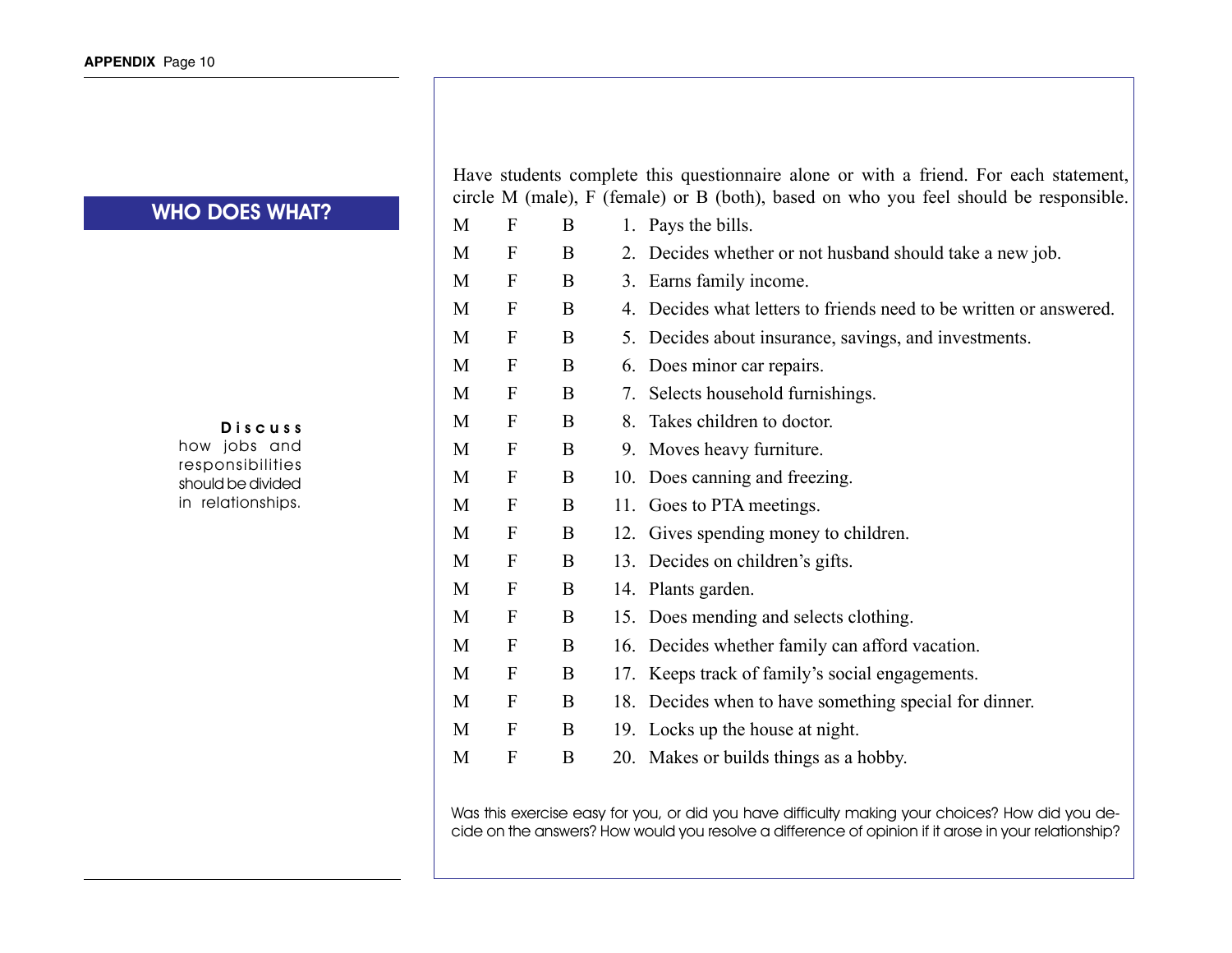### MALE AND FEMALE ROLES

Have students complete the following checklist three times one time pertaining to males, one time pertaining to females, and one time pertaining to a well-adjusted person who is not identified by gender. When the class has completed the lists, tally and discuss the results. How did the lists compare?

Alternatively, the class would be divided into three small groups with each group given a different list—one group would have male, one female, and one well-adjusted person (gender unidentified). The groups would need to reach consensus in order to select the appropriate adjective score. After the groups finish, they should return to the whole class for discussion and comparison of lists.

|                                   | $\mathbf{1}$             | $\overline{2}$           | $\overline{3}$ | $\overline{4}$ | 5 |                               |
|-----------------------------------|--------------------------|--------------------------|----------------|----------------|---|-------------------------------|
| Aggressive                        |                          |                          |                |                |   | Nonaggressive                 |
| Independent                       |                          |                          |                |                |   | Dependent                     |
| Unemotional                       |                          |                          |                |                |   | Emotional                     |
| Objective                         |                          |                          |                |                |   | Subjective                    |
| Dominant                          |                          |                          |                |                |   | Submissive                    |
| Not excitable                     |                          |                          |                |                |   | Excitable                     |
| Active                            | <b>Contractor</b>        | $\overline{\phantom{a}}$ |                |                |   | Passive                       |
| Competitive                       | $\overline{\phantom{a}}$ | $\overline{\phantom{a}}$ |                |                |   | Noncompetitive                |
| Logical                           |                          |                          |                |                |   | Illogical                     |
| Worldly                           |                          |                          |                |                |   | Home-oriented                 |
| Direct                            |                          |                          |                |                |   | Indirect                      |
| Feelings not<br>easily hurt       |                          |                          |                |                |   | Feelings easily<br>hurt       |
| Adventurous                       | $\overline{\phantom{a}}$ |                          |                |                |   | Cautious                      |
| Never cries                       |                          |                          |                |                |   | Cries easily                  |
| Leader                            | $\sim$                   |                          |                |                |   | Follower                      |
| Self-confident                    |                          |                          |                |                |   | Unsure                        |
| Ambitious                         |                          |                          |                |                |   | Not ambitious                 |
| Handles<br>ideas                  |                          |                          |                |                |   | Handles<br>feelings           |
| Not concerned<br>about appearance | $\overline{\phantom{a}}$ |                          |                |                |   | Concerned about<br>appearance |
| Not talkative                     |                          |                          |                |                |   | Talkative                     |
| <b>Blunt</b>                      |                          |                          |                |                |   | Tactful                       |
| Unaware of<br>others' feelings    |                          |                          |                |                |   | Aware of<br>others' feelings  |
| Sloppy                            |                          |                          |                |                |   | Neat                          |
| Loud                              |                          |                          |                |                |   | Quiet                         |
| Tough                             |                          |                          |                |                |   | Tender                        |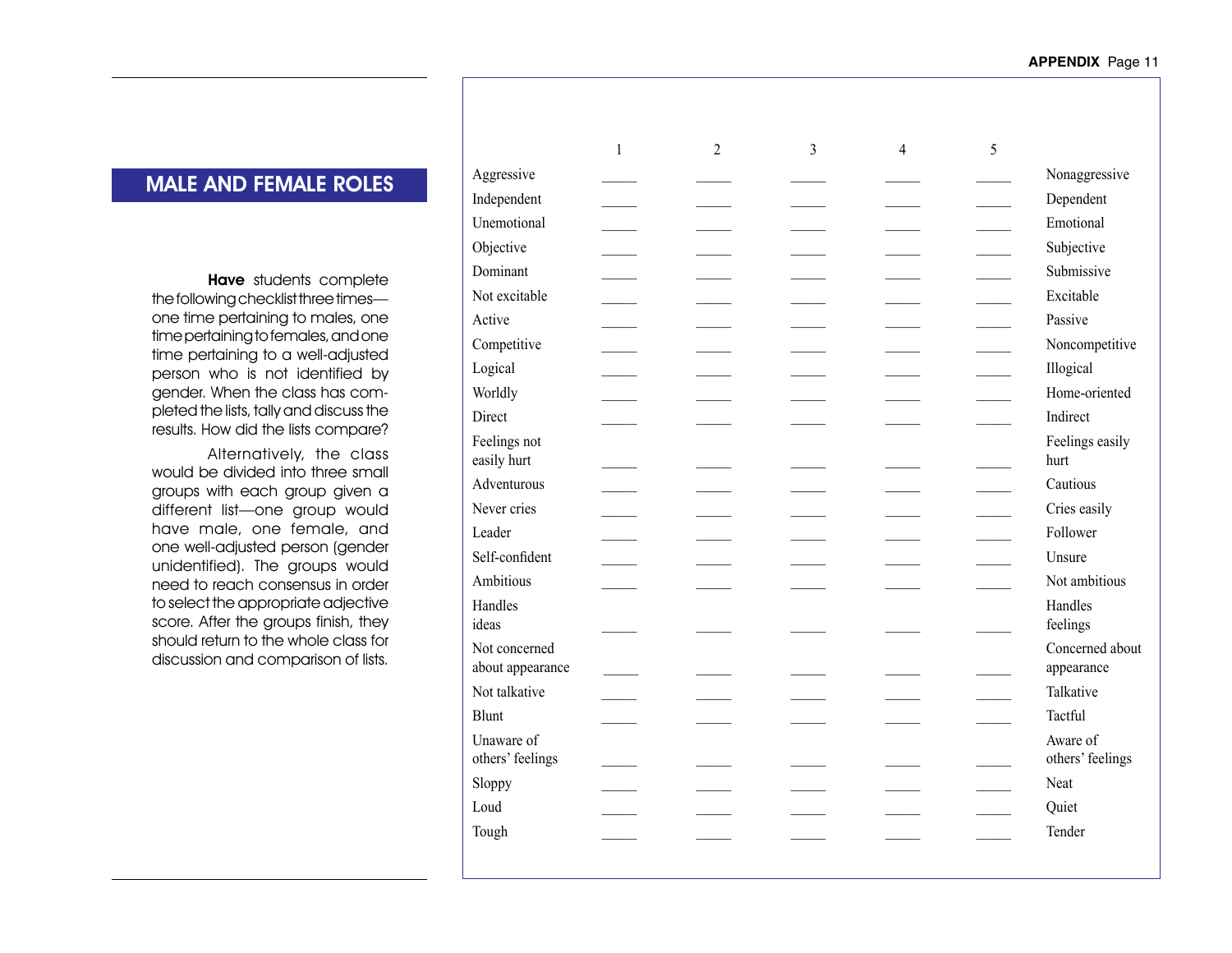## SEXUALITY INCLUDES

### OUR VALUES AND GOALS…

About men, women, human relationships, families…

 What kind of person do I want to be? As a man or a woman, what is important for me to do with my life? How should people treat one another? What values are important to me and my decisions?

### OUR DECISIONS…

The ones we make about ourselves, our future, our bodies, and communication with others…

 How do I incorporate my values into my decisions? How can I make decisions which contribute in a positive way to my sense of well-being? What decisions protect my future?

### OUR FEELINGS…

Love, warmth, belonging, self-respect, intimacy…

 What is love? How does it feel to love another person and to be loved? How do I feel if I am proud of myself and my actions? How do others influence my feelings? How can I talk about my feelings with others?

### OUR BODIES…

The reproductive anatomy and physiology that makes us uniquely male or female…

 How do I feel about my body and the way it is changing? Do I like the way I look? With whom do I share my body and under what circumstances?

### OUR BEHAVIORS…

The ways in which we communicate with and behave toward one another, especially as they concern male-female relationships…

 How do I communicate verbally and nonverbally? What are the physical and emotional ways in which people express love and affection? Is my behavior consistent with my values?

### OUR HABITS AND CHARACTER…

Am I trustworthy, honest, fair, responsible? Do I sacrifice immediate pleasure for long-term benefits?

### OUR RELATIONSHIPS…

With our friends, family, colleagues, and sexual partners.

 What qualities contribute to positive relationships? How do I foster positive relationships and avoid unhealthy ones?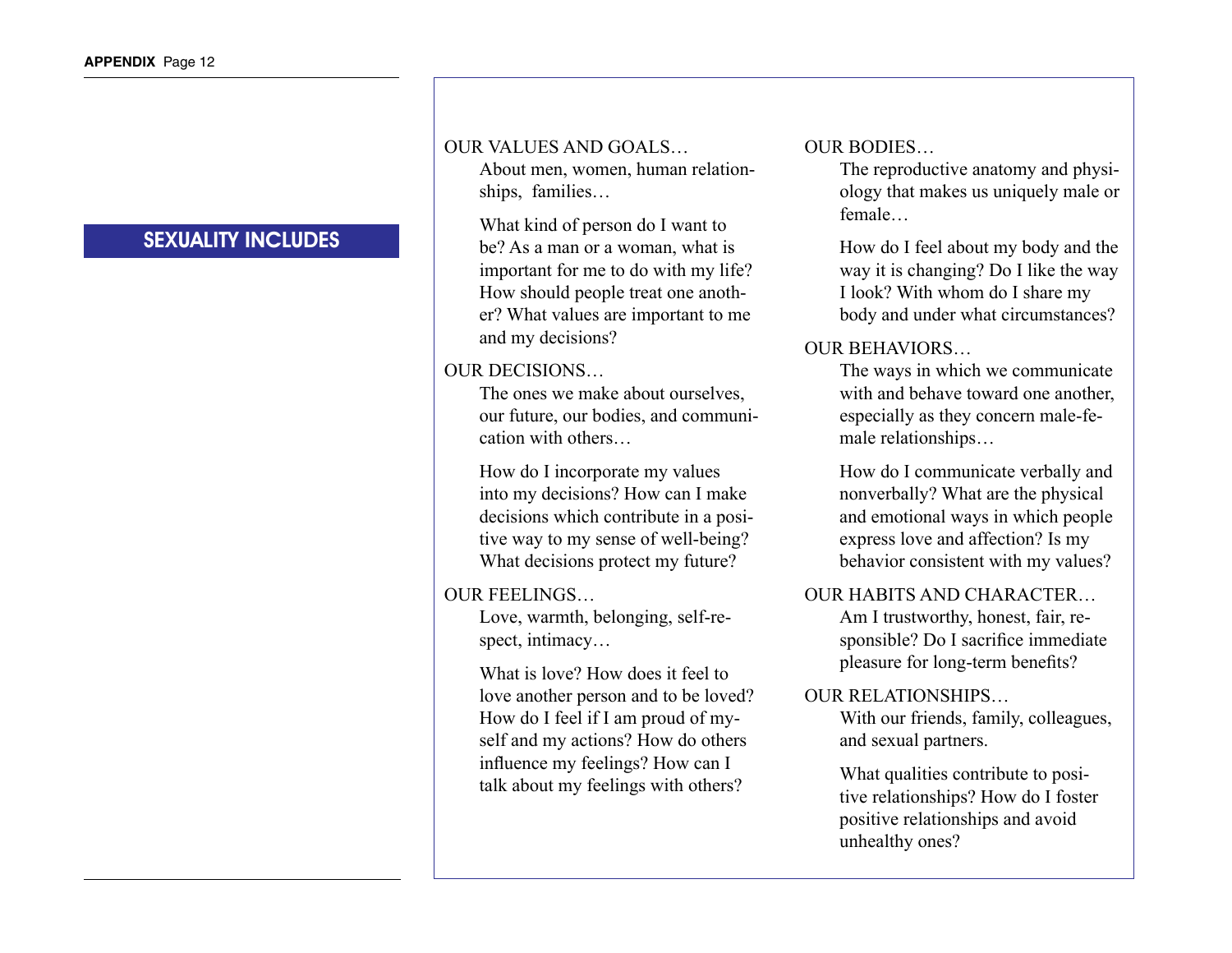## CASE STUDIES FOR DECISION MAKING

**Apply** the steps for responsible decision making to the following case studies.

### CASE #1

 Stan is overweight. He has tried a number of diets but cannot stay on them more than a couple of weeks. He seems to have a pattern of losing five pounds and then gaining them right back. He knows that being overweight is unhealthy. He is even unhappy with the way he looks.

### CASE #2

 David has made some big changes in his life. He moved and will also be starting a new school in a few weeks. He is very nervous about school.

 David recognizes that all these changes may cause stress. He also knows there are ways to reduce it. He wants to choose a way to reduce some of the stress he is feeling.

### CASE #3

 Amy's dad has decided to move out of the house for a few months. Amy is very unhappy about his decision. She is worried that she won't get to see her dad very much. She cries a

lot of the time and doesn't seem to be able to pay attention in school. She knows that she needs to get some kind of help to start feeling better.

## CASE #4

 Chris wants to stop smoking. She knows there are many ways to quit and that she should choose the best way for her. She discusses the matter with a friend. They come up with several plans. Chris could stop smoking completely on a certain day or she could smoke a little less every day until she stops completely. She thinks about which approach would be easiest for her and talks to other people who have already quit smoking.

 Chris decides to stop smoking gradually. At the start of every week she reduces the number of daily cigarettes she smokes by three. Unfortunately, Chris isn't too happy with her new plan because she has trouble keeping track of the number of cigarettes she smokes.

### CASE #5

 Heather's parents have agreed she can have some friends over while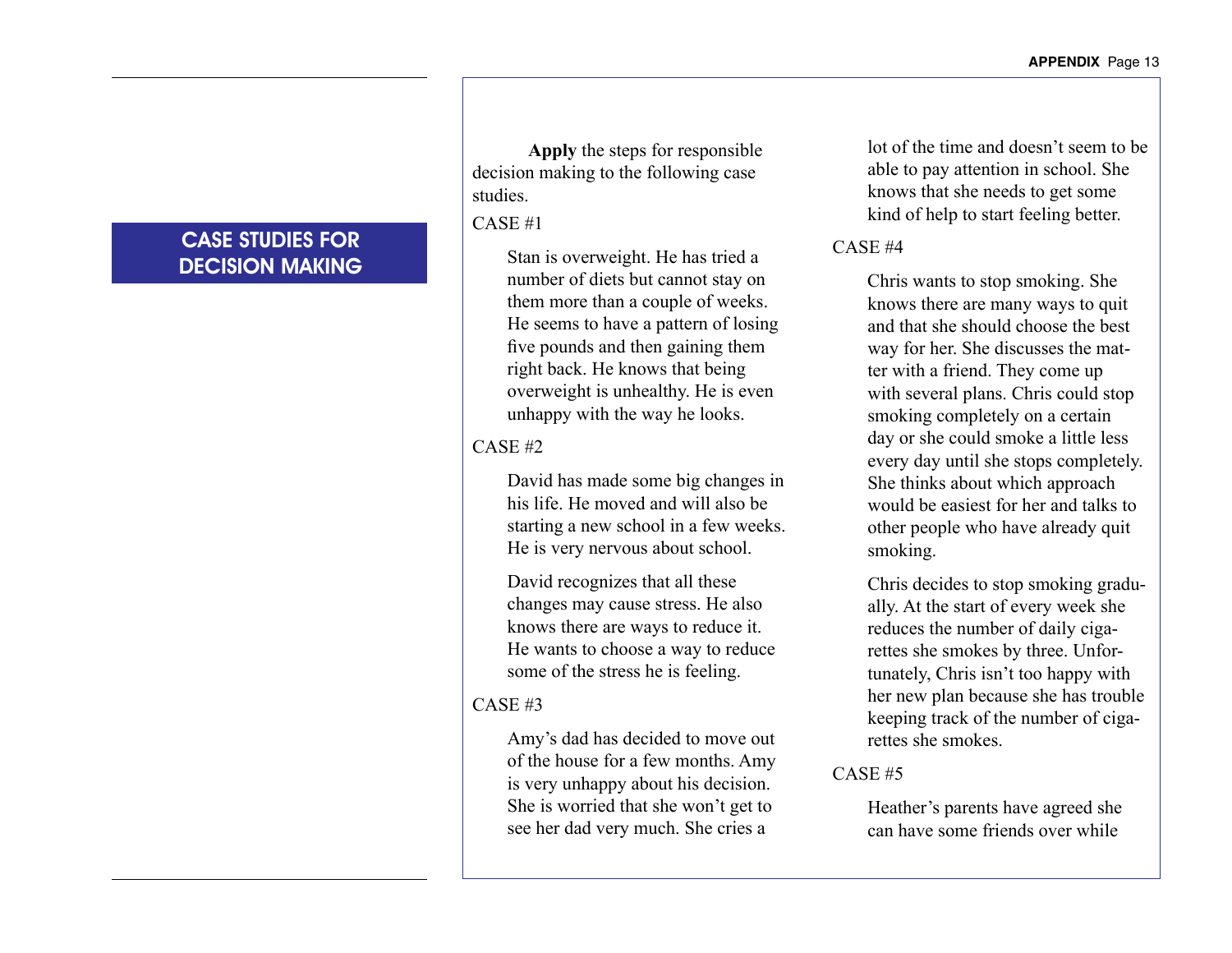they are out for the evening. She thinks that a few kids may bring beer. She knows she has to decide whether to allow drinking at her house.

### CASE #6

 Kim and Tony have arrived at his home. The phone rings; it is his parents. They inform him that they are going be about an hour late. Tony turns to Kim, snuggles close and says, "We have an entire hour with the house to ourselves . . . "

### CASE #7

 Shannon is visiting with a couple of new friends. Both of these friends are older than Shannon, and they seem "more mature." The subject of sex comes up and both of Shannon's friends begin to share their experiences. They ask about Shannon's sex life. Shannon is a virgin and is happy about that. Shannon wonders how best to express this and not seem immature.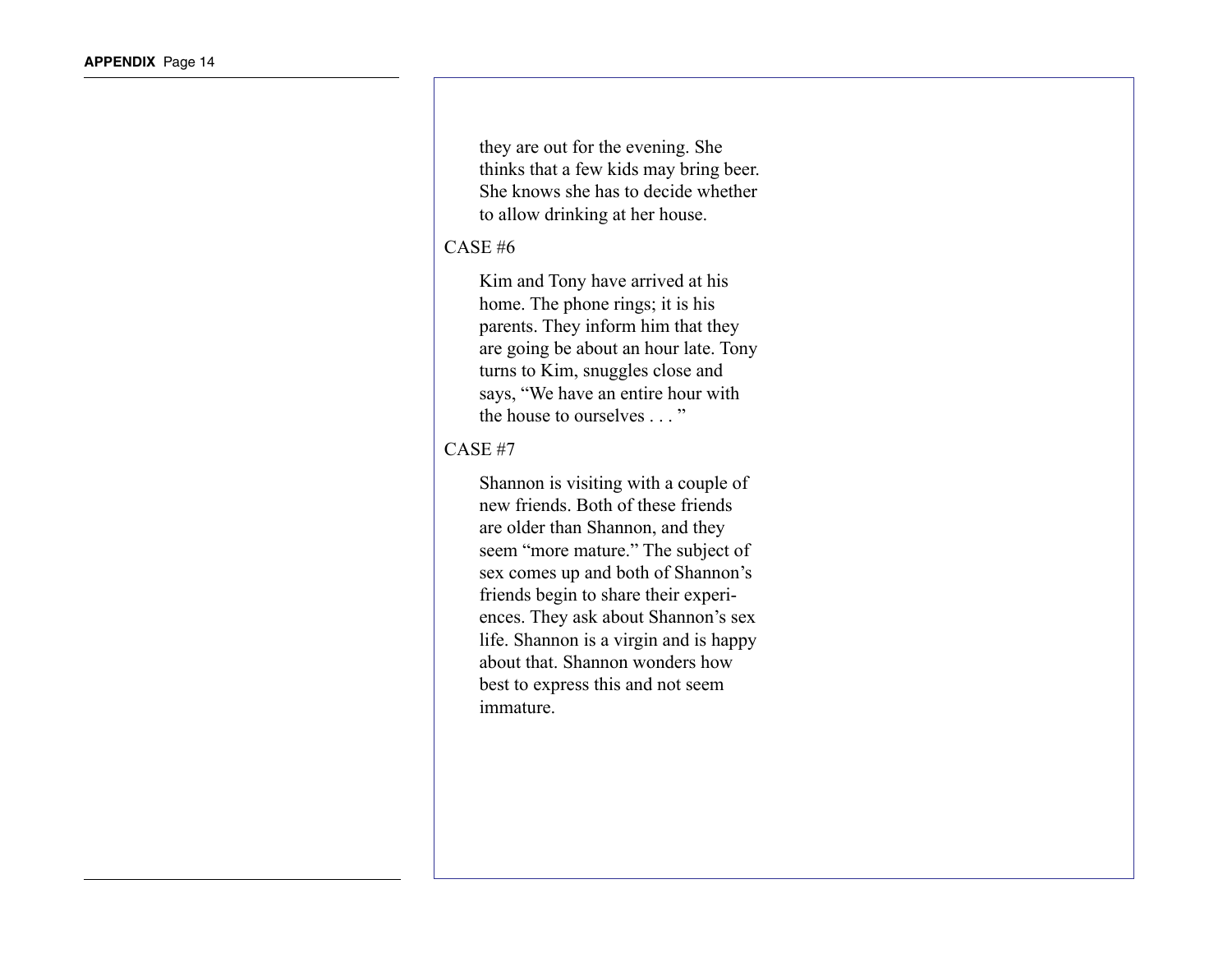## FACTS OF LIFE FOR TEENAGERS

- 1. **FACT** > Many teens choose not to have sexual intercourse.
- 2. **F A C T >** When young teens do have sex, many of them get pregnant.
- 3. **FACT** > When young teens have sex, many of them get a sexually transmitted disease (STD) including HIV infection and AIDS.
- 4. **F A C T >** When young teens get married because of pregnancy, they often end up getting divorced.
- 5. **F A C T >** When young teens become parents, they find it is much more difficult for them to continue their education.
- 6.  $\mathbf{F} \mathbf{A} \mathbf{C} \mathbf{T}$  > When young teens become parents, their babies may be more likely to have a serious health problem than other babies.
- 7. **FACT** > When young teens become parents, they may earn less money than those who do not become young parents.
- 8. **F A C T >** There are many good reasons for teens to decide not to have sex. (Ask your parents for more reasons!)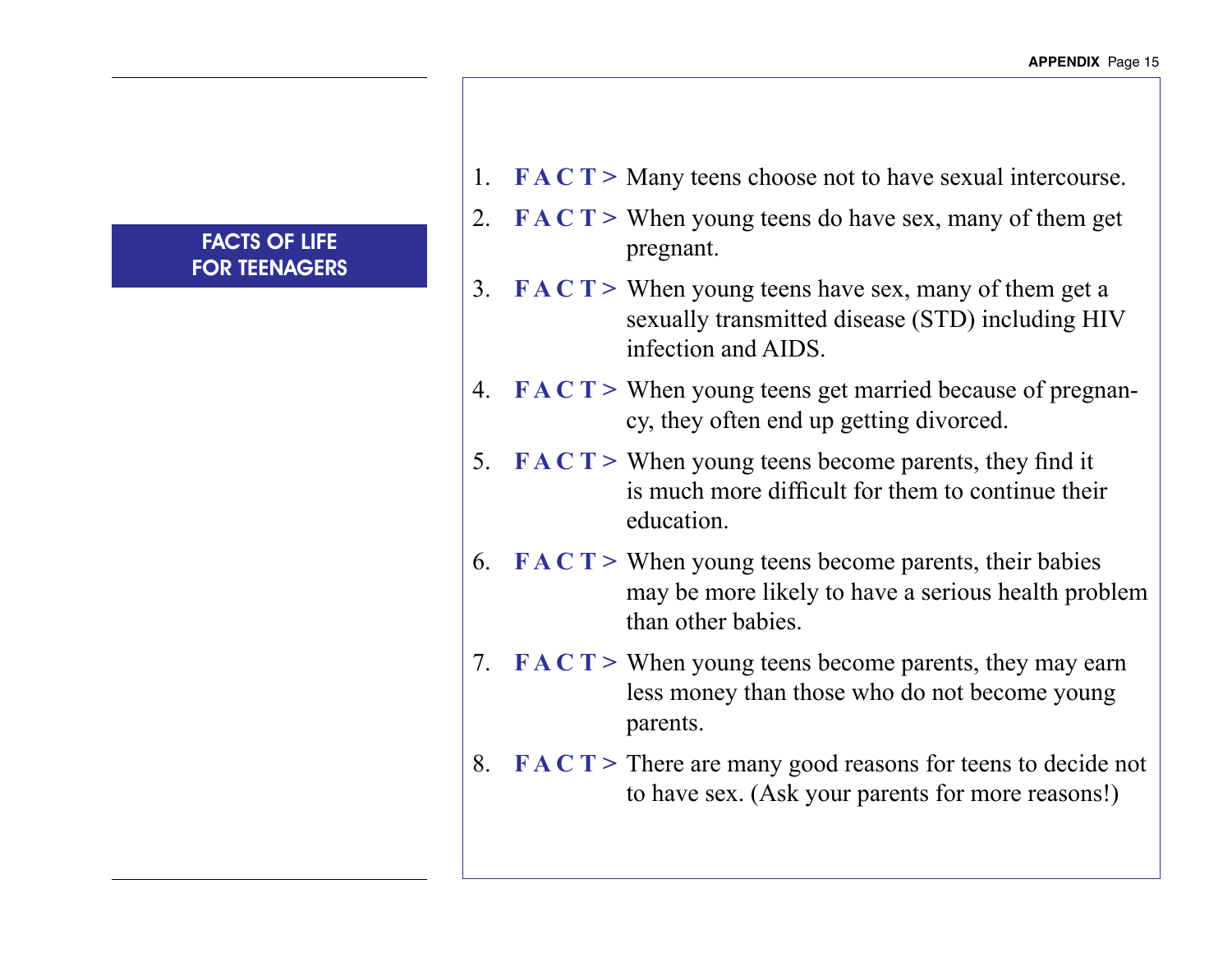## BEHAVIORAL CONTRACT

| Name:                                                                                                                          | Date: |
|--------------------------------------------------------------------------------------------------------------------------------|-------|
| I agree to (specify behavior):                                                                                                 |       |
|                                                                                                                                |       |
| under the following circumstances (specify where, when, how much, etc.):                                                       |       |
|                                                                                                                                |       |
|                                                                                                                                |       |
| Substitute behavior and/or reinforcement schedule:                                                                             |       |
|                                                                                                                                |       |
|                                                                                                                                |       |
| <b>ENVIRONMENTAL PLANNING</b><br>In order to help me do this, I am going to (1) arrange my physical and social environment by: |       |
|                                                                                                                                |       |
|                                                                                                                                |       |
|                                                                                                                                |       |
| and (2) control my internal environment (thoughts, images) by:                                                                 |       |

### REINFORCEMENTS

Reinforcements provided by me daily or weekly (if contract is kept):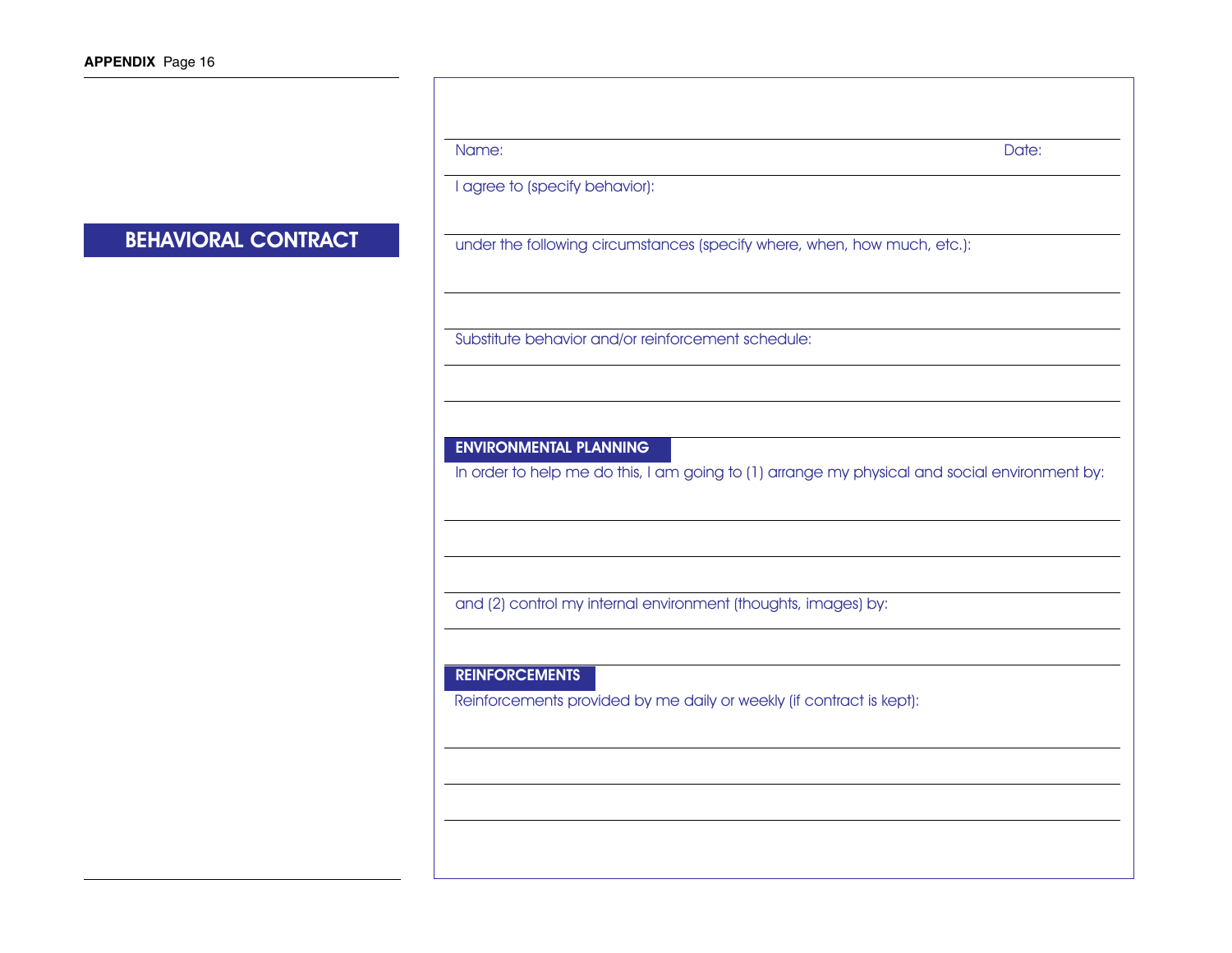| Social support:                  | Behavior change is more likely to take place when other people in your life<br>support you. During the quarter/semester, please meet with one other person<br>at least three times to discuss your progress. |
|----------------------------------|--------------------------------------------------------------------------------------------------------------------------------------------------------------------------------------------------------------|
|                                  | My "significant helper's" name is:                                                                                                                                                                           |
| This contract should include:    |                                                                                                                                                                                                              |
|                                  | 1. Baseline data (one week).                                                                                                                                                                                 |
|                                  | 2. Well-defined goal.                                                                                                                                                                                        |
|                                  | 3.<br>Simple method for charting progress (diary, counters, charts, etc.).                                                                                                                                   |
|                                  | Reinforcements-immediate and long-term.<br>4.                                                                                                                                                                |
|                                  | 5. Evaluation method-summary of experiences, success, and/or new learn-<br>ings about self.                                                                                                                  |
| <b>BEHAVIORAL CHANGE PROJECT</b> |                                                                                                                                                                                                              |
| Name:                            | Period:                                                                                                                                                                                                      |
| Date contract reviewed:          |                                                                                                                                                                                                              |
|                                  | You are a VERY IMPORTANT PERSON and your health affects the way you look, feel, and act.                                                                                                                     |
|                                  | You can control your life, and you can make changes for the better if you want to.                                                                                                                           |
|                                  | Area of health behavior change:                                                                                                                                                                              |
| <b>GOAL:</b> I agree to:         |                                                                                                                                                                                                              |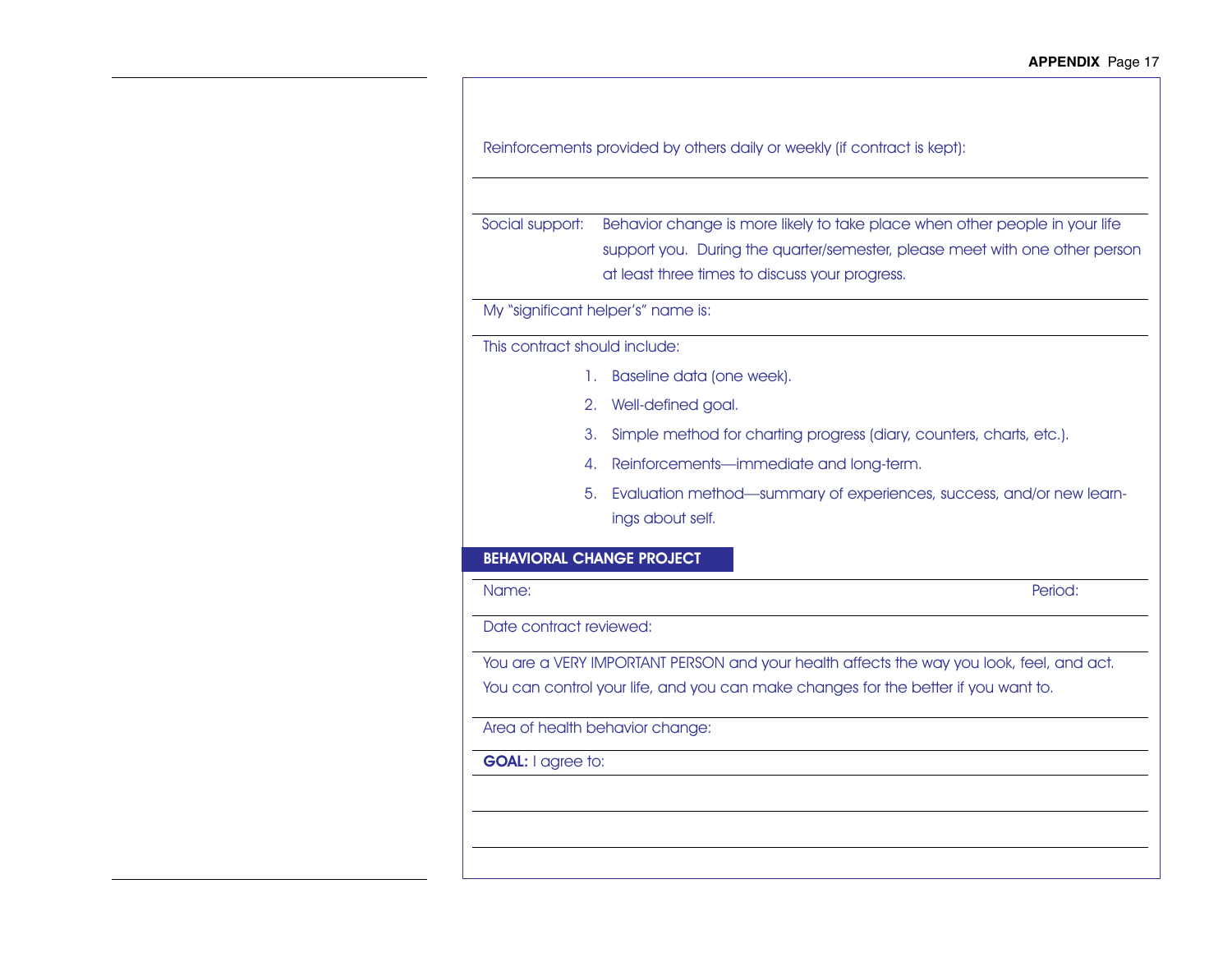| I want to change my behavior because:      |                     |  |
|--------------------------------------------|---------------------|--|
|                                            |                     |  |
|                                            |                     |  |
| <b>PLAN</b>                                |                     |  |
| In order to help me reach my goal, I will: |                     |  |
| 1.                                         |                     |  |
|                                            |                     |  |
| 2.                                         |                     |  |
| 3.                                         |                     |  |
| 4.                                         |                     |  |
| <b>HELPER</b>                              |                     |  |
| My helper is:                              |                     |  |
| My helper will help me reach my goals by:  |                     |  |
|                                            |                     |  |
| <b>REWARDS/PUNISHMENTS</b>                 |                     |  |
| If contract is kept:                       |                     |  |
| If contract is broken:                     |                     |  |
| Your signature:                            | Helper's signature: |  |
| <b>RESULTS</b>                             |                     |  |
| I feel this project:                       |                     |  |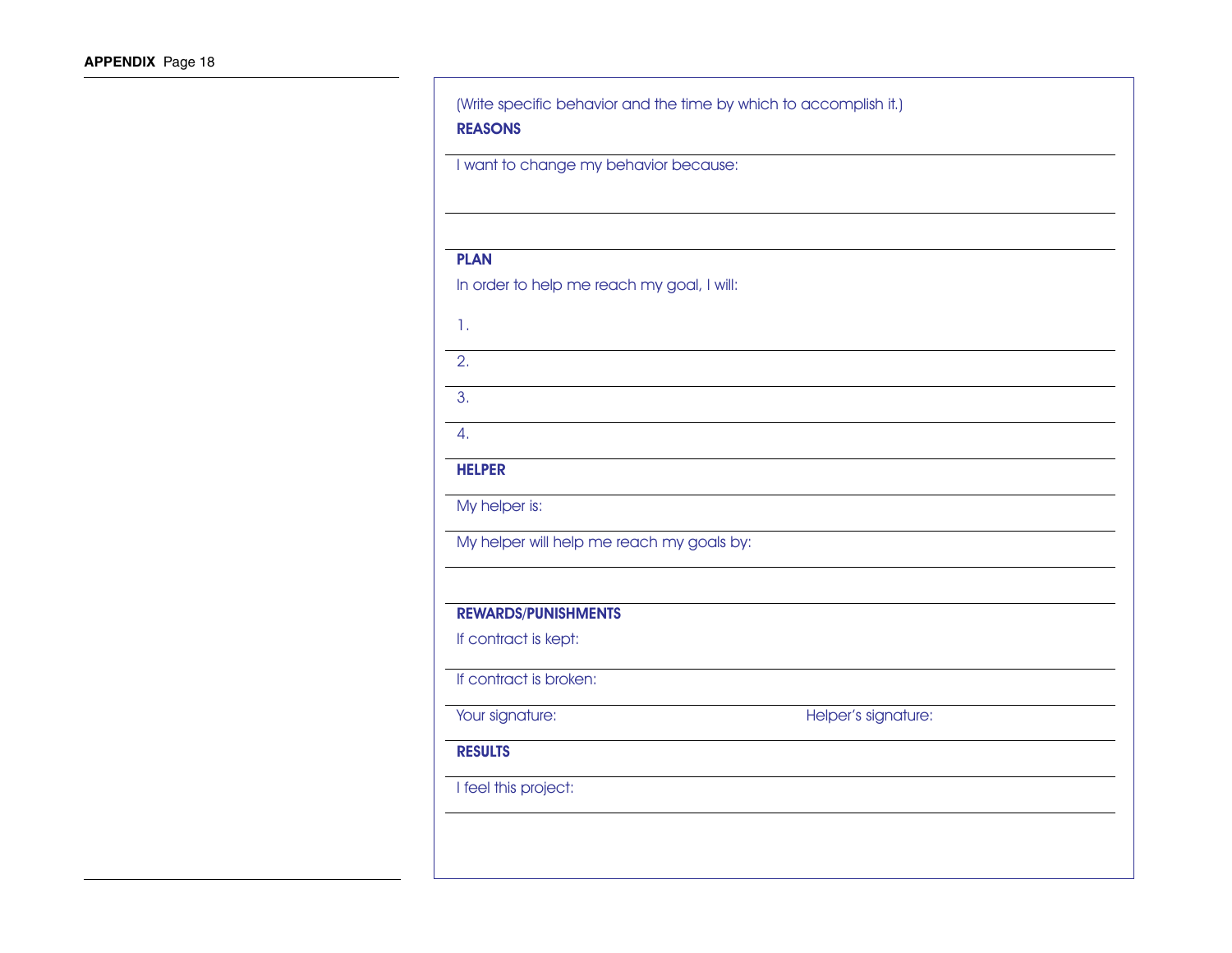## CATEGORICAL/CONTINUOUS THINKING EXERCISE: SELF-ESTEEM

### Purpose

The purpose of this exercise is to point out the tendency individuals have to think categorically about themselves when they make a mistake or judge their performance against others' performance. An introduction of the concept of judging effort as well as performance when determining self-worth is part of this exercise.

## **Method**

1. Define continuous thinking—seeing things on a continuum.

Use board or overhead to draw a continuum and rate a behavior like cooking from 1–10. Have students identify the number on the continuum they would rate themselves on cooking.

- 2. Explain that we have thousands of continuums to describe us. Some have low scores, some high. Have students do Exercise 1, Appendix page 21.
- 3. Explain that the purpose of the exercise they just did was to demonstrate that people are good at some things and not so good at others. A positive self-image (self-esteem) can be en-

hanced by viewing ourself on a continuum instead of "all or nothing." If a person rated him/herself at 7 in the area of cooking and then burned the dinner that night, the evaluation of part of his/her self-image would not go to zero but drop down on the continuum to maybe a four. It can go up again the next day or the next meal that is cooked well.

- 4. Emphasize that when we think categorically, we become "zeros" if we can't do something well or make a mistake. Categorical thinkers have a tendency to compare themselves to others; i.e., they are good at that and I am bad (no room for better or worse). This kind of thinking also leads to generalizing; i.e., "I failed a test, therefore, I am a zero; and I am a failure in life." Under stress, we go back to categorical thinking, which brings on low self-esteem.
- 5. Another important thing to do to maintain self-esteem is to measure ourselves and others with two kinds of continuums. The first exercise only "evaluated" performance; i.e., how well we "do" something, our achievement in a certain area. This continuum can be called the A con-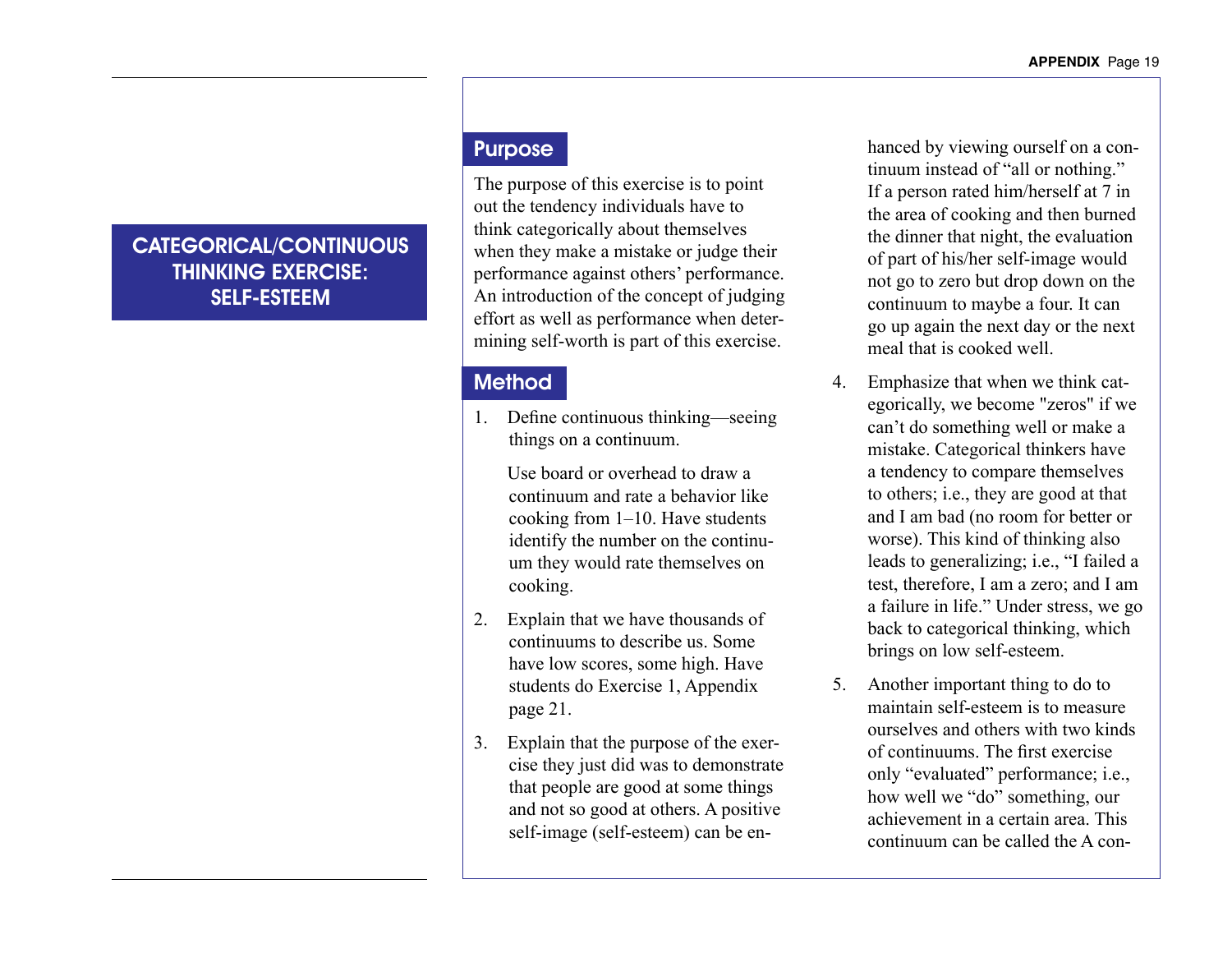## CATEGORICAL/CONTINUOUS THINKING EXERCISE: SELF-ESTEEM (CONTINUED)

tinuum for "achievement." A person should also evaluate the EFFORT that is made in different areas. We should rate ourselves and others in the "effort" that is made on an E continuum.

- 6. Have students do Exercise 2, page 22, rating both achievement and effort in the same areas. Have them average the A and E scores and see if that changes their score for that specific area on Exercise 1. Emphasize that effort does count, no one is perfect, and effort leads to improvement.
- 7. Use some of the following quotes along the way, or at the end to reinforce ideas:

"What are you doing with your potential? . . . Some of us never see the vision of what we can become. Recognize your potential, develop a measure of self-discipline, organize your approach, and go out and work at it." — LaVell Edwards

"The successful person has the habit of doing the things failures don't like to do. The successful ones don't necessarily like doing them either, but their disliking is subordinated by the

strength of their purpose." — Albert E. M. Grey

"Whatever you can do, or dream you can, begin it. Boldness has genius, power, and magic in it." — Goethe

"Finish each day and be done with it. You have done what you could; Some blunders and absurdities no doubt crept in; forget them as soon as you can. Tomorrow is a new day; you shall begin it well and serenely." — Ralph Waldo Emerson

## **MATERIALS**

Exercise 1 and 2 worksheets.

Quotes on overlays, posters, board, etc.

Chalk and board, or overhead and transparencies.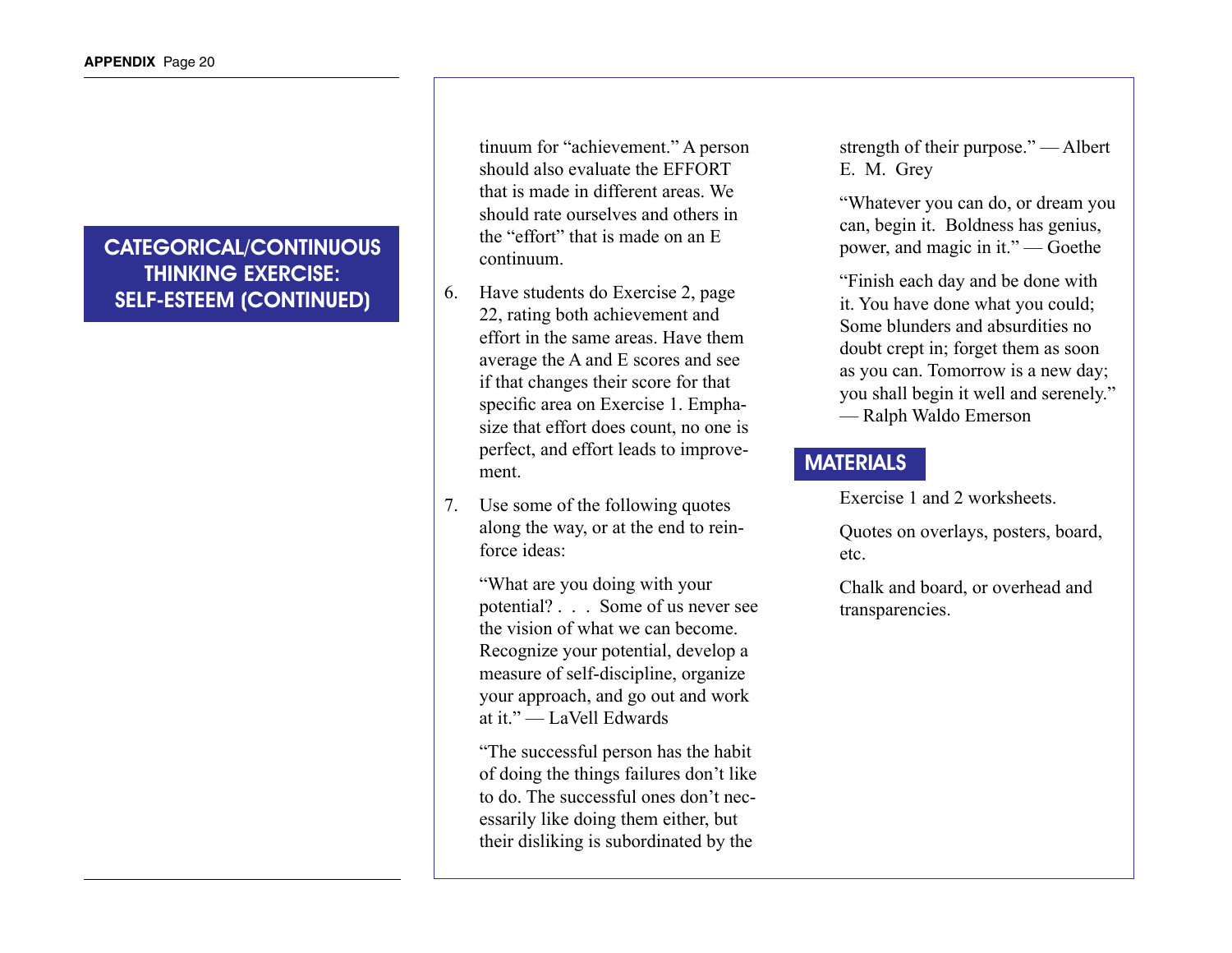CATEGORICAL/CONTINUOUS THINKING EXERCISE: SELF-ESTEEM (CONTINUED)

## EXERCISE 1

The way a person sees him/herself (i.e., self-image) can be partially determined by whether he/she is a categorical or continuous thinker. It is more effective to be a continuous thinker in order to maintain a positive self-image.

 RATE YOURSELF IN THE FOL-LOWING AREAS ON A SCALE OF 1-10. A score of 10 would be perfection, a score of 1 would be an extreme inability. IF THERE IS AN AREA THAT DOESN'T APPLY, DON'T RATE IT. (Example: If you have never played the piano, don't score #4.)

1. Cooking

2. Succeeding in school

 3. Being a good friend

 4. Playing the piano

5. Listening to others

 6. Playing basketball

 7. Caring for others

8. Using computers

9. Looking neat and clean

10. Reading

11. Being happy/smiling

12. Swimming

13. Having a positive attitude

14. Making new friends

15. Dealing with problems

### TOTAL SCORE

 DIVIDE BY THE TOTAL AR-EAS YOU SCORED (i.e., if you answered all, divide by 15). THE RESULT IS YOUR AVERAGE SCORE.

Realize that if you are a continuous thinker there will be changes daily in your ratings of these areas. The average will stay fairly constant if you are not working on improving your abilities in any of these areas.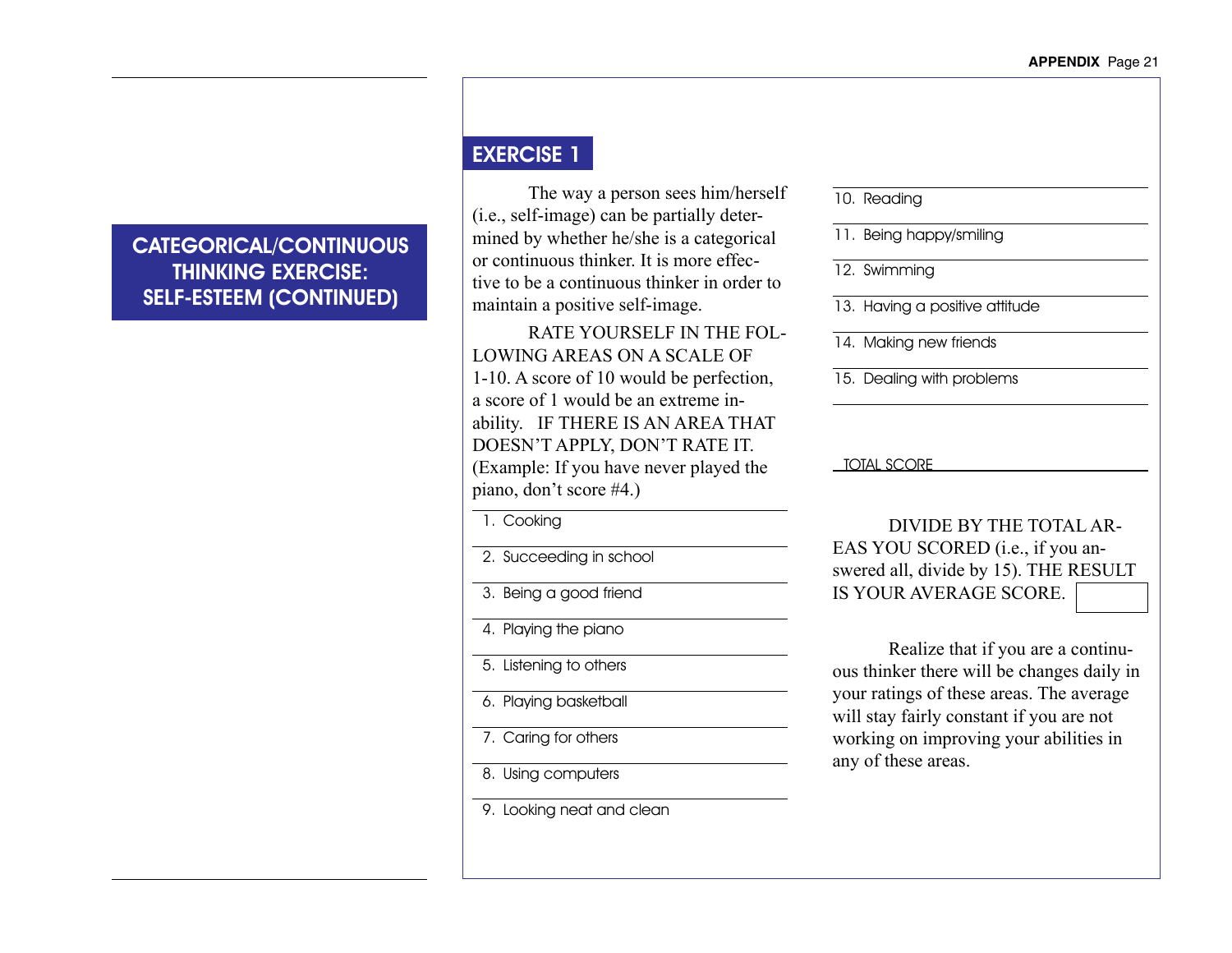## CATEGORICAL/CONTINUOUS THINKING EXERCISE: SELF-ESTEEM (CONTINUED)

## EXERCISE 2

RATE YOURSELF IN THE FOLLOWING AREAS ON A SCALE OF 1-10 ON BOTH ACHIEVEMENT (A) (performance), AND EFFORT (E). A score of 10 would be perfection in performance on the A continuum and 100% effort on the E continuum. A score of 1 would be an extreme inability on the A continuum and almost zero on the E continuum.

 IF THERE IS AN AREA THAT DOESN'T APPLY, DON'T RATE IT. (Example: If you have never played the piano, don't score #4.)

|                                | A-Achievement | E-Effort | Average |
|--------------------------------|---------------|----------|---------|
| 1. Cooking                     |               |          |         |
| 2. Succeeding in school        |               |          |         |
| 3. Being a good friend         |               |          |         |
| 4. Playing the piano           |               |          |         |
| 5. Listening to others         |               |          |         |
| 6. Playing basketball          |               |          |         |
| 7. Caring for others           |               |          |         |
| 8. Using computers             |               |          |         |
| 9. Looking neat and clean      |               |          |         |
| 10. Reading                    |               |          |         |
| 11. Being happy/smiling        |               |          |         |
| 12. Swimming                   |               |          |         |
| 13. Having a positive attitude |               |          |         |
| 14. Making new friends         |               |          |         |
| 15. Dealing with problems      |               |          |         |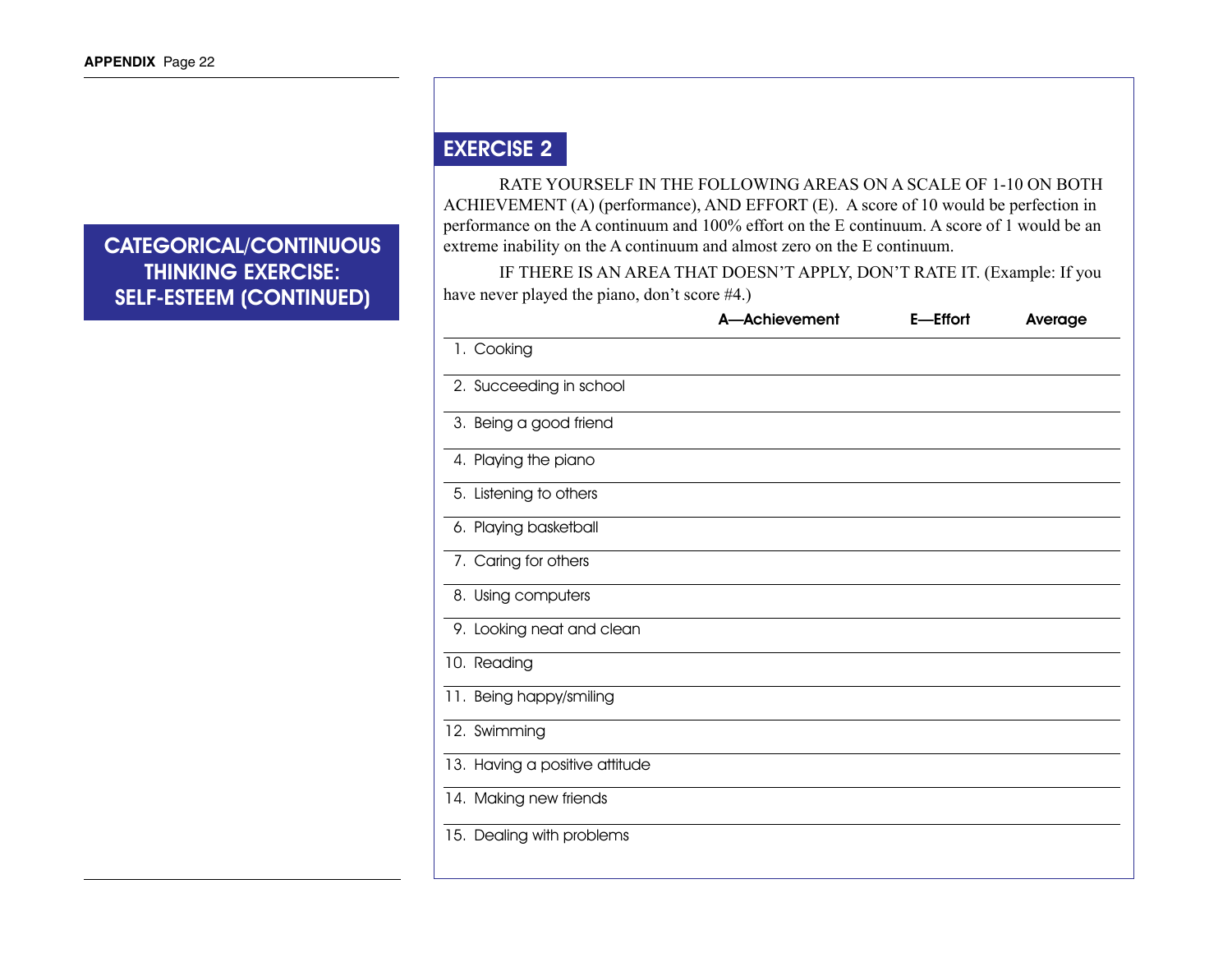| <b>SELF-EFFICACY</b> |  |
|----------------------|--|
| <b>QUESTIONNAIRE</b> |  |

Try to imagine yourself in one of the following situations and assess whether you think you can do the behavior. If you think you can, put a YES; if not, put a NO. Then rate your confidence level from 10 to 100 on the appropriate line.

### **CONFIDENCE SCALE:**

Quite Certain 10 20 30 Moderately Certain 40 50 60 70 Absolutely Certain 80 90 100

| <b>Example:</b>                                                          | <b>CAN DO</b>                   | Confidence       |
|--------------------------------------------------------------------------|---------------------------------|------------------|
| I can lift a 1-pound box                                                 | Yes                             |                  |
| I can lift a 100-pound box                                               | Yes                             |                  |
| I can lift a 1000-pound box                                              | No                              |                  |
|                                                                          | <b>DOES NOT</b><br><b>APPLY</b> | <b>CAN</b><br>DO |
| <b>CONFIDENCE</b>                                                        |                                 |                  |
| 1. Can pass all my classes this semester.                                |                                 |                  |
| 2. Can be nice to my siblings for a week.                                |                                 |                  |
| 3. Can run for a school office and win.                                  |                                 |                  |
| 4. Can say "Hi" to two new people each week.                             |                                 |                  |
| 5. Can save \$10 a month.                                                |                                 |                  |
| 6. Can say NO to alcohol and drugs.                                      |                                 |                  |
| 7. Can ask a person to stop smoking in a<br>non-smoking area.            |                                 |                  |
| 8. Can talk on the phone to a person I admire a<br>lot and want to date. |                                 |                  |
| 9. Can apply for a job at McDonald's.                                    |                                 |                  |
| 10. Can abstain from premarital sex.                                     |                                 |                  |
| 11. Can share my deepest emotions with my parents.                       |                                 |                  |
| 12. Can graduate from high school.                                       |                                 |                  |
| 13. Can resist persuasion from my friends to sluff class.                |                                 |                  |
| 14. Can stop my dating partner from engaging<br>in petting.              |                                 |                  |
| 15. Can ask someone out on a date.                                       |                                 |                  |
| 16 Can build trust in a relationship.                                    |                                 |                  |
|                                                                          |                                 |                  |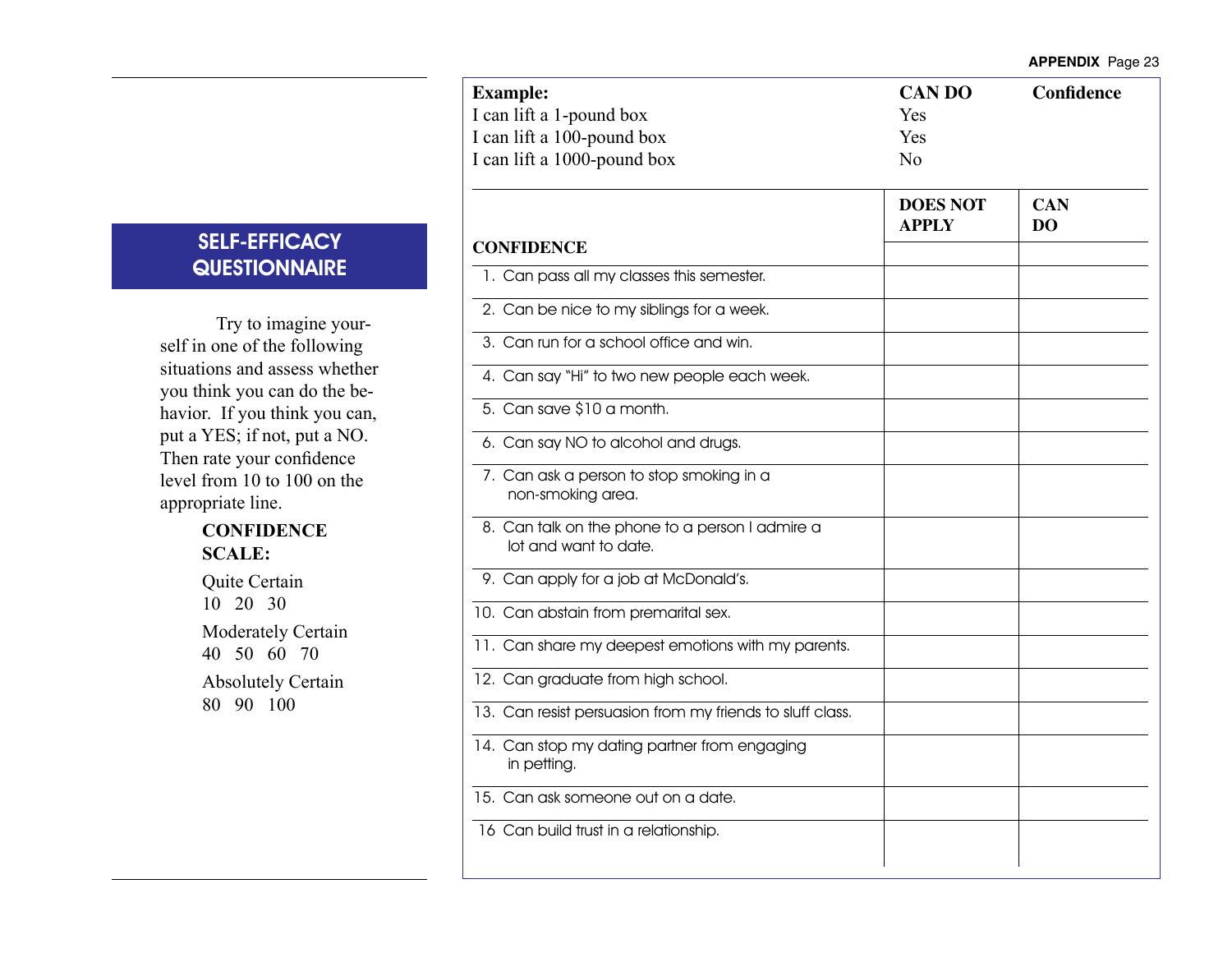## FETAL DEVELOPMENT

| First Trimester (1-13 Weeks) |                   | Form                                                                                      |
|------------------------------|-------------------|-------------------------------------------------------------------------------------------|
| <b>Approximate Age</b>       | Length/Weight*    | <b>Events</b>                                                                             |
| 8 days                       | grain of sand     | $\bullet$ emb                                                                             |
| 23 days                      | $3-4$ mm          | $\bullet$ hear                                                                            |
| 28 days                      | 4–5 mm            | $\bullet$ appe                                                                            |
| 30 days                      | $1/4$ inch        | $\bullet$ form                                                                            |
| 6 weeks                      |                   | $\bullet$ outlin<br>$\bullet$ mov                                                         |
| 7 weeks                      | 1 inch            | • skele<br>$\bullet$ form                                                                 |
| 10–12 weeks                  | 3 inches, 1 ounce | $\bullet$ now<br>$\bullet$ toen<br>$\bullet$ interr<br>func<br>• featu<br>$\bullet$ sensi |

## Second Trimester (14-26 Weeks) Length Increases

| Approximate Age | Length/Weight*     | <b>Events</b>    |
|-----------------|--------------------|------------------|
| 14 weeks        | 4-5 inches         | $\bullet$ grow   |
|                 |                    | $\bullet$ fetus  |
| $16-17$ weeks   | 6 inches           | $\bullet$ fetal  |
| $22-24$ weeks   | 12 inches, 1 pound | $\bullet$ hear   |
|                 |                    | • hair           |
|                 |                    | $\bullet$ subc   |
| $25-26$ weeks   | 14 inches, 2 lbs.  | $\bullet$ eyes   |
|                 |                    | $\bullet$ fetus  |
|                 |                    | $\bullet$ is ser |
|                 |                    | • surviv         |
|                 |                    | outsi            |

## **Formation Occurs**

- embryo implants
- heart begins to beat
- appearance of limb buds
- formation of facial features
- outline of fingers
- movement of body parts
- skeleton takes form
- formation of external genetalia
- now called a fetus
- toenails and fingernails formed
- internal organs begin limited functioning
- features easily identified
- sensitive to stimulus

- growth continues
- fetus skin is covered with fine hair
- fetal movement can be felt
- d hearing developed
	- hair appears
	- subcutaneous fat develops
	- eyes open
	- fetus sleeps and wakes
	- is sensitive to light
	- survival possible (but not likely) outside the uterus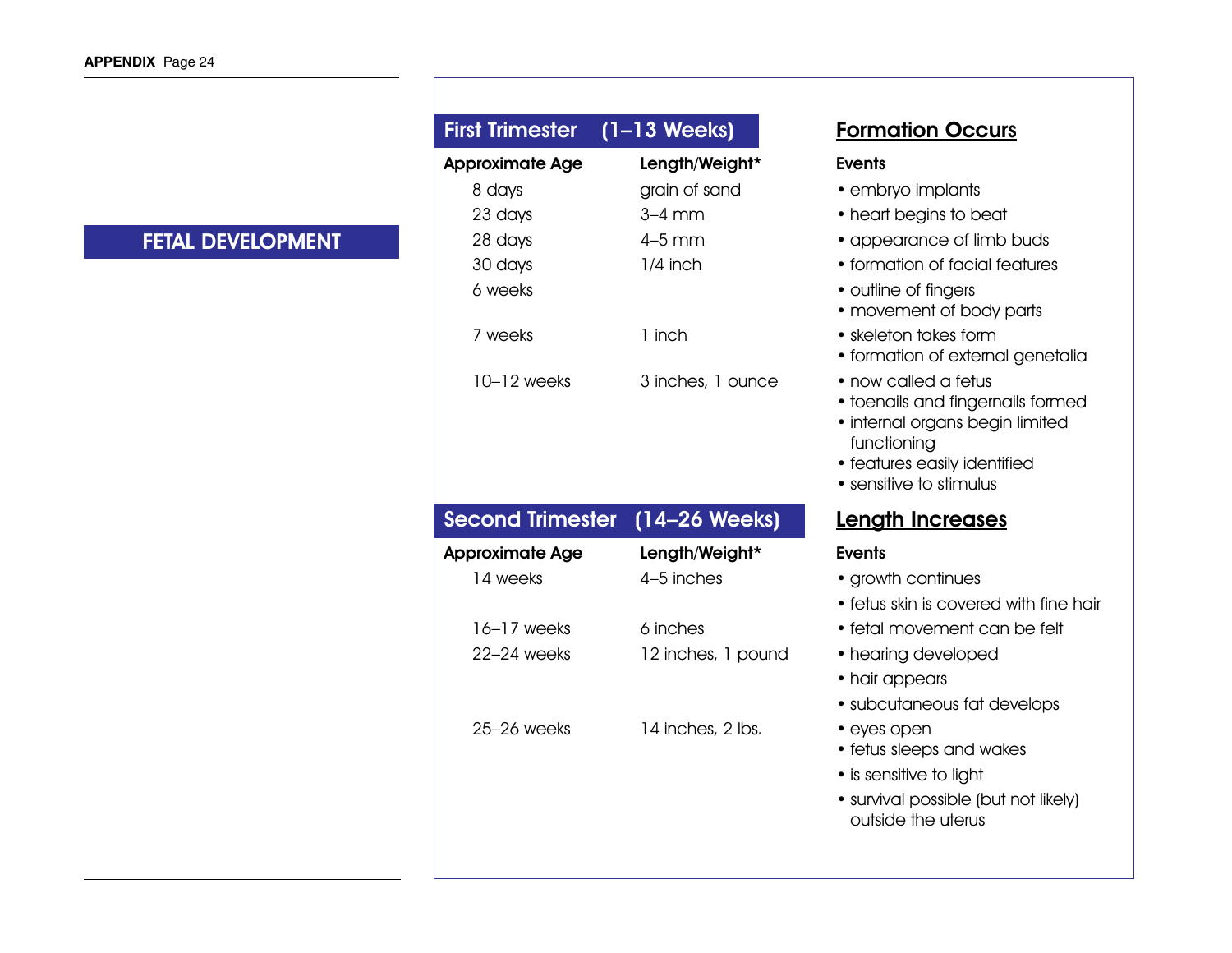| Third Trimester (27-40 Weeks)                           |                             | <b>Weight &amp; Bulk Increase</b>                                                                                                                  |  |  |  |  |
|---------------------------------------------------------|-----------------------------|----------------------------------------------------------------------------------------------------------------------------------------------------|--|--|--|--|
| <b>Approximate Age</b><br>28 weeks                      | Length/Weight*<br>2.25 lbs. | <b>Events</b><br>· fetus recognizes voices<br>and is able to learn                                                                                 |  |  |  |  |
| 32 weeks                                                | $4-5$ lbs.<br>14 inches     | • steady growth<br>· fetus gains approximately<br>1/2 lb. each week                                                                                |  |  |  |  |
| 37 weeks                                                | $6-7$ lbs.                  | • growth continues<br>• skin becomes smooth<br>• fetus moves into position for<br>birth<br>• all births prior to this time<br>considered premature |  |  |  |  |
| 40 weeks                                                | 20-21 inches<br>$7-8$ lbs.  | • full-term pregnancy                                                                                                                              |  |  |  |  |
| * These figures represent average baby size and weight. |                             |                                                                                                                                                    |  |  |  |  |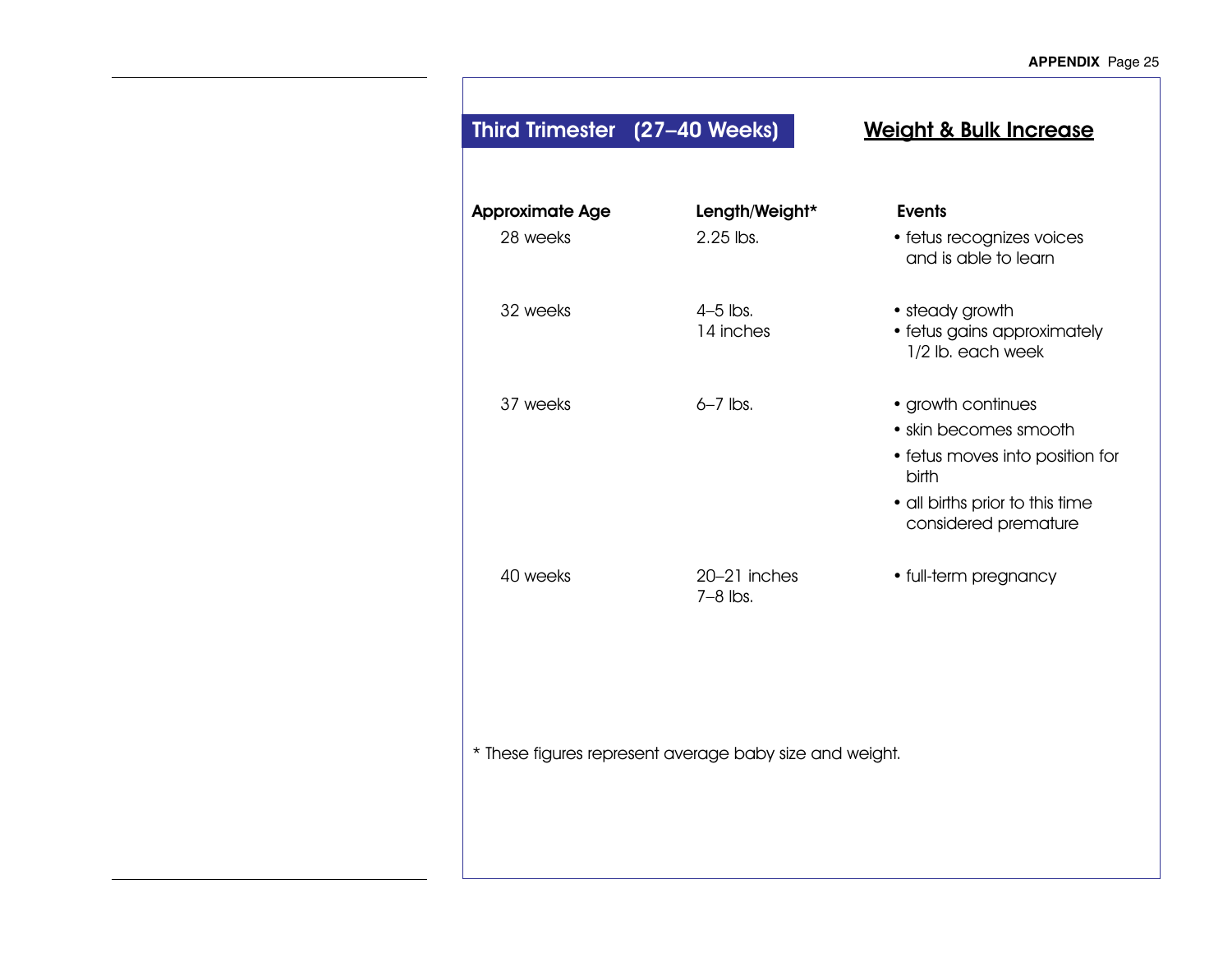**PREGNANCY** 

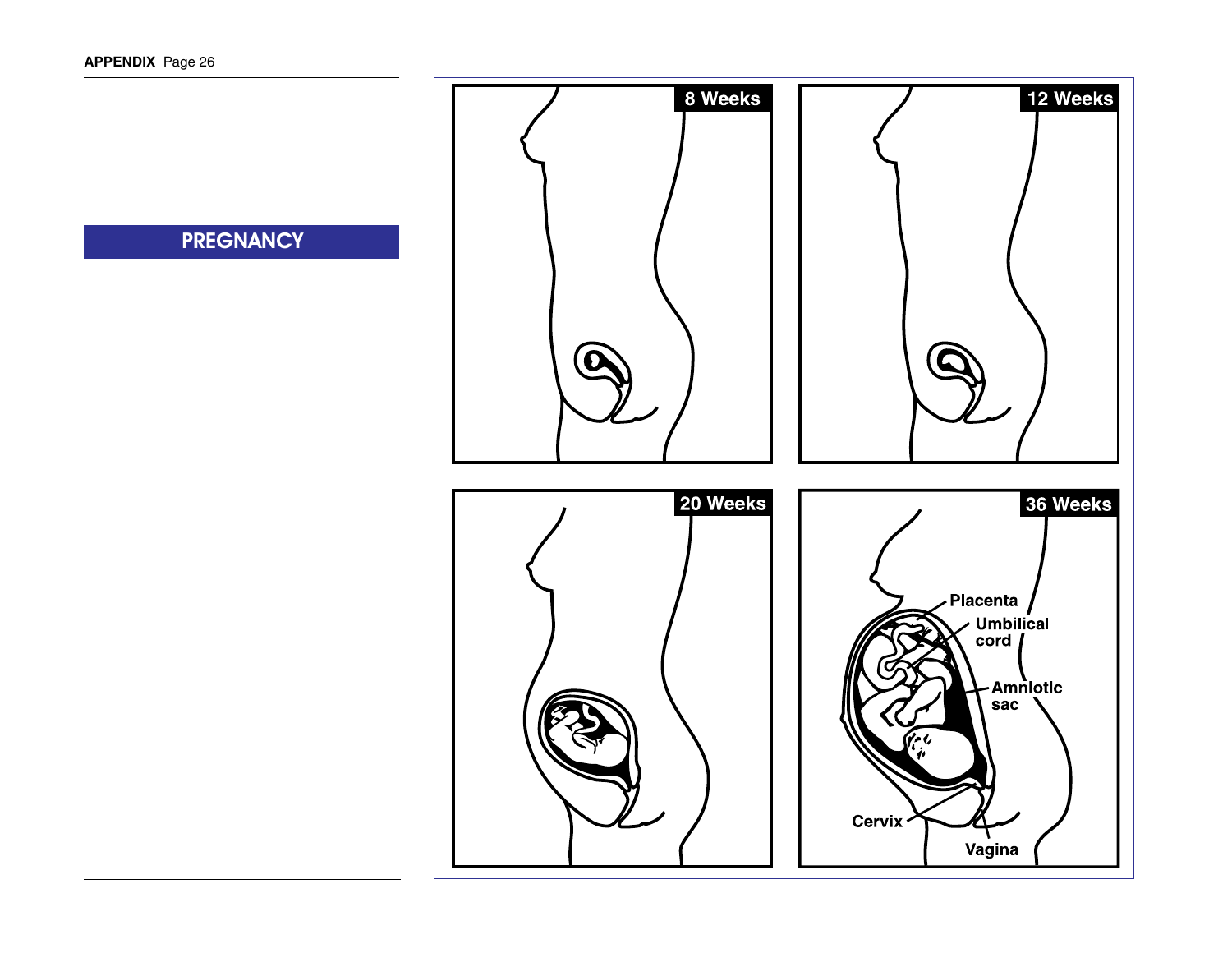### **APPENDIX** Page 27



## THE STAGES OF LABOR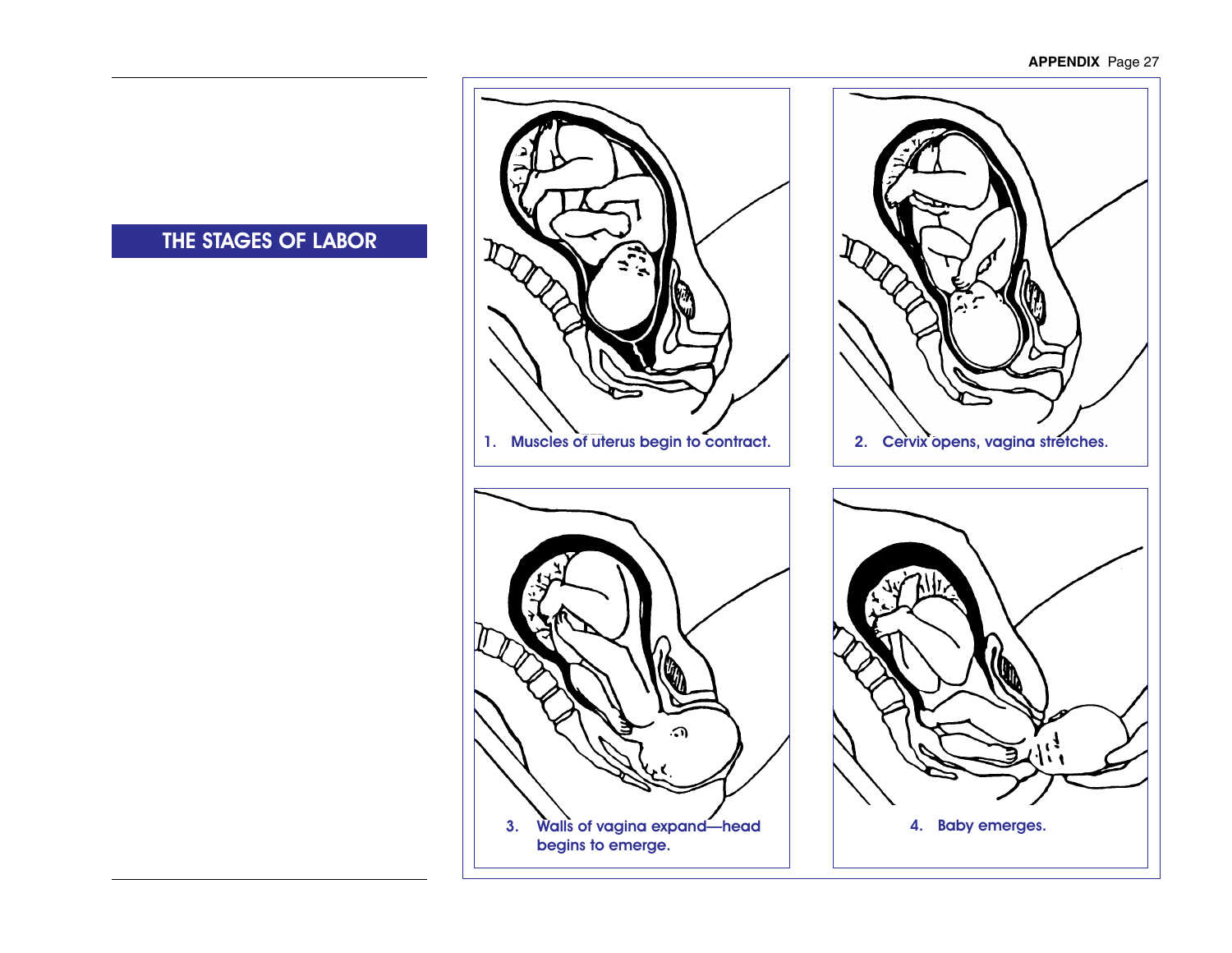## THE FACTS

PREGNANCY, PARENTHOOD, AND TEENAGE **SEXUALITY** 

## FOR PARENTS AND TEACHERS ONLY — NOT FOR CLASS DISCUSSION

## SEXUAL ACTIVITY

- In the United States today, 11.6 million teenagers between 13 and 19 years of age have had sexual intercourse; 5 million females (seven of every ten by age 20) and 6.5 million males (eight of every ten by age 20).
- The average age for a woman to have intercourse for the first time is 16.2 years; for a man, 15.7 years.
- The number of teens who have had sexual intercourse declined from 54.1 percent in 1991 to 46.7 percent in 2003.
- In 2002 47 percent of female teens and 46 percent of male teens had had sexual intercourse.
- The first intercourse was involuntary for 10 percent of females.
- During the preceding year, 18 percent of males and 14 percent of females had two or more sexual partners.
- Twenty-five percent of sexually active teens had used alcohol prior to their most recent sexual intercourse.

• Approximately one in five adolescents has had sexual intercourse before his/her 15th birthday.

## **PREGNANCY**

- From 1991 to  $2003$  the rate of teenage births (ages 15–19) declined by 33 percent in the United States and 28 percent in Utah.
- In 2004 in Utah, unwed mothers age 15–19 gave birth to 2,160 babies.
- Four in ten girls become pregnant at least once before the age of twenty.
- Teenage childbearing costs taxpayers at least \$7 billion each year in direct costs associated with health care, criminal justice, public assistance, and lost tax revenues.

## CONTRACEPTIVE USE

- •. In 2002 approximately 75 percent of teen females and 82 percent of teen males used a method of contraception at first intercourse.
- Teen females are much less likely to give birth before age 20 if they used a contraceptive method at first intercourse.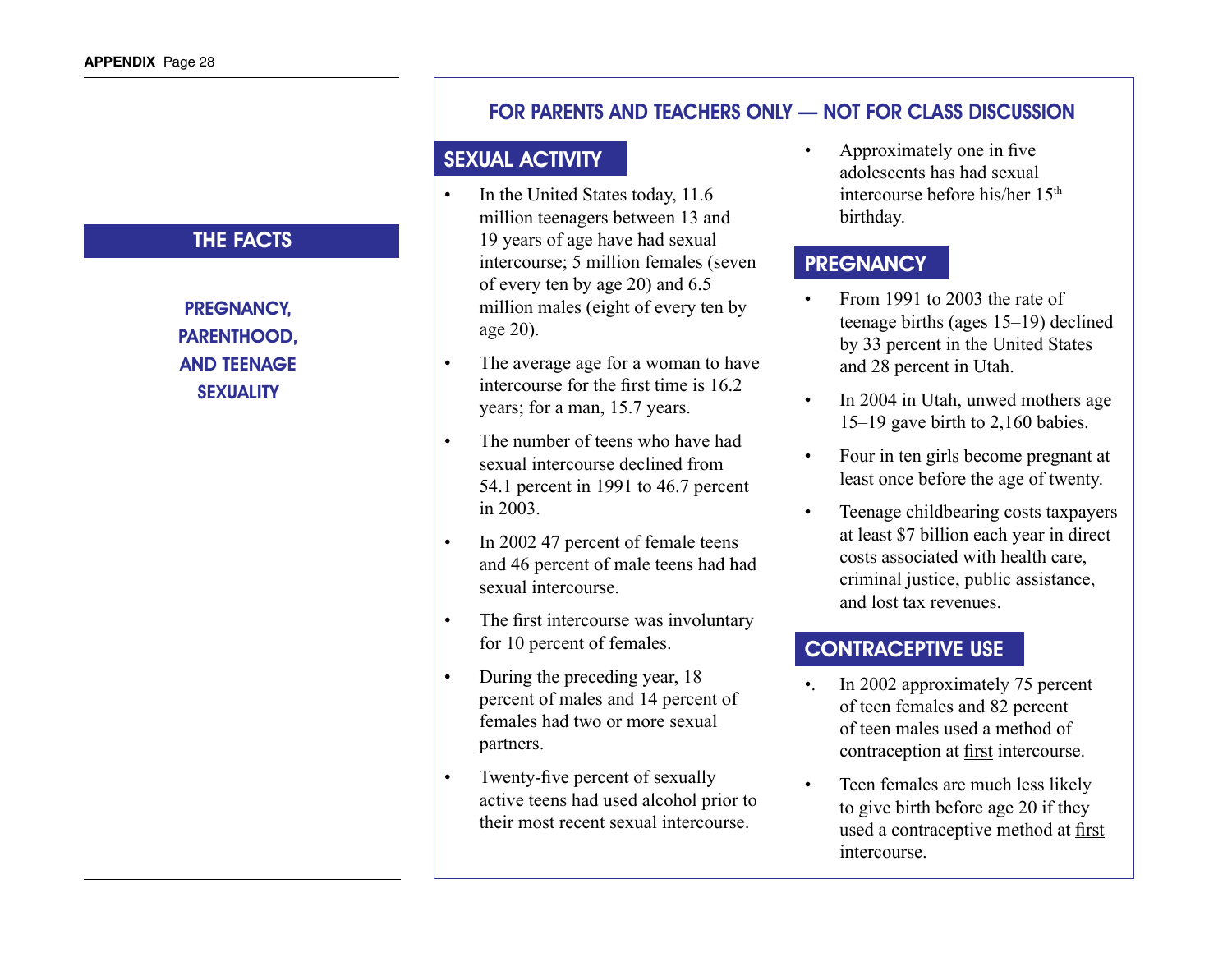• Births to teen mothers are most likely to be unintended (unwanted or mistimed) at conception: 88 percent of births between 2000 and 2005 to teen mothers 17 years and younger were unintended.

## RESOLUTION OF PREGNANCY

### **ADOPTION**

Teenagers are highly unlikely to put their babies up for adoption. Only four percent of unmarried teen mothers put their babies up for adoption.

## **ABORTION**

- In 2004, there were  $3,379$  abortions in Utah.
- Approximately 13 percent of all teenage pregnancies end in miscarriages or stillbirths.
- Abortions for teens age  $15-19$ accounted for one-quarter of the abortions performed in the United States, whereas abortions for teens age 14 or younger comprise only one percent of all abortions performed in this country.

Forty-two percent of adolescent pregnancies end in abortions.

## IMPACT OF TEEN CHILDBEARING **HEALTH**

- Mothers under 18 years of age suffer higher than average levels of toxemia, anemia, bleeding, cervical trauma, and premature delivery.
- Mothers under 18 years of age are more likely to give birth to lowbirth-weight babies.
- Teenagers are particularly susceptible to complications during childbirth. These could be lessened if they sought adequate prenatal care, but they do not: 46 percent of teen mothers do not receive prenatal care during their first trimester, 9 percent do not receive care until their third trimester, and 4 percent do not receive prenatal care at all.
- For teenagers under the age of 15, the maternal mortality rate is 60 percent higher than for women in their 20s.

### **EDUCATION**

Only 7.9 percent of high school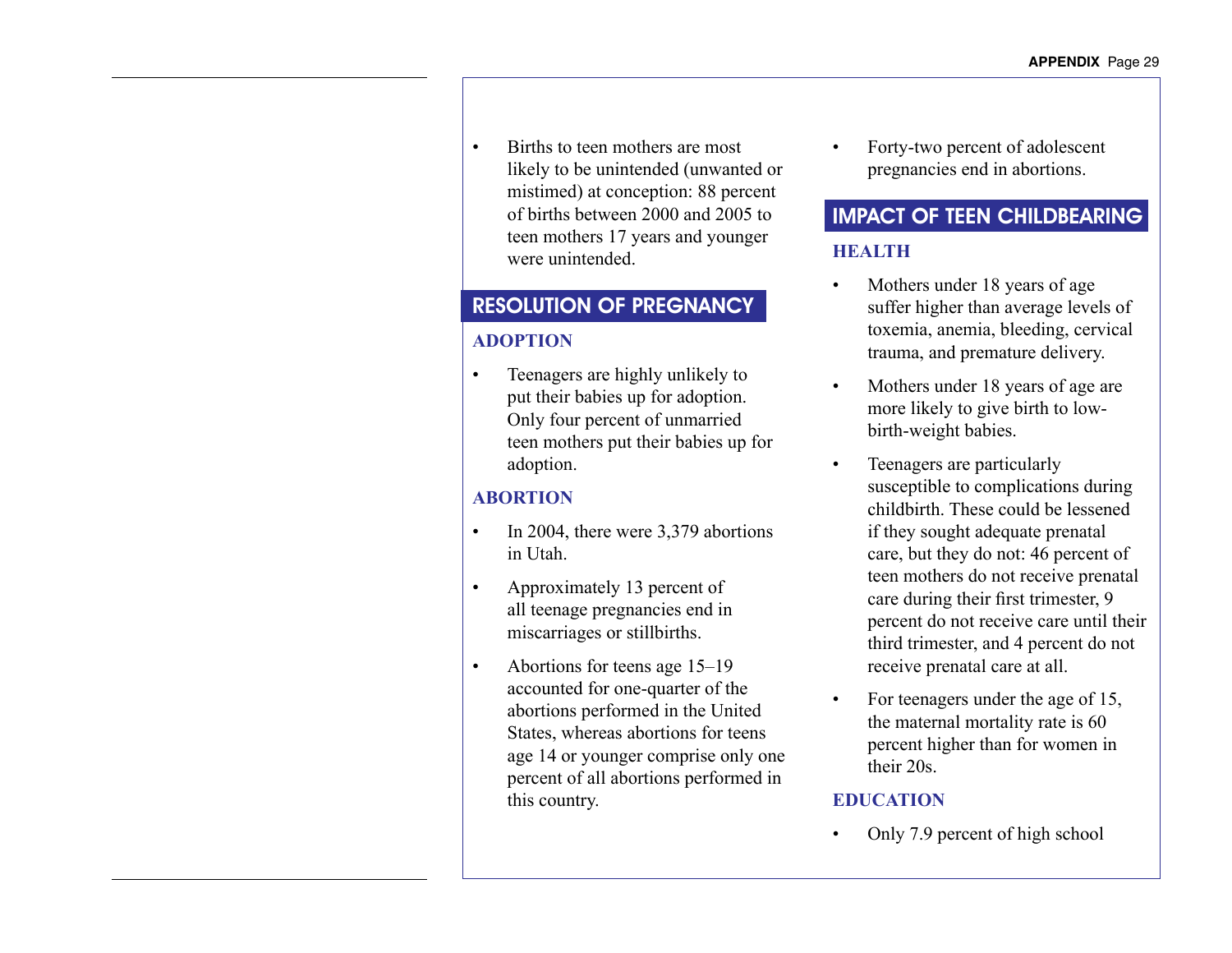females who do not marry or have a child drop out; 25 percent of unmarried mothers drop out; 75 percent of high school females who both marry and have a child drop out.

- At least  $40,000$  teenage girls drop out of school each year because of pregnancy.
- Only 39 percent of teen fathers receive high school certification by age 20. Males who father children as teens are only half as likely to complete college as their peers who delayed fatherhood.
- In a survey of women who dropped out of high school, 31 percent cited marriage or plans to marry as their reason and 23 percent cited pregnancy.

## COSTS OF TEENAGE **CHILDBEARING**

- Seventy-four percent of families maintained by women under age 25 were living below the poverty level in 2002.
- The National Research Council suggests that it costs \$18,130 a year

to support a 15-year-old and her baby.

## HIV/AIDS/STDs

- An estimated 50 percent of all new HIV cases occur in people under the age of 25.
- In 2003 an estimated  $3,897$  young people (age 13–24) were diagnosed with HIV/AIDS, about 12 percent of all persons being diagnosed.
- In 2003, there were  $1,098$  people living with AIDS in Utah.
- Sexually transmitted diseases (STDs) continue to be a major health threat in the United States. The Centers for Disease Control estimates that 19 million STD infections occur annually, with half of them infecting the 15–24 age group.
- In 2004, chlamydia remained the most commonly reported infectious disease in America.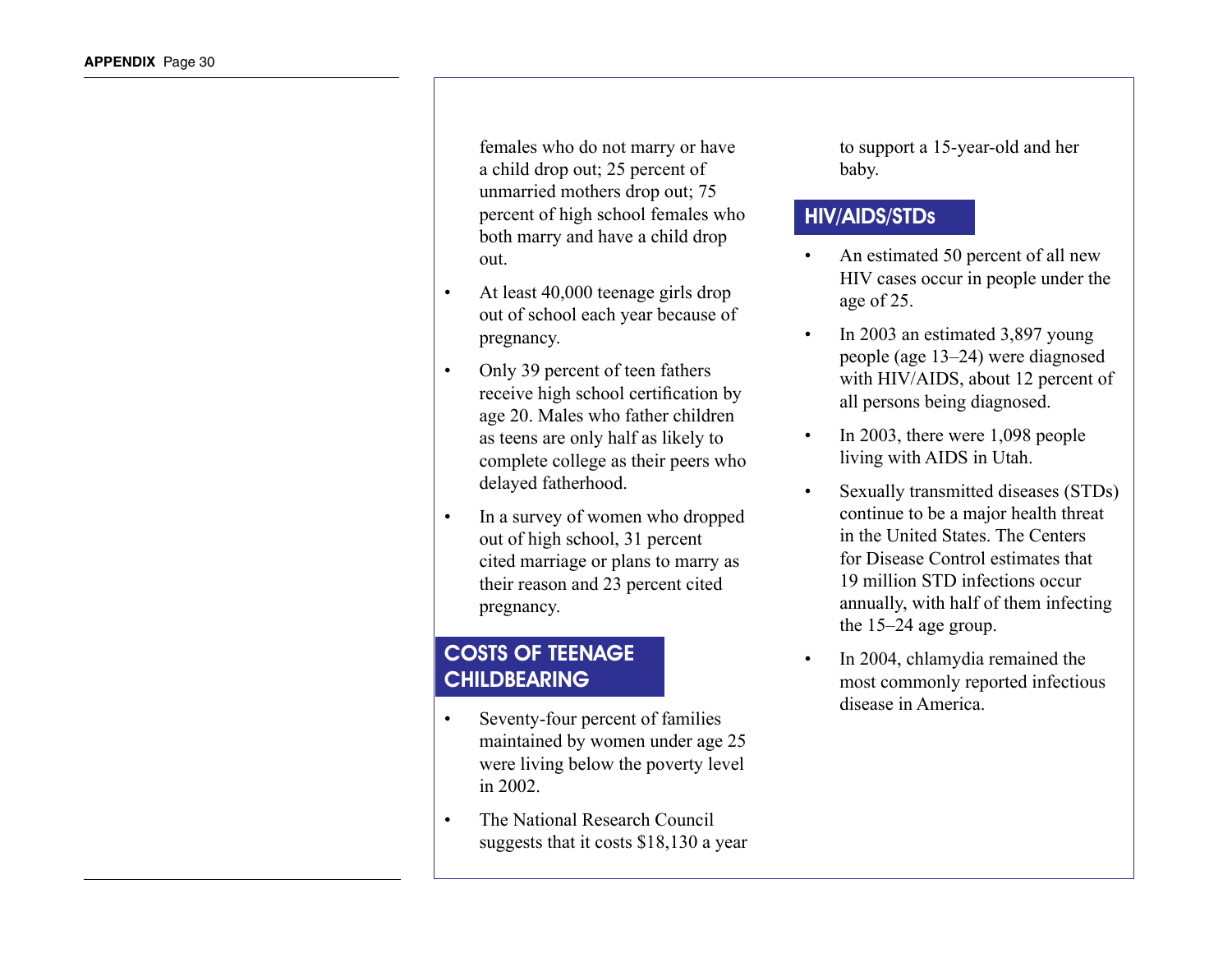## Sources:

National Vital Statistics Center for Population Options Fact Sheets

Utah Vital Statistics Utah Department of Health Bureau of Vital Statistics

Centers for Disease Control

National Campaign to Prevent Teen Pregnancy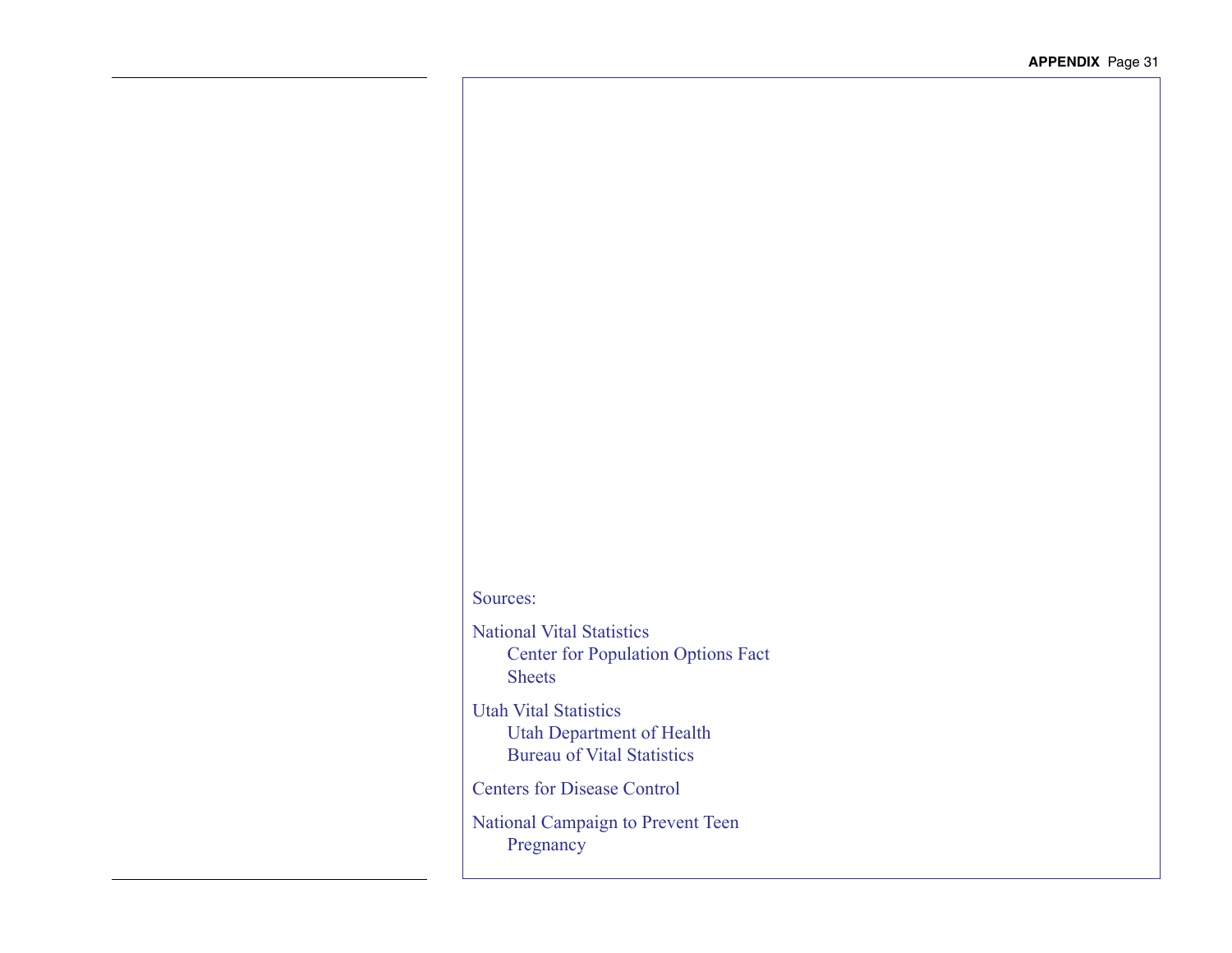## **TERMS**

### **Acquaintance or date rape**

 Any forced, tricked, or manipulated sexual intercourse by someone the victim is dating or boy/girlfriend. This is a form of abuse that occurs frequently among adolescents. It may involve verbal manipulation by the offender based on the victim's lack of information about sexuality and his/her rights in a dating situation.

### **Child pornography**

 Arranging or photographing by still, video, or film production any material involving minors in sexual acts (regardless of consent given by the child's legal guardian) and the distribution or exhibition of such material in any form with or without profit. A Supreme Court decision of 1982 held that all materials depicting sexual activities involving minors are unlawful.

### **Incest**

 Any physical sexual activity between family members. The term "family" is used to describe living arrangements of involved persons; blood relationship is not required. Stepfathers, stepmothers, and nonrelated siblings living together, as well as relatives not living with the child, are included in the definition.

### **Pedophilia**

 Literally "love of child." The preference of an adult for prepubertal children as a means of achieving sexual excitement.

### **Prostitution**

Engaging in sex acts for profit, generally with frequently changing partners.

### **Rape**

 Sexual intercourse or attempted intercourse without consent of the victim. Children under the age of 6 months have been objects of rape but the majority of victims are 5 years of age or older. Both males and females can be victims of rape.

### **Sexual abuse**

 Any sexual contact or activity between a child and an adult. A broad term which includes the categories of incest, pedophilia, exhibitionism, rape, child pornography, and child prostitution.

### **Statutory rape**

 Sexual intercourse with a child of either sex who is below the age of legal consent. Statutory rape does not involve force; it is usually the result of manipulation, bribery, persuasion, or seduction.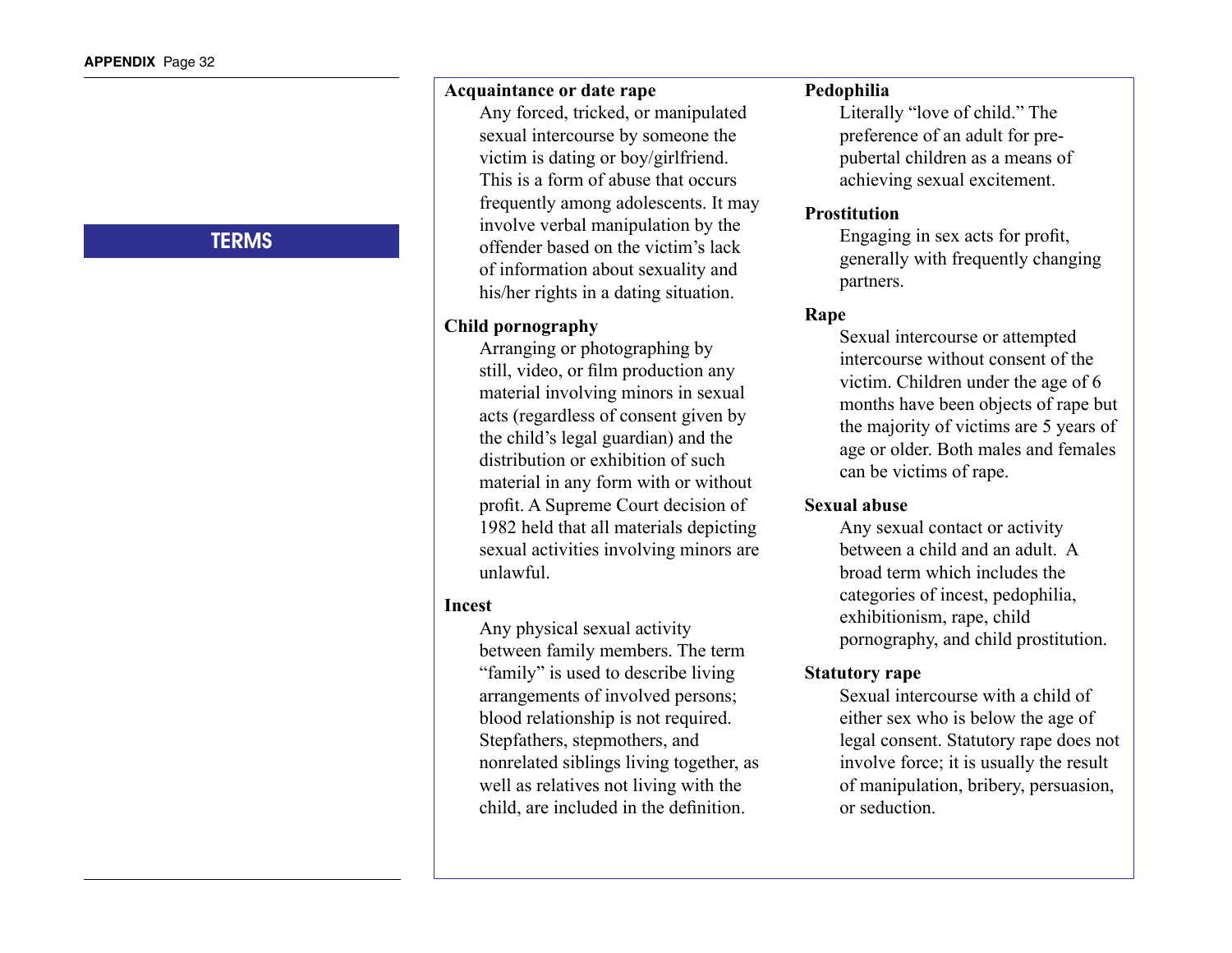# Statewide 24-hour hotline (toll-free): 1-800-678-9399

**Utah State Government**

**Department of Human Services**

## FOR REPORTING CHILD ABUSE AND NEGLECT

- National Child Abuse Hotline 1-880-422-4453
- Davis County  $-24$ -hour 544-1298 1250 East 1450 South Clearfield
- Provo City 372-0461
- Salt Lake County 24-hour 487-9811 2835 South Main Street South Salt Lake
- Tooele County 882-5600 305 North Main Tooele
- • Utah/Wasatch/Summit County 654-2500
- • Weber/Morgan County 399-1371

## **RESOURCES**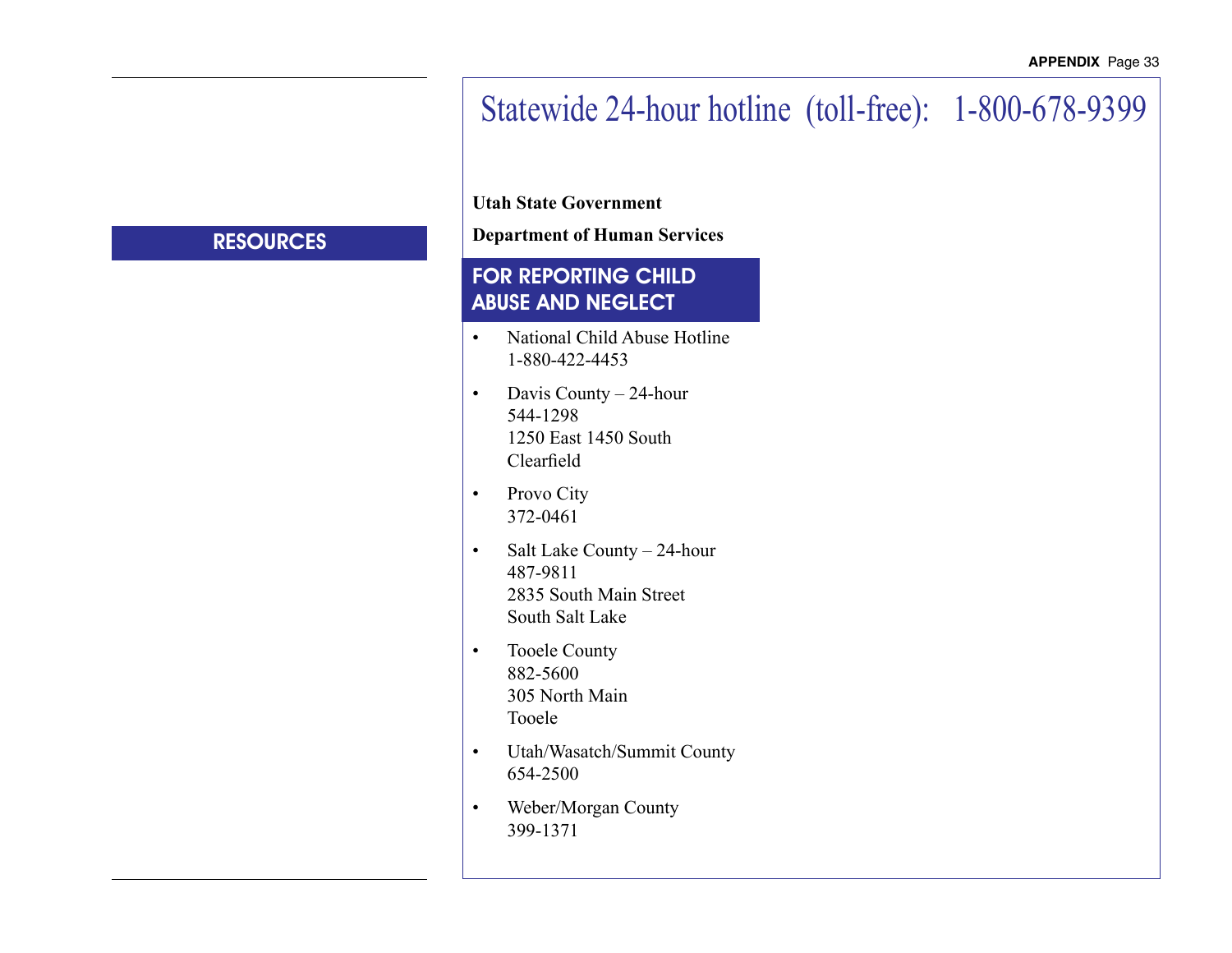### MYTHS AND FACTS ABOUT RAPE

**O**ne of the more common myths about rape is that it is an impulsive act of passion, that men and women cannot control their sex drives. The fact is that rapists do not see rape as uncontrollable sexual behavior. The motive for rape is not sexual pleasure; it is power. Rape is a sexual aggression committed under force or the threat of force.

 Another common myth is that victims of rape somehow "deserve" to be raped; that their dress, personal appearance, or the setting can provoke a sexual assault. It is important to keep in mind that the responsibility for a criminal assault belongs to the assailant, not the victim. No healthy individual desires to be personally violated. No style of dress or social setting gives anyone the right to assault another person.

 The majority of rape victims are not beaten, mutilated, or murdered. Often a knife, gun, or physical/verbal threat is utilized to gain control over the victim.

 Most victims know the rapist, have been acquainted, or at least have seen each other. In approximately 90–95 percent of reported rape cases, the rapist and the victim are of the same race.

 The incidence of date rape is increasing. Many experts feel that date rape may be the most common crime occurring on college campuses.

 Rape victims experience intense psychological and physical trauma. Rape is a violent and intimate invasion of a person's integrity. Blaming the victim serves to justify the rapist's acts. Providing a supportive environment, without judgment, will help to ease the trauma of rape for the victim and ensure that proper help is sought.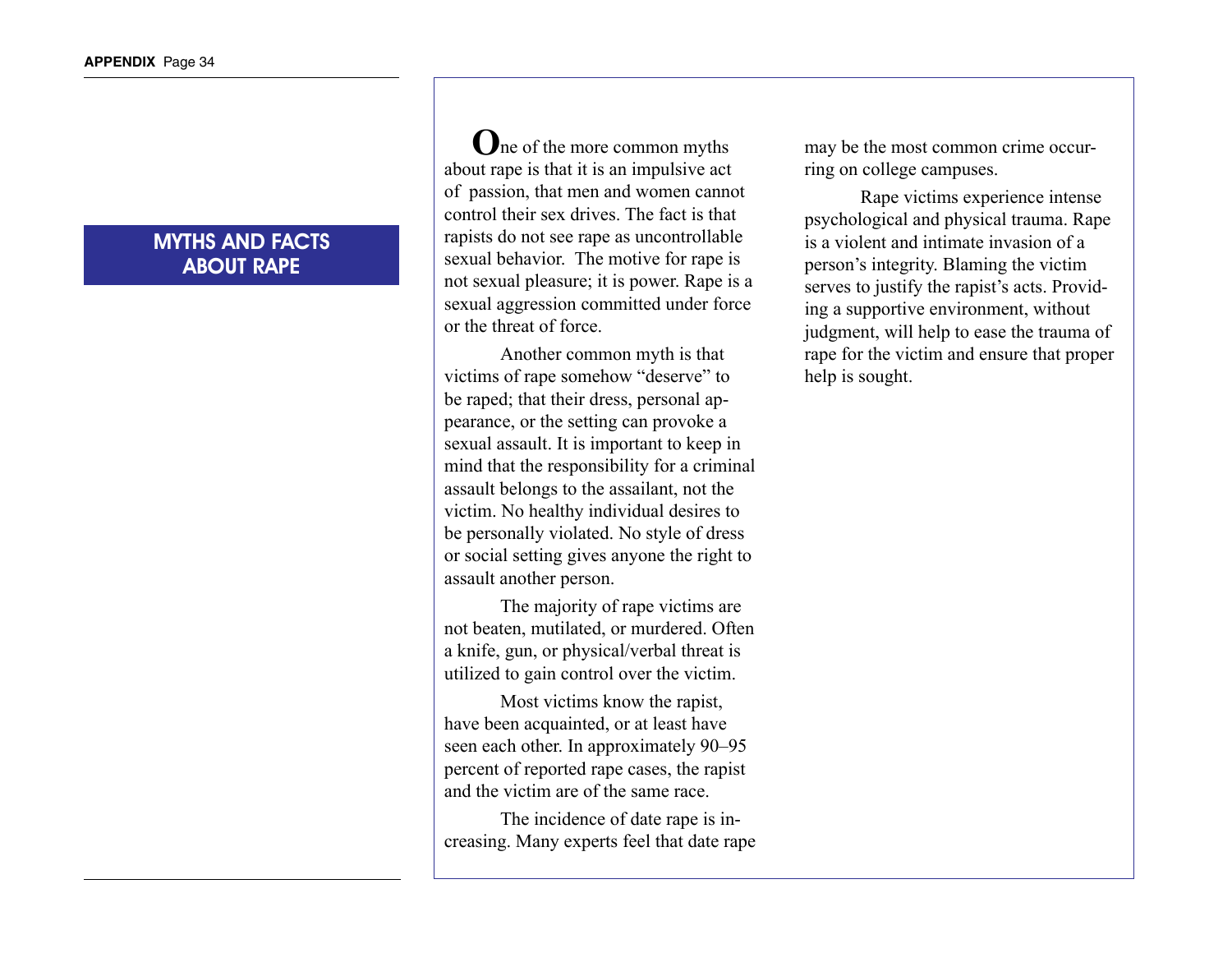## SIGNS OF ABUSE

 f teachers are alert to the signs and **I**symptoms which point to the possibility of neglect or abuse, they can take the first step to bring help to children whose needs are not being met at home. That first step is to invoke the community's child protective services on behalf of the troubled child. This is usually done through an official report.

 The Child Protective Services program is charged with the responsibility for bringing services to neglected and abused children and their neglecting parents. It is a nonpunitive, helping, skilled social service. Its focus is on seeking to stabilize family life, on enhancing parental capacity for good child care, and on maintaining the family structure where possible.

 Teachers come into frequent contact with children who are physically or emotionally neglected or who are victims of physical or sexual abuse. Such troubled children may be found in families at any economic or social level in the community. The common underlying factors can be emotional immaturity of parents, marital friction, alcoholism, drug use, emotional disturbance, or severe stress. These are families with problems and, often, families in crisis.

If children are identified when they show the earliest signs of abuse or neglect, help can be made available at a stage when their problems can be more readily resolved. Too often referrals to protective services are not made until the conditions of neglect or abuse become acute and intolerable. Such referrals may come too late to salvage the home.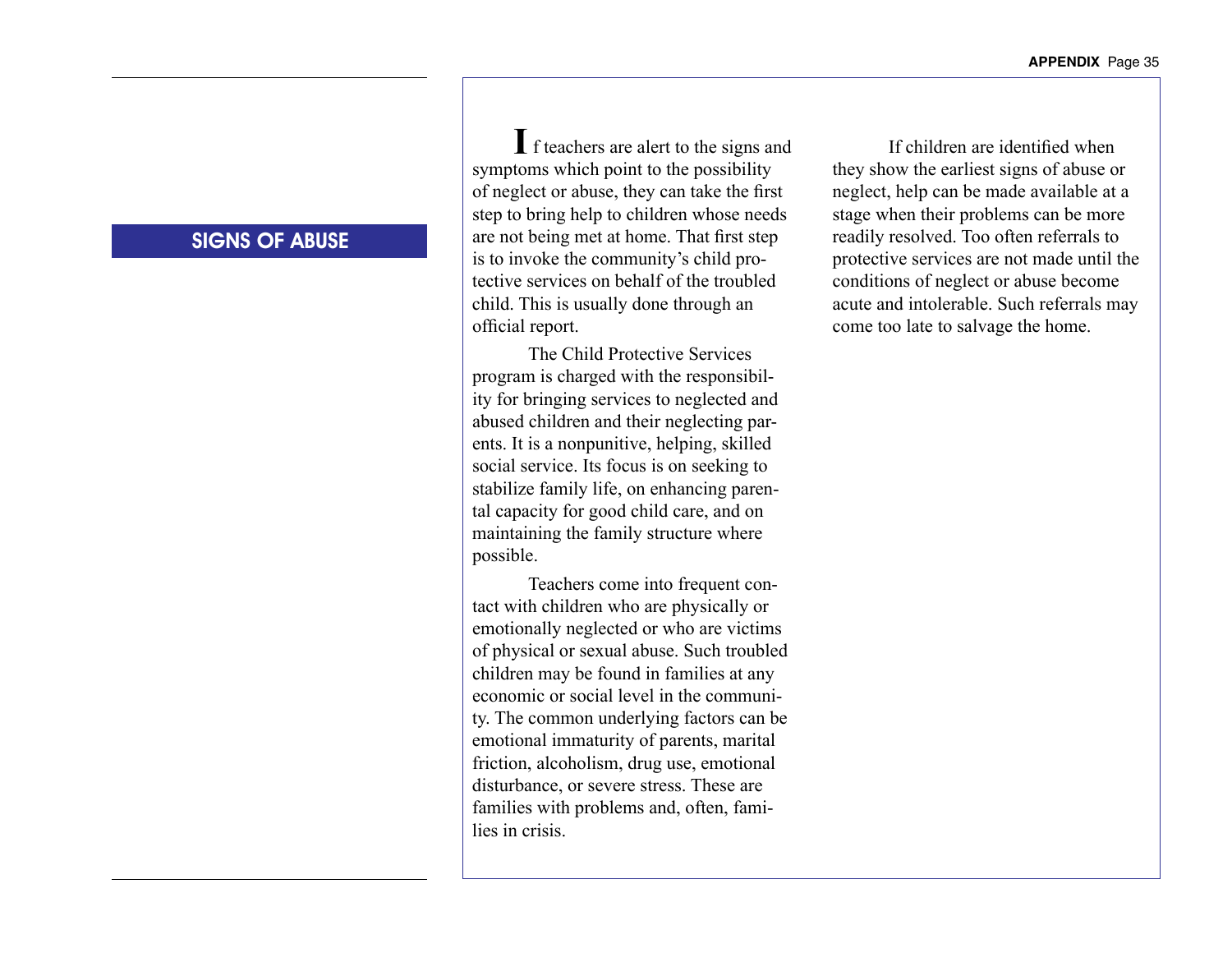## SIGNS OF ABUSE (continued)

Here are some of the things to look for:

### **Physical Indicators of Sexual Abuse**

- Torn, stained, or bloody underclothing.
- Pain or itching in genital area.
- Difficulty walking or sitting.
- • Bruises or bleeding in external genitalia.
- Frequent urinary or yeast infections.

### **Behavioral Indicators of Sexual Abuse**

- Withdrawal, chronic depression.
- Excessive seductiveness.
- Role reversal, overly concerned for siblings.
- Poor self-esteem, self-devaluation, lack of confidence.
- Peer problems, lack of involvement.
- Massive weight change.
- • Suicide attempts (especially adolescents).
- • Hysteria, lack of emotional control.
- Sudden school difficulties.
- Inappropriate sex play or premature understanding of sex.
- Threatened by physical contact or closeness.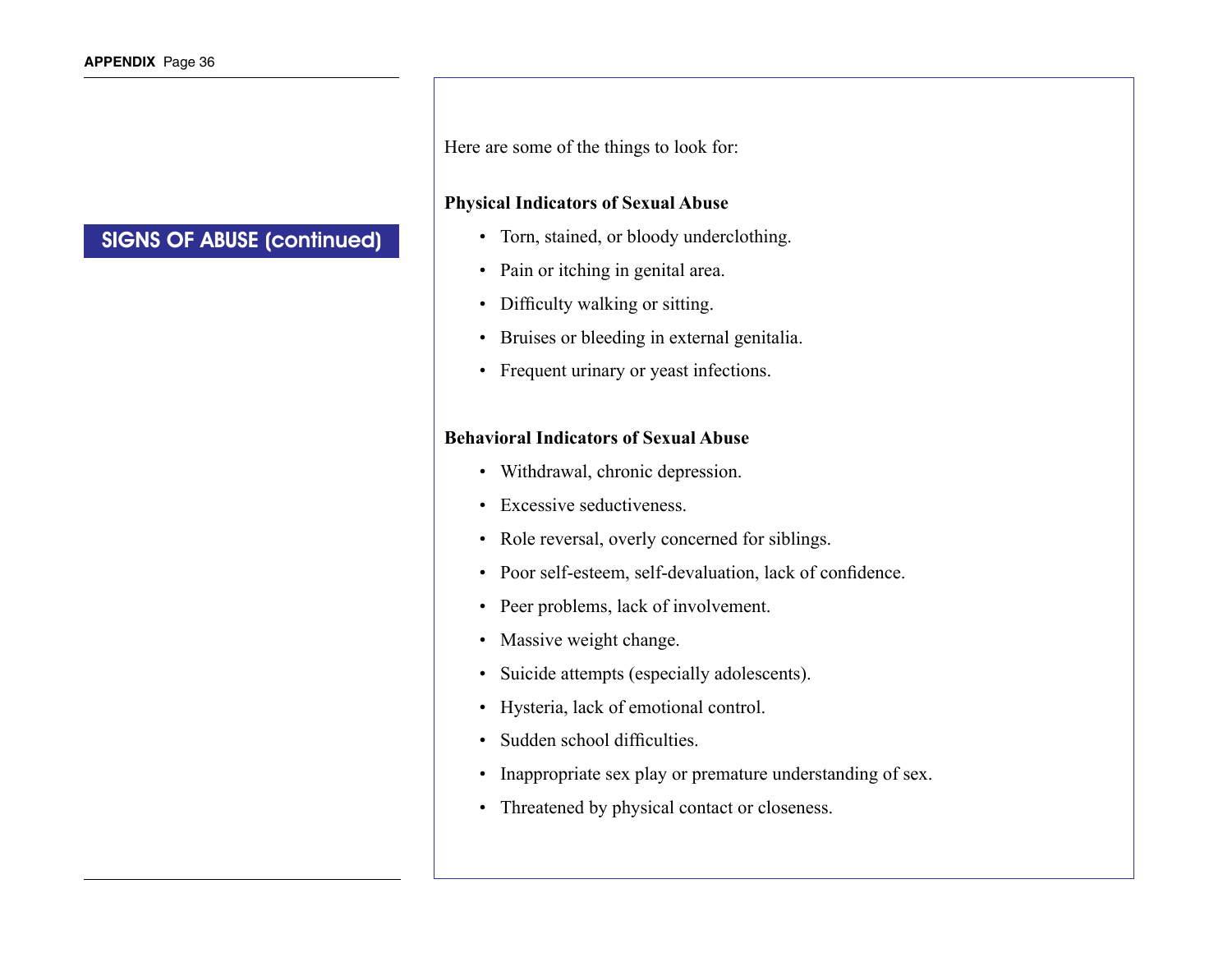## UTAH LAW AND STATE BOARD OF EDUCATION POLICY REGARDING HUMAN SEXUALITY **EDUCATION**

Teachers, as well as parents, should be aware of state and local district policies relating to human sexuality education. The following state laws and guidelines provide the framework for providing human sexuality education.

**Utah law** states that school personnel who have "reasonable cause to believe" that a child is being abused or neglected must report that suspicion to the Child Protective Services.

**Identifying** the sexually abused child is difficult. Remember, you do not have to prove that sexual abuse is occurring. Reporting is a request for an investigation of a suspected case of abuse. An educator who reports in good faith is immune from liability.

## UTAH CODE

### **The following are Utah laws regarding reporting of suspected abuse.**

### **62A–4–403. Reporting requirements.**

(1) Whenever any person including, but not limited to, persons licensed under the Medical Practice Act or the Nurse Practice Act, has reason to believe that a child has been subjected to incest, molestation, sexual exploitation, sexual abuse, physical abuse, or neglect, or who observes a child being subjected to conditions or circumstances which would reasonably result in sexual abuse, physical abuse, or neglect, he shall immediately notify the nearest

peace officer, law enforcement agency, or office of the division . . .

### **62A–4–410. Immunity from liability.**

Any person, official, or institution participating in good faith in making a report, taking photographs or Xrays, or taking a child into protective custody pursuant to this part, is immune from any liability, civil or criminal, that otherwise might result by reason of those actions. (1988)

### **62A–4–411. Failure to report—Criminal Penalty.**

Any person, official, or institution required to report a case of suspected child abuse, neglect, fetal alcohol syndrome, or fetal drug dependency, who willfully fails to do so is guilty of a class B misdemeanor… (1990)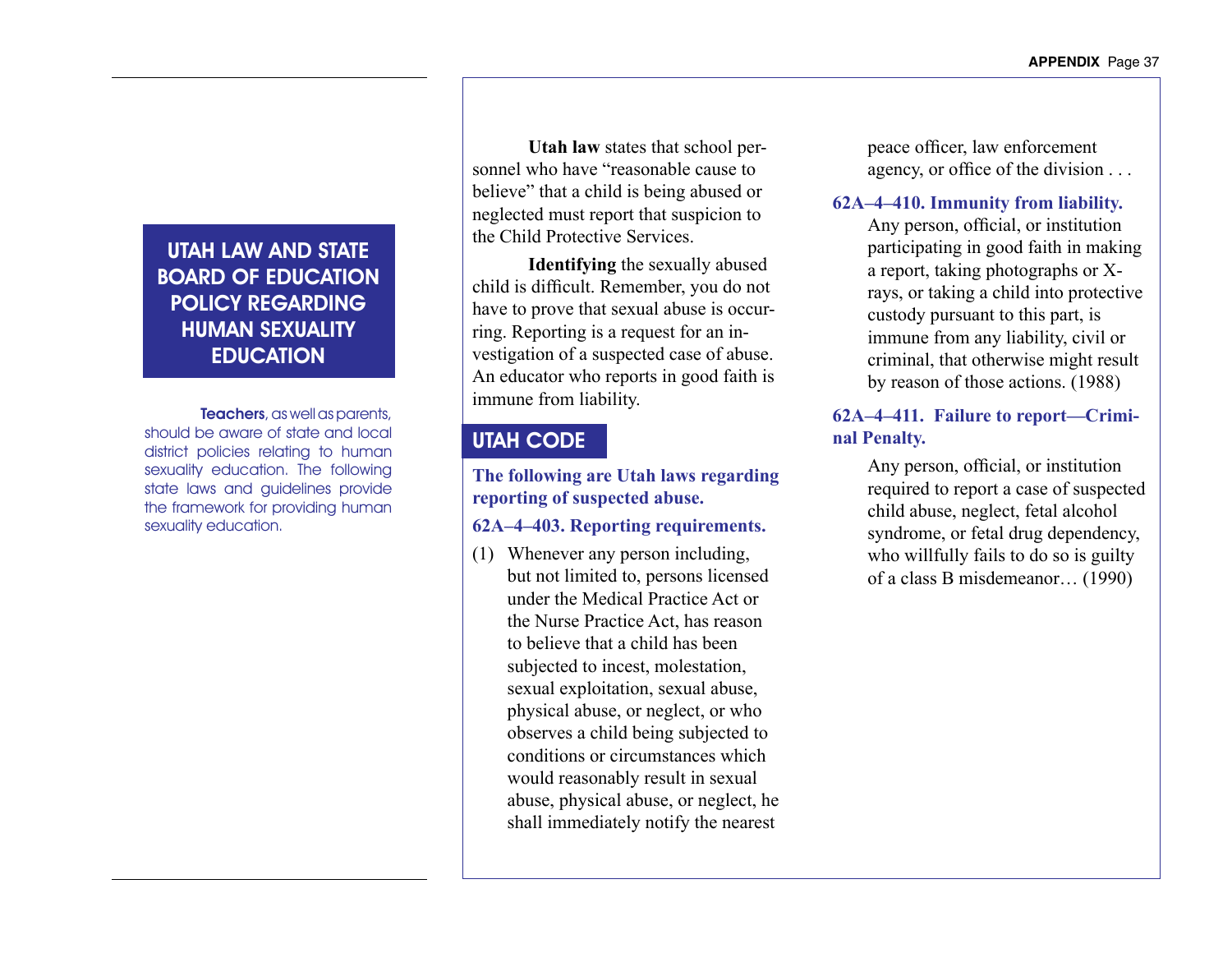# UTAH LAW AND STATE BOARD OF EDUCATION POLICY REGARDING HUMAN SEXUALITY EDUCATION (CONTINUED)

The teaching of morality in the public schools is mandated under state law.

# **The following is Utah law regarding offenses against the family.**

#### **76–7–104. Fornication.**

- (1) Any unmarried person who shall voluntarily engage in sexual intercourse with another is guilty of fornication.
- (2) Fornication is a class B misdemeanor.

# **The following is Utah law regarding morality.**

## **53A–13–101(4)**.

 Honesty, temperance, morality, courtesy, obedience to law, respect for and an understanding of the constitutions of the United States and the State of Utah, the essentials and benefits of the free enterprise system, respect for parents and home, and the dignity and necessity of honest labor and other skills, habits, and qualities of character which will promote an upright and desirable citizenry and better prepare students for a richer, happier life shall be taught in connection with regular school work. This law was interpreted by the Attorney General to mean:

 "Because the law mandates the

teaching of morality, and mandates the obedience to law[s] . . . prohibiting such things as lewdness, sodomy, obscenity, and contributing to the delinquency of minors; and mandates teaching which will prepare youth for a richer, happier life, it is my opinion, that it is clearly appropriate that the public schools teach chastity to their students. Certainly nothing should be done or condoned by teachers or administrators which would teach, promote, or condone immorality or unchastity."

 (Robert B. Hansen, Attorney General, November, 1978)

## **The following is Utah law regarding abortion.**

#### **76–7–321 and 322**

 As used in this act [Sections 76–7– 321 to 76–7–324]:

(1) "Abortion services" means any material, program, plan, or undertaking which seeks to promote abortion, encourages individuals to obtain an abortion, or provides abortions.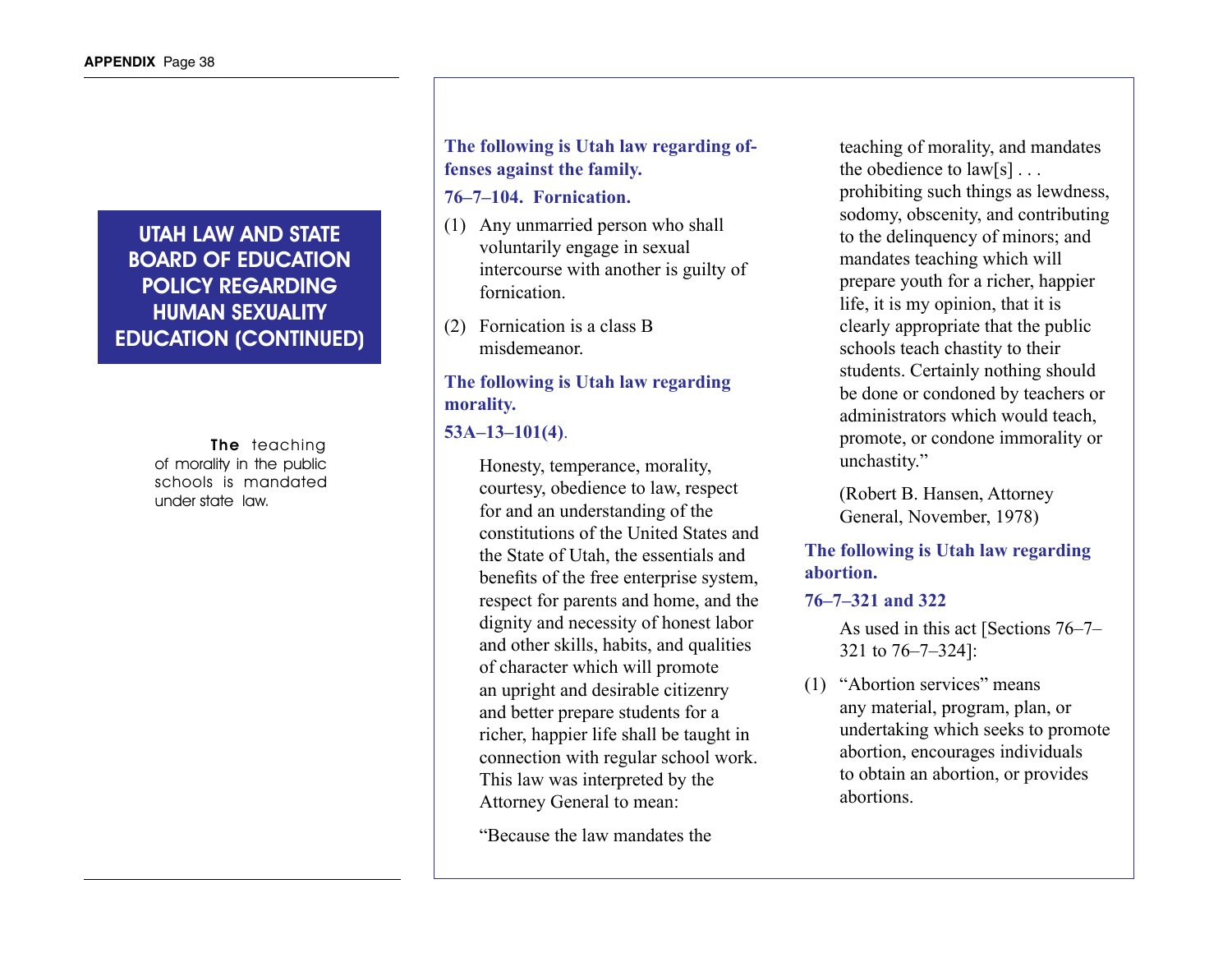UTAH LAW AND STATE BOARD OF EDUCATION POLICY REGARDING HUMAN SEXUALITY EDUCATION (CONTINUED)

- (2) "Contraceptive services" means any material, program, plan, or undertaking that is used for instruction on the use of birth control devices and substances, encourages individuals to use birth control methods, or provides birth control devices.
- (3) "Funds" means any money, supply, material, building, or project provided by this state or its political subdivisions.
- (4) "Minor" means any person under the age of 18 who is not otherwise emancipated, married, or a member of the armed forces of the United **States**

### **76–7–322 Public funds for provision of contraceptive or abortion services restricted.**

 No funds of the state or its political subdivisions shall be used to provide contraceptive or abortion services to an unmarried minor without the proper written consent of the minor's parent or guardian. 

A<sup>t</sup> each level (elementary, middle) junior high, and high school) the program must have the informed cooperation of the parents or guardians. In order to demonstrate this cooperative effort, the district must provide the patron community with opportunities for involvement with an understanding of the content and materials of the curriculum and the processes to be used to teach the curriculum.

### **Teachers must be aware that state law requires prior written parental consent before including any aspect of contraception in the curriculum.**

**Parents** should be informed that on occasion, an educator may be faced with spontaneous comments or questions from students about matters which are normally subject to parental consent requirements under this policy. In some cases, failure to respond to such a comment or question could lead students to believe that the educator tacitly agrees with the views expressed, thereby lending the educator's unwilling support to what could well be an erroneous or dangerous practice or belief. In order to avoid such outcomes, an educator may respond to a student's comment or question regarding contraceptive devices or substances, even though a parental permission slip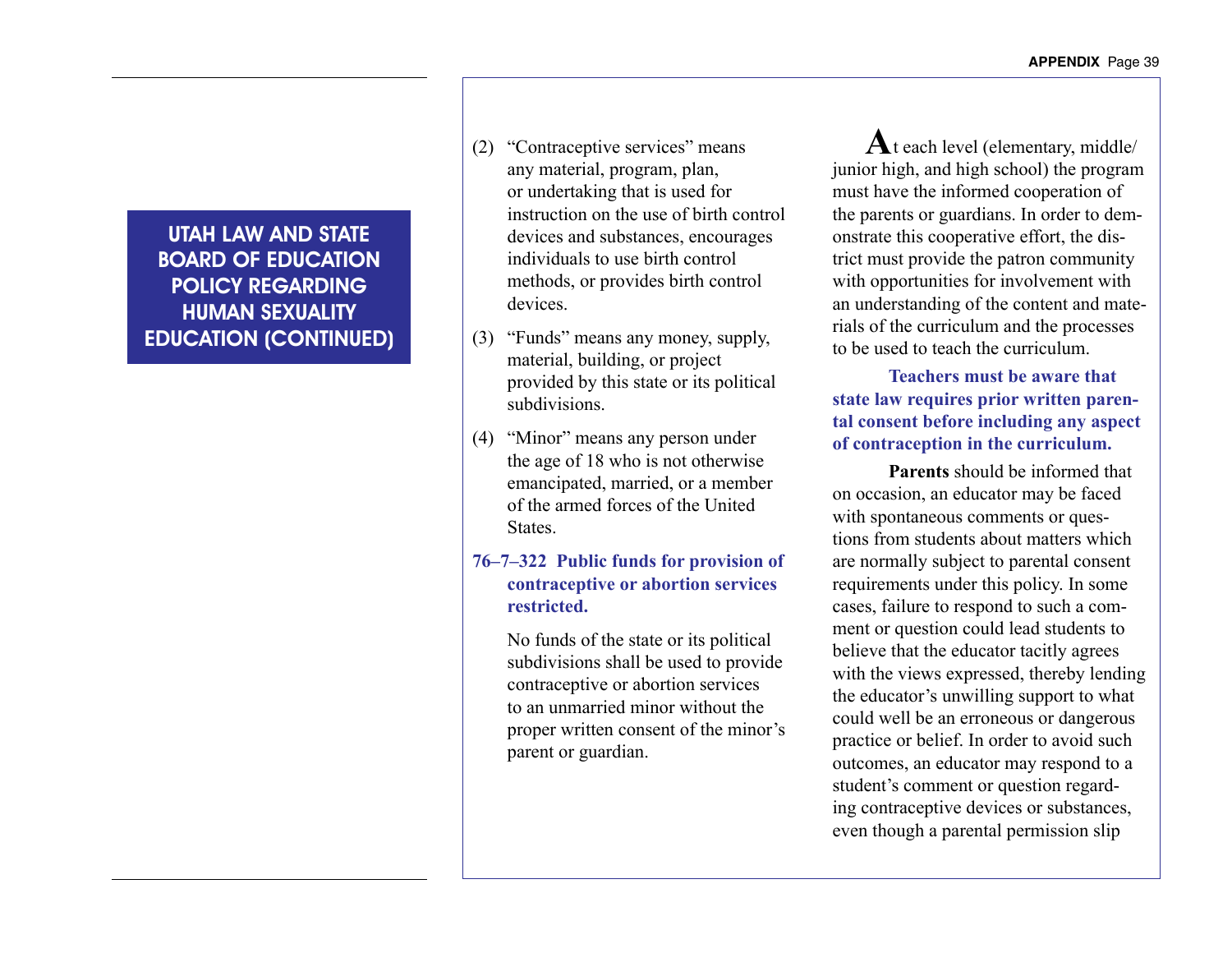# UTAH LAW AND STATE BOARD OF EDUCATION POLICY REGARDING HUMAN SEXUALITY EDUCATION (CONTINUED)

If parents have concerns with any portion of the human sexuality component of the healthy lifestyles curriculum, they have the right to have their child excluded from any part of the instruction. Schools should provide a means of accommodating the needs of parents who wish to exclude their child from this instruction.

is not on file. **An educator may not intentionally elicit comments or questions about matters subject to parental consent requirements under this policy. Responses permitted under this section must be brief, factual, objective, and in harmony with content requirements of this policy regarding the importance of marriage and the family, abstinence from sexual activity before marriage, and fidelity after marriage. Responses must be appropriate to the age and maturity of the students involved, and limited in scope to that reasonably necessary under the circumstances.** Students shall then be referred to their parents for further information. A response made in compliance with the requirements of this section shall not be considered a violation of policy.

**Districts** must develop a process for implementing parental or guardian review prior to instruction of the human sexuality standards and objectives.

**School systems** should make programs available that will enable and encourage young people who have not engaged in sexual intercourse to continue to abstain from sexual intercourse until they are ready to establish a mutually monogamous relationship within the context of marriage.

**For young people** who have engaged in sexual intimacies, school programs should be aimed at helping youth involved in sexual relations to stop engaging in sexual intercourse until they are ready to establish a mutually monogamous relationship within the context of marriage.

**Caution** should be used by teachers to focus on dealing with and allaying student fears and misconceptions. The curriculum should present factual, straight forward information for students. The State Board has adopted the State Textbook Commission Guidelines. The following may not be taught:

- 1. The intricacies of intercourse, sexual stimulation or erotic behavior.
- 2. The advocacy of homosexuality.
- 3. The advocacy of contraceptive methods or devices.
- 4. The advocacy of sexual activity outside of marriage.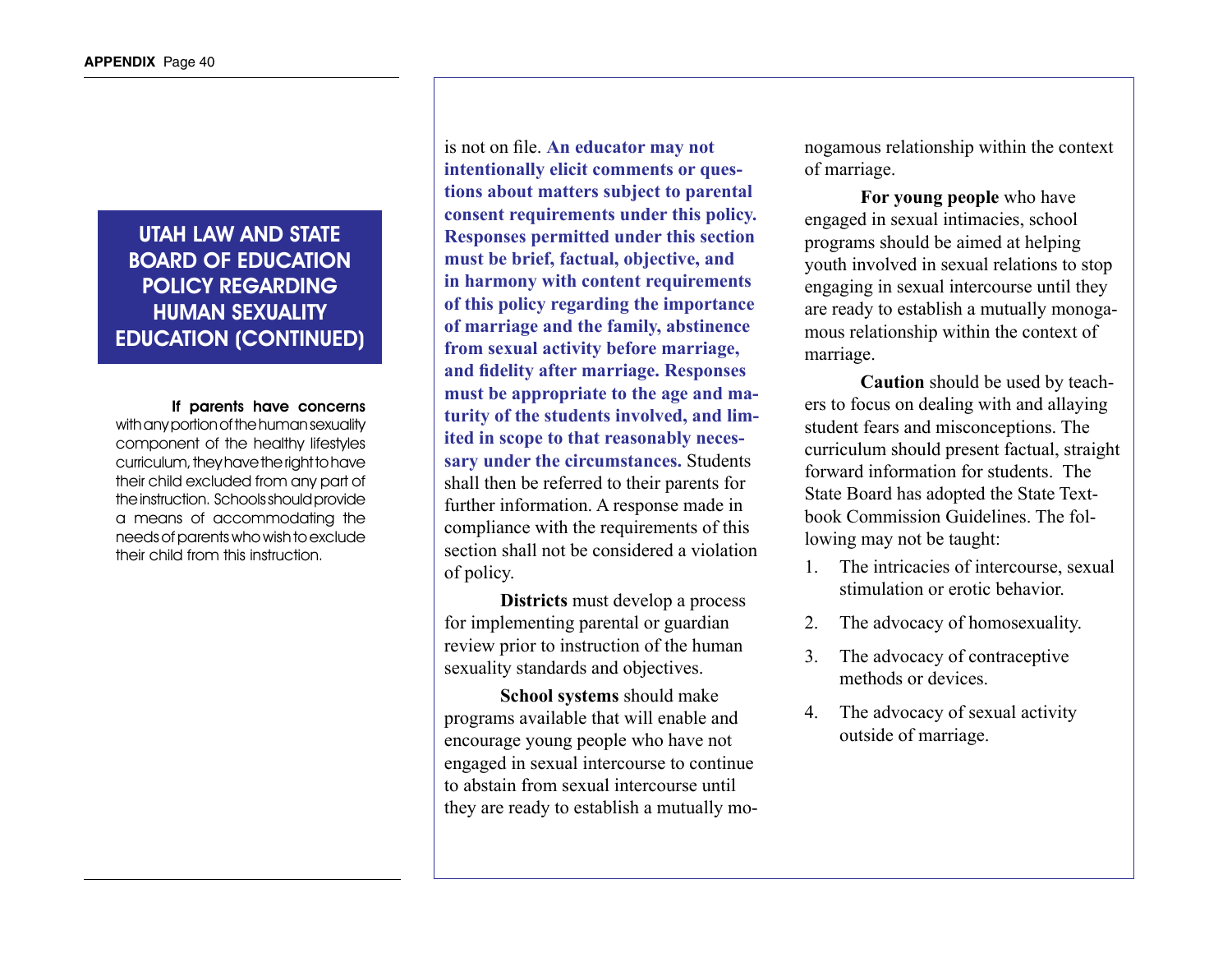Abortion: The spontaneous or medically induced removal of the contents of the uterus during pregnancy.

Abstinence: Not engaging in sexual intercourse.

Adolescence: The period of life between the onset of puberty and the cessation of major body growth changes.

Androgen: A class of hormones that promotes the development of male genitals and secondary sex characteristics and influences sexual motivation in both sexes. It is produced by the adrenal glands in males and females and by the testes in males.

Areola: The darkened circular area surrounding the nipple of the breast.

**Bartholin's glands:** Two small glands slightly inside the vaginal opening which secrete drops of lubricating fluid.

**Bisexual:** A person who feels sexual attraction to or has sexual contact with both sexes.

Caesarean section: A childbirth procedure whereby the infant is removed through an incision in the abdomen and uterus.

Cervix: The small end of the uterus which is located at the back of the vagina.

Clitoral hood: The skin that covers the clitoris.

Clitoris: A highly sensitive structure of the female external genitals.

Coitus: A term for sexual intercourse.

Contraception: Techniques, drugs, or devices to prevent conception.

Cowper's (blubourethral) glands: Two peasized glands located in the male at the base of the urethra that secrete an alkaline fluid that neutralizes the acidic environnment of the urethra and also acts as a lubricant.

- **Ectopic pregnancy:** A fertilized ovum that implants in a location other than the uterus, usually in the fallopian tubes.
- **Ejaculation:** The process whereby semen is expelled out of the body through the penis.
- **Emission phase:** The first stage of male orgasm in which the seminal fluid is gathered in the urethral bulb, and small drops of fluid containing some sperm enter the urethra.
- Endocrine system: A system of ductless glands that produce hormones and secrete them directly into the bloodstream.
- Endometrium: The tissue that lines the inside of the uterine walls.
- **Epididymis:** The structure along the back of each testicle where sperm maturation occurs.
- **Episiotomy:** An incision in the perineum that is sometimes made during childbirth.

# **GLOSSARY**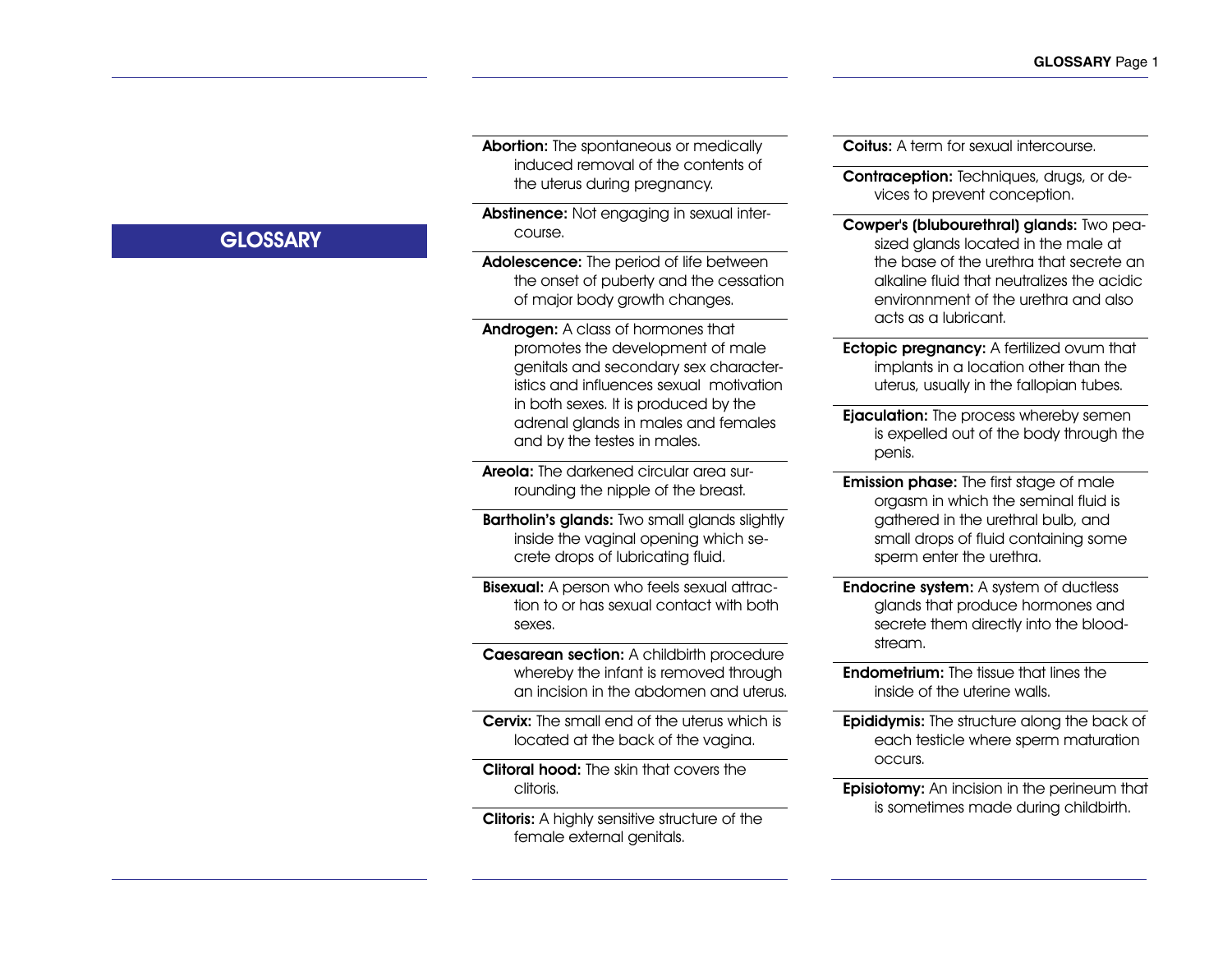- Erection: The process of the penis and clitoris engorging with blood and increasing in size.
- Estrogen: A class of hormones that produces female secondary sex characteristics and affects the menstrual cycle. Also found in lesser amounts in males.
- Fallopian tubes (oviducts): Two tubes that extend from near each ovary and connect to the uterus. The eggs travel through these tubes and fertilization usually takes place here.
- **Fimbriae:** Fringe-like ends of the fallopian tubes into which the released ovum enters.
- First-stage labor: The initial stage of childbirth in which regular contractions begin and the cervix dilates.
- Follicle-stimulating hormone (FSH): A pituitary hormone secreted by a female during the secretory phase of the menstrual cycle. It stimulates the development of ovarian follicles. In males, it stimulates sperm production.
- **Foreskin:** A covering of skin over the penile or clitoral glans.
- Frenulum: A highly sensitive, thin fold of skin that connects the foreskin with the underside of the penile glans.
- Gender identity: How one psychologically perceives oneself as either male or female.

**Genitals:** The sexual organs of males and females.

- **Glans:** The head of the penis or clitoris; contains many nerve endings.
- Gynecology: The medical practice specializing in women's health and diseases of the reproductive and sexual organs.
- Heterosexual: A person whose primary social, emotional, and sexual orientation is toward members of the opposite sex.
- **Homosexual:** A person whose primary social, emotional, and sexual orientation is toward members of the same sex.
- Hormones: Chemical substances produced by endocrine glands that affect the functioning of other organs.
- Hymen: Tissue that partially covers the vaginal opening.
- Hypothalamus: A portion of the brain that regulates several body processes.
- Hysterectomy: Surgical removal of the uterus.
- **Incest:** Sexual interaction between close relatives other than husband and wife.
- Inguinal canal: The canal through which the testes travel during fetal development from inside the abdomen to the scrotum.
- Labia majora: The outer lips of the vulva on

both sides of the vaginal opening.

- Labia minora: The inner lips of the vulva.
- Lesbian: A woman whose primary social, emotional, and sexual attraction is toward members of the same sex.
- Luteinizing hormone (LH): The hormone secreted by the pituitary gland that stimulates ovulation in the female. In males, it is called Interstitual Cell Stimulating Hormone (ICSH), and it stimulates production of androgens by the testes.
- **Menarche:** The initial onset of menstrual periods in a young woman.
- Menopause: Cessation of menstruation due to the aging process or surgical removal of the ovaries.
- **Menstruation:** Built-up uterine lining that is sloughed off the walls of the uterus and is discharged through the vaginal opening.
- **Miscarriage:** The spontaneous premature termination of a pregnancy. Also known as a spontaneous abortion.
- Nocturnal emission: Involuntary ejaculation during sleep, also known as a "wet dream;" occurs in males.
- Nocturnal orgasm: Similar to nocturnal emissions but occurs in females without any ejaculation.
- **Orgasm:** A series of muscular contractions of the pelvic floor muscles occuring at the peak of sexual arousal.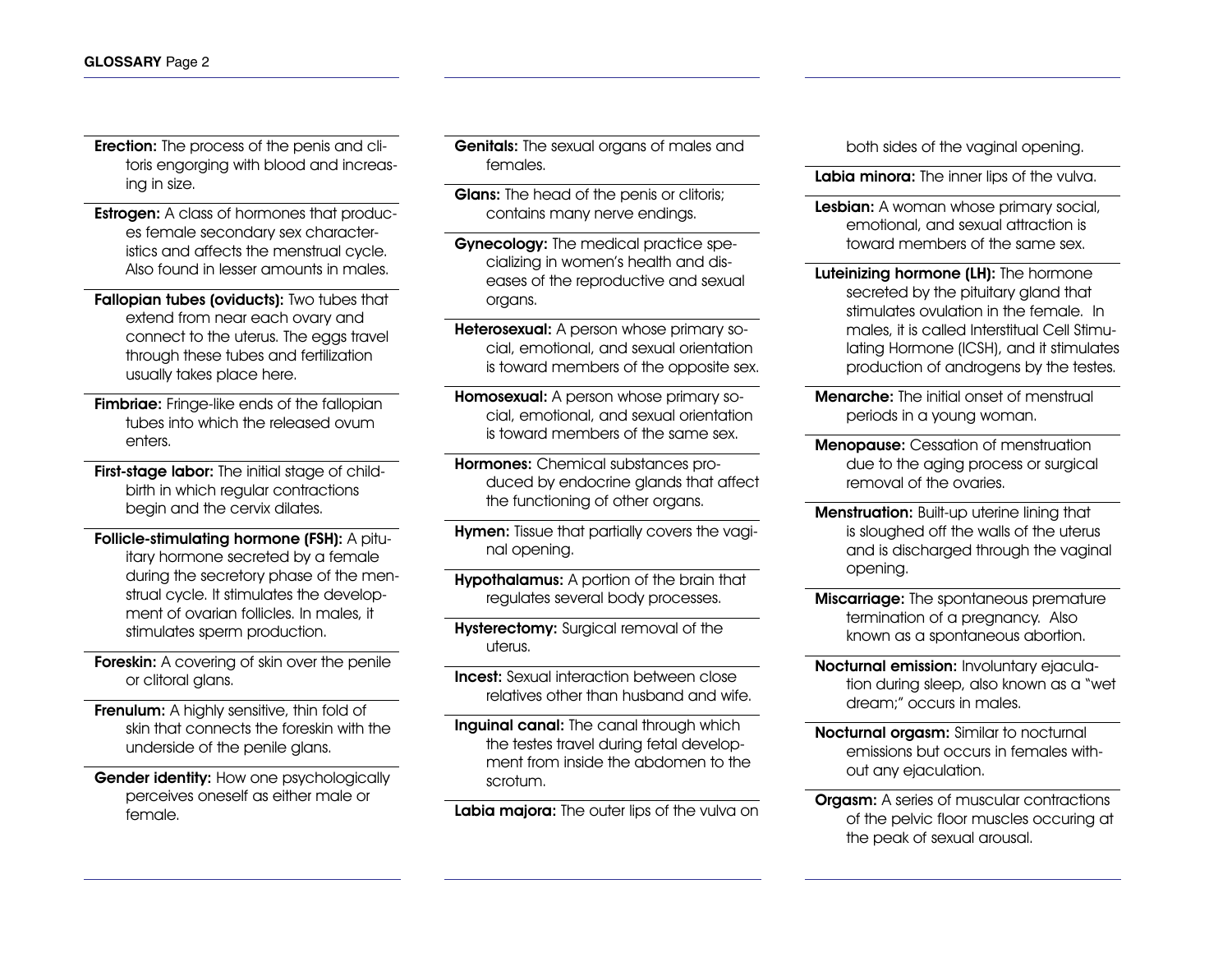Ovaries: Two female sex glands that produce ova and sex hormones.

**Ovulation:** The release of a mature ovum from the Graafian follicle of the ovary.

**Ovum:** The female reproductive cell.

Penis: A male sexual organ consisting of the internal root, external shaft, and glans.

**Perineum:** The area between the vagina and anus of the female and the scrotum and anus of the male.

Pituitary gland: A gland located in the brain that secretes hormones which influence the activity of other glands.

Placenta: A disc-shaped organ attached to the uterine wall and connected to the fetus by the umbilical cord. Nutrients, oxygen, and waste products pass between mother and fetus through its cell walls.

Pornography: Visual and written materials of a sexual nature for purposes of sexual arousal.

**Premarital sex:** A term commonly used to categorize coitus that occurs before marriage.

Progesterone: The hormone produced by the corpus luteum of the ovary that causes the uterine lining to thicken.

Prostate gland: A gland located at the base of the bladder that produces the greatest portion of the volume of seminal fluid released during ejaculation.

Puberty: The stage of life between childhood and adulthood during which the reproductive organs mature.

Rape: Sexual intercourse that occurs without consent under actual or threatened force.

Rape trauma syndrome: The emotional difficulties women may experience after they have been raped.

**Scrotum:** The pouch of skin of the external male genitals that encloses the testicles.

Secondary sex characteristics: The physical characteristics other than genitals that indicate sexual maturity, such as body hair, breasts, and deepened voice.

Second-stage labor: The middle stage of labor in which the infant descends through the vaginal canal.

Semen: A viscous fluid ejaculated through the penis that contains sperm and fluids from the prostate, seminal vesicles, and Cowper's glands.

Seminal vesicles: Two small glands adjacent to the terminals of the vas deferens that secrete an alkaline fluid conducive to sperm motility.

Seminiferous tubules: Thin, coiled structures in the testes in which sperm are produced.

**Smegma:** A cheesy substance of glandular secretions and skin cells that sometimes accumulates under the foreskin of the penis or hood of the clitoris.

**Spermatic cord:** A cord attached to the testicle that contains the vas deferens, blood vessels, nerves, and cremasteric muscle fibers.

Spermatogenesis: Sperm production.

Spontaneous abortion: Commonly called a miscarriage, the fetus is expelled from the uterus early in pregnancy before it can survive on its own outside the uterus.

**Statutory rape:** Intercourse with a person under the legal age of consent.

Testicle: Male gonad inside the scrotum that produces sperm and sex hormones.

Testosterone: A major male hormone produced by the testes.

Third-stage labor: The last stage of childbirth in which the placenta separates from the uterine wall and comes out of the vagina.

**Trimesters:** Three-month segments dividing the nine months of pregnancy.

Urethra: The tube through which urine passes from the bladder to outside the body.

Urology: The medical speciality dealing with reproductive health, genital diseases of the male, and urinary tract diseases in both sexes.